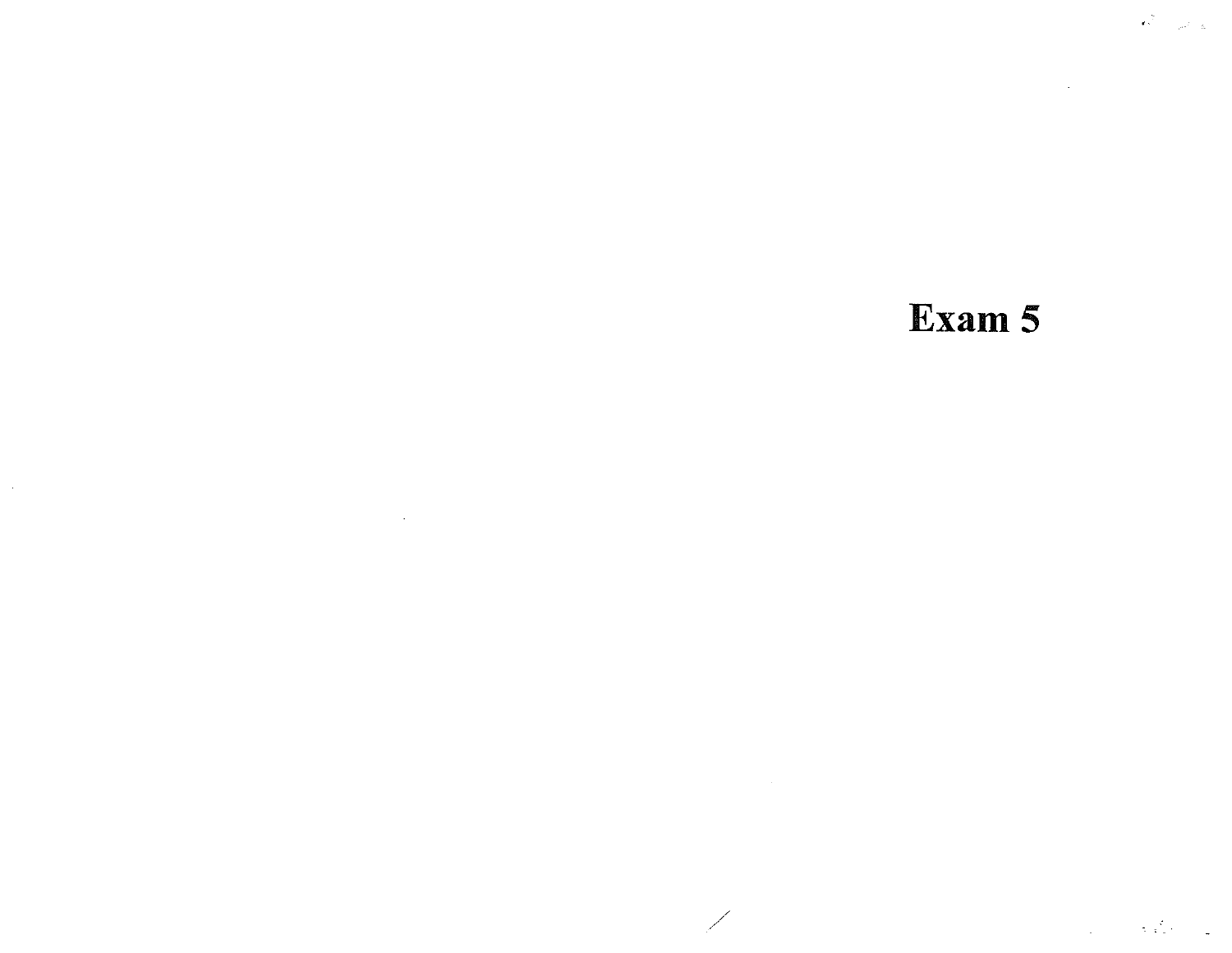

ł.

**CASUALTY ACTUARIAL SOCIETY** AND THE **CANADIAN INSTITUTE OF ACTUARIES** 



Steven D. Armstrong **Vice President-Admissions** 

William Wilder Chairperson Examination Committee

**Jason Russ Assistant Chairperson Examination Committee** 

April 27, 2015



**Basic Techniques for Ratemaking and Estimating Claim Liabilities** 

.<br>Examination Committee General Officers Aadil Ahmad Derek Jones Sharon Mott James Sandor **Thomas Struppeck** Christopher Styrsky Rhonda Walker

4 HOURS

# **INSTRUCTIONS TO CANDIDATES**

1. This 57.25 point examination consists of 25 problem and essay questions.

- $2.$ For the problem and essay questions, the number of points for each full question and part of a question is indicated at the beginning of the question or part. Answer these questions on the lined sheets provided in your Examination Envelope. Use dark pencil or ink. Do not use multiple colors or correction fluid/tape.
	- Write your Candidate ID number and the examination number, 5, at the top of each answer  $\bullet$ sheet. Your name, or any other identifying mark, must not appear.
	- Do not answer more than one question on a single sheet of paper. Write only on the front lined  $\bullet$ side of the paper – DO NOT WRITE ON THE BACK OF THE PAPER. Be careful to give the number of the question you are answering on each sheet. If your response cannot be confined to one page, please use additional sheets of paper as necessary. Clearly mark the question number on each page of the response in addition to using a label such as "Page 1 of 2" on the first sheet of paper and then "Page 2 of 2" on the second sheet of paper.
	- The answer should be concise and confined to the question as posed. When a specific number  $\bullet$ of items is requested, do not offer more items than the number requested. For example, if three items are requested, only the first three responses will be graded.
	- In order to receive full credit or to maximize partial credit on mathematical and computational  $\bullet$ questions, you must clearly outline your approach in either verbal or mathematical form, showing calculations where necessary. Also, you must clearly specify any additional assumptions you have made to answer the question.
- $3.$ Do all problems until you reach the last page of the examination where "END OF EXAMINATION" is marked.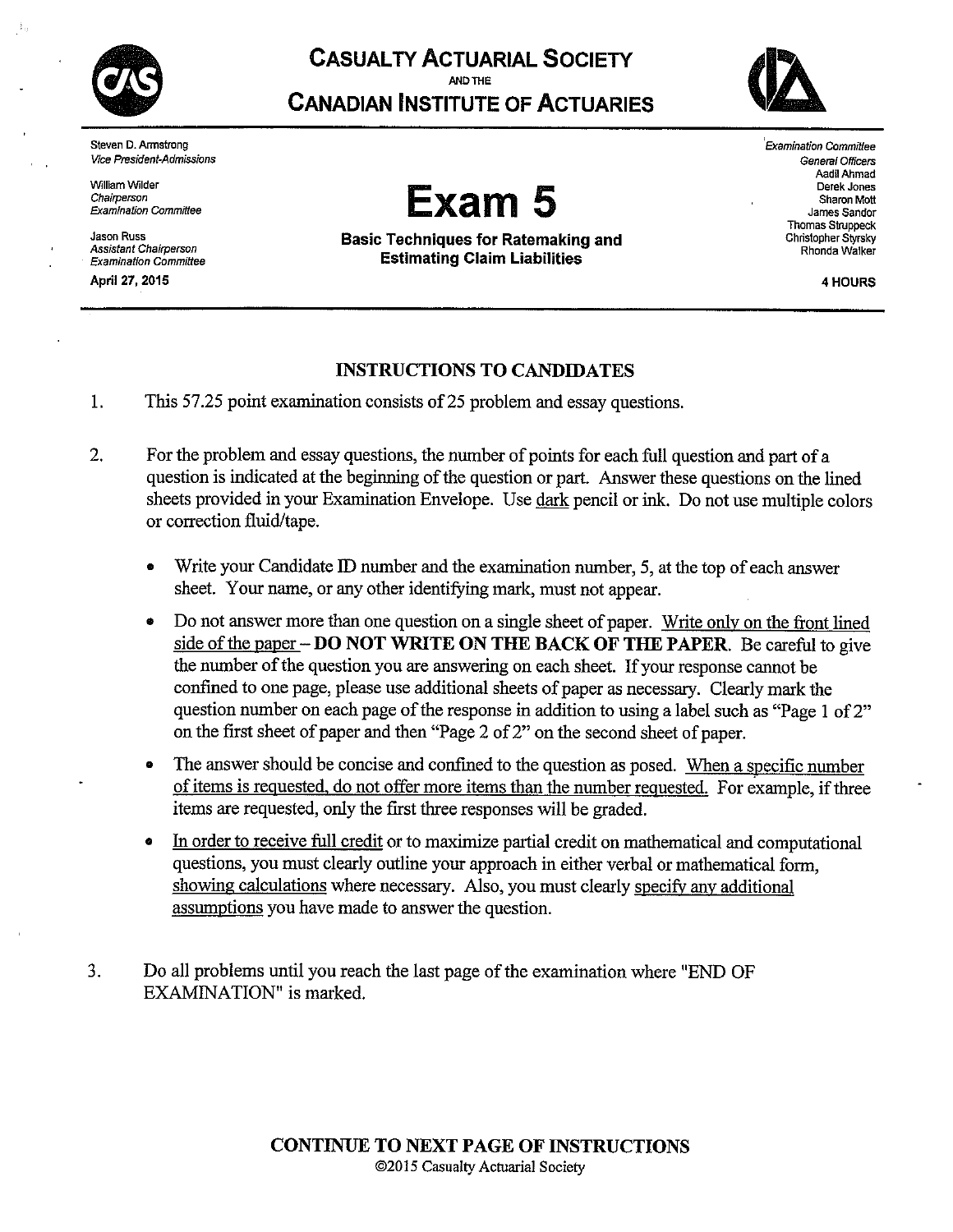- $4.$ Prior to the start of the exam you will have a fifteen-minute reading period in which you can silently read the questions and check the exam booklet for missing or defective pages. A chart indicating the point value for each question is attached to the back of the examination. Writing will NOT be permitted during this time and you will not be permitted to hold pens or pencils. You will also not be allowed to use calculators. The supervisor has additional exams for those candidates who have defective exam booklets.
	- Verify that you have received the reference materials:

Insurance Services Office, Inc., Personal Automobile Manual (Effective 6-98), General Rules 1-6.

- 5. Your Examination Envelope is pre-labeled with your Candidate ID number, name, exam number and test center. Do not remove this label. Keep a record of your Candidate ID number for future inquiries regarding this exam.
- 6. Candidates must remain in the examination center until two hours after the start of the examination. The examination starts after the reading period is complete. You may leave the examination room to use the restroom with permission from the supervisor. To avoid excessive noise during the end of the examination, candidates may not leave the exam room during the last fifteen minutes of the examination.
- 7. At the end of the examination, place all answer sheets in the Examination Envelope. Please insert your answer sheets in your envelope in question number order. Insert a numbered page for each question, even if you have not attempted to answer that question. Nothing written in the examination booklet will be graded. Only the answer sheets will be graded. Also place any included reference materials in the Examination Envelope. BEFORE YOU TURN THE EXAMINATION ENVELOPE IN TO THE SUPERVISOR, BE SURE TO SIGN IT IN THE SPACE PROVIDED ABOVE THE CUT-OUT WINDOW.
- If you have brought a self-addressed, stamped envelope, you may put the examination booklet 8. and scrap paper inside and submit it separately to the supervisor. It will be mailed to you. Do not put the self-addressed stamped envelope inside the Examination Envelope. Interoffice mail is not acceptable.

If you do not have a self-addressed, stamped envelope, please place the examination booklet in the Examination Envelope and seal the envelope. You may not take it with you. Do not put scrap paper in the Examination Envelope. The supervisor will collect your scrap paper.

Candidates may obtain a copy of the examination from the CAS Web Site.

All extra answer sheets, scrap paper, etc. must be returned to the supervisor for disposal.

- 9. Candidates must not give or receive assistance of any kind during the examination. Any cheating, any attempt to cheat, assisting others to cheat, or participating therein, or other improper conduct will result in the Casualty Actuarial Society and the Canadian Institute of Actuaries disqualifying the candidate's paper, and such other disciplinary action as may be deemed appropriate within the guidelines of the CAS Policy on Examination Discipline.
- 10. The exam survey is available on the CAS Web Site in the "Admissions/Exams" section. Please submit your survey by May 15, 2015.

# **END OF INSTRUCTIONS**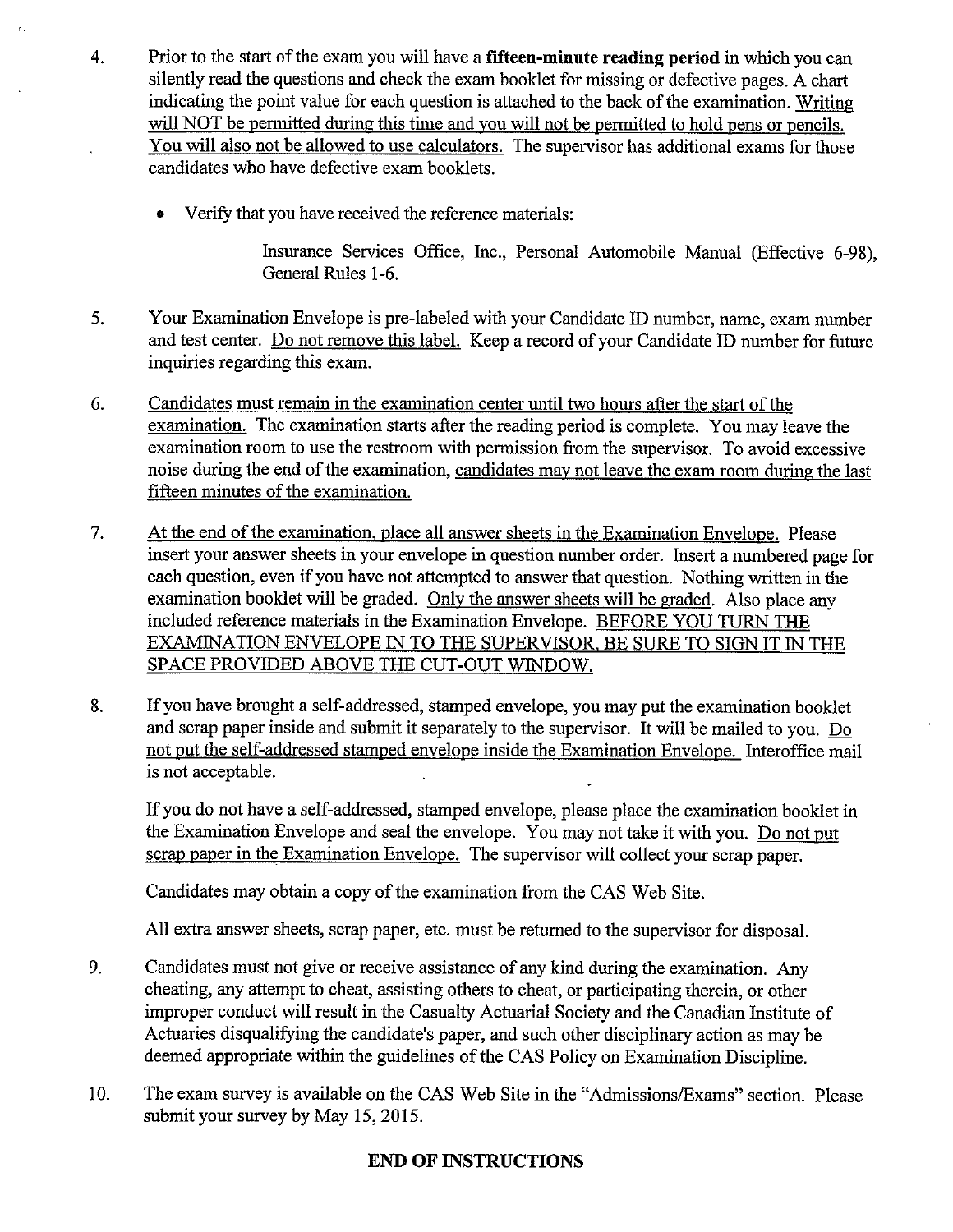Given the following information for an ISO Personal Automobile Policy:

| Primary<br>Classification | Factor | Secondary<br>Classification | Factor |
|---------------------------|--------|-----------------------------|--------|
| Pleasure use              | .00    |                             | 0.30   |
| Work less than 15 miles   |        |                             | 0.70   |
| Work 15 or more miles     | .18    |                             | 0.75   |
| Farm use                  | 0.82   |                             | 1.20   |
| <b>Business use</b>       | -25    |                             | 1.80   |
|                           |        |                             | 2.5C   |

- . The policy has one 30-year-old driver who uses the vehicle to commute 10 miles to work one day per week.
- The driver has been licensed for more than two years and has no driving record points.
- The policy term is one year.
- The total premium is \$1,480.
- The expense fee is \$80 per policy.
- . The policy coverages are Bodily Injury Liability and Property Damage Liability only.
- Only auto usage and safe driver insurance plan (SDIP) are used to determine primary and secondary classification.
- The policy is a single-car policy.

At six months into the policy term, a second driver is added as an operator with the following characteristics:

- 17 years old.
- Has been licensed for less than two years.
- Has 2 driving record points.
- . Uses the vehicle 3 days per week to commute 10 miles to school.

Calculate the premium change in dollars for adding the new driver to the policy for the remainder of the policy term.

 $\bullet$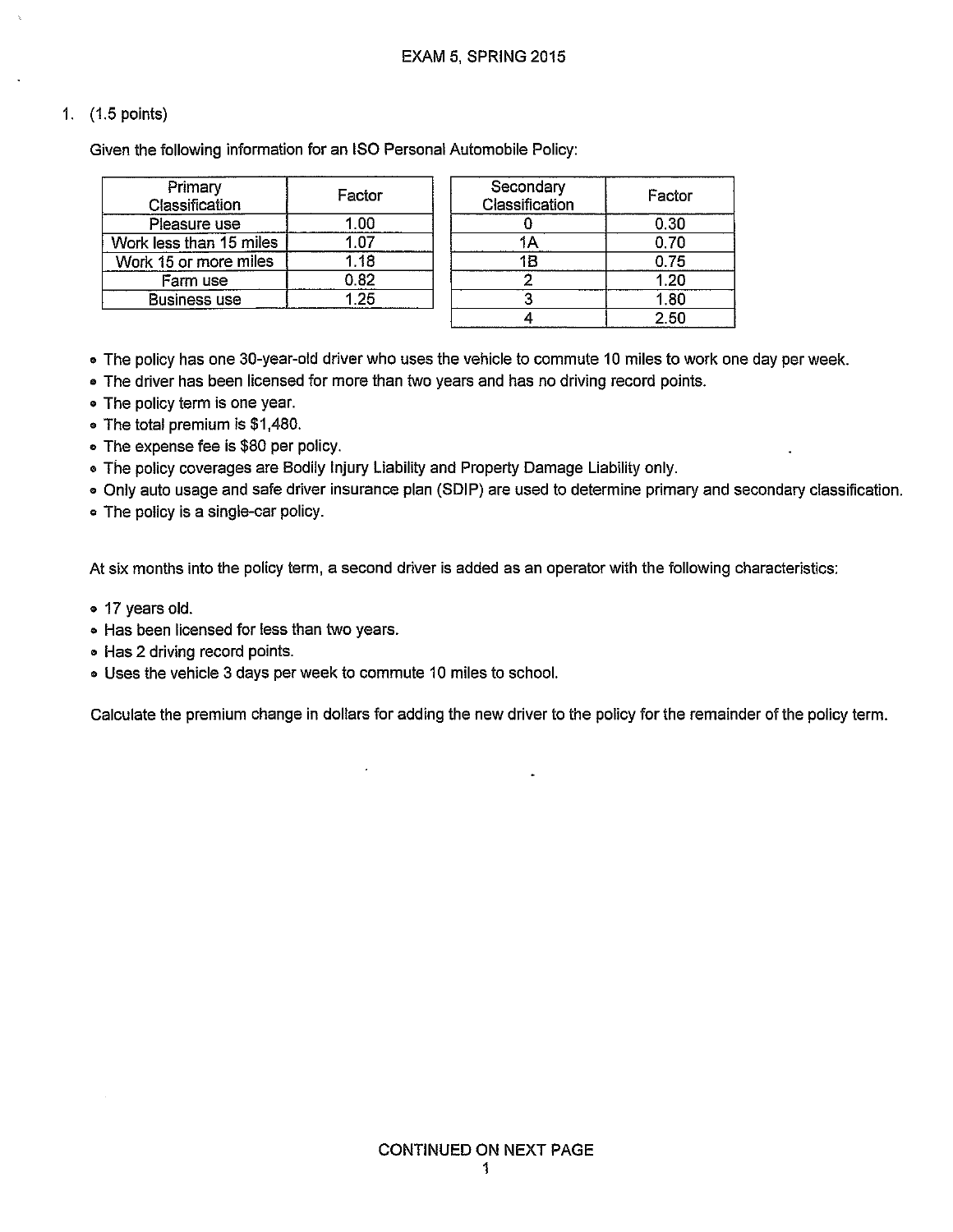An insurer is considering changing the exposure base for a commercial auto line of business to one of the following:

- i. Annual fuel expense
- ii. Number of miles driven

 $\ddot{\phantom{a}}$ 

Using three relevant actuarial criteria, evaluate the effectiveness of each of these potential exposure bases and provide a recommendation for the preferred exposure base.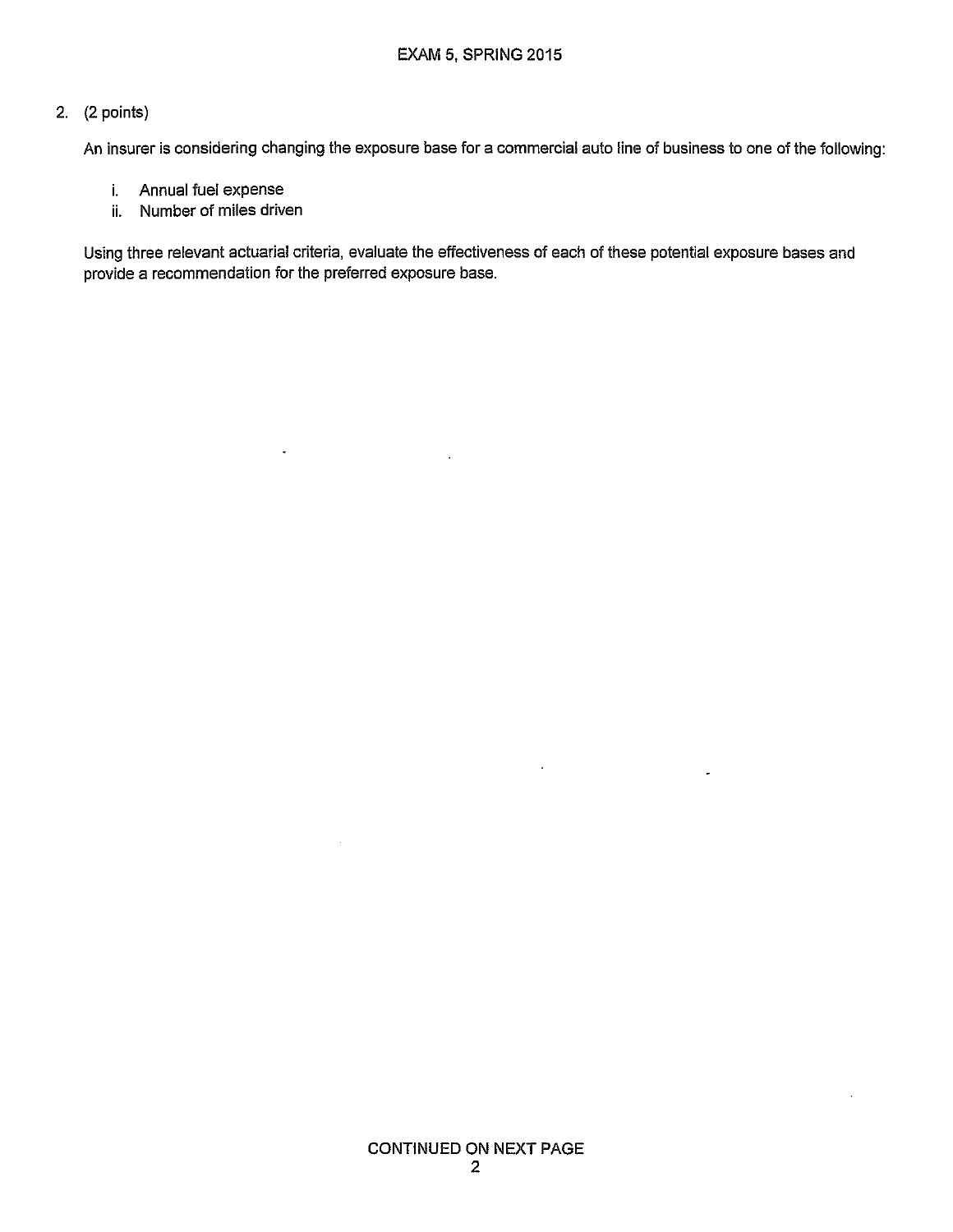#### $3.$  (3 points)

Given the following information for an insurance product:

| <b>Time Period</b>               | <b>Written Car Years</b> |
|----------------------------------|--------------------------|
| January 1 through June 30, 2013  | 106.0                    |
| July 1 through December 31, 2013 | 107.5                    |
| January 1 through June 30, 2014  | 210.0                    |
| July 1 through December 31, 2014 | 45.0                     |

- All policies written before January 1, 2014 had a six-month policy term.  $\bullet$
- All policies written from January 1, 2014 onwards had an annual policy term.  $\bullet$
- a. (1.25 points)

Calculate the earned car years for calendar year 2014, assuming that policies were written uniformly throughout each period.

b. (1.25 points)

Assume new policies in 2014 were written uniformly over the year and the retention ratio prior to the policy term change was 77%. Assess the effect of the policy term change on the retention ratio.

c.  $(0.5 \text{ point})$ 

Assess the appropriateness of the assumption of uniform writings in the calculation of calendar year 2014 earned car years.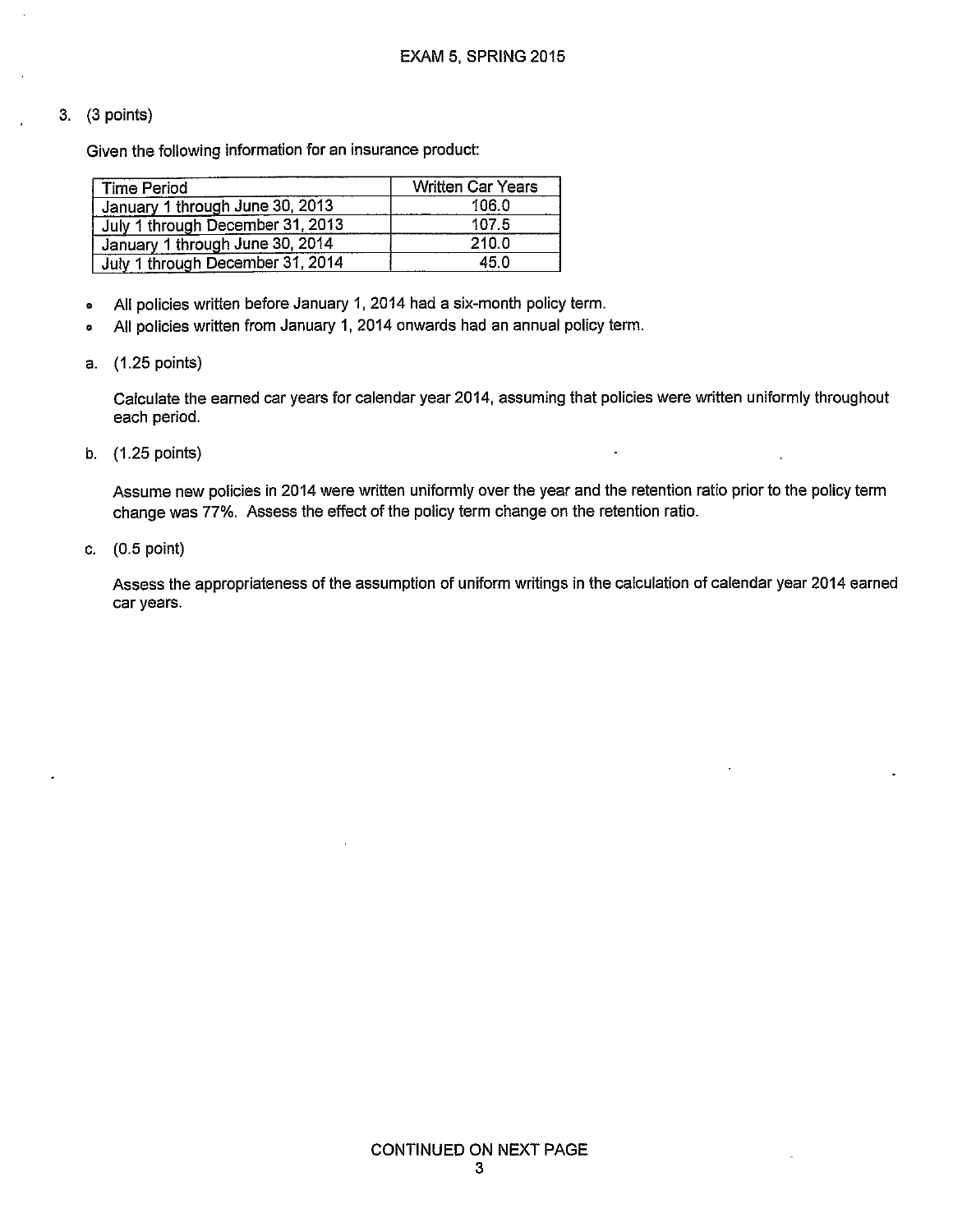Given the following information:

- Policies are written on an annual basis.  $\bullet$
- Proposed rates will be in effect from January 1, 2016 to January 1, 2017.  $\bullet$

in de la c

- Calendar year 2014 earned premium = \$100,000.  $\bullet$
- Beginning with July 1, 2012 renewals, the minimum deductible was increased from \$500 to \$1,000.  $\bullet$
- The premium impact of any law change is applicable to all policies, including those in-force.  $\bullet$
- The rate change history is as follows:  $\bullet$

| <b>Effective Date</b> | <b>Overall Change</b> | Type of<br>Change |
|-----------------------|-----------------------|-------------------|
| April 1, 2014         | +5%                   | Law               |
| . 2014<br>July "      | +3%                   | Rate              |
| 2015                  | 7%                    | Rate              |

<u>and come a commer</u>

The annual premium exponential trend fit based on data for the 12 months ending each quarter evaluated through  $\bullet$ December 31, 2014 is as follows:

|                  | <b>Average Earned</b>     |  |
|------------------|---------------------------|--|
| Calendar Year    | <b>Premium at Current</b> |  |
| Ending           | Rate and Law Level        |  |
| March 2012       | \$510.00                  |  |
| <b>June 2012</b> | \$512.50                  |  |
| September 2012   | \$499.50                  |  |
| December 2012    | \$489.00                  |  |
| March 2013       | \$481.00                  |  |
| June 2013        | \$473.00                  |  |
| September 2013   | \$477.50                  |  |
| December 2013    | \$481.50                  |  |
| March 2014       | \$487.00                  |  |
| <b>June 2014</b> | \$492.50                  |  |
| September 2014   | \$496.00                  |  |
| December 2014    | \$502.00                  |  |

| Number of<br>Points | Annual<br>Exponential<br><b>Trend Fit</b> |  |
|---------------------|-------------------------------------------|--|
| 12 point            | $-0.5%$                                   |  |
| 8 point             | 2.2%                                      |  |
| 6 point             | 3.4%                                      |  |
| 4 point             | 3.1%                                      |  |

Calculate the trended calendar year 2014 earned premium at current rate level. Include justification of the premium trend selection.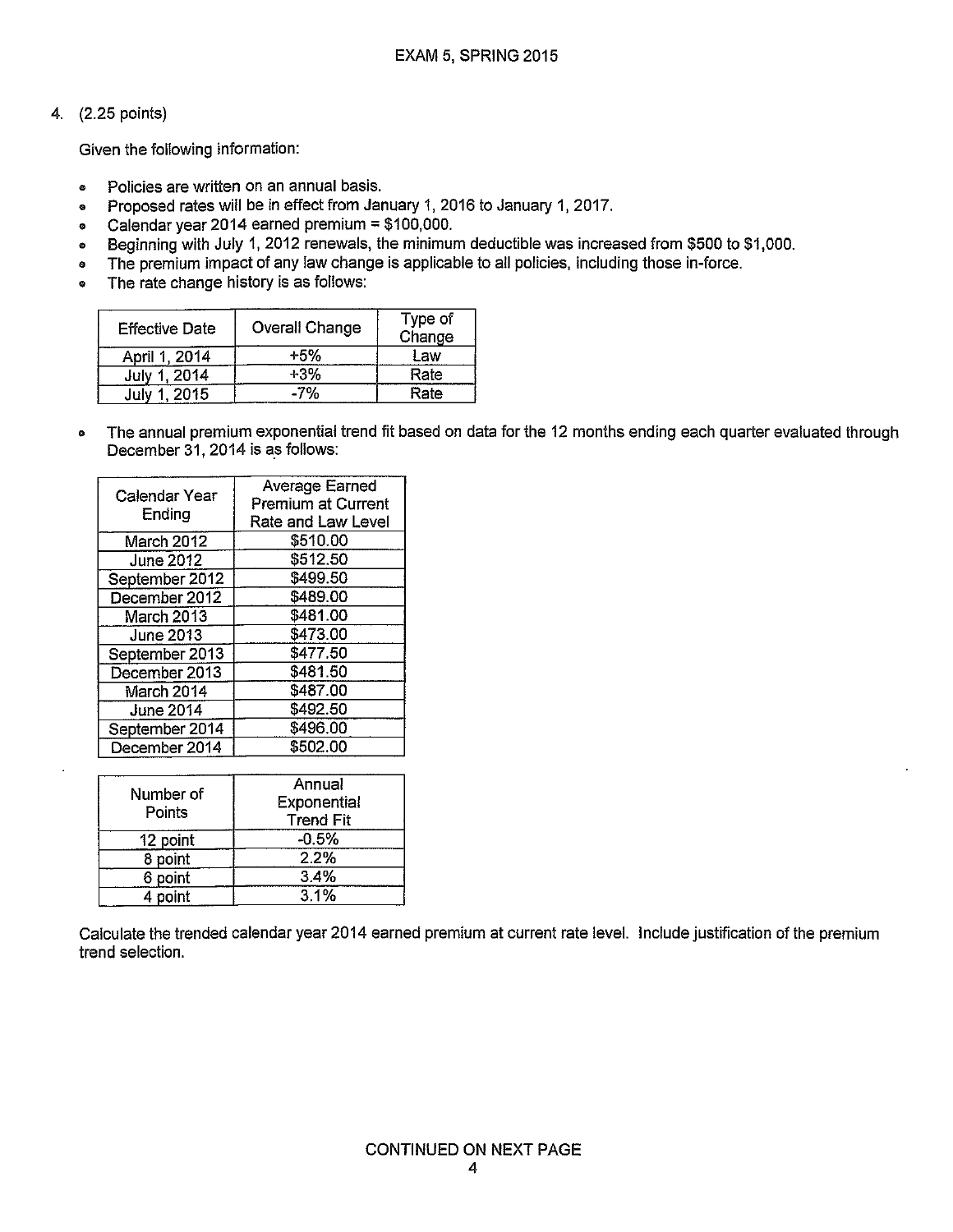Given the following information for a boat owners insurer:

- On July 1, 2014, a rate change of +10% went into effect.  $\bullet$
- 2014 earned premium =  $$1,000$ .  $\bullet$
- Policies are written on an annual basis.  $\bullet$

#### a. (0.75 point)

Assuming uniform writings, calculate the calendar year 2014 on-level earned premium using the parallelogram method.

b. (1.25 points)

Due to the seasonality of boat owners coverage, assume that the policy distribution of the book of business was as follows (with uniform distribution within each quarter):

| Quarter 1 | 10% |
|-----------|-----|
| Quarter 2 | 50% |
| Quarter 3 | 30% |
| Quarter 4 | 10% |

Calculate the calendar year 2014 on-level earned premium, accounting for this assumed policy distribution.

c.  $(0.5 \text{ point})$ 

For the scenario in part b. above, describe another approach the insurer could take to calculate the on-level earned premium.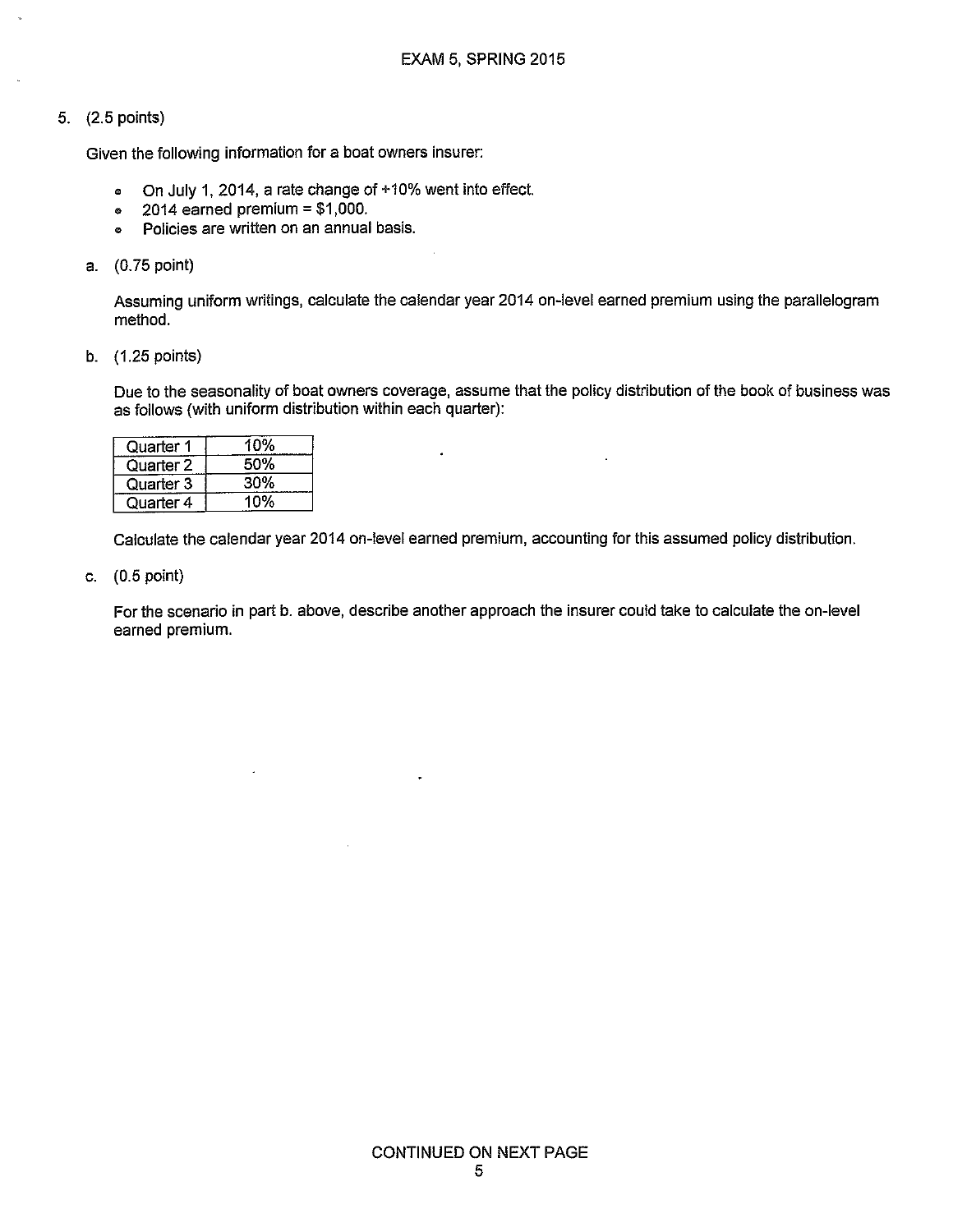Discuss the appropriateness of applying each of the following data aggregation methods to the given line of business:

a. (0.5 point)

Calendar Year Aggregation for Auto Physical Damage

b.  $(0.5 \text{ point})$ 

Policy Year Aggregation for Homeowners

c.  $(0.5 \text{ point})$ 

Report Year Aggregation for Medical Professional Liability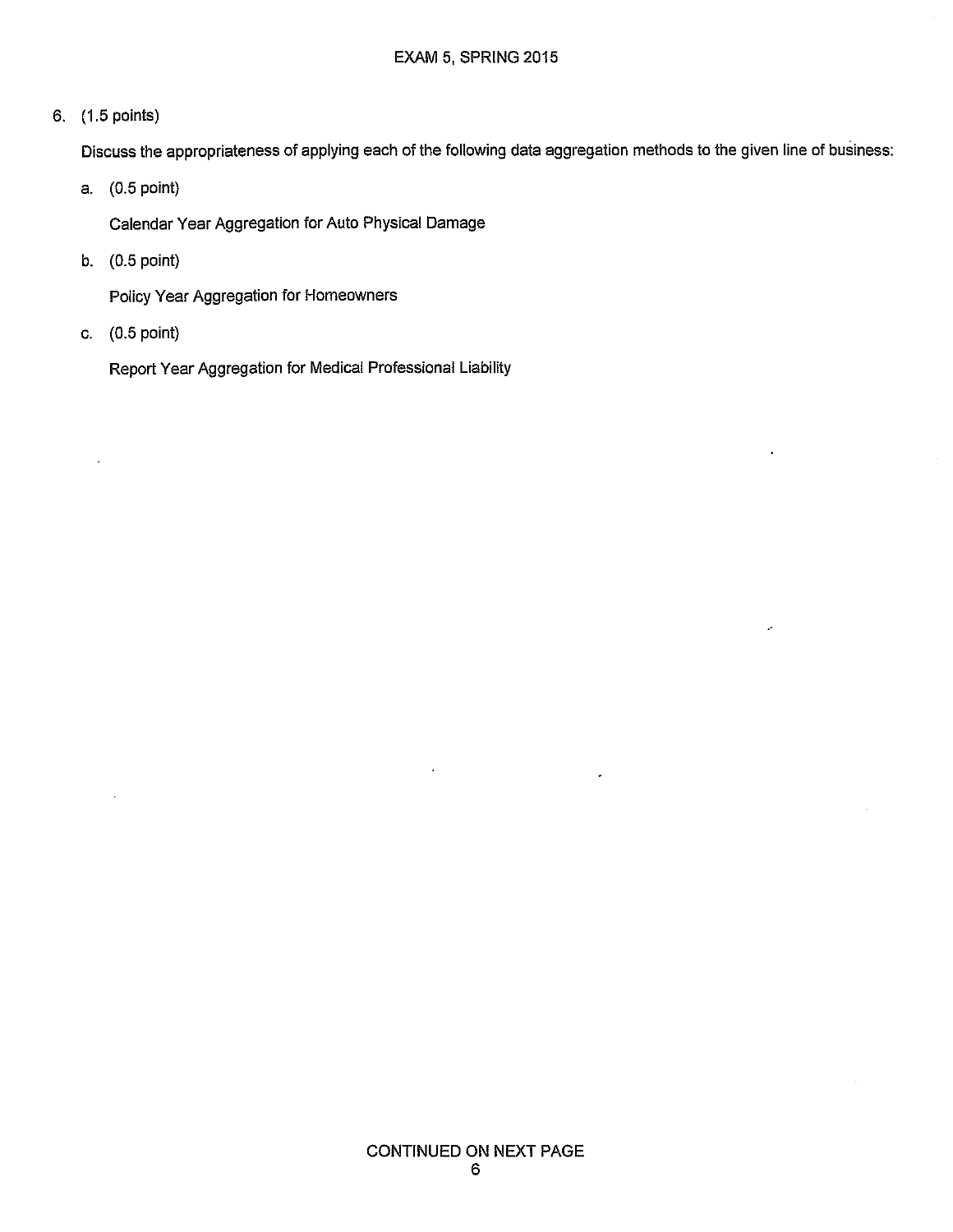The following information applies to a company's book of annual policies:

- All policies are written on January 1 each year.  $\bullet$
- All losses occur on July 1 each year.  $\bullet$
- Loss costs increase by 5% each report year. ø
- All losses are reported within 4 years of the occurrence date.
- Loss notification is always made on December 31 of a given year.  $\bullet$
- Exposure levels are constant and each policy has one exposure.  $\bullet$
- There are no expense or profit provisions.  $\bullet$
- The ultimate loss costs for report year 2014 are as follows:  $\bullet$

| Report Year<br>Lag | Loss<br>Cost |
|--------------------|--------------|
| H                  | \$250        |
|                    | \$350        |
|                    | \$300        |
| 3                  | \$100        |

#### a. (1 point)

Calculate the premium of a policy issued in 2015 on:

- i a mature claims-made policy
- ii. an occurrence policy
- $(0.5$  point) b.

Describe a scenario in which a mature claims-made policy would cost more than an occurrence policy.

c.  $(1 point)$ 

Beginning with losses occurring on or after January 1, 2015, a new law requires all losses to be reported within 2 years of the occurrence date. Explain the necessary adjustments, if any, to the premiums in part a. above without further calculations.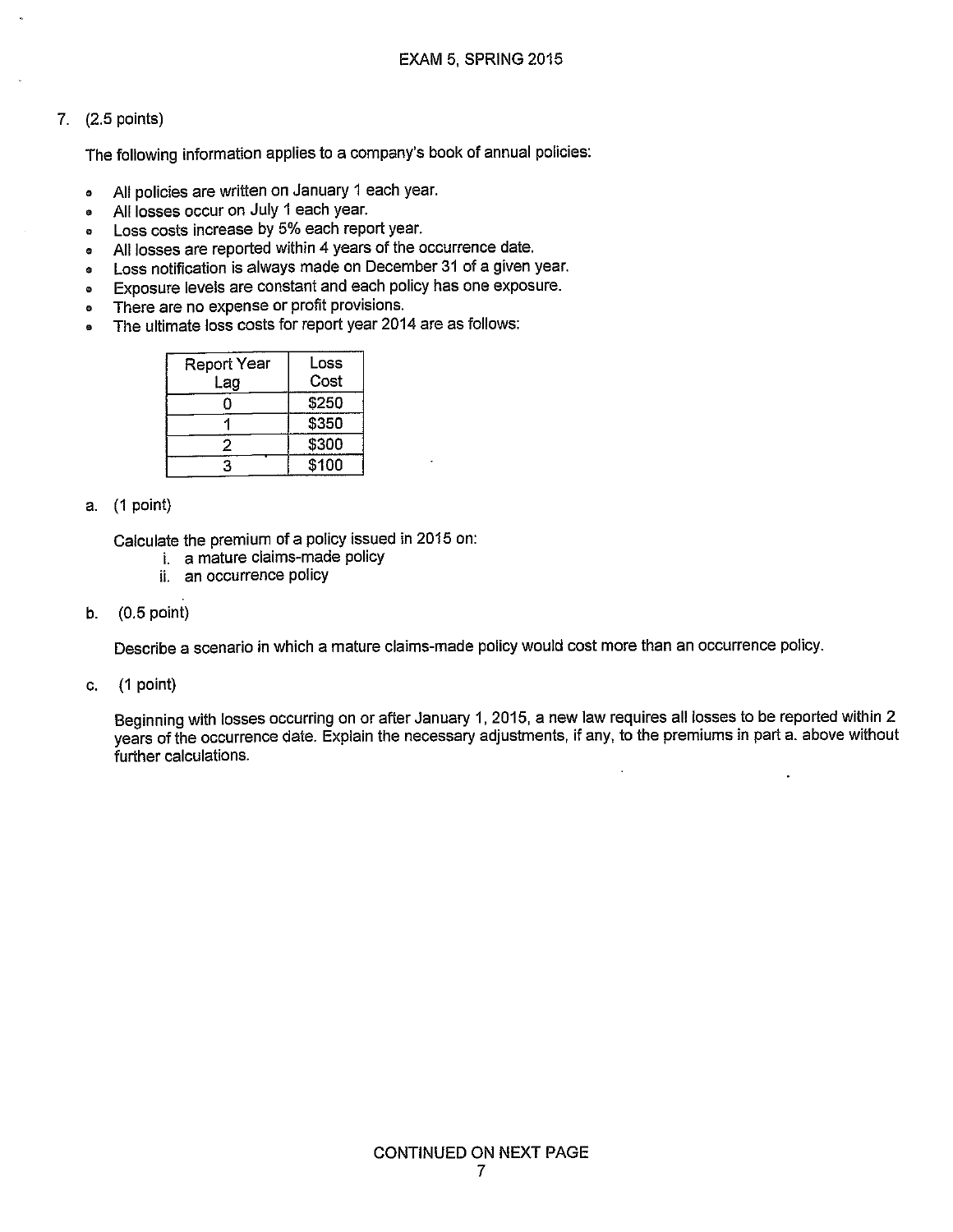An insurance company is using the following data to determine an appropriate large loss threshold and excess loss factor for use in its overall ratemaking calculation:

| Accident<br>Year | <b>Reported Loss</b><br><b>Including Severity</b><br>Trend<br>(\$000) | Number of<br>Claims<br>Greater than<br>\$500,000 | <b>Excess</b><br>Ratio at<br>\$500,000 |
|------------------|-----------------------------------------------------------------------|--------------------------------------------------|----------------------------------------|
| 1999             | 56,261                                                                |                                                  | 5.5%                                   |
| $\cdots$         |                                                                       | .                                                |                                        |
| 2011             | 56,793                                                                |                                                  | 3.6%                                   |
| 2012             | 57,049                                                                | 11                                               | 6.3%                                   |
| 2013             | 50,038                                                                |                                                  | 3.6%                                   |
| Total            | 813,339                                                               | 121                                              | 4.8%                                   |

- Excess ratio is the ratio of excess loss dollars to non-excess loss dollars.  $\bullet$
- Total number of claims in accident years 1999 to 2013 = 12,435.  $\bullet$

The following information is given for accident year 2014:

- Total reported losses including severity trend =  $$46,902,000$ .  $\bullet$
- Total reported  $ALAE = $2,345,000$ .  $\pmb{\circ}$
- Loss and ALAE development factor = 1.08.  $\bullet$
- Unlimited severity trend factor =  $1.05$ .  $\bullet$
- Unlimited frequency trend factor =  $0.98$ .  $\bullet$
- \$500,000 limit applies to loss only. Individual claims, including severity trend, greater than \$500,000 are:  $\bullet$

|       | <b>Reported Loss</b>      |  |
|-------|---------------------------|--|
|       | <b>Including Severity</b> |  |
| Claim | Trend                     |  |
|       | \$504,000                 |  |
|       | \$644,000                 |  |
|       | \$817,000                 |  |
|       | \$975,000                 |  |

#### a. (1 point)

Calculate the 2014 excess ratio at \$500,000 and justify a recommended excess ratio to be used in the company's overall rate indication.

#### b.  $(1.25 \text{ points})$

Calculate the 2014 projected ultimate losses and ALAE using an excess loss procedure.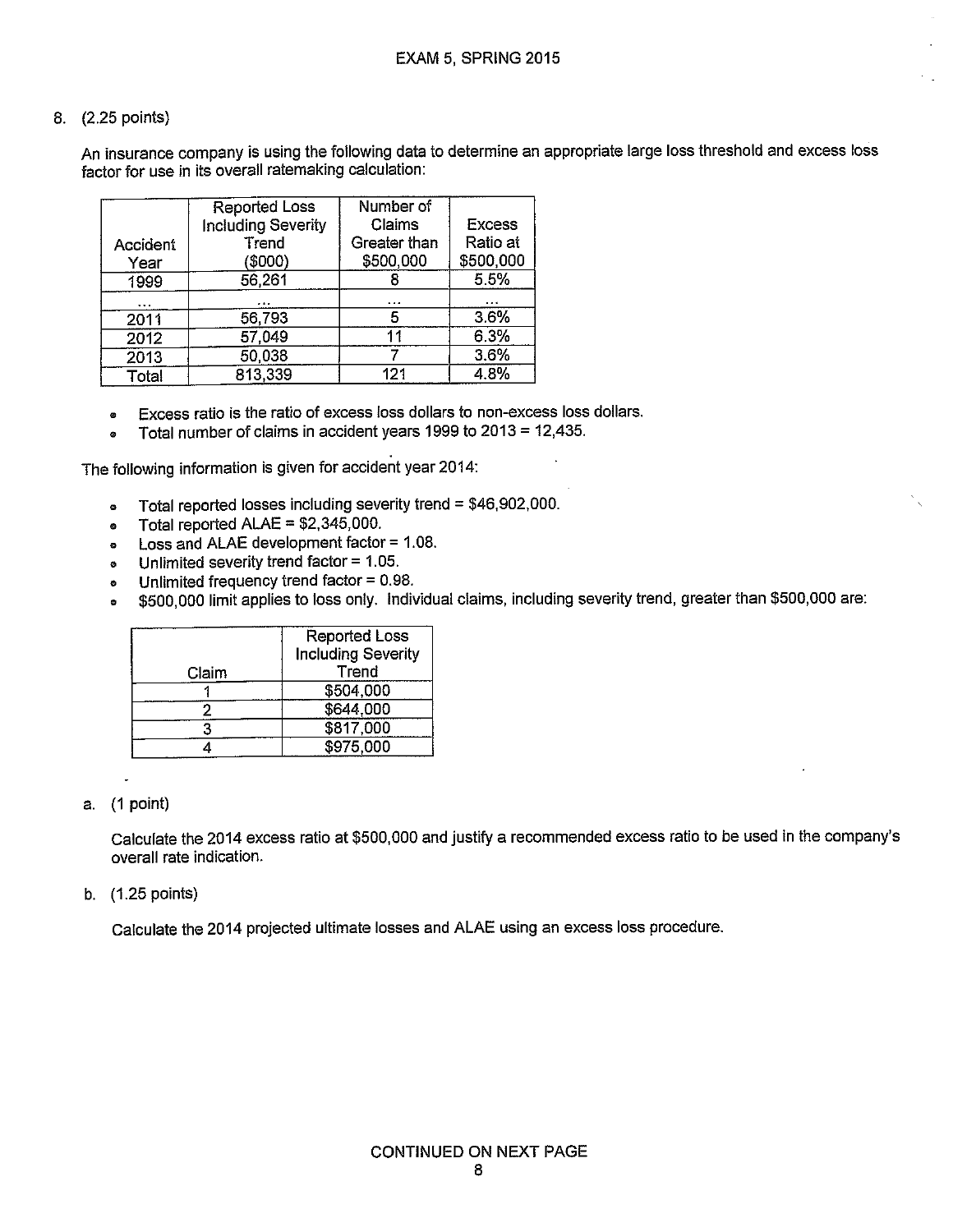#### 9. (1.25 points)

Given the following information:

| <b>Expense Type</b>      | 2014 Expense Amount |
|--------------------------|---------------------|
| <b>Other Acquisition</b> | \$4,000             |
| General                  | \$17.000            |
| Commission and Brokerage | \$23,000            |
| Taxes, License, and Fees | \$5,000             |

- 2014 written premium =  $$200,000$ .  $\bullet$
- 2014 earned premium =  $$170,000$ .  $\bullet$
- Statewide average loss cost per exposure = \$250.  $\bullet$
- Profit and contingencies provision = 3%. 0
- General expenses are incurred throughout the policy term.  $\bullet$
- All other expenses are incurred at the beginning of the policy.  $\bullet$

Calculate the indicated average rate.

 $\epsilon$  .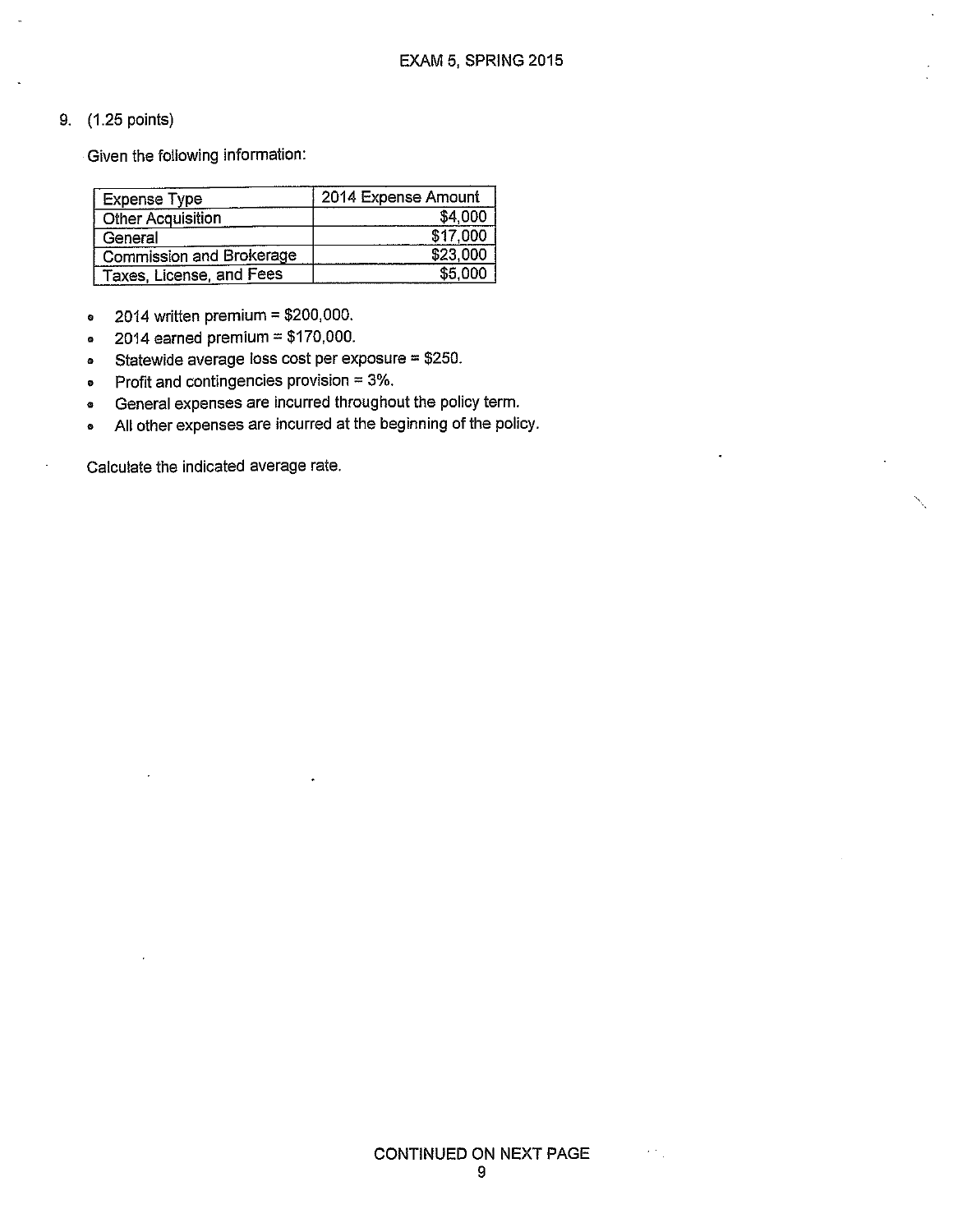#### 10. (1.75 points)

Given the following information for an insurance company:

| Territory | Premium      | Ultimate<br>Loss Ratio |
|-----------|--------------|------------------------|
|           | \$45,000,000 | 80%                    |
|           | \$55,000,000 | 60%                    |

- The company sets its rates to achieve a permissible loss ratio of 65%.  $\bullet$
- All expenses are variable.  $\bullet$

Due to market constraints, the company has decided to cap rate increases in any single territory to a maximum of  $\bullet$  $+20%$ .

a) (1.25 points)

Taking market constraints into account, use the loss ratio method to determine the rate changes for territories A and  $B$ .

b)  $(0.5 \text{ point})$ 

If the company decides to use a different permissible loss ratio due to the territorial cap, the fundamental insurance equation will not be in balance. Describe an alternative to pricing changes the company can take to achieve balance in the fundamental insurance equation.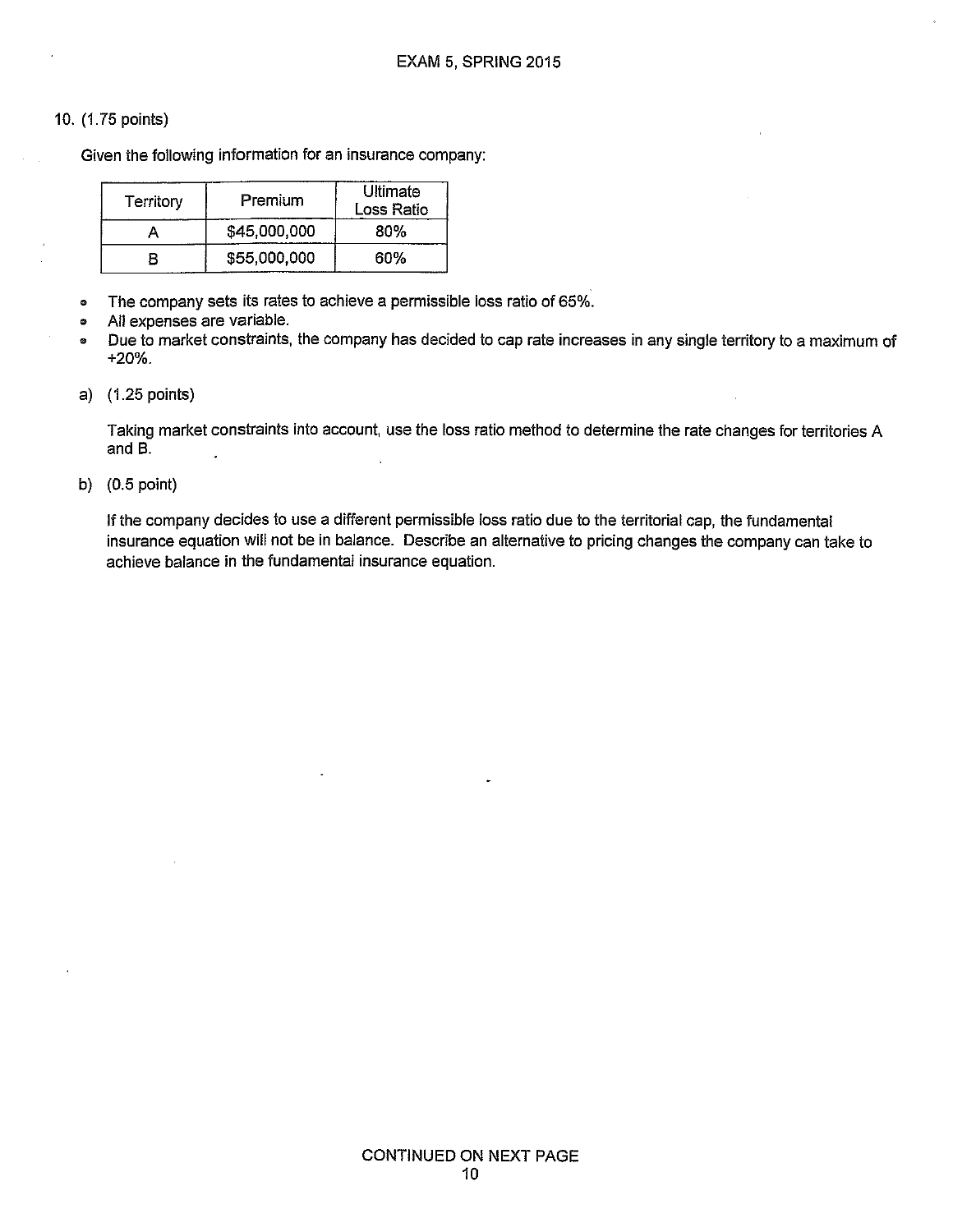#### 11. (5.75 points)

An insurer filed the following information in support of a rate change to be effective October 1, 2015:

- All policies are semi-annual.  $\bullet$
- The new rates will be in effect for one year.  $\bullet$
- The indicated rate change from the prior rate review was 7%, with a target effective date of July 1, 2014.  $\bullet$
- The implemented rate change from the prior rate review was 2.5%, with an effective date of October 1, 2014.  $\bullet$
- The full credibility standard is 60,000 exposures over two years.  $\bullet$
- The insurer uses the square root rule for partial credibility.  $\bullet$
- The complement of credibility is selected using the trended present rates method.  $\bullet$
- There have been no significant changes to paid loss patterns over the past four years.  $\bullet$
- Variable expense ratio = 20%.  $\bullet$
- Fixed expense ratio = 7%.  $\bullet$
- LAE provision =  $3\%$  of loss.  $\bullet$
- Profit and contingencies provision = 6%.  $\bullet$
- Annual premium trend = 3%.  $\bullet$
- Annual loss trend =  $5\%$ .  $\bullet$
- All losses and subrogation/salvage recoveries are fully developed at 48 months.  $\bullet$

| Calendar/<br><b>Accident Year</b> | Earned<br><b>Exposures</b> | On-Level<br>Earned<br>Premium (\$000) | <b>Gross Reported</b><br>Loss Evaluated at<br>December 31, 2014<br>(\$000) | Ratio of<br>Subrogation/Salvage<br><b>Received to Paid Loss</b><br>Evaluated at<br>December 31, 2014 |
|-----------------------------------|----------------------------|---------------------------------------|----------------------------------------------------------------------------|------------------------------------------------------------------------------------------------------|
| 2013                              | 20,700                     | 15,900                                | 17,500                                                                     | 0.471                                                                                                |
| 2014                              | 23,200                     | 17,500                                | 18,800                                                                     | 0.314                                                                                                |

|                      |        |       | Gross Reported Loss Development Factors |        |
|----------------------|--------|-------|-----------------------------------------|--------|
| <b>Accident Year</b> | 12-24  | 24-36 | $36-48$                                 | 48-Ult |
| 2010                 | 1.055  | 1.047 | 1.018                                   |        |
| 2011                 | 1.052  | 1.043 | 1.020                                   |        |
| 2012                 | .057   | 1.048 |                                         |        |
| 2013                 | 1.06'' |       |                                         |        |

|                      | Ratio of Subrogation/Salvage Received to Paid Loss<br><b>Development Factors</b> |       |           |        |
|----------------------|----------------------------------------------------------------------------------|-------|-----------|--------|
| <b>Accident Year</b> | 12-24                                                                            | 24-36 | $36 - 48$ | 48-Ult |
| 2010                 | 1.012                                                                            | 1.006 | 1.006     | 1.000  |
| 2011                 | 1.010                                                                            | 1.006 | 1.004     |        |
| 2012                 | 1.536                                                                            | 1.004 |           |        |
| 2013                 | 1.500                                                                            |       |           |        |

Calculate the indicated rate change and justify any assumptions made.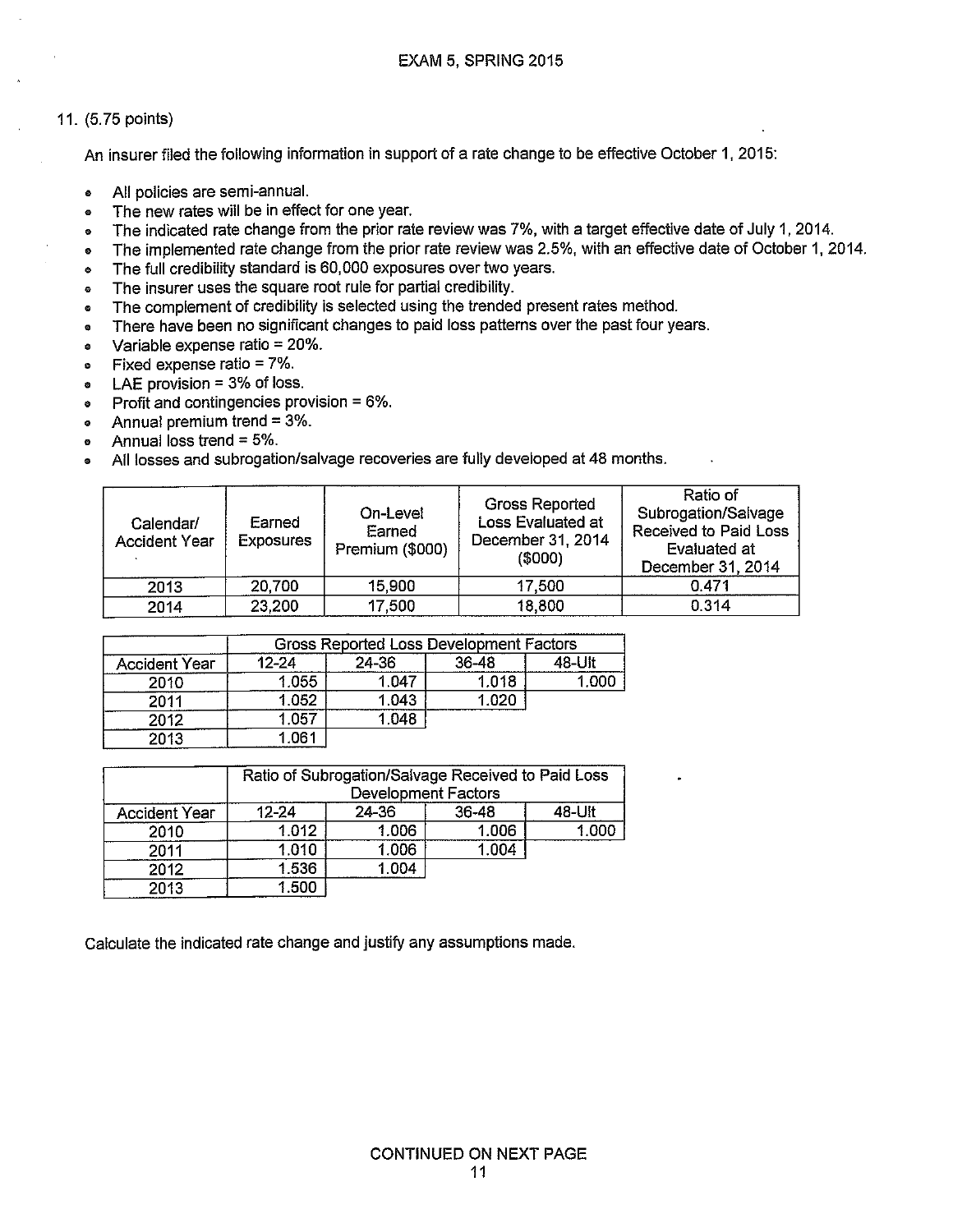# 12. (1 point)

 $\ddot{\phantom{1}}$ 

Describe two primary purposes of risk classification.

 $\ddot{\phantom{0}}$ 

 $\ddot{\phantom{0}}$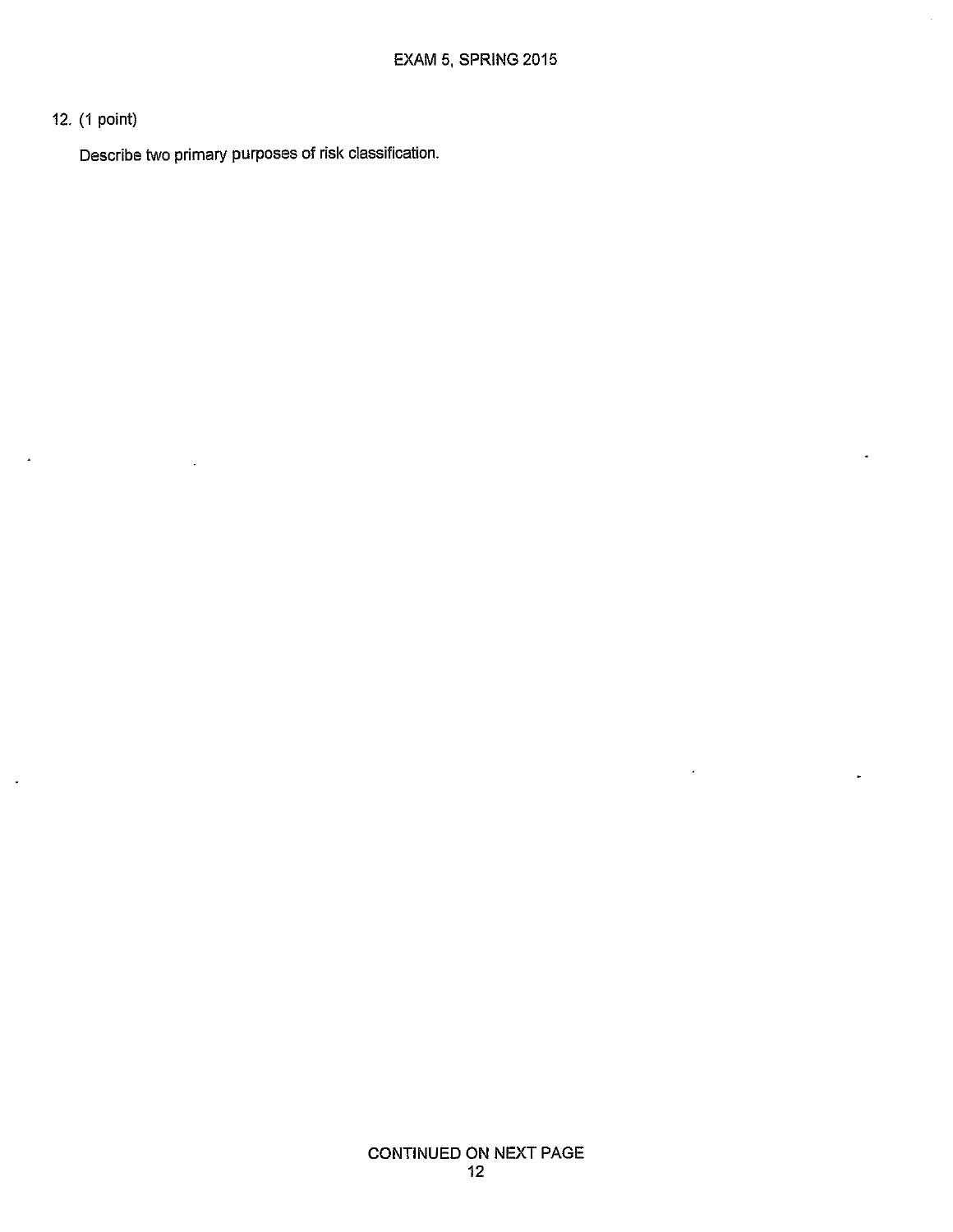An automobile insurance company uses the following information for ratemaking:

| <b>Earned Exposures</b> |                   |                   |  |  |  |
|-------------------------|-------------------|-------------------|--|--|--|
|                         | <b>Driver Age</b> |                   |  |  |  |
| Vehicle<br>Symbol       | Under<br>25       | $25$ and<br>Older |  |  |  |
|                         | 250               | 100               |  |  |  |
|                         | 75                | 200               |  |  |  |
|                         | 75                | 500               |  |  |  |

|                   | Incurred  |
|-------------------|-----------|
|                   | Loss and  |
| <b>Driver Age</b> | ALAE      |
| Under 25          | \$235,800 |
| 25 and Older      | \$482,560 |

| <b>Current Rating Factors</b> |      |
|-------------------------------|------|
| Symbol A                      | 0.80 |
| Symbol B                      | 1.00 |
| Symbol C                      | 1.30 |
| Under 25                      | 1.00 |
| 25 and Older                  | 0.75 |

#### a. (0.5 point)

Briefly discuss the use of driver age as a rating variable in the insurer's risk classification system with respect to two relevant considerations.

#### b. (2 points)

Calculate the indicated driver age relativities and the corresponding base rate that would achieve a revenue neutral change. Justify the selection of a methodology.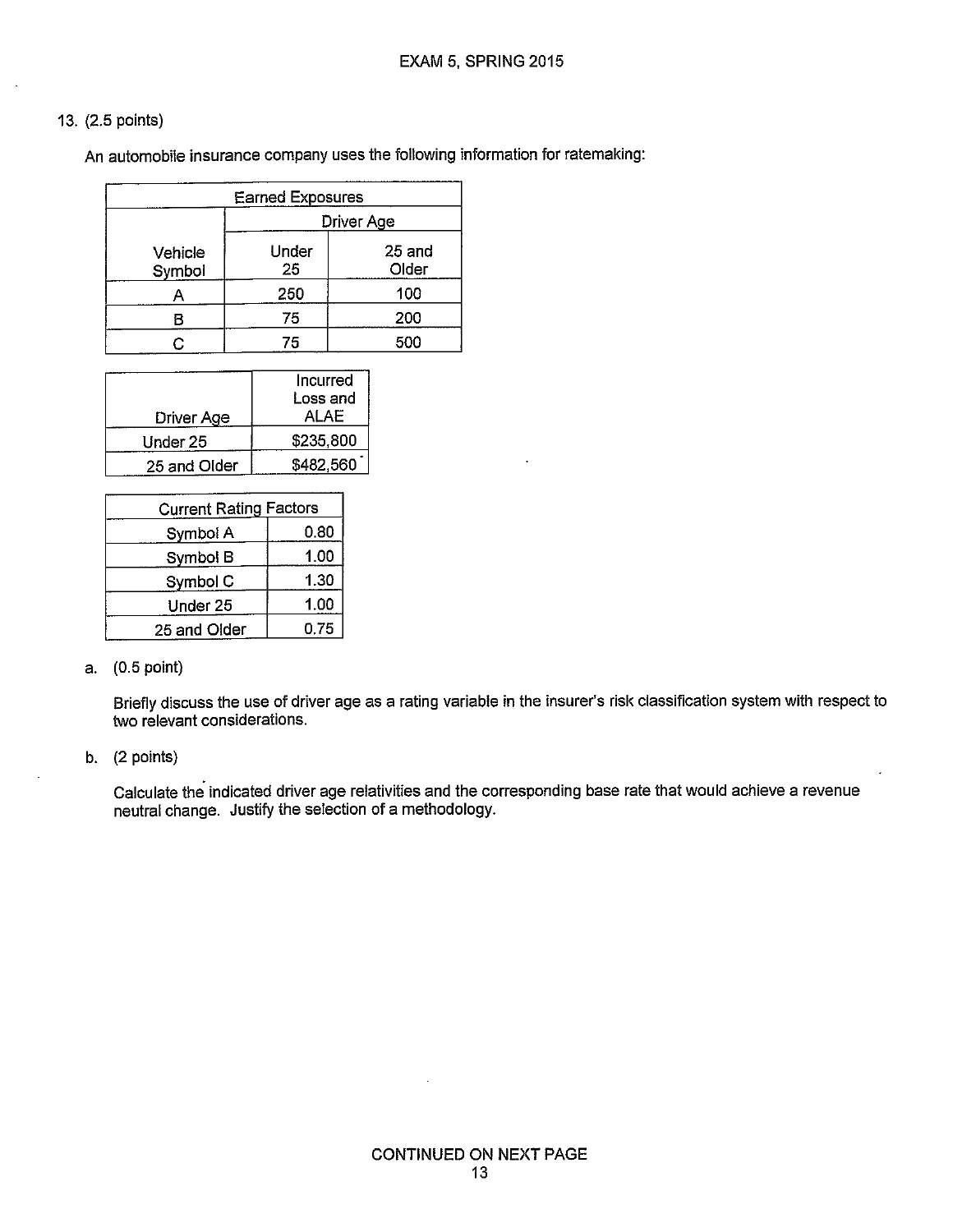Given the following reported claims data:

| Size of Loss            | Reported<br><b>Claim Counts</b> | <b>Reported Ground-</b><br><b>Up Losses</b> |
|-------------------------|---------------------------------|---------------------------------------------|
| $X \le 1.000$           | 120                             | \$75,000                                    |
| $$1,000 < X < = $4,000$ | 117                             | \$209,000                                   |
| \$4,000 < X             |                                 | \$22,000                                    |

Individual claims above \$4,000 are: \$5,500, \$6,500, and \$10,000.

a. (0.75 point)

Calculate the increased limits factor for an increased limit of \$6,000 and a basic limit of \$4,000.

b. (0.75 point)

Calculate the combined loss elimination ratio for a policy with a \$1,000 deductible and a policy limit of \$3,000.

c.  $(1 point)$ 

Briefly discuss two potential issues when using historical data from policies with deductibles or limits to price deductible factors. Propose a solution for each issue.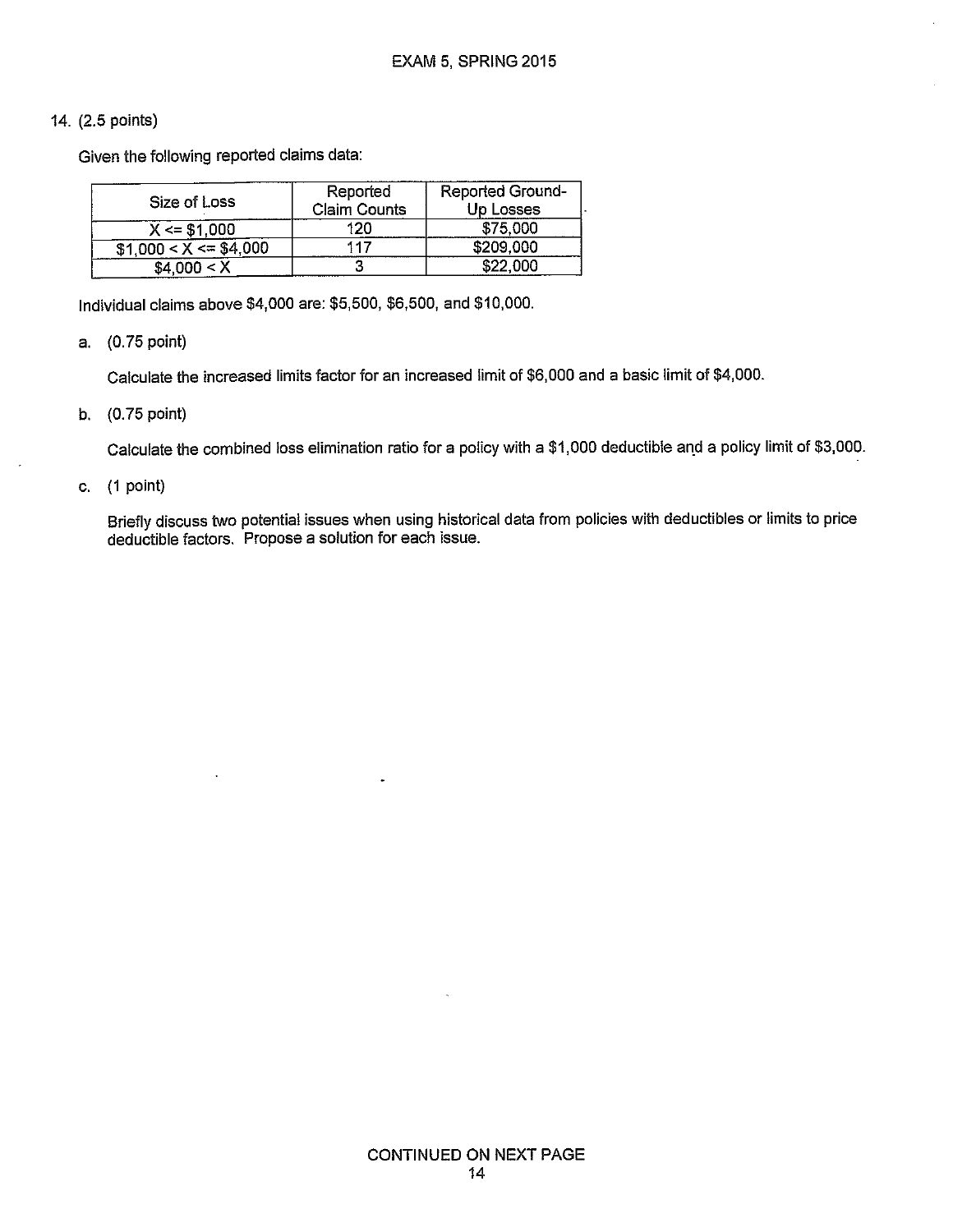The following table shows all claims transactions for an insurance company through December 31, 2014.

| Claim<br>ID    | <b>Accident Date</b> | <b>Report Date</b> | <b>Transaction Date</b> | Incremental<br>Payment | Ending<br>Case<br><b>Reserves</b> |
|----------------|----------------------|--------------------|-------------------------|------------------------|-----------------------------------|
|                | January 1, 2011      | January 1, 2011    | January 31, 2011        | 100                    | 100                               |
|                |                      |                    | March 2, 2011           | 100                    | 50                                |
|                |                      |                    | April 1, 2011           | 25                     | 0                                 |
|                |                      |                    |                         |                        |                                   |
| $\overline{2}$ | June 30, 2011        | March 15, 2012     | June 30, 2012           | 0                      | 10,000                            |
| $\overline{2}$ |                      |                    | May 25, 2013            | 250                    | 10,000                            |
| $\overline{2}$ |                      |                    | June 30, 2014           | 15,000                 | 1,000                             |
| 2              |                      |                    | September 12, 2014      | 200                    | 0                                 |
|                |                      |                    |                         |                        |                                   |
| 3              | February 25, 2012    | March 15, 2012     | March 15, 2012          | 0                      | n                                 |
| 3              |                      |                    | January 15, 2013        | $\Omega$               | 1,000                             |
| 3              |                      |                    | July 15, 2013           | 2,500                  | 0                                 |

All three claims are closed as of December 31, 2014. ø

a. (0.75 point)

Construct the cumulative reported claims triangle on an accident year basis.

b. (0.75 point)

Construct the cumulative reported claims triangle on a report year basis.

 $\overline{a}$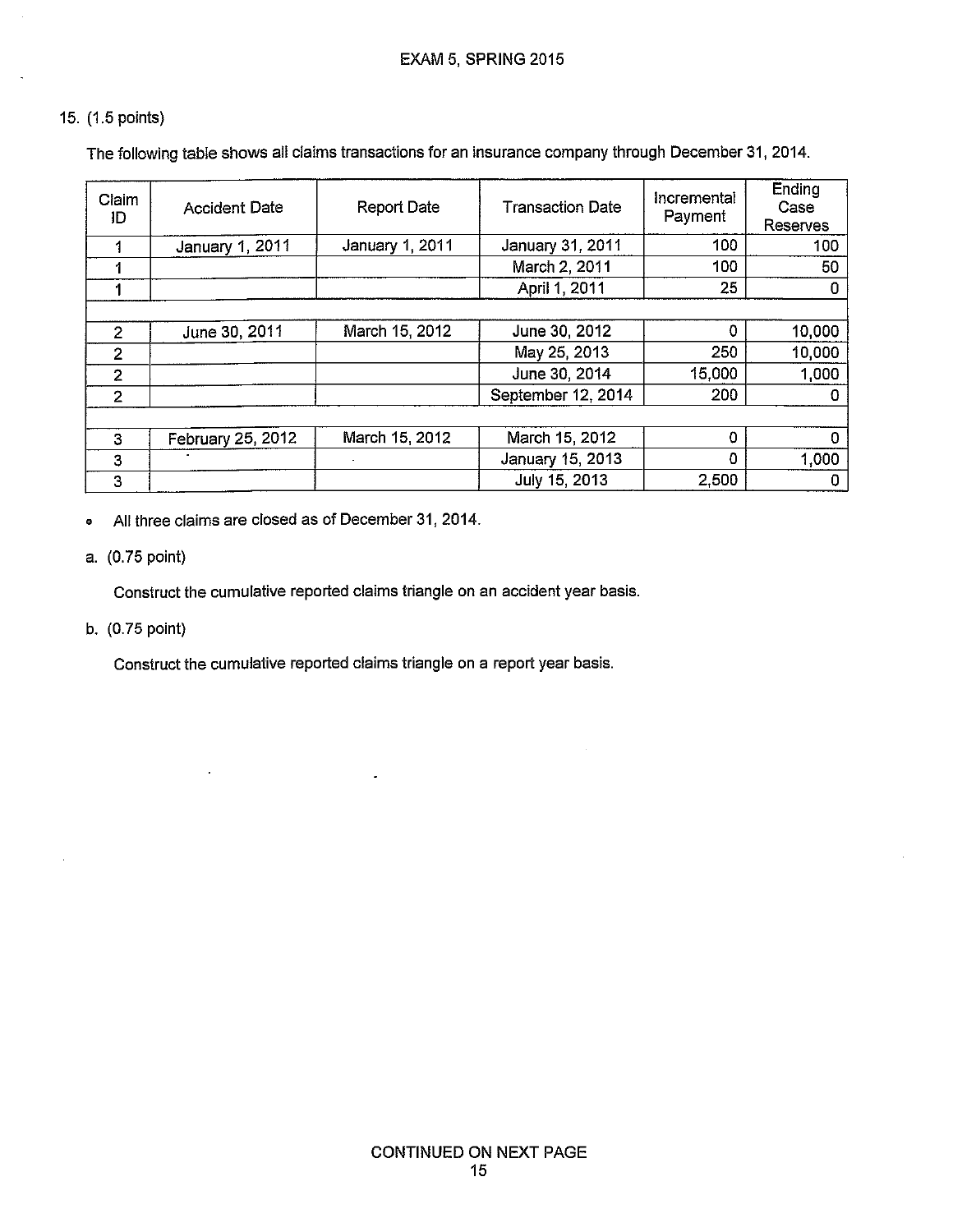J.

#### 16. (2 points)

The following data reflects an insurance company's recent claims experience:

 $\bar{z}$ 

| Reported Claims (\$000) as of (months) |            |            | Paid Claims (\$000) as of (months) |       |        |
|----------------------------------------|------------|------------|------------------------------------|-------|--------|
| Accident                               |            |            | Accident                           |       |        |
| <u>Year</u>                            | <u> 12</u> | <u> 24</u> | Year                               | 12    | 24     |
| 2011                                   | 17,000     | 40,000     | 2011                               | 2,000 | 10,000 |
| 2012                                   | 29,000     | 47,000     | 2012                               | 3,000 | 15,000 |
| 2013                                   | 27,000     | 47,000     | 2013                               | 5,500 | 18,000 |
| 2014                                   | 24,000     |            | 2014                               | 5,000 |        |

| Reported Claim Counts as of (months) |            |                 | Closed Claim Counts as of (months) |            |            |
|--------------------------------------|------------|-----------------|------------------------------------|------------|------------|
| Accident                             |            |                 | Accident                           |            |            |
| <u>Year</u>                          | <u> 12</u> | $\overline{24}$ | <u>Year</u>                        | <u> 12</u> | <u> 24</u> |
| 2011                                 | 1.930      | 2.170           | 2011                               | 270        | 1,000      |
| 2012                                 | 2,070      | 2,300           | 2012                               | 300        | 1,300      |
| 2013                                 | 1.470      | 1,650           | 2013                               | 370        | 4,020      |
| 2014                                 | 1,190      |                 | 2014                               | 320        |            |

#### a. (1 point)

Use two different diagnostics to assess whether any changes have been made to the company's claims department.

#### b.  $(1 point)$

Recommend two reserving techniques that are appropriate to estimate unpaid claims in this environment and support each recommendation.

 $\ddot{\phantom{1}}$ 

.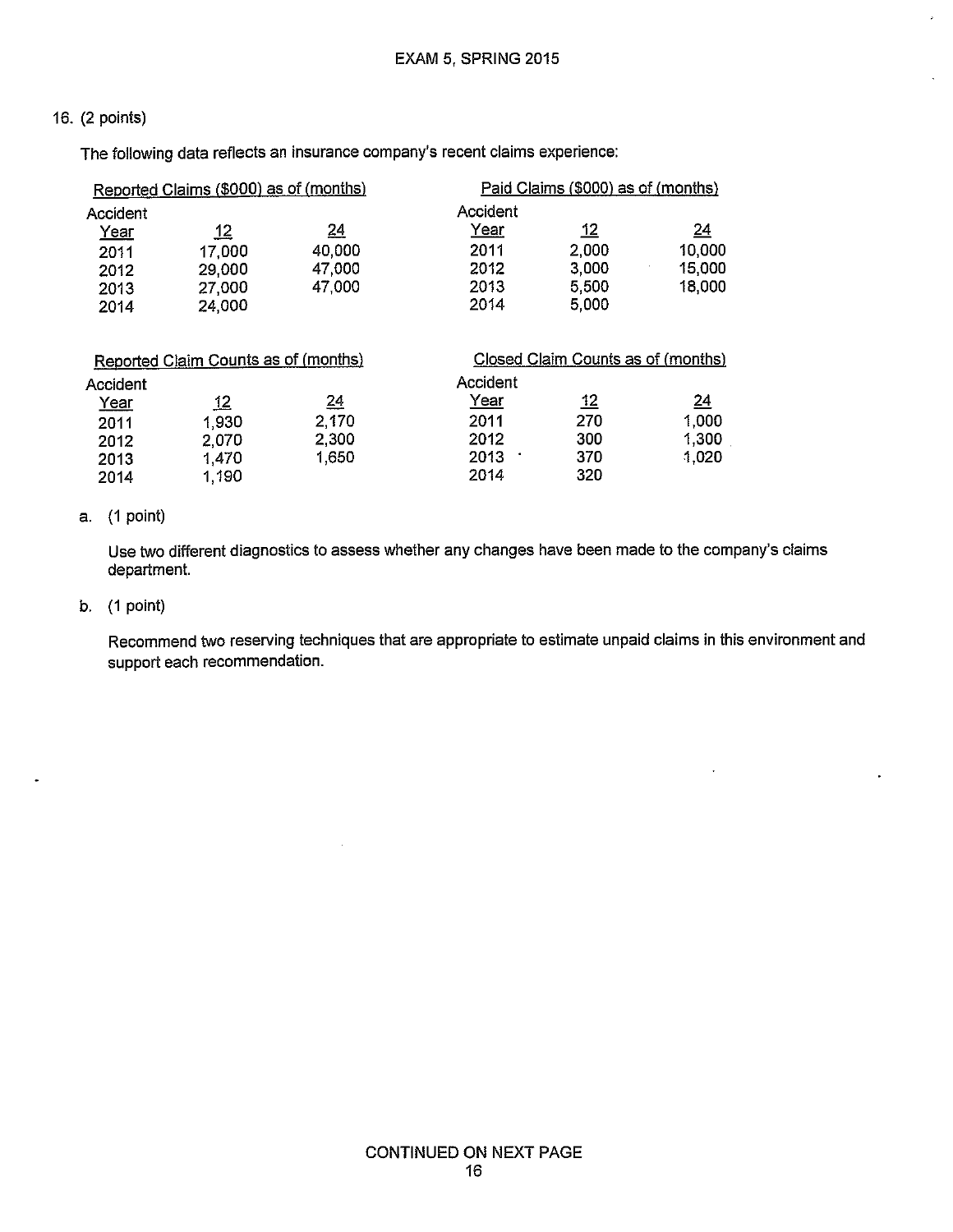Given the following information for an insurance company:

| Calendar/ |           | Earned  | Reported |          |
|-----------|-----------|---------|----------|----------|
| Accident  | Earned    | Premium | Claims   | Selected |
| Year      | Car Years | (\$000) | (\$000)  | CDF      |
| 2011      | 830       | 415     | 315      | 1.05     |
| 2012      | 1,000     | 450     | 392      | 1.10     |
| 2013      | 1,000     | 475     | 358      | 1.30     |
| 2014      | 700       | 280     | 200      | 2.00     |

The company first started writing business in 2011.  $\bullet$ 

The mix of business has not changed.  $\bullet$ 

Significant rate changes have occurred over the past four years.  $\bullet$ 

Policies are annual and are written uniformly throughout the year.  $\bullet$ 

Calculate the IBNR for accident year 2014 using the Cape Cod technique, incorporating adjustments for claims trend and on-leveling of premium. Justify the selection of claims trend.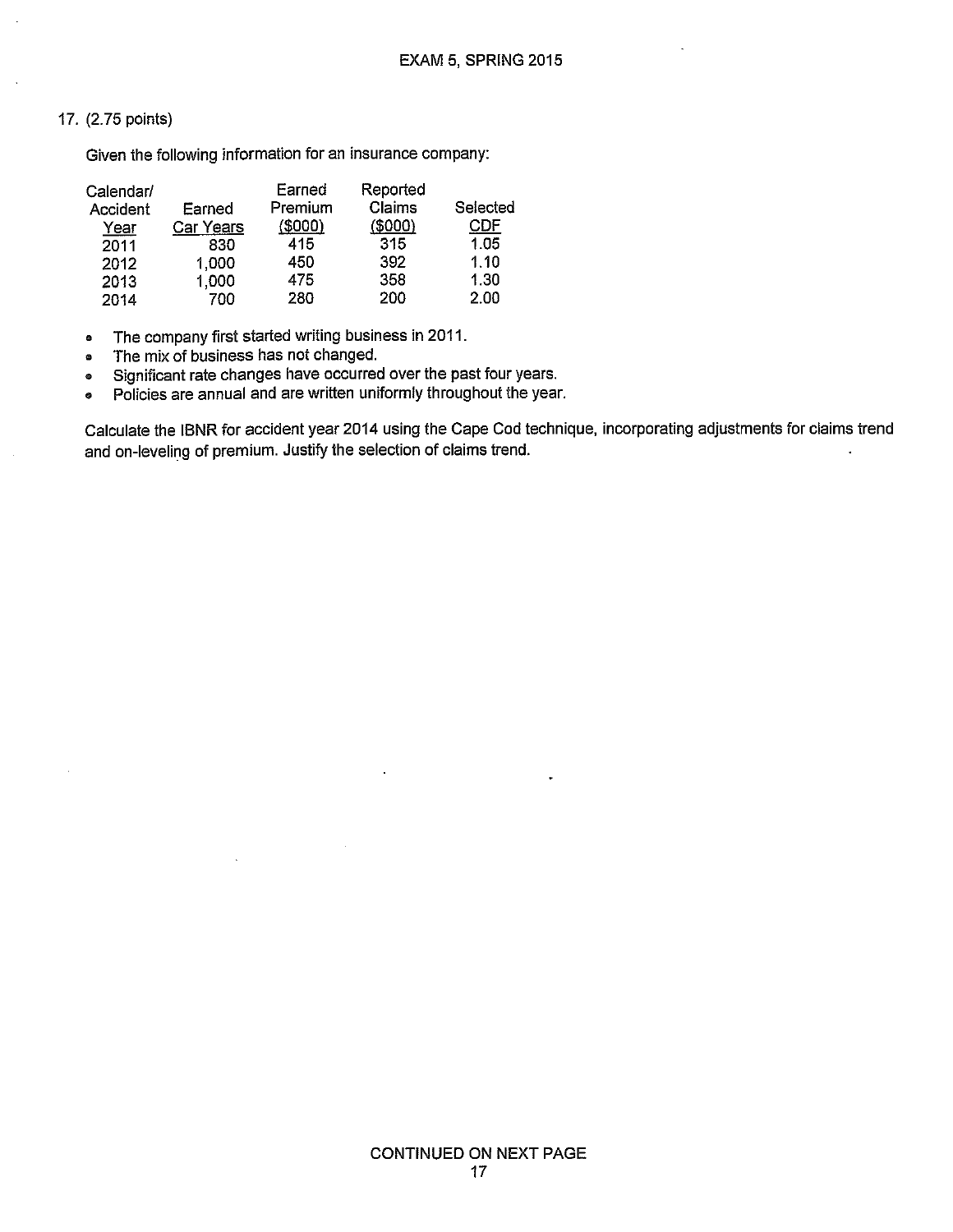A hospital system self-insures its professional liability exposure. The following information is given:

| Accident | Reported Claims (\$000s) as of (months) |       |       |  |
|----------|-----------------------------------------|-------|-------|--|
| Year     | 12                                      | 24    | 36    |  |
| 2012     | 2,750                                   | 6,200 | 7.750 |  |
| 2013     | 2.950                                   | 6,600 |       |  |
| 2014     | 3.850                                   |       |       |  |

| Calendar | Average Occupied Beds |
|----------|-----------------------|
| Year     | and Outpatient Visits |
| 2012     | 520                   |
| 2013     | 530                   |
| 2014     | 540                   |

- The expected average occupied beds and outpatient visits for  $2015 = 575$ .  $\bullet$
- The pure premium trend =  $4.0\%$ ..  $\bullet$
- The 36 to ultimate reported claims development factor =  $1.05$ .  $\bullet$

Estimate ultimate claims for the 2015 accident year using the expected claims technique and justify the expected pure premium selection.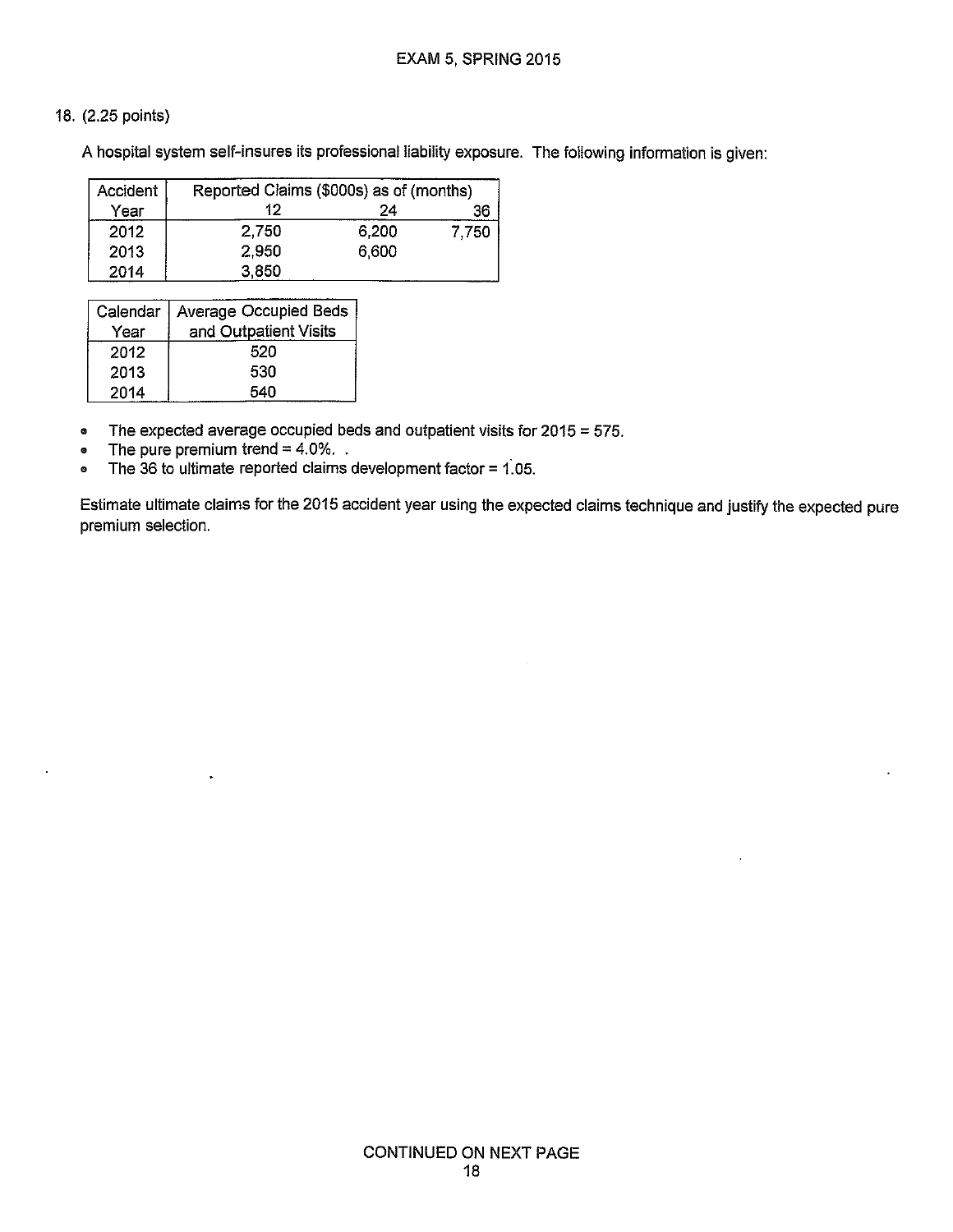#### 19. (3.25 points)

 $\overline{1}$ 

The following information is provided for an unpaid claims analysis with data evaluated as of June 30, 2014.

|                 |        |          |             |             | Paid         |                 |
|-----------------|--------|----------|-------------|-------------|--------------|-----------------|
|                 |        |          | Paid        | Reported    | Bornhuetter- | Selected        |
| <b>Accident</b> | Paid   | Reported | Development | Development | Ferguson     | <b>Ultimate</b> |
| <u>Year</u>     | Claims | Claims   | Technique   | Technique   | Technique    | Claims          |
| 2012            | 7.0    | 7.8      | 14.0        | 10.9        | 12.0         | 13.8            |
| 2013            | 3.1    | 5.0      | 8.7         | 11.0        | 9.5          | 10.2            |
| 2014            | 1.5    | 19       | 12.0        | 57          | 10.3         | 71              |

- All figures are in millions of dollars.  $\bullet$
- The a priori ultimate claims estimate is the same for all accident years.  $\bullet$
- There is no development of claims after 48 months.  $\bullet$

#### a. (1 point)

Estimate ultimate claims for each accident year using the reported Bornhuetter-Ferguson technique.

b.  $(1.5 \text{ points})$ 

Discuss the appropriateness of the selected ultimate claims for each accident year.

c. (0.25 point)

Estimate ultimate claims for accident year 2014 using one iteration of the reported Benktander technique.

d.  $(0.5 \text{ point})$ 

Explain how the unpaid claim estimate for accident year 2014 will change during successive iterations of the reported Benktander technique.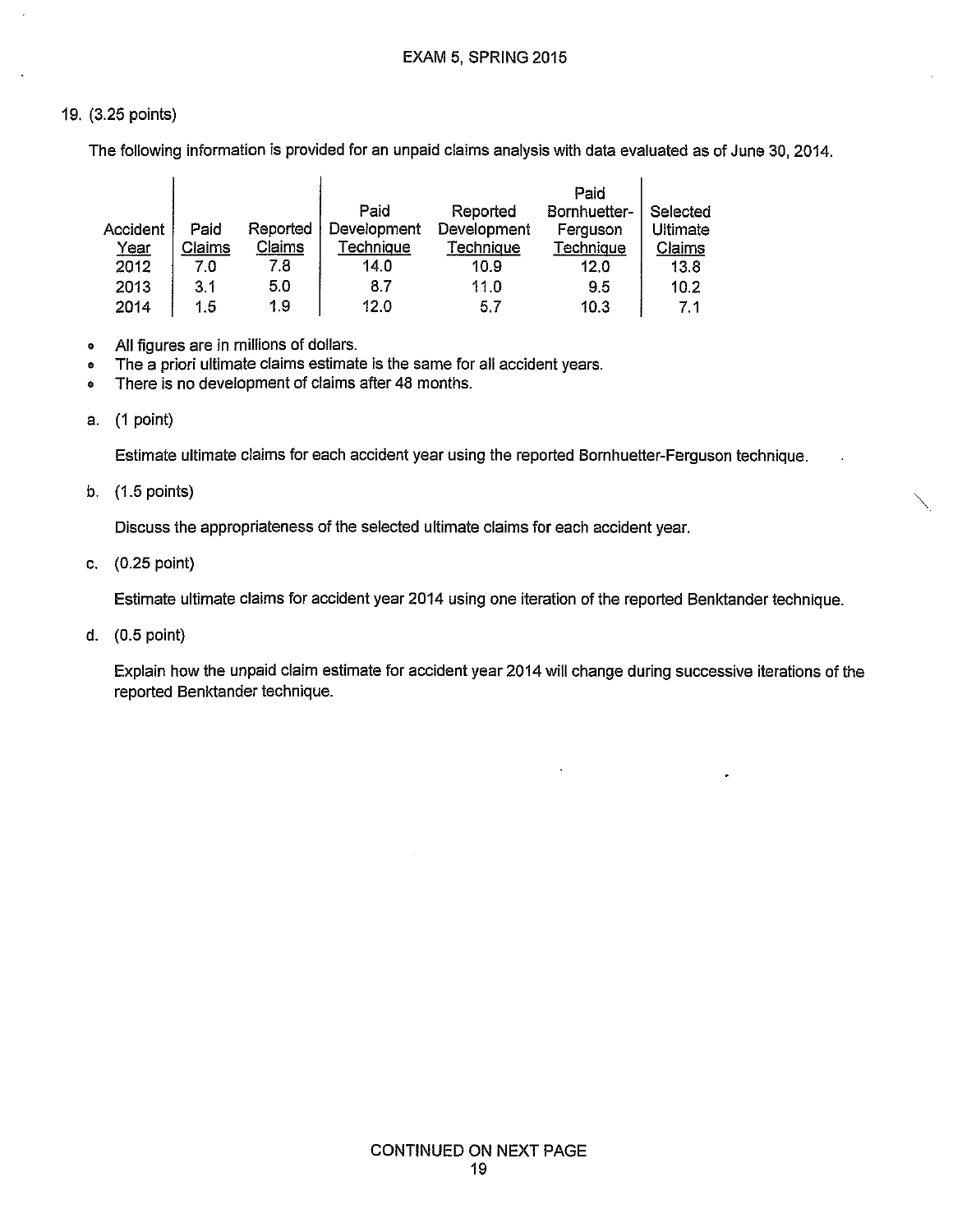Given the following data as of December 31, 2014:

|                               |                         | Calendar/Accident Year 2014 Information:      |                                                              |        |        |              |
|-------------------------------|-------------------------|-----------------------------------------------|--------------------------------------------------------------|--------|--------|--------------|
| <b>Exposure Units</b>         |                         |                                               |                                                              |        |        | 36,000,000   |
| Paid Claims                   |                         |                                               |                                                              |        |        | \$8,700,000  |
| <b>Reported Claims</b>        |                         |                                               |                                                              |        |        | \$20,300,000 |
|                               |                         |                                               | Selected Ultimate Trended Frequency per 100 Exposure Units   |        |        | 0.42         |
|                               |                         |                                               | Selected 12-Ultimate Reported Claims Development Factor      |        |        | 1.720        |
|                               |                         |                                               | Selected 12-Ultimate Paid Claims Development Factor          |        |        | 2.960        |
|                               |                         |                                               | Selected 12-Ultimate Reported Claim Count Development Factor |        |        | 1.200        |
| <b>Expected Loss Ratio</b>    |                         |                                               |                                                              |        |        | 44.5%        |
| Rate per 1,000 Exposure Units |                         | 1560                                          |                                                              |        |        |              |
|                               |                         |                                               |                                                              |        |        |              |
|                               | Additional Information: |                                               |                                                              |        |        |              |
|                               |                         | Accident Year 2012 Selected Ultimate Severity |                                                              |        |        | \$160        |
| <b>Severity Trend</b>         |                         |                                               |                                                              |        |        | 5.0%         |
|                               |                         |                                               |                                                              |        |        |              |
| Accident                      |                         |                                               | Reported Claims as of (months) in \$000                      |        |        |              |
| Year                          | $\overline{12}$         | 24                                            | 36                                                           | 48     | 60     |              |
| 2010                          | 14,200                  | 18,839                                        | 22,362                                                       | 24,039 | 24,424 |              |
| 2011                          | 14,100                  | 18,707                                        | 22,205                                                       | 23,870 |        |              |
| 2012                          | 15,300                  | 20,299                                        | 24,094                                                       |        |        |              |
| 2013                          | 14,700                  | 19,503                                        |                                                              |        |        |              |
| 2014                          | 20,300                  |                                               |                                                              |        |        |              |
|                               |                         |                                               |                                                              |        |        |              |
| Accident                      |                         |                                               | Paid Claims as of (months) in \$000                          |        |        |              |
| Year                          | 12                      | 24                                            | 36                                                           | 48     | 60     |              |
| 2010                          | 8,200                   | 14,722                                        | 21,081                                                       | 23,316 | 24,272 |              |
| 2011                          | 8,300                   | 14,901                                        | 21,339                                                       | 23,600 |        |              |
| 2012                          | 8,900                   | 15,978                                        | 22,881                                                       |        |        |              |
| 2013                          | 8,400                   | 15,081                                        |                                                              |        |        |              |
| 2014                          | 8,700                   |                                               |                                                              |        |        |              |

#### a. (1.5 points)

For accident year 2014, calculate the ultimate claims estimate under each of the following techniques:

- i. Frequency-Severity Technique
- ii. Reported Claims Development Technique
- 
- iii. Paid Claims Development Technique<br>iv. Reported Bornhuetter-Ferguson Technique
- $b.$  (1 point)

For each of the techniques listed in part a. above, briefly discuss whether the technique is appropriate to select the ultimate claims estimate for accident year 2014.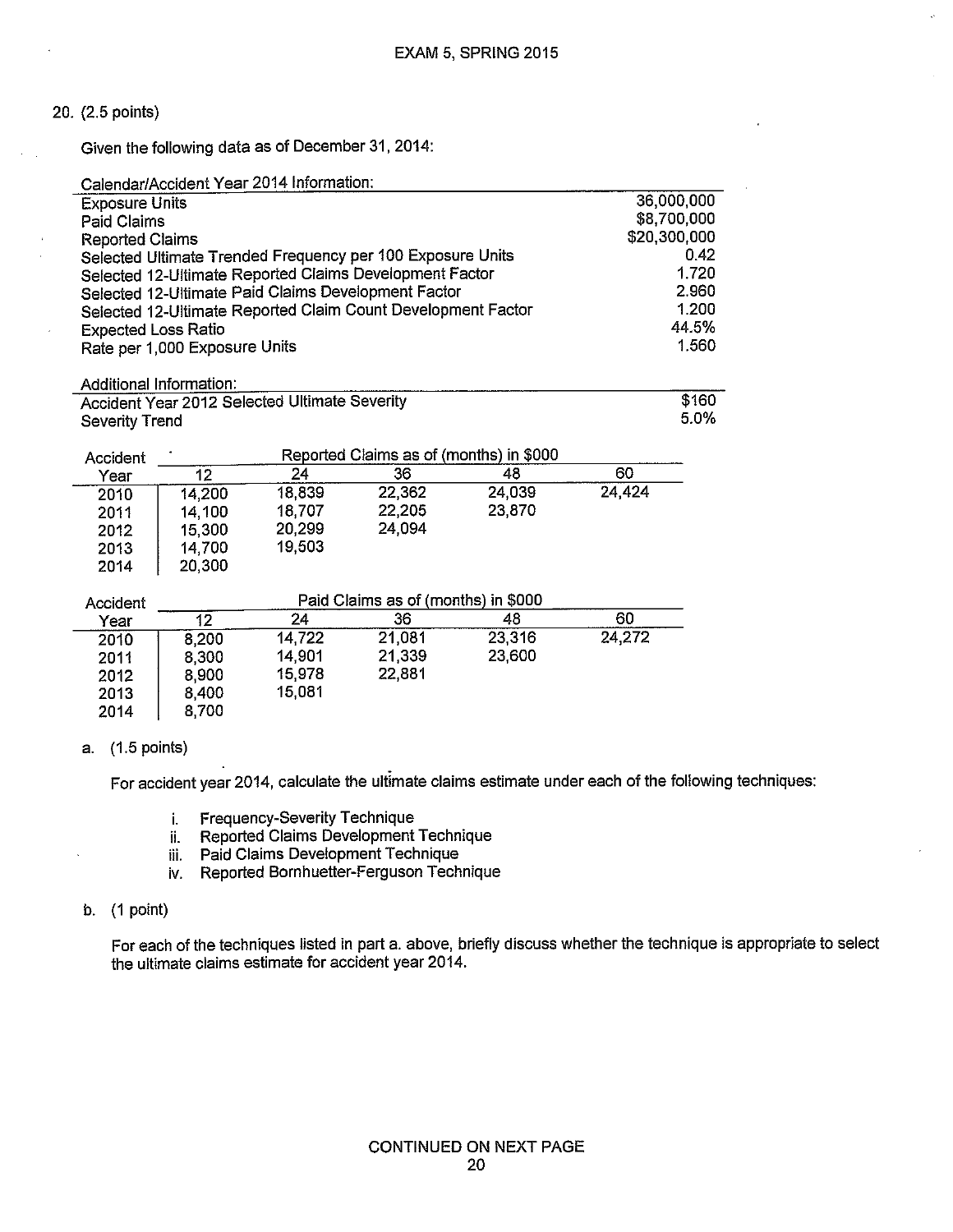Given the following data as of December 31, 2014:

| Accident    |                  | <b>Cumulative Closed Claim Counts</b> |                  |
|-------------|------------------|---------------------------------------|------------------|
| <u>Year</u> | 12 months        | <u>24 months</u>                      | <u>36 months</u> |
| 2012        | 730              | 800                                   | 820              |
| 2013        | 750              | 825                                   |                  |
| 2014        | 775              |                                       |                  |
| Accident    |                  | Cumulative Paid Claims (\$000)        |                  |
| <u>Year</u> | <u>12 months</u> | 24 months                             | 36 months        |
| 2012        | 2,250            | 2,600                                 | 2,700            |
| 2013        | 2,600            | 3,000                                 |                  |
| 2014        | 2,000            |                                       |                  |
|             | Ultimate         |                                       |                  |
| Accident    | Claim            |                                       |                  |
| Year        | <b>Counts</b>    |                                       |                  |
| 2012        | 820              |                                       |                  |
| 2013        | 846              |                                       |                  |
| 2014        | 874              |                                       |                  |

The latest diagonal is representative of current claim adjusting practices.  $\bullet$ 

- There is no development beyond 36 months.  $\bullet$
- Annual severity trend is 4%.  $\bullet$

a. (2 points)

Using the disposal rate frequency-severity technique, calculate the ultimate claims.

b.  $(0.5 \text{ point})$ 

Assume accident year 2013 experienced a one-time increase in the severity of claim payments with no impact on frequency or disposal rates. Briefly discuss two adjustments to the disposal rate frequency-severity technique that would be appropriate in this scenario.

 $\bar{z}$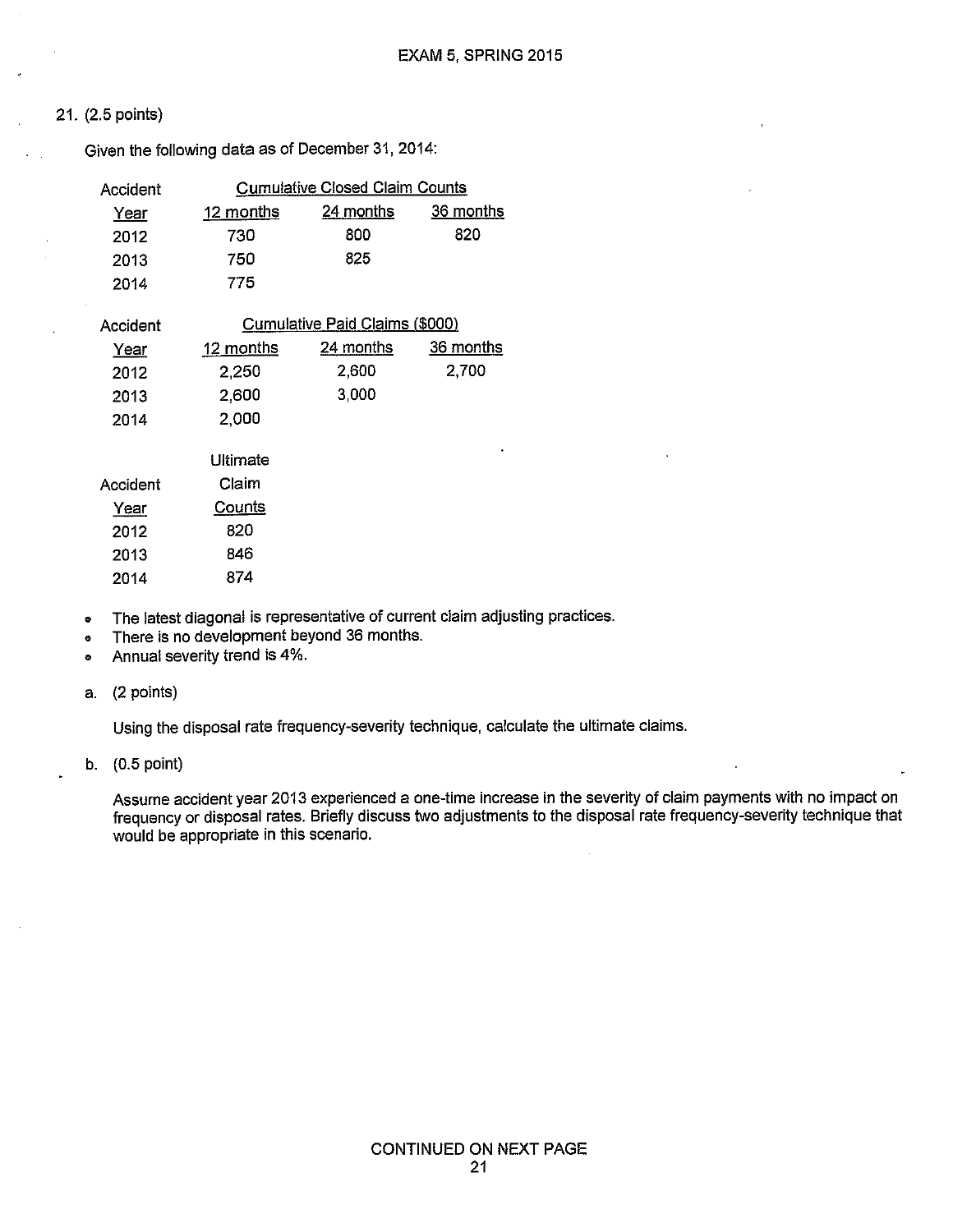Given the following information:

|             | Cumulative Reported Claims (\$000s) as of (months) |                 |                 |          | Cumulative Reported Claim Counts as of (months) |                 |                    |
|-------------|----------------------------------------------------|-----------------|-----------------|----------|-------------------------------------------------|-----------------|--------------------|
| Accident    |                                                    |                 |                 | Accident |                                                 |                 |                    |
| Year        | <u> 12</u>                                         | $\overline{24}$ | $\frac{36}{5}$  | Year     | <u> 12</u>                                      | <u>24</u>       | $\frac{36}{1,700}$ |
| 2012        | 10,000                                             | 15,000          | 16,500          | 2012     | 1,500                                           | 1,650           |                    |
| 2013        | 11,280                                             | 17,900          |                 | 2013     | 1650                                            | 1815            |                    |
| 2014        | 13,500                                             |                 |                 | 2014     | 1.815                                           |                 |                    |
|             | Cumulative Paid Claims (\$000s) as of (months)     |                 |                 |          | Cumulative Closed Claim Counts as of (months)   |                 |                    |
| Accident    |                                                    |                 |                 | Accident |                                                 |                 |                    |
| <u>Year</u> | $\frac{12}{5,000}$                                 | <u>24</u>       | $\frac{36}{5}$  | Year     | <u> 12</u>                                      | $\overline{24}$ | $\overline{36}$    |
| 2012        |                                                    | 12,000          | 15.600          | 2012     | 850                                             | 1.445           | 1,615              |
| 2013        | 5,775                                              | 13,860          |                 | 2013     | 935                                             | 1590            |                    |
| 2014        | 6,680                                              |                 |                 | 2014     | 1,030                                           |                 |                    |
|             | Case Outstanding (\$000s) as of (months)           |                 |                 |          | Open Claim Counts as of (months)                |                 |                    |
| Accident    |                                                    |                 |                 | Accident |                                                 |                 |                    |
| <u>Year</u> | <u> 12</u>                                         | <u> 24</u>      | $\overline{36}$ | Year     | <u> 12</u>                                      | <u>24</u>       | $\overline{36}$    |
| 2012        | 5,000                                              | 3,000           | 900             | 2012     | 650                                             | 205             | 85                 |
| 2013        | 5,505                                              | 4,040           |                 | 2013     | 715                                             | 225             |                    |
| 2014        | 6,820                                              |                 |                 | 2014     | 785                                             |                 |                    |

There are no partial payments.  $\bullet$ 

Assume no reported development after 36 months.  $\alpha$ 

- Assume an annual severity trend of 5%.  $\bullet$
- a. (0.75 point)

Assess the appropriateness of using the reported development technique for calculating ultimate claims given the data above.

b.  $(1.5 \text{ points})$ 

Estimate ultimate claims for accident year 2014 using a Berquist-Sherman case outstanding adjustment.

c. (0.25 point)

Briefly explain how the Berquist-Sherman case outstanding adjustment can be considered in the reported Bornhuetter-Ferguson technique.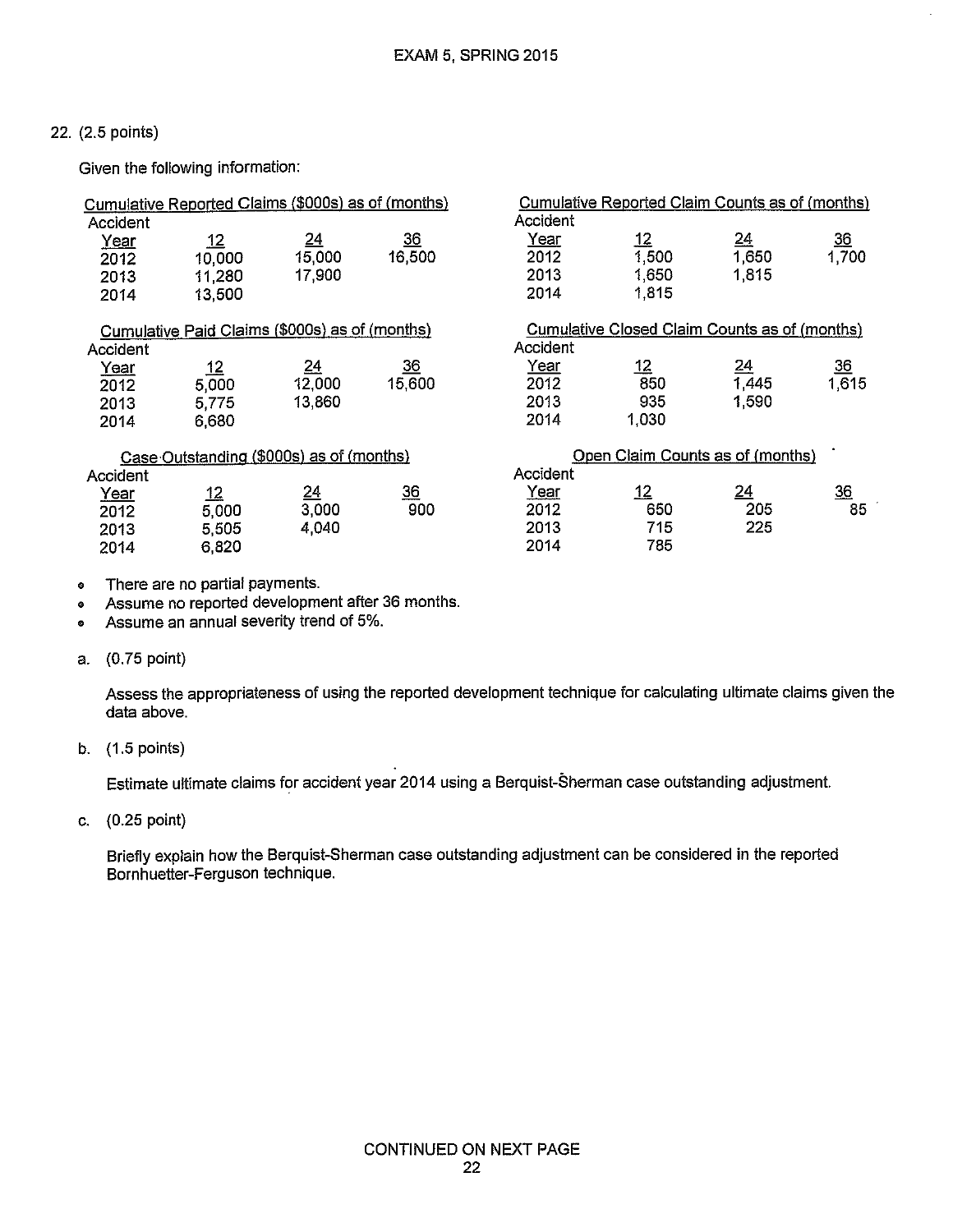An insurance company recently implemented a new initiative to prioritize the settlement of smaller claims. This initiative has resulted in faster settlement of smaller claims.

a. (1 point)

Discuss why it may not be appropriate for this company to use the following techniques to estimate ultimate claims:

i. Paid Development Technique

 $\ddot{\phantom{0}}$ 

ii. Reported Development Technique

 $\ddot{\phantom{0}}$ 

b.  $(0.5 \text{ point})$ 

 $\ddot{\phantom{a}}$ 

Discuss how to adjust one of the development techniques above to make it appropriate for this company.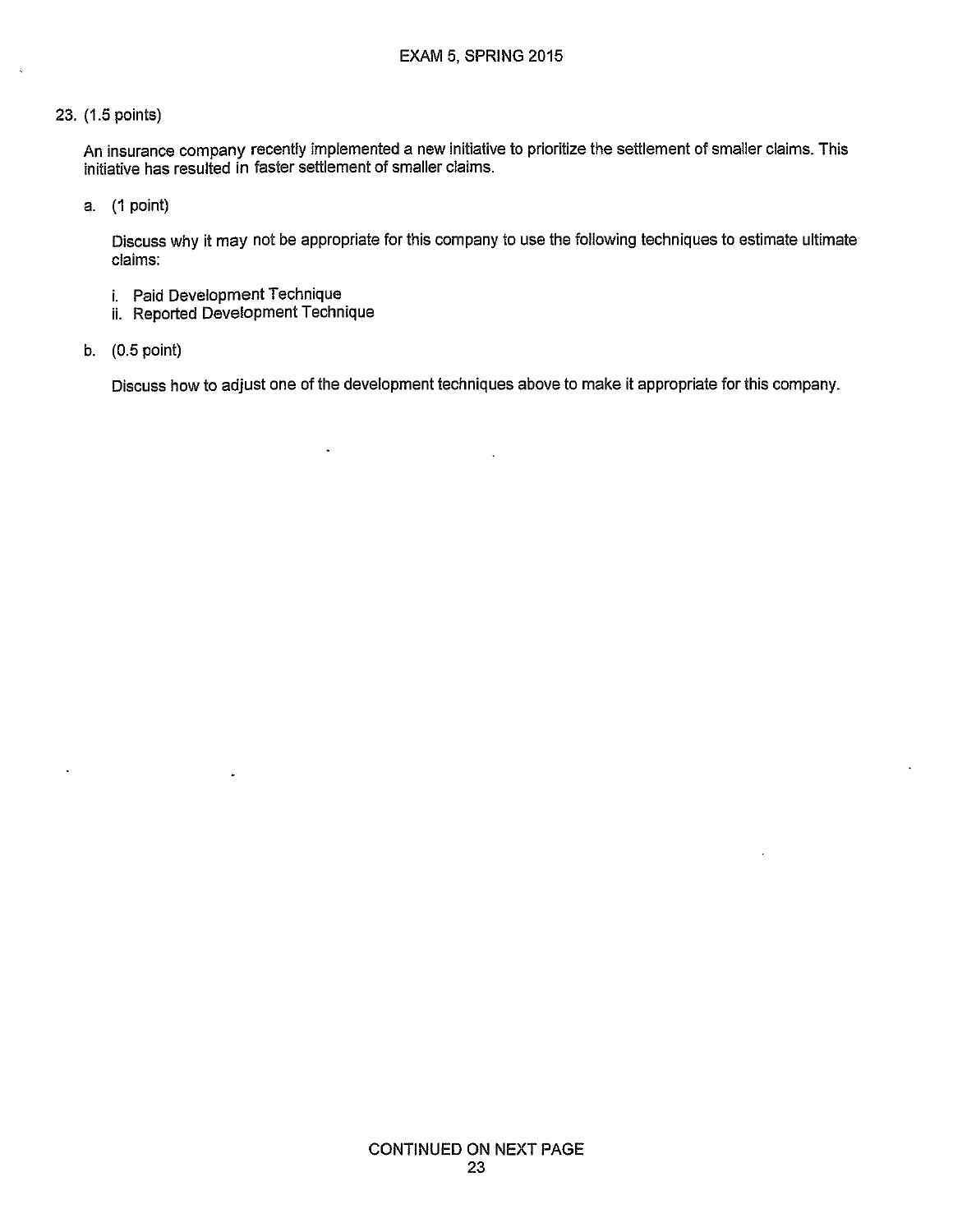The following information is available for an insurance company:

|                                          |                               | Paid Claims Gross of Salvage and<br>Subrogation (\$000) |                  |
|------------------------------------------|-------------------------------|---------------------------------------------------------|------------------|
| Accident<br>Year<br>2012<br>2013<br>2014 | 12 Months<br>120<br>90<br>100 | 24 Months<br>132<br>99                                  | 36 Months<br>138 |
|                                          |                               | Received Salvage and Subrogation (\$000)                |                  |
| Accident<br>Year<br>2012<br>2013<br>2014 | 12 Months<br>16<br>14<br>15   | 24 Months<br>17<br>15                                   | 36 Months<br>17  |

No development occurs beyond 36 months for paid claims.  $\bullet$ 

No development occurs beyond 24 months for received salvage and subrogation.  $\bullet$ 

Calculate ultimate claims net of salvage and subrogation for all accident years using a ratio approach.

 $\mathcal{A}^{\mathcal{A}}$ 

÷.

 $\mathbb{Z}^2$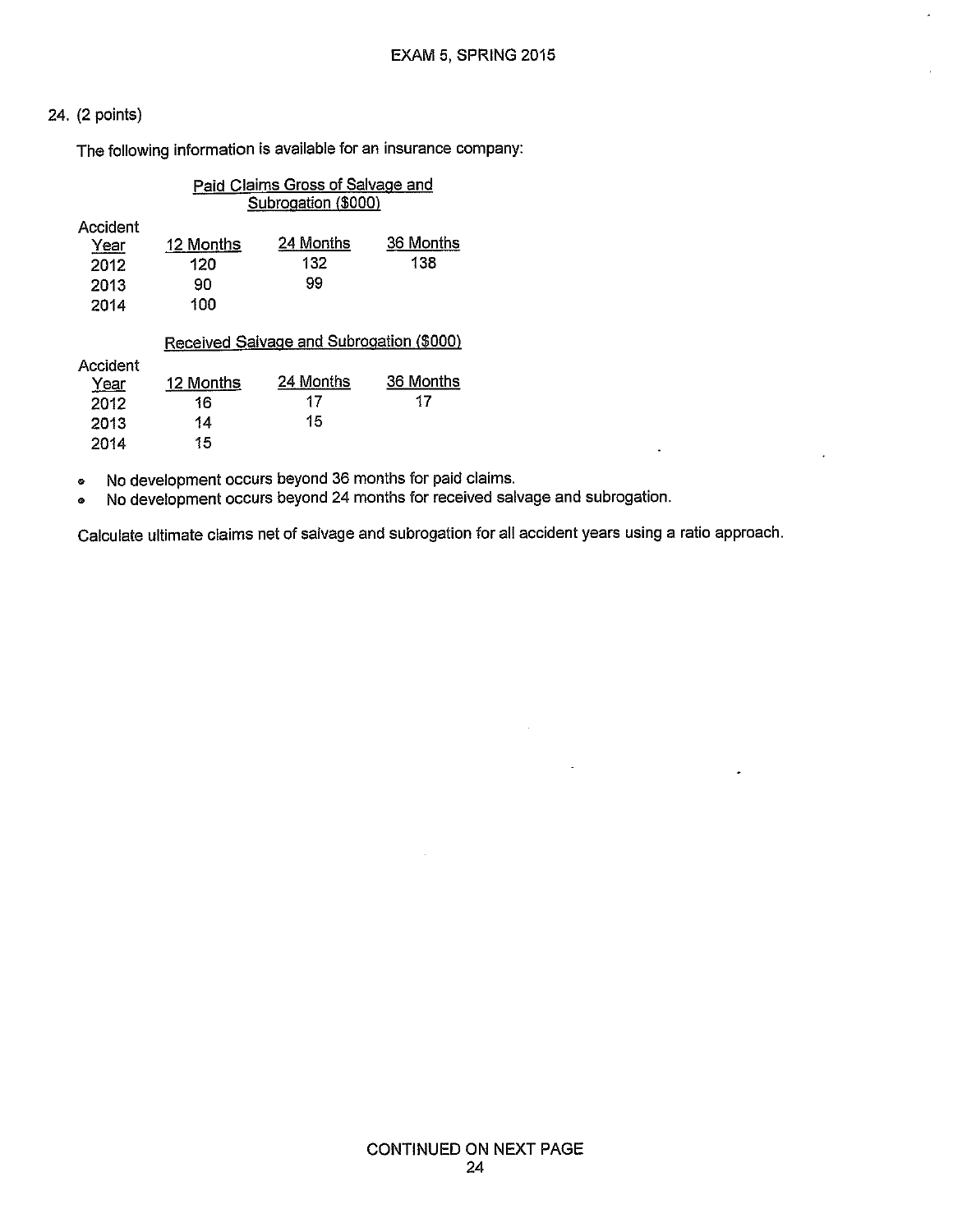Given the following information:

|      |              | Calendar Year  |                    | Ultimate on                            | <b>Accident Year</b>               |                    |
|------|--------------|----------------|--------------------|----------------------------------------|------------------------------------|--------------------|
| Year | Paid<br>ULAE | Paid<br>Claims | Reported<br>Claims | Claims<br>Reported in<br>Calendar Year | IBNR as of<br>December 31,<br>2014 | Reported<br>Claims |
| 2011 | \$10,558     | \$38,390       | \$85.521           | \$106,900                              | \$5,095                            | \$103,305          |
| 2012 | \$13,039     | \$58,297       | \$128,672          | \$154,300                              | \$16,140                           | \$140,560          |
| 2013 | \$13,143     | \$86,074       | \$145,070          | \$163,100                              | \$34,477                           | \$128,923          |
| 2014 | \$15,286     | \$105,466      | \$163,626          | \$176,400                              | \$56,141                           | \$120,959          |

Case outstanding at December 31, 2014 is \$205,520.  $\bullet$ 

Total IBNR at December 31, 2014 is \$111,853.  $\bullet$ 

#### a. (0.5 point)

Discuss why the classical technique is not appropriate to estimate unpaid ULAE in this scenario.

b. (1.75 points)

Estimate unpaid ULAE as of December 31, 2014 using an alternative technique that corrects for the issue identified in part a. above. Justify both the approach used and the selected ULAE ratio.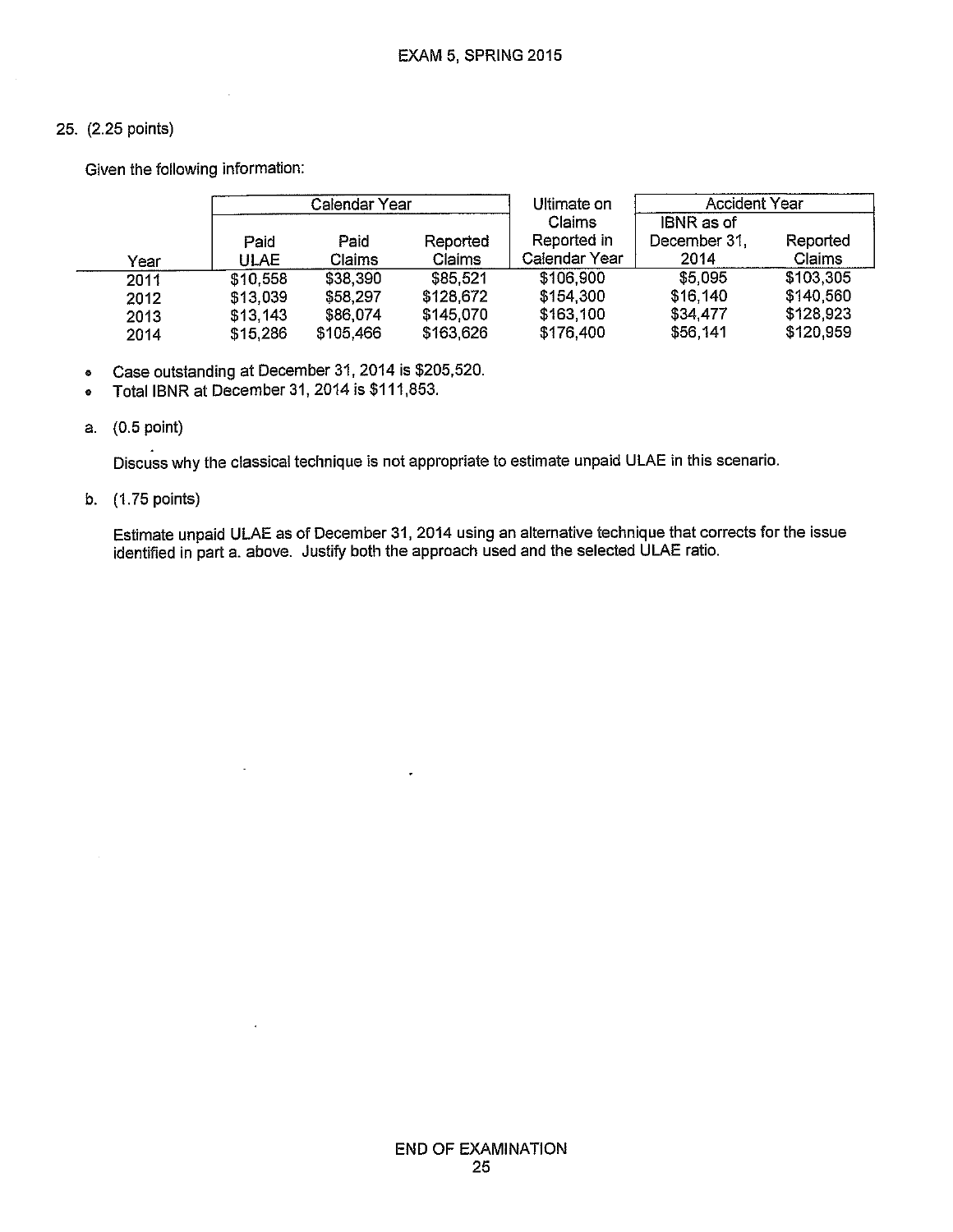# Exam 5 **Basic Techniques for Ratemaking and Estimating Claim Liabilities**

|  | POINT VALUE OF QUESTIONS |
|--|--------------------------|
|  |                          |

| <b>QUESTION</b>          | <b>VALUE</b><br>OF QUESTON |      | SUB-PART OF QUESTION |      |                |     |           |     |  |  |
|--------------------------|----------------------------|------|----------------------|------|----------------|-----|-----------|-----|--|--|
|                          |                            | (a)  | (b)                  | (c)  | $\overline{d}$ | (e) | $($ f $)$ | (g) |  |  |
| 1                        | 1.50                       | 1.50 |                      |      |                |     |           |     |  |  |
| $\mathbf{2}$             | 2.00                       | 2.00 |                      |      |                |     |           |     |  |  |
| $\overline{\mathbf{3}}$  | 3.00                       | 1.25 | 1.25                 | 0.50 |                |     |           |     |  |  |
| 4                        | 2.25                       | 2.25 |                      |      |                |     |           |     |  |  |
| 5                        | 2.50                       | 0.75 | 1,25                 | 0.50 |                |     |           |     |  |  |
| 6                        | 1.50                       | 0.50 | 0.50                 | 0.50 |                |     |           |     |  |  |
| $\overline{\mathcal{I}}$ | 2.50                       | 1.00 | 0.50                 | 1.00 |                |     |           |     |  |  |
| 8                        | 2.25                       | 1.00 | 1.25                 |      |                |     |           |     |  |  |
| 9                        | 1.25                       | 1.25 |                      |      |                |     |           |     |  |  |
| 10                       | 1.75                       | 1.25 | 0.50                 |      |                |     |           |     |  |  |
| 11                       | 5.75                       | 5.75 |                      |      |                |     |           |     |  |  |
| 12                       | 1.00                       | 1.00 |                      |      |                |     |           |     |  |  |
| 13                       | 2.50                       | 0.50 | 2.00                 |      |                |     |           |     |  |  |
| 14                       | 2.50                       | 0.75 | 0.75                 | 1.00 |                |     |           |     |  |  |
| $\overline{15}$          | 1.50                       | 0.75 | 0.75                 |      |                |     |           |     |  |  |
| 16                       | 2.00                       | 1.00 | 1.00                 |      |                |     |           |     |  |  |
| 17                       | 2.75                       | 2.75 |                      |      |                |     |           |     |  |  |
| 18                       | 2.25                       | 2.25 |                      |      |                |     |           |     |  |  |
| 19                       | 3.25                       | 1.00 | 1.50                 | 0.25 | 0.50           |     |           |     |  |  |
| 20                       | 2.50                       | 1.50 | 1.00                 |      |                |     |           |     |  |  |
| 21                       | 2.50                       | 2.00 | 0.50                 |      |                |     |           |     |  |  |
| 22                       | 2.50                       | 0.75 | 1.50                 | 0.25 |                |     |           |     |  |  |
| 23                       | 1.50                       | 1.00 | 0.50                 |      |                |     |           |     |  |  |
| 24                       | 2.00                       | 2.00 |                      |      |                |     |           |     |  |  |
| 25                       | 2.25                       | 0.50 | 1.75                 |      |                |     |           |     |  |  |

**TOTAL** 

 $57.25$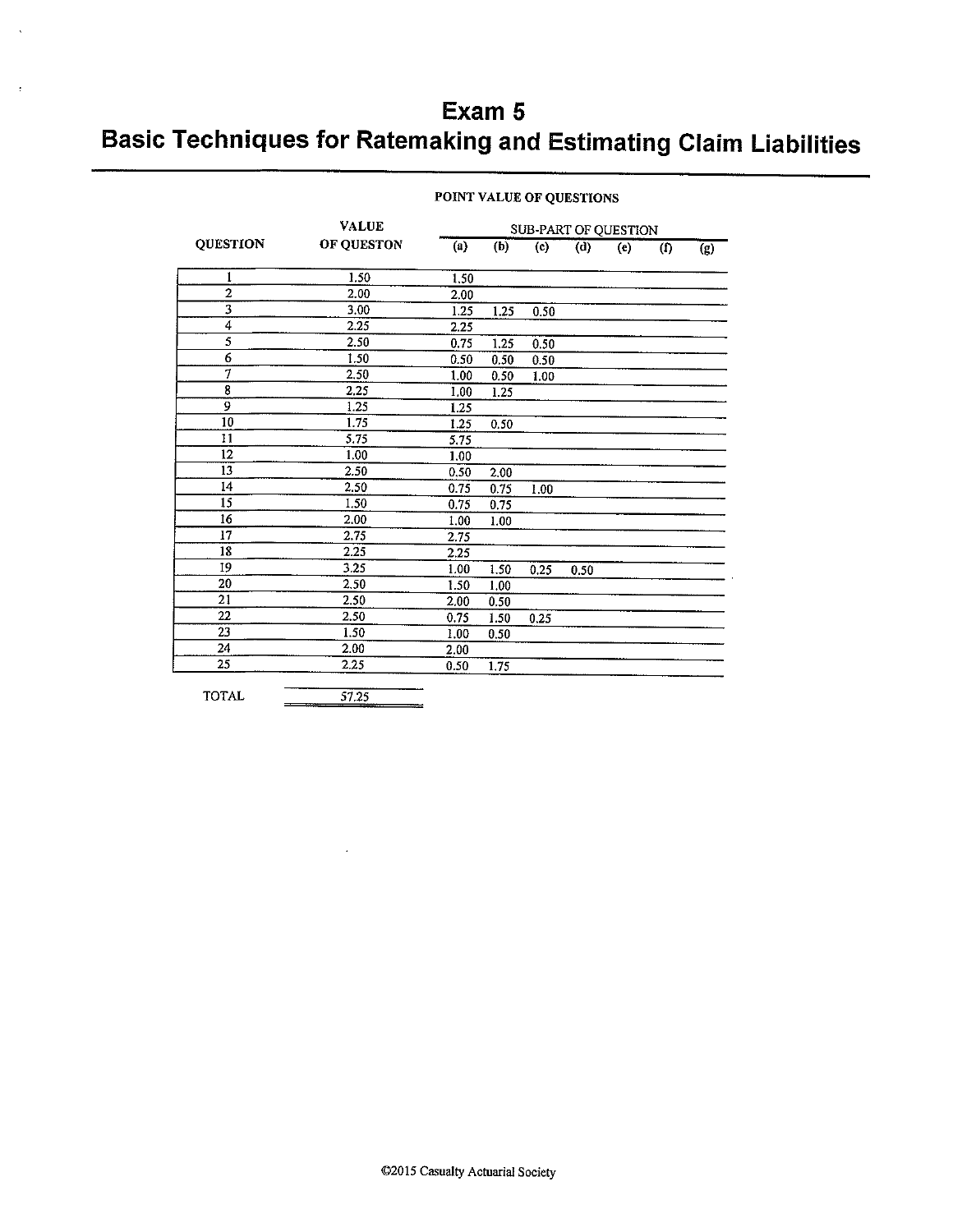#### **GENERAL COMMENTS:**

- Candidates should note that the instructions to the exam explicitly say to show all work; graders expect to see enough support on the candidate's answer sheet to follow the calculations performed. While the graders made every attempt to follow calculations that were not welldocumented, lack of documentation may result in the deduction of points where the calculations cannot be followed or are not sufficiently supported.
- Incorrect responses in one part of a question did not preclude candidates from receiving credit for correct work on subsequent parts of the question that depended upon that response.
- Candidates should try to be cognizant of the way an exam question is worded. They must look for key words such as "briefly" or "fully" within the problem. We refer candidates to the Future Fellows article from December 2009 entitled "The Importance of Adverbs" for additional information on this topic.
- Some candidates provided lengthy responses to a "briefly describe" question, which does not provide extra credit and only takes up additional time during the exam.
- Candidates should take care to justify their selections when asked to do so, and note that restatement of a numerical selection in words is not a justification.
- Generally, candidates were fairly well prepared for this exam. However, candidates should be cautious of relying solely on study manuals, as some candidates lost credit for failing to provide basic insights that were contained in the syllabus readings.

#### **EXAM STATISTICS:**

- Number of Candidates: 784
- Available Points: 57.25
- Passing Score: 40.00
- Number of Passing Candidates: 275
- Raw Pass Ratio: 35.1%
- Effective Pass Ratio: 37.9%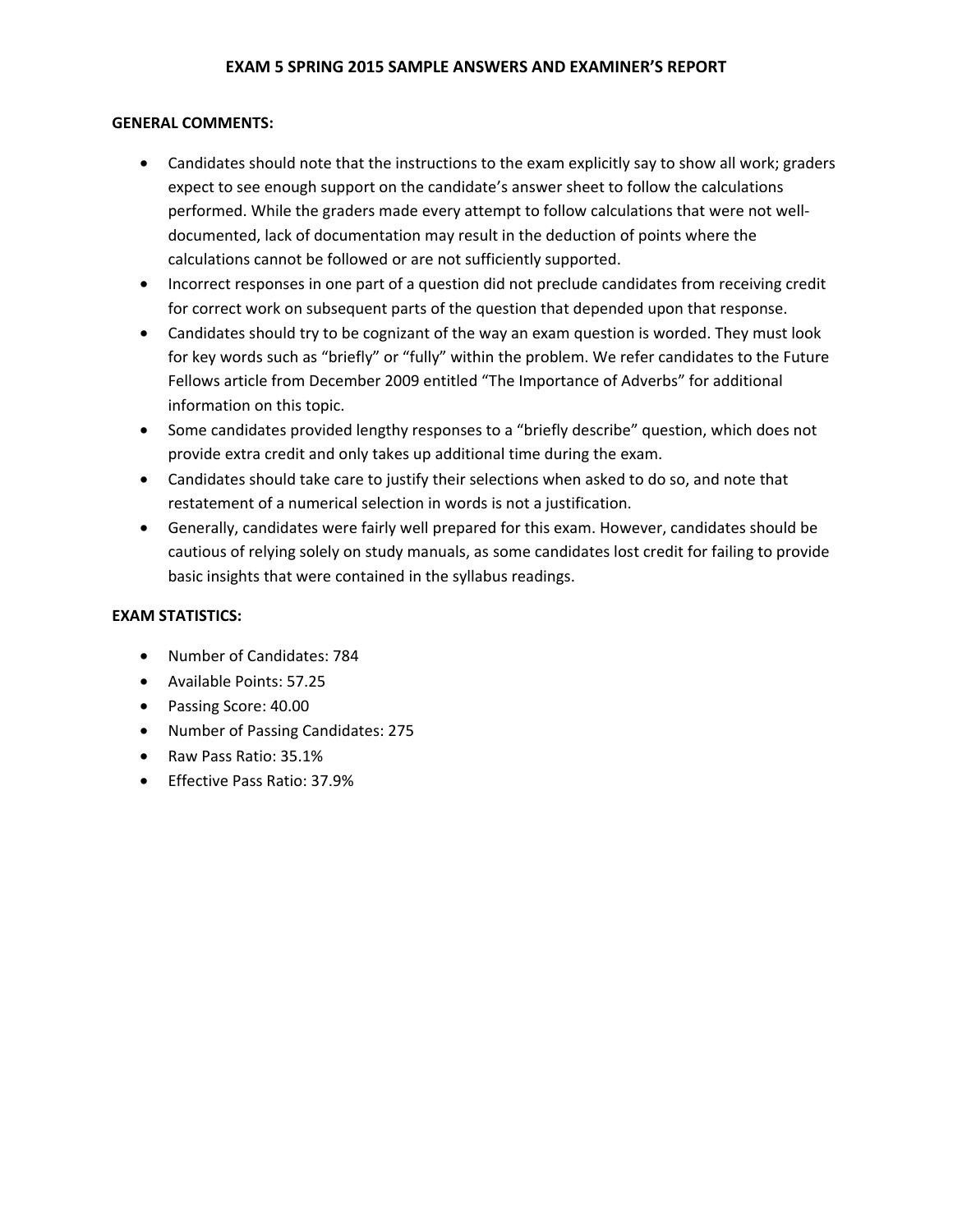#### **QUESTION: 1**

#### **TOTAL POINT VALUE: 1.5**

#### **LEARNING OBJECTIVE(S): A1**

#### **SAMPLE/ACCEPTED ANSWERS:**

*Sample 1:* 

With original driver: Primary + Secondary factor is 1.00 + 0.30 = 1.30 With new driver: Primary + Secondary factor is 1.07 + 1.20 = 2.27 (Second driver has the higher primary classification, and so is designated the principal operator)

Annual premium for original driver without expense fee is \$1480 - \$80 = \$1400 Annual premium without expenses for second driver added is  $$1400 * (2.27 / 1.30) = $2445$ Annual premium with both drivers is then \$2445 + \$80 = \$2525

Annual difference is \$2525 - \$1480 = 1045 Additional premium required for remaining six months = \$1045 / 2 = \$522.5

#### *Sample 2:*

With original driver: Primary + Secondary factor is 1.00 + 0.30 = 1.30 With new driver: Primary + Secondary factor is 1.07 + 1.20 = 2.27 (Second driver has the higher primary classification, and so is designated the principal operator)

Annual premium for original driver without expense fee is \$1480 - \$80 = \$1400 Annual premium without expenses for second driver added is \$1400 \* (2.27 / 1.30) = \$2445

Annual difference is \$2445 - \$1400 = 1045 Additional premium required for remaining six months =  $$1045 / 2 = $522.5$ 

*Sample 3:* 

With original driver: Primary + Secondary factor is 1.00 + 0.30 = 1.30 With new driver: Primary + Secondary factor is 1.07 + 1.20 = 2.27 (Second driver has the higher primary classification, and so is designated the principal operator)

Annual premium for original driver without expense fee is \$1480 - \$80 = \$1400 Annual premium without expenses for second driver added is \$1400 \* (2.27 / 1.30) = \$2445 Annual premium with both drivers is then \$2445 + \$80 = \$2525

Additional premium required for remaining six months = 1480/2+2525/2-1480 = \$522.5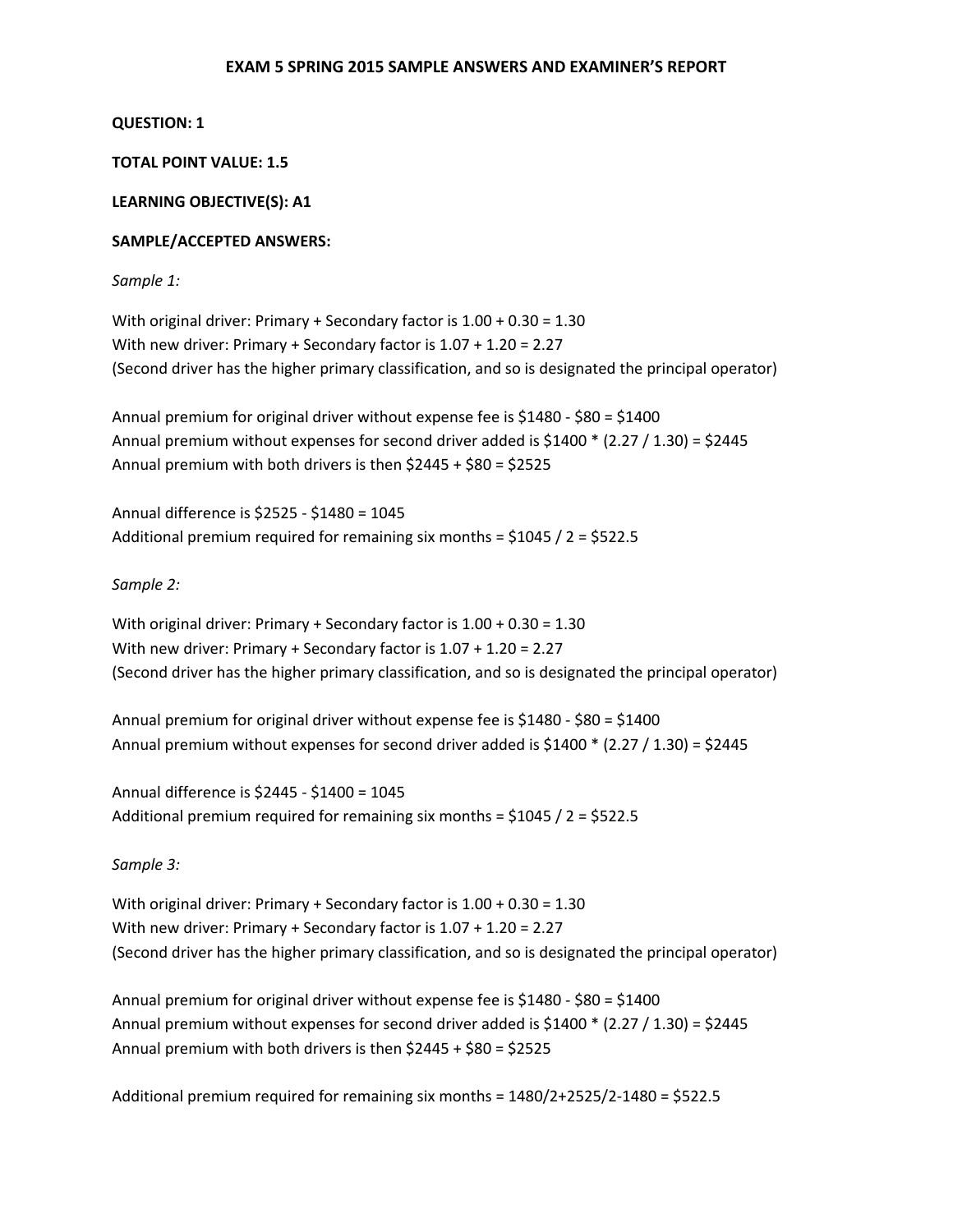#### *Sample 4:*

Annual premium without expenses for second driver added is (\$1480-\$80)\*(1.07+1.2)/ (1.00+0.30) =\$2445 Annual premium with both drivers is then \$2445 + \$80 = \$2525

Annual difference is \$2525 - \$1480 = 1045 Additional premium required for remaining six months = \$1045 / 2 = \$522.5

*Sample 5:* 

Annual premium for original driver without expense fee is \$1480 - \$80 = \$1400 Annual premium without expenses for second driver added is (\$1480-\$80)\*(1.07+1.2)/ (1.00+0.30) =\$2445

Annual difference is \$2445 - \$1400 = 1045 Additional premium required for remaining six months = \$1045 / 2 = \$522.5

#### *Sample 6:*

With original driver: Primary + Secondary factor is 1.00 + 0.30 = 1.30 With new driver: Primary + Secondary factor is 1.07 + 1.20 = 2.27 (Second driver has the higher primary classification, and so is designated the principal operator)

Annual premium for original driver without expense fee is \$1480 - \$80 = \$1400 Base rate is \$1400/1.30=\$1076.92 Annual premium without expenses for second driver added is \$1076.92 \* 1.30 = \$2445 Annual premium with both drivers is then \$2445 + \$80 = \$2525

Annual difference is \$2525 - \$1480 = 1045 Additional premium required for remaining six months = \$1045 / 2 = \$522.5

#### **EXAMINER'S REPORT:**

The candidate was expected to be able to:

- Calculate primary and secondary factors and add them together.
- Calculate base rate and annual premium for second driver added.
- Calculate the annual premium difference and get the additional premium for remainder of term.

Calculating the classification factors was the most difficult part of the problem for most candidates. Most candidates calculated the correct base rate, although some did not handle the expense fee correctly. Most candidates were able to calculate the premium change correctly given the right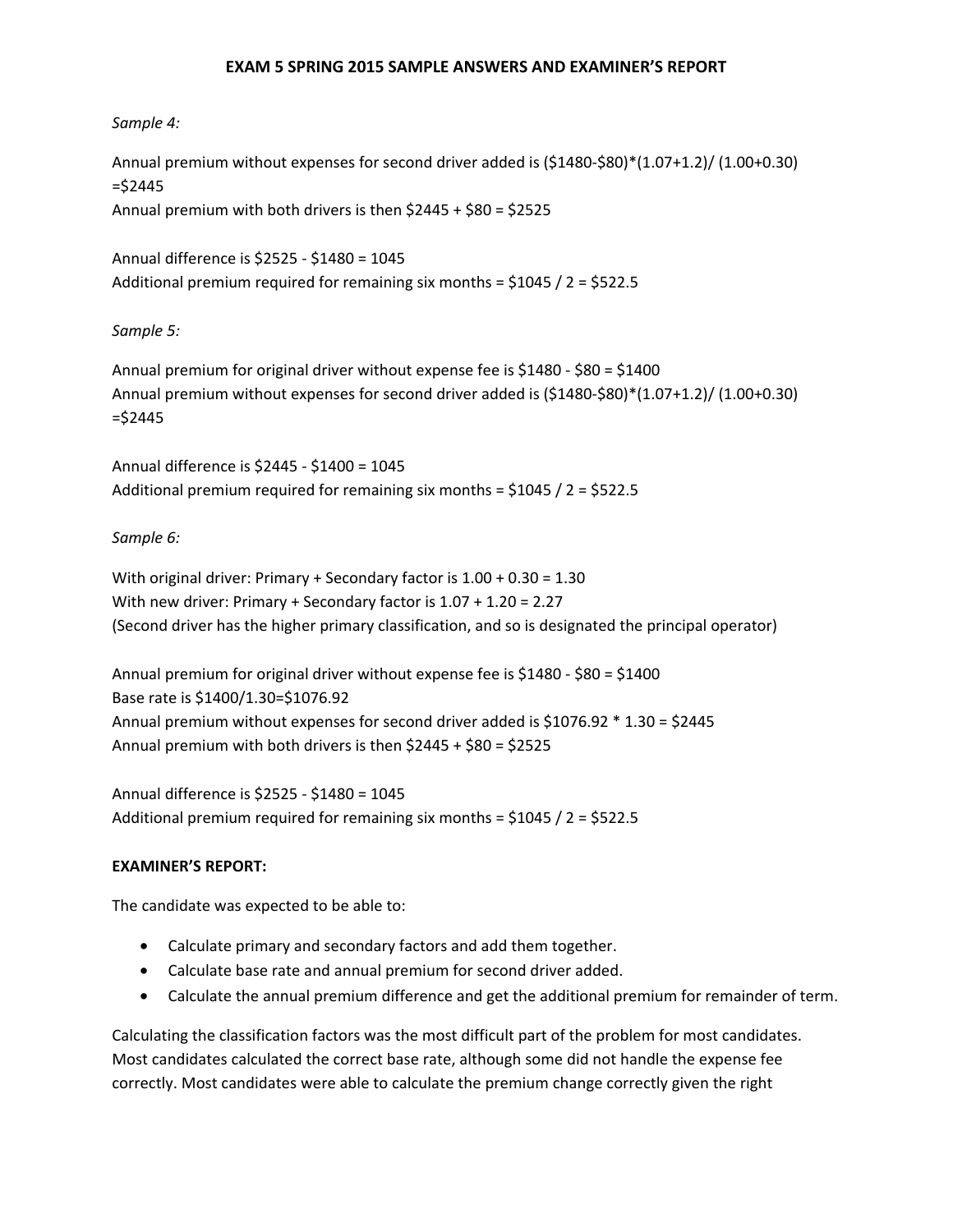components. Many candidates opted not to answer this question, submitting a blank answer sheet, and resulting in many candidates receiving no credit on this question.

Common mistakes included:

- Incorrect classifications for original and new driver
- Multiplying primary and secondary factors rather than adding them together
- Calculating the base rate without removing the expense fee
- Calculating additional premium for 12 months rather than for 6 months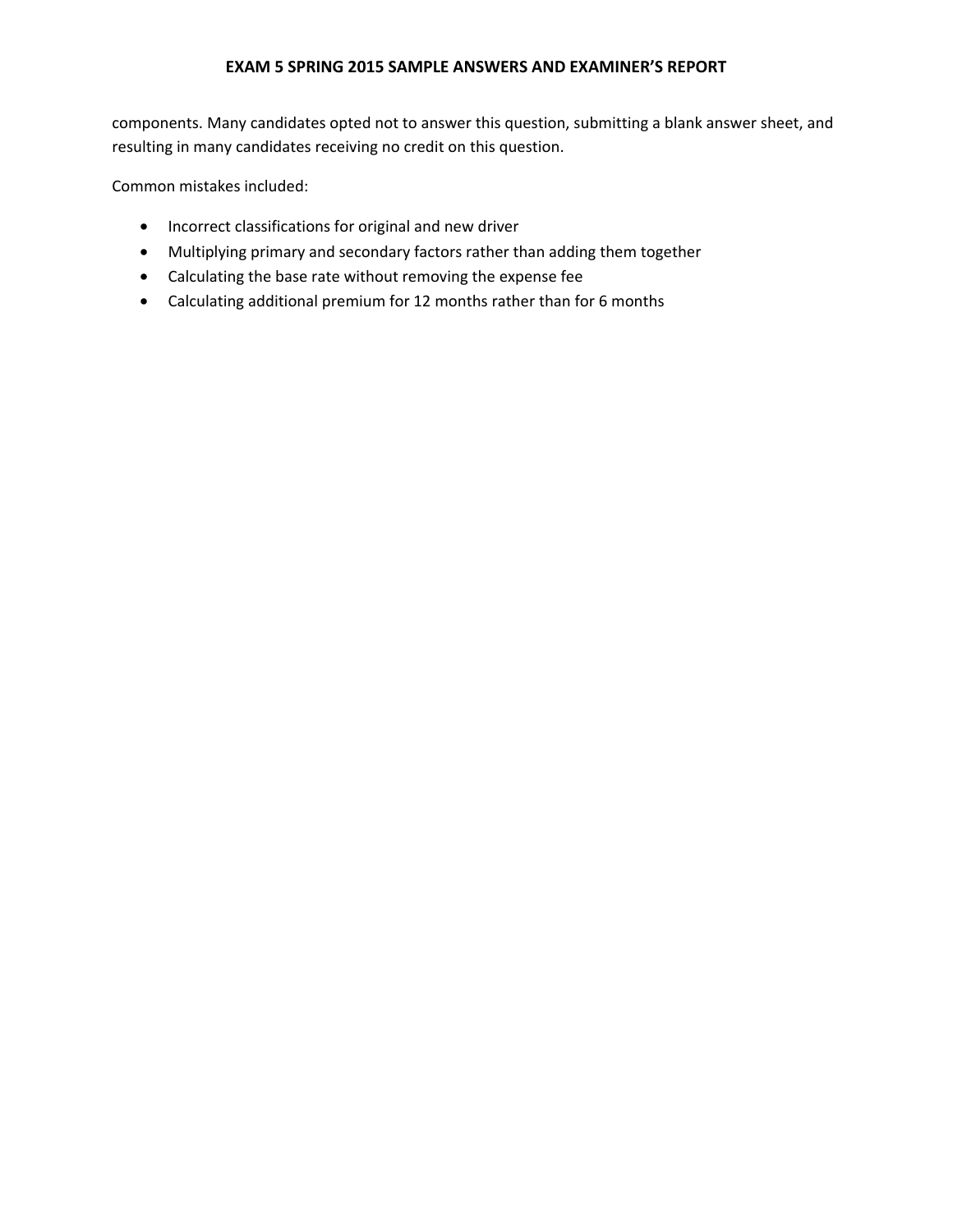#### **QUESTION: 2**

#### **TOTAL POINT VALUE: 2**

#### **LEARNING OBJECTIVE(S): A2**

#### **SAMPLE/ACCEPTED ANSWERS:**

#### Annual fuel expense

#### *Sample 1:*

Annual fuel expense may not be proportional to expected losses since the fuel expense depends on the type of car, the type of gasoline, gas prices at different gas stations, and driving habit.

#### *Sample 2:*

Annual fuel expense may be somewhat proportional to expected loss, since it's correlated with miles driven, but it can change due to changing gas prices.

#### *Sample 3:*

This would be easily verifiable with receipts, and not subject to manipulation.

#### *Sample 4:*

This exposure base fails this criterion. Although it could easily be tracked and documented it would be subject to tampering and is not easily verified.

#### *Sample 5:*

This is not practical because it would be difficult to obtain and not easily verifiable. Companies may not keep track of fuel expenses as a separate expense item.

#### *Sample 6:*

Changing the exposure base may be difficult because it can cause premium swings for the insureds, it can be costly from the IT standpoint, and it would take considerable amount of adjustments to the data for future ratemaking analysis.

#### *Sample 7:*

The industry usually use the numbers of vehicles and annual fuel expense to rate commercial auto, therefore the annual fuel expense is more consistent with the industry practice.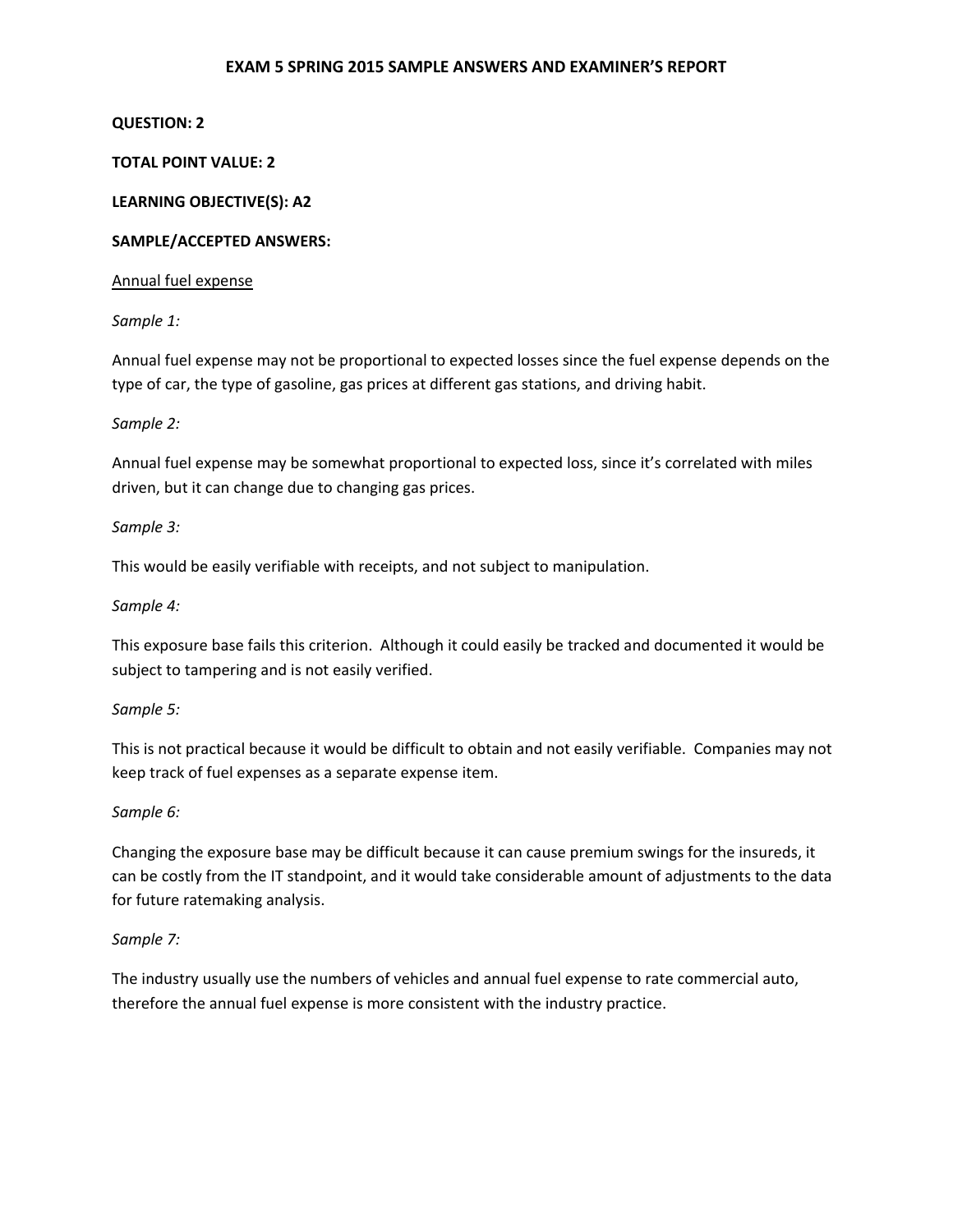#### Number of miles driven

#### *Sample 1:*

Number of miles driven is more directly proportional to expected loss as more accidents can occur the more you drive.

#### *Sample 2:*

It is directly proportional to expected loss (with perhaps the exception of comprehensive coverage).

#### *Sample 3:*

This would be easily verifiable with an odometer or telematics, and it cannot be manipulated by insureds.

#### *Sample 4:*

It would be difficult and costly to verify and could be easily manipulated by the insured.

#### *Sample 5:*

Number of miles driven is also objective but also difficult to verify and again could be manipulated if the insured was self-reporting.

#### *Sample 6:*

With the development of technology, it is objective and easy to obtain. Nowadays, cars all have mile meters or GPS. The insurer can track the mile driven accurately.

#### *Sample 7:*

The historical exposure is number of car years, so the criteria wouldn't be satisfied. Changing to a new exposure base would cause large premium swings, it would be costly to implement, and would cause extra work for IT and actuarial staff.

#### *Sample 8:*

Considering historical exposure base for commercial auto, miles driven is rarely an exposure base. But pilot UBI insurance is starting to use miles driven as an exposure base.

#### Recommendation

#### *Sample 1:*

Overall I recommend implementing the number of miles driven since it is more proportional to expected loss.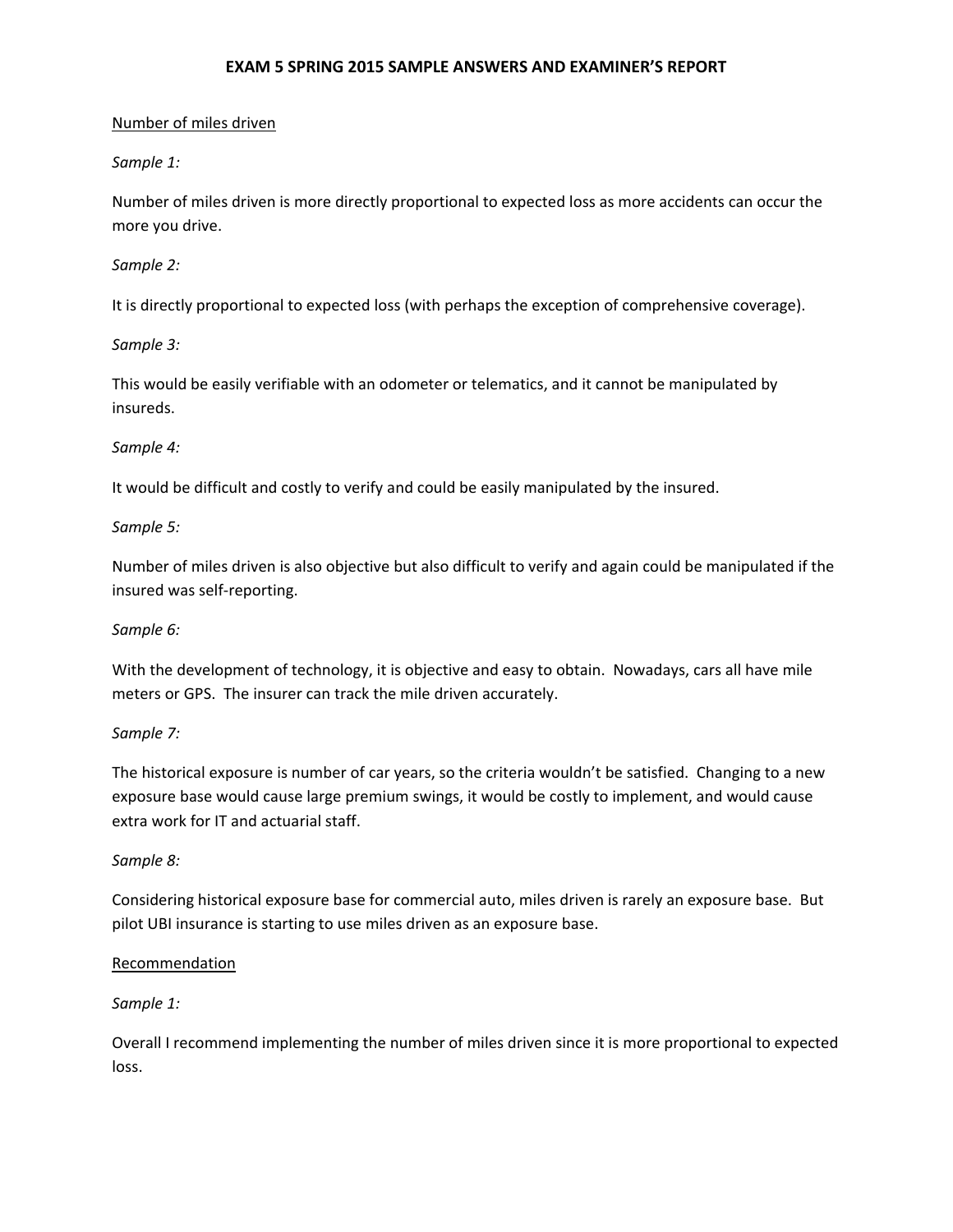#### *Sample 2:*

I recommend annual fuel expense because the data is of a higher quality and is sufficiently proportional to losses. I would likely adjust exposure data for state/vehicle due to MPG differentials in vehicles and prices in different states.

#### *Sample 3:*

Neither of these exposure bases is practical or considerate of historical precedent, so I would choose neither and recommend continuing to use car years.

#### **EXAMINER'S REPORT:**

Candidates needed to identify the 3 criteria of a good exposure base and evaluate how well annual fuel expense and number of miles driven met each of the criteria. Most candidates received full credit.

Common mistakes included:

- Not identifying all 3 criteria
- Identifying the criteria, but not evaluating whether the proposed exposure bases met the criteria
- Identifying and discussing criteria for evaluating rating variables rather than for exposure bases. However, where there are similarities in the criteria for rating variables and exposure bases, candidates received credit

The question also required candidates to provide a recommendation on the preferred exposure base. For full credit, candidates needed to provide an overall recommendation and a clear rationale for their recommendation. Many candidates did not provide a reason for their recommendation or their rationale was not clear. For the rationale, it wasn't enough to say "Based on the above…" or "Because of these reasons…"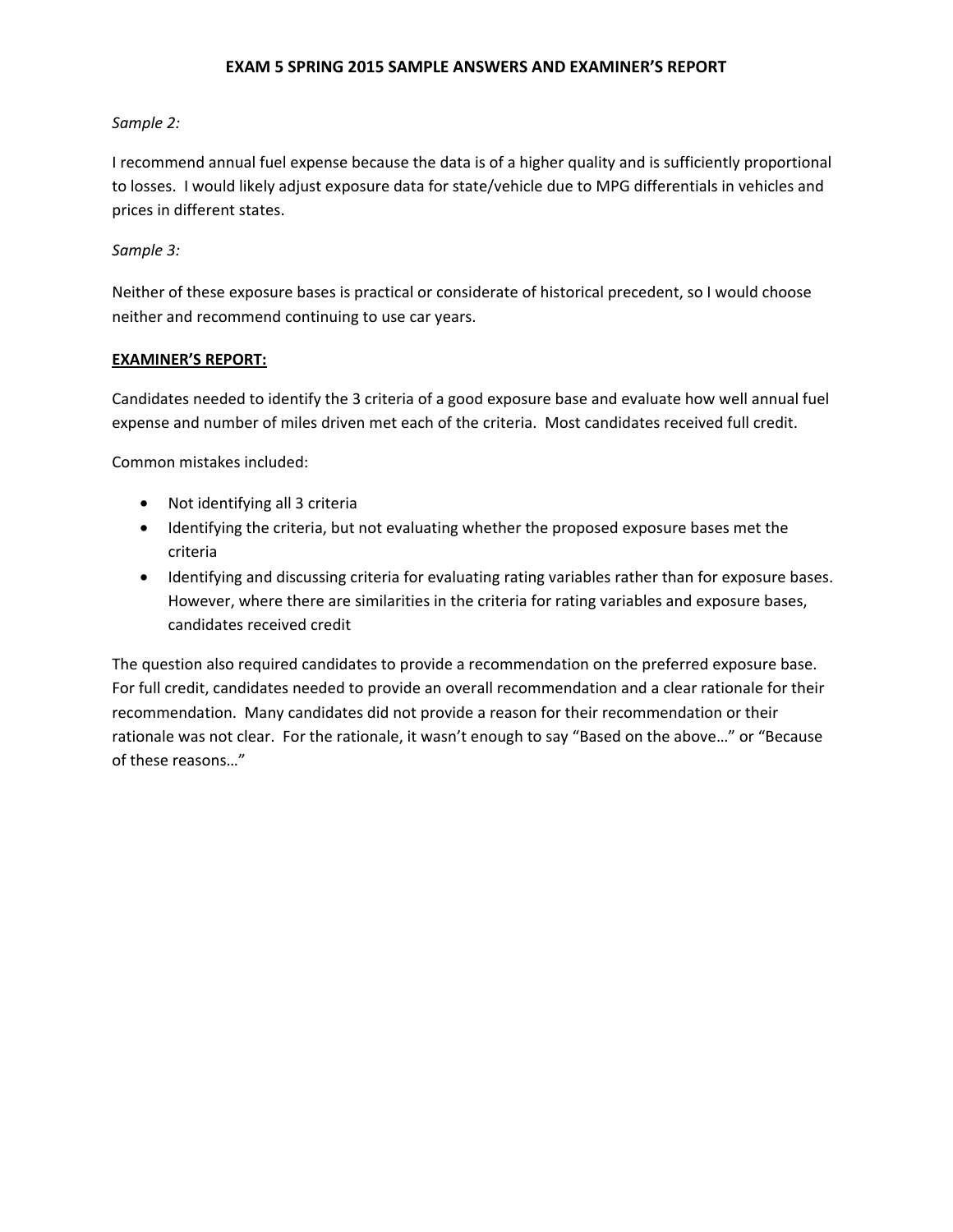# **TOTAL POINT VALUE: 3**

# **LEARNING OBJECTIVE(S): A2 / A7**

# **SAMPLE/ACCEPTED ANSWERS:**

#### **Part a:** 1.25 points

| (1)                | (2)         | (3)          | (4)              | $(5)=(2)x(4)$       |
|--------------------|-------------|--------------|------------------|---------------------|
| <b>Time Period</b> | Written car | Avg. Written | % earned in 2014 | Earned car years in |
|                    | years       | Date         |                  | 2014                |
| $1/1/13 - 6/30/13$ | 106         | 4/1/13       | 0%               | 0                   |
| 7/1/13-12/31/13    | 107.5       | 10/1/13      | 50%              | 53.75               |
| $1/1/14 - 6/30/14$ | 210         | 4/1/14       | 75%              | 157.5               |
| 7/1/14-12/31/14    | 45          | 10/1/14      | 25%              | 11.25               |

Total earned car years for CY14 = 53.75 + 157.5 + 11.25 = 222.5

# **Part b:** 1.25 points

107.5 car years expired in the first half of 2014. If they were all renewed, there would be 215 car years written in the first half of 2014. There were 45 new policies in the 2nd half, so assume 45 in the first half as well. New retention ratio is ((210-45)/215) = 76.74%. There appears to be no change associated with the change in term.

# **Part c:** 0.5 point

# *Sample 1:*

The assumption looks appropriate as there doesn't appear to be considerable growth/shrinking and we broke the years down into halves. Using a uniform assumption over a whole year would not be appropriate because renewals all occur in the first half.

# *Sample 2:*

The assumption is inappropriate. Since all policies are shifted from six months to annual. The policies up for renewal from prior to PY2014 are 6 month which means the greatest portion will be up for renewal in the 1st half of the year. It is simply not reasonable to expect uniform writings when we know that the renewals will be heavy at the beginning of the year. Since they are now annual the next wave of written car years will not occur until CY 2015 on the annual renewals.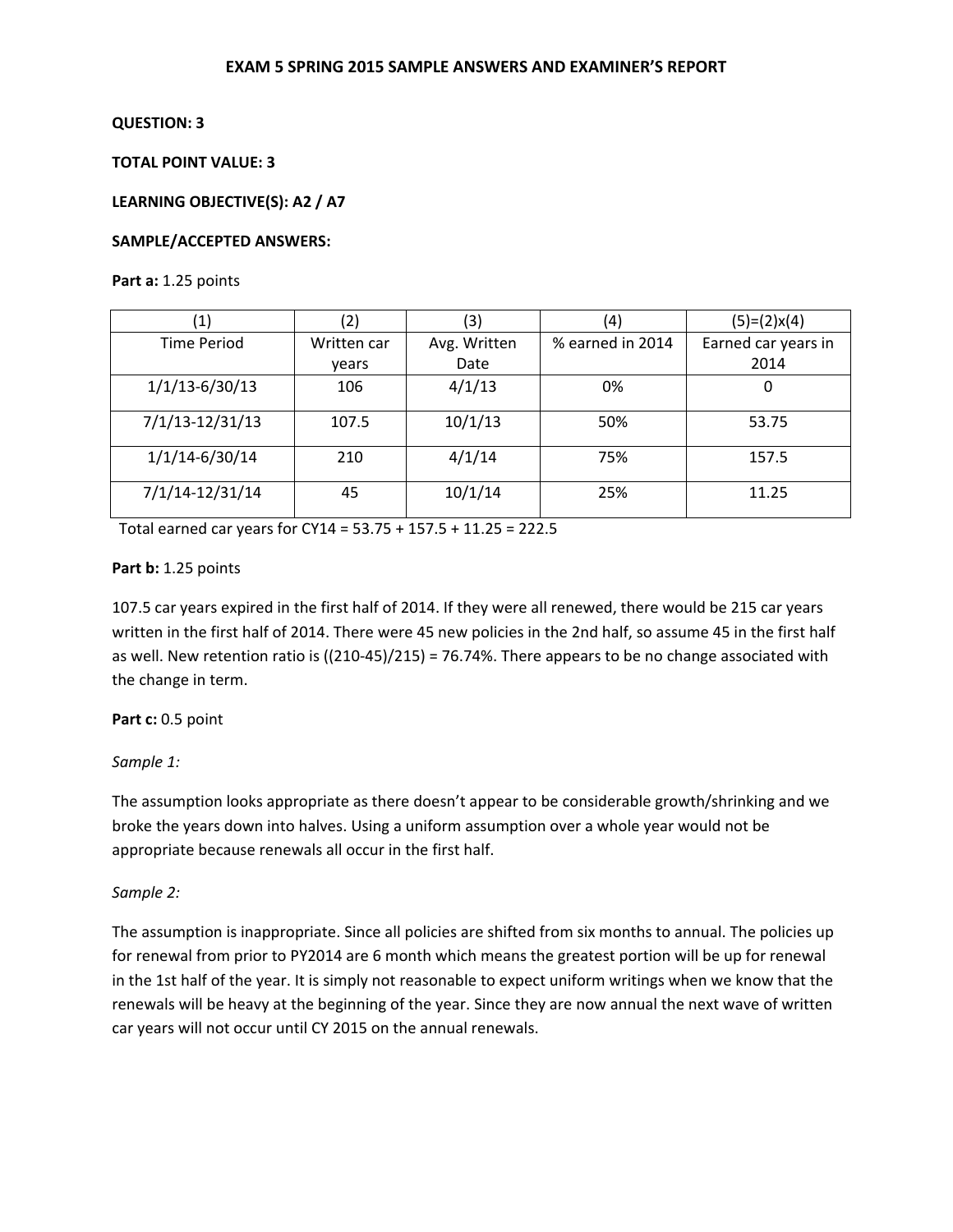### **EXAMINER'S REPORT:**

### **General Commentary**

Candidates performed moderately well on this question, with strong performance on part a. and lower scores on parts b. and c. Very few candidates scored full credit for the entire question.

### **Part a**

The candidate was expected to know how to calculate earned car years for semi-annual and annual policies. Candidates need to account for changing policy terms.

Candidates performed well on part a. Typical errors included:

- Incorrect earned exposure percentages for the 3 time periods involved
- Multiplying the semi-annual policies by 0.5 to account for the policy term
- Including the first half of 2013
- Excluding all of 2013

### **Part b**

The candidate was expected to know how to calculate a change in the retention ratio. In general, candidates struggled with part b.

Typical errors included not accounting for new business written in 2014 and various mistakes in getting total renewal business in 2014. Candidates needed to:

- Realize that all 45 WCY in 2nd half of the year are new business; due to the term change there are no renewals in 2nd half of the year
- Use the assumption given in question that new business writing in 2014 was uniform over the year to conclude that 45 of the 210 WCY in first half of 2014 are new, thus renewals are 210- 45=165
- Double the 107.5 WCY from second half of 2013 to know what was eligible to renew in 2014

Many candidates did not successfully calculate all 3 bullet points above. Additionally, many candidates incorrectly defined the denominator of the retention ratio as "written policies" rather than "policies able to be renewed".

# **Part c**

The candidate was expected to have an understanding of the definition of uniform writings.

This part was challenging, and overall candidates struggled with this part.

Typical errors included stating the company is clearly growing or shrinking, or simply stating the assumption is inappropriate (or appropriate) but not supporting that stance.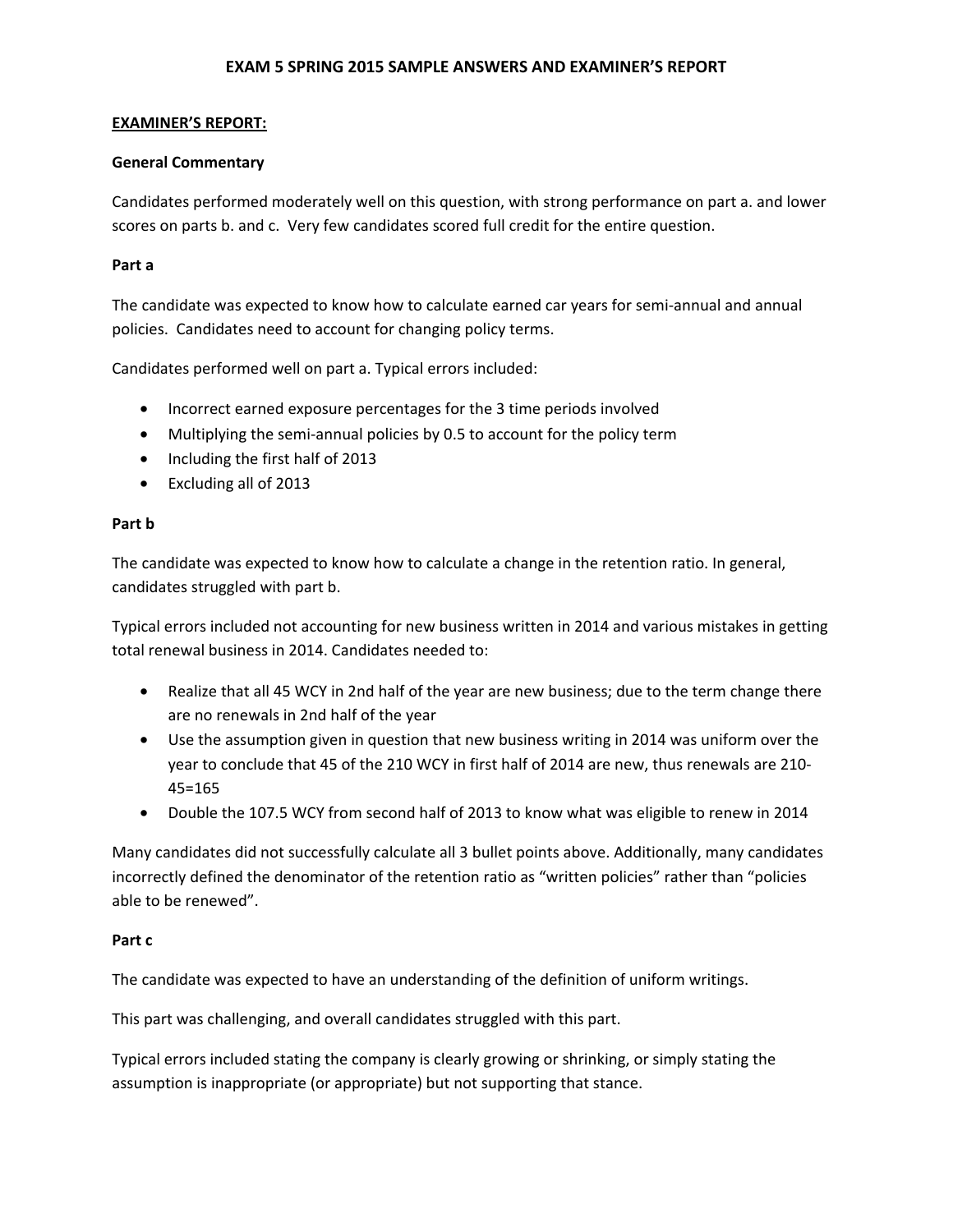**TOTAL POINT VALUE: 2.25** 

#### **LEARNING OBJECTIVE(S): A3**

#### **SAMPLE/ACCEPTED ANSWERS:**



# *Sample 1:*

CY 2014 Average Rate Level (assume written uniformly)  $=0.25 A + 0.125 C + 0.625 B = 1.0414375$ OLF = 1.005795 / 1.0414375 = 0.96578 Select the 6-point pure premium trend of 3.4% to eliminate the effects of the deductible change but to include as much data as possible Trend period =  $7/1/14$  to  $1/1/17$  => 2.5 years Trended EP at current rates = \$100,000 \* .9658 \* 1.034^2.5 = 104,999.82

# *Sample 2:*

CY 2014 avg rate level =  $0.25(1.0) + 1/8(1.0815) + (1-.25-1/8)(1.05) = 1.0414$ Current rate level = 1.05 \* 1.03 \* .93 = 1.0058 On-level factor = 1.0058/1.0414 = .9658 Trend period  $7/1/14 \rightarrow 1/1/17$  2.5 years The 12-point fit and the March 2013 & prior avg EP at CRL is useless due to the deductible change. The 8-point exponential fit even includes a quarter of data at the old deductible level. Choose trend of 3.4% (6 point) as data stabilizes at this point and is close to 4 point value. Trended 2014 EP@CRL = 100,000 \* 1.034^2.5 \* 0.9658 = \$104,997

#### **EXAMINER'S REPORT:**

Overall, candidates performed well on this question, with over half of candidates scoring close to full credit or full credit.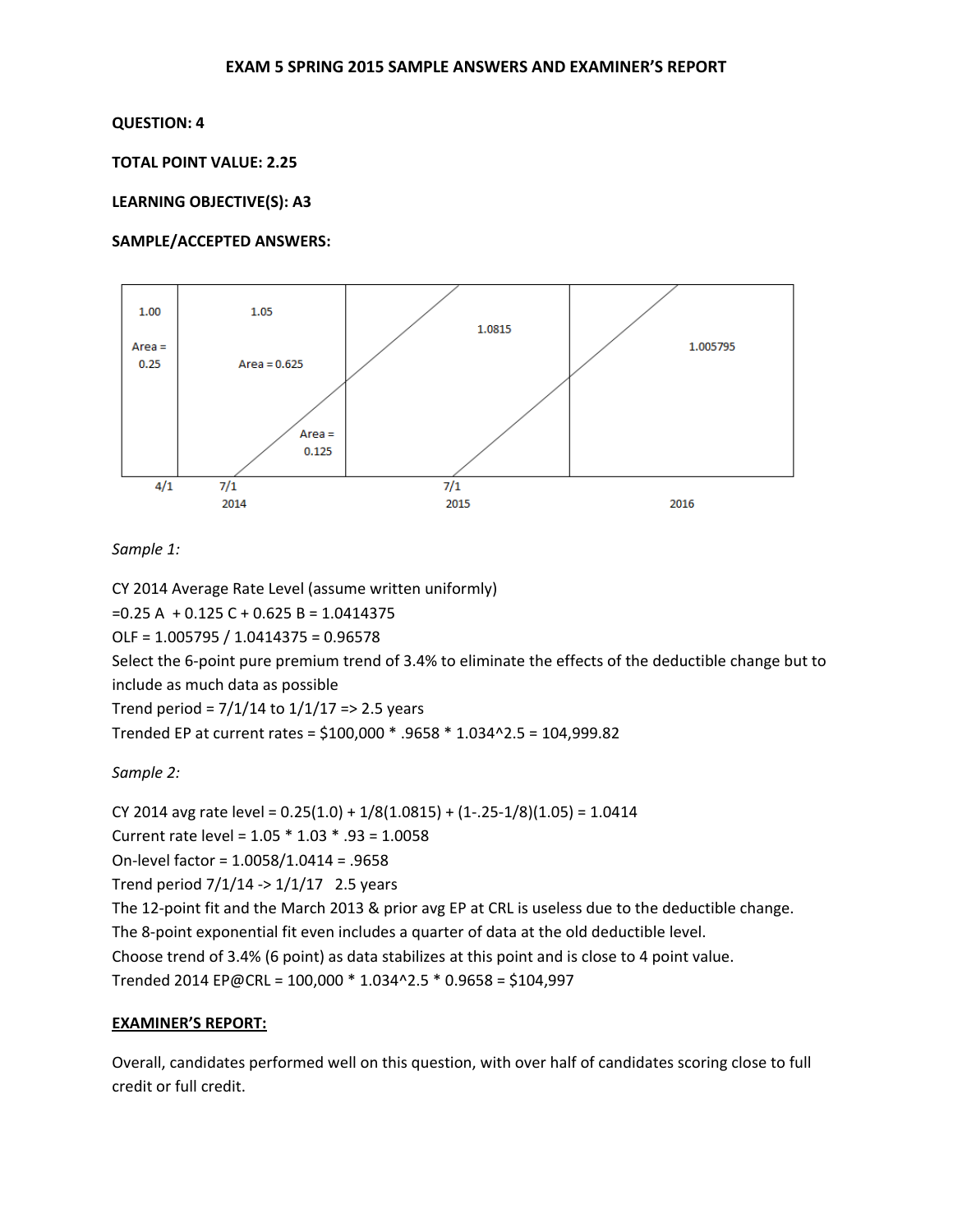On-level factor: The candidate was expected to know the difference between a law change and a normal rate change and how those would be reflected in an on-level calculation. The candidate had to demonstrate how to calculate the different areas associated with a given rate level for the parallelogram method and apply the correct rate factor to each area. Finally, candidates needed to demonstrate the calculation of the on-level factor by dividing the current rate level by the 2014 weighted average rate level.

Many candidates were able to re-create the diagram shown in the sample answers.Candidates generally scored well on this question. The most common errors were not reflecting the law change correctly (treated as a diagonal rather than vertical line) or not calculating the areas associated with a given rate level correctly.

Trended on-level earned premium:

The candidate needed to select a trend factor based on the information provided and justify that selection. Further, the candidate needed to determine the appropriate trend period. Finally, the candidate had to put all of the pieces together to calculate a final answer.

Candidates generally performed well with calculating trended on-level earned premium. The most common shortcoming was not justifying the trend selection properly. While most candidates were able to identify an out-of-pattern trend in the data, it was not always attributed to the deductible level change. Some candidates did recognize the deductible change, but still chose a trend factor based on information that would have been affected by the deductible change (i.e., 8-pt trend). Another common error was choosing an incorrect trend period.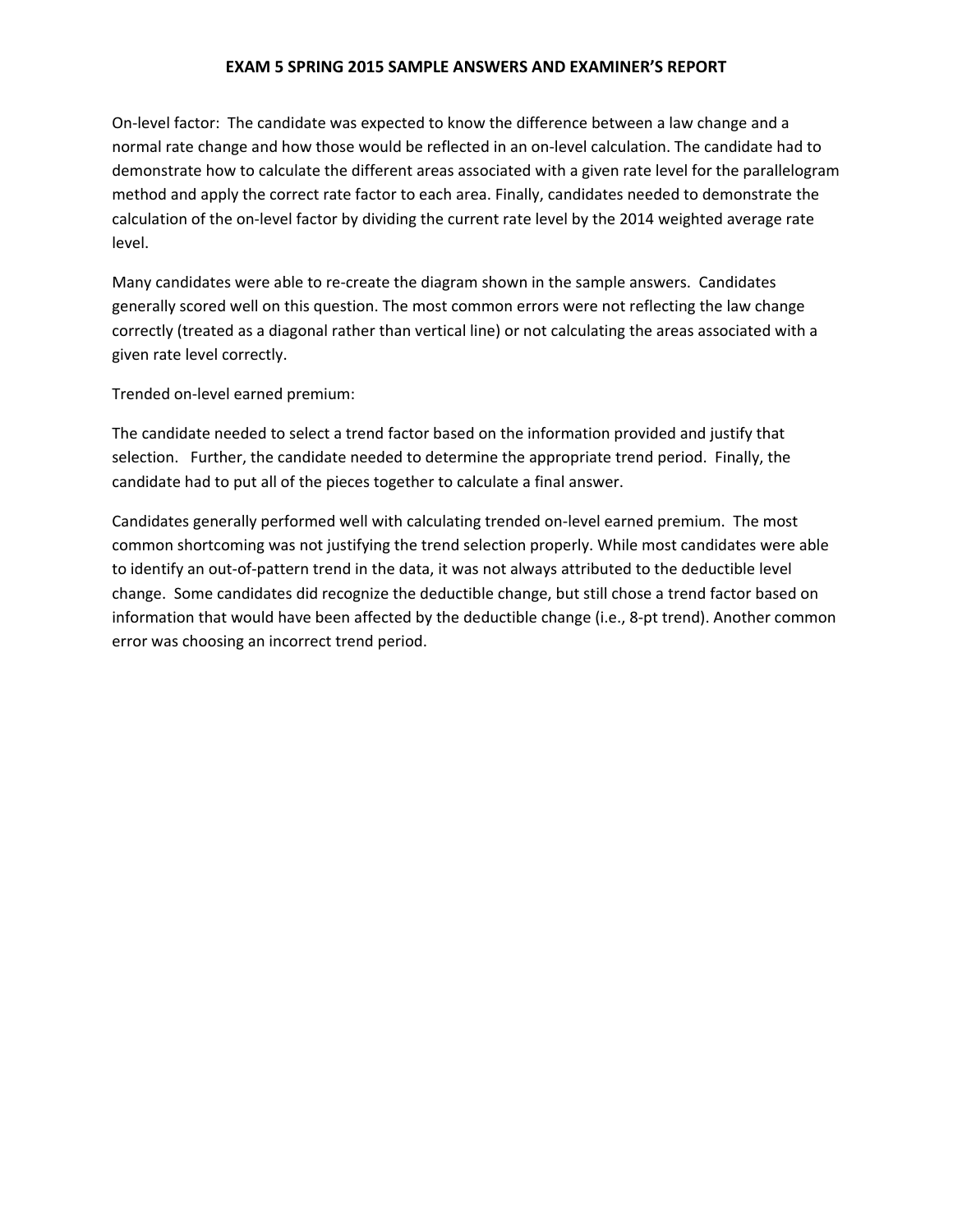**TOTAL POINT VALUE: 2.5** 

**LEARNING OBJECTIVE(S): A3** 

#### **SAMPLE/ACCEPTED ANSWERS:**

**Part a:** 0.75 point

2014 on-level factor = (0.875 \* 1.0) + (0.125 \* 1.1) = 1.0125

2014 on-level premium = \$1000 \* 1.1 / 1.0125 = \$1,086.42

**Part b:** 1.25 points

*Sample 1:* 

Q1: 1.00 Q2: 1.00 Q3:  $0.875(1.00) + 0.125(1.10) = 1.0125$  $Q4: 0.625(1.00) + 0.375(1.10) = 1.0375$ Total = 10% + 50% + (30% \* 1.0125) + (10% \* 1.0375) = 1.0075 On-level premium = \$1000 \* (1.1 / 1.0075) = \$1,091.81

*Sample 2:* 

 $Q3: 0.3 \times (4.5/12) = 0.1125$  $Q4: 0.1 \times (1.5/12) = 0.0125$ Percent at New Rate Level = 0.1125 + 0.0125 = 0.125 Percent at Previous Rate Level = 1 - .125 = .875 Average Rate Level = 1.1 x 0.125 + 1.0 x 0.875 = 1.0125 On-Level Premium = \$1000 x (1.1/1.0125) = \$1,086.42

**Part c:** 0.5 point

*Sample 1:* 

The insurer could use the extension of exposures technique to re-rate historical policies using the current rates, and then re-calculate the earned amounts.

#### *Sample 2:*

The insurer could use the parallelogram method on smaller time periods, such as daily or monthly, and then aggregate the on-level premium from the smaller time periods to determine the total on-level earned amount.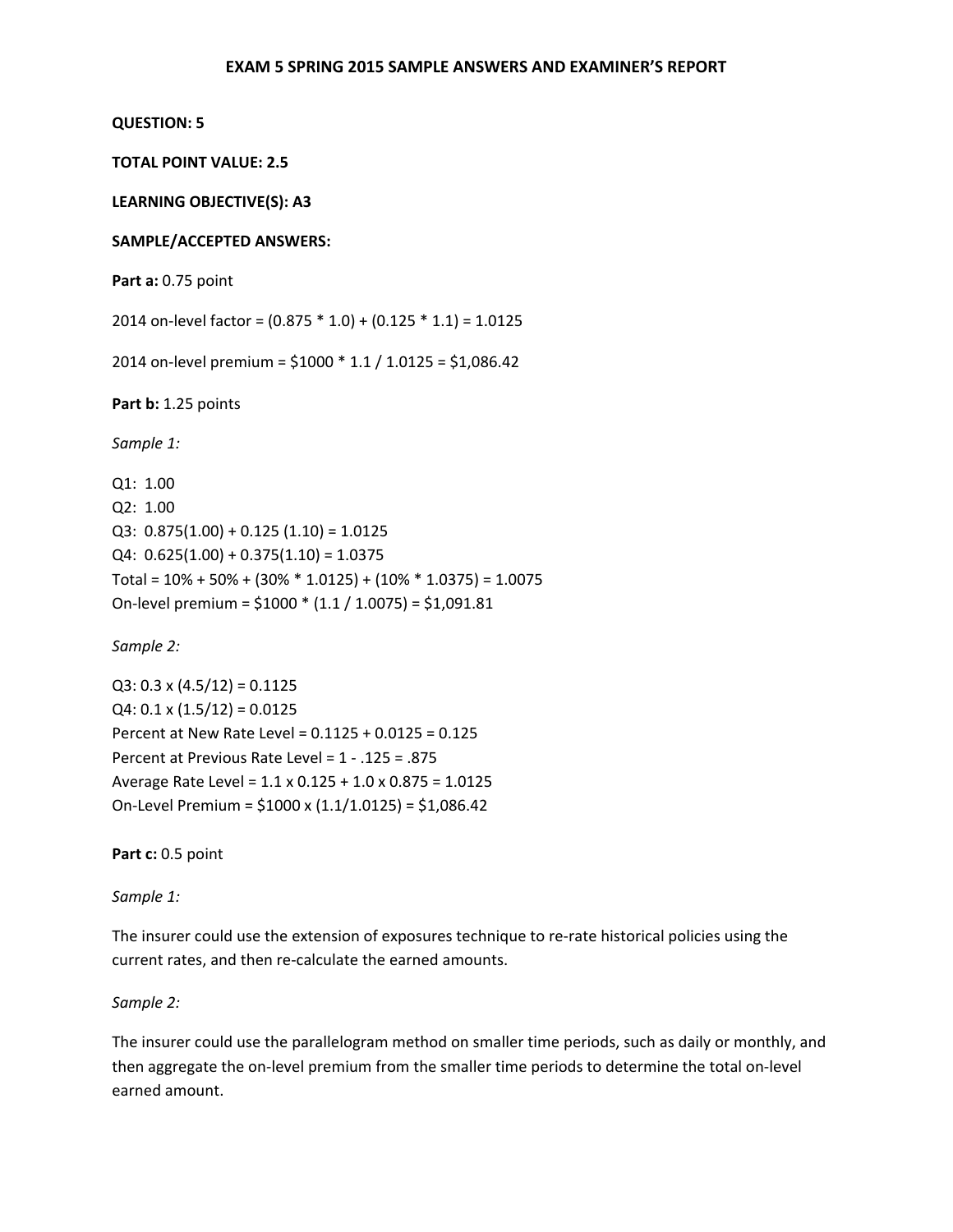#### **EXAMINER'S REPORT:**

### **General Commentary**

Candidates performed well on this question in total, particularly on parts a. and c.

### **Part a**

Candidates were expected to calculate on-level premium using the parallelogram method. Overall, candidates did very well on this part. The most common errors were incorrectly calculating the area associated with a particular rate level or a calculation error.

### **Part b**

Candidates were expected to calculate on-level premium using the parallelogram method and taking into account an uneven earning pattern. There were two answers accepted, depending on how the candidate interpreted the pattern given, both of which were included in the sample answers above. There was a high variability in the performance of candidates on this part.

A common error was miscalculating the areas associated with each rate level. Making an adjustment for an uneven earning pattern was also difficult for many candidates. In addition, many candidates forgot to take into account earned premium coming from previous policy years and tried to calculate on-level premium using only four policy quarters.

#### **Part c**

Candidates were expected to identify another method, other than the standard parallelogram method, to determine the answer to part b. Overall, candidates did well on this part, with the most common answer to this question explaining that the extension of exposures method could be used to answer part b.

One common mistake was not briefly describing the extension of exposures method. Credit for other methods was also given as long as a reasonable explanation was provided.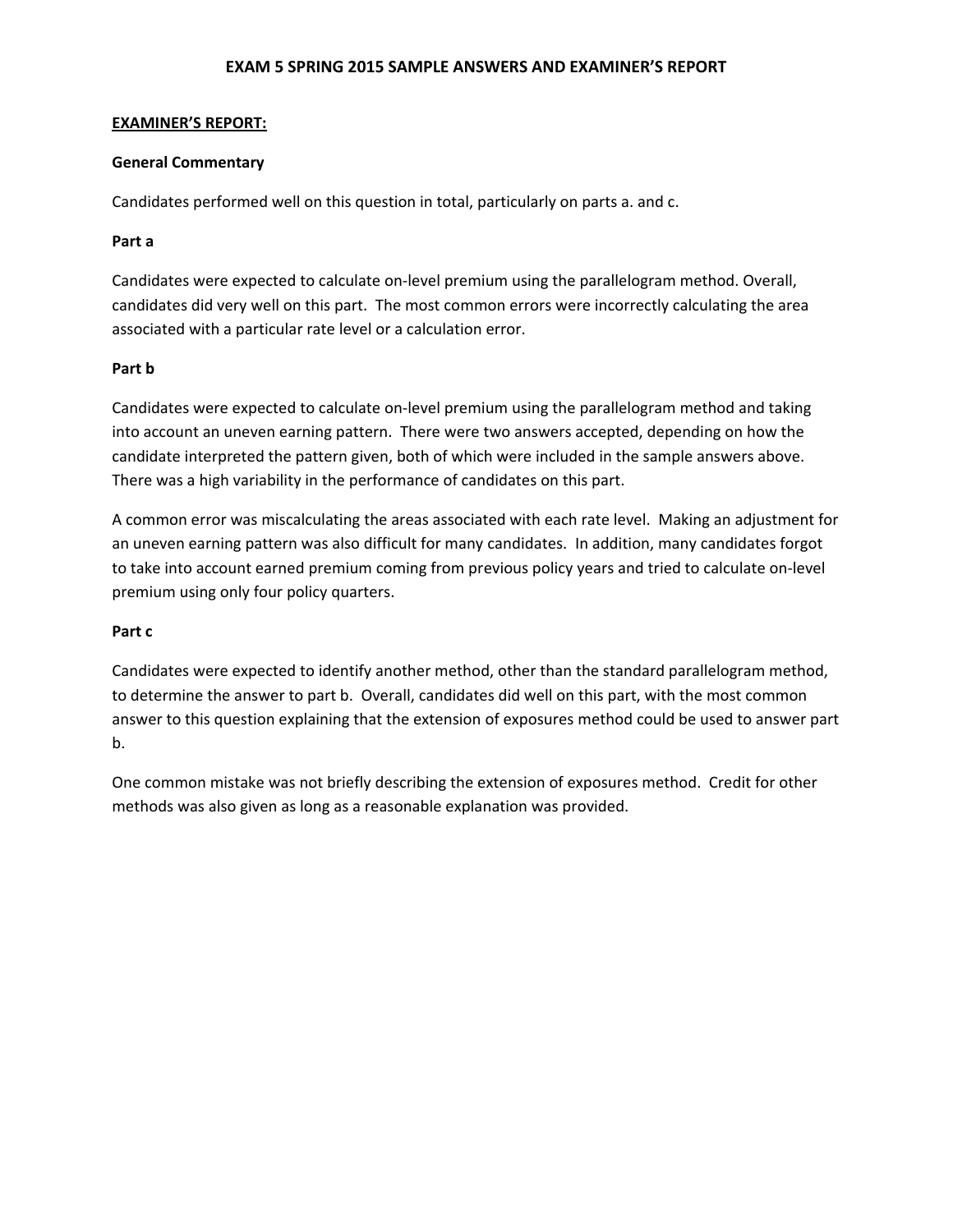### **QUESTION: 6**

### **TOTAL POINT VALUE: 1.5**

### **LEARNING OBJECTIVE(S): A3 / A4**

### **SAMPLE/ACCEPTED ANSWERS:**

**Part a:** 0.5 point

*Sample 1:* 

Not appropriate as calendar year is fixed at year-end (transaction based), but Auto Physical Damage will still develop.

*Sample 2:* 

Appropriate since CY more responsive. Auto PD is short tailed.

**Part b:** 0.5 point

*Sample 1:* 

Policy year aggregation provides for a good match between premium/exposures and losses. This would be a good choice if we are trying to isolate the effects of underwriting changes such as changes to policy limits or deductibles which could be appropriate for homeowners policies.

*Sample 2:* 

Homeowners is property, which is a short-tailed line. PY takes longer to develop, which is good for longtailed lines like WC. For short-tailed lines like Homeowners, I would recommend AY/CY instead

**Part c:** 0.5 point

*Sample 1:* 

Ok if a claims made policy. Otherwise accident year since longer tail line.

*Sample 2:* 

RY aggregation is not appropriate because it cannot be used to estimate IBNR which is very important for a long-tailed line such as this

#### **EXAMINER'S REPORT:**

#### **General Commentary**

On each part, candidates needed to provide a determination of the appropriateness of the aggregation method stated in the question along with support to justify their determination. The nature of the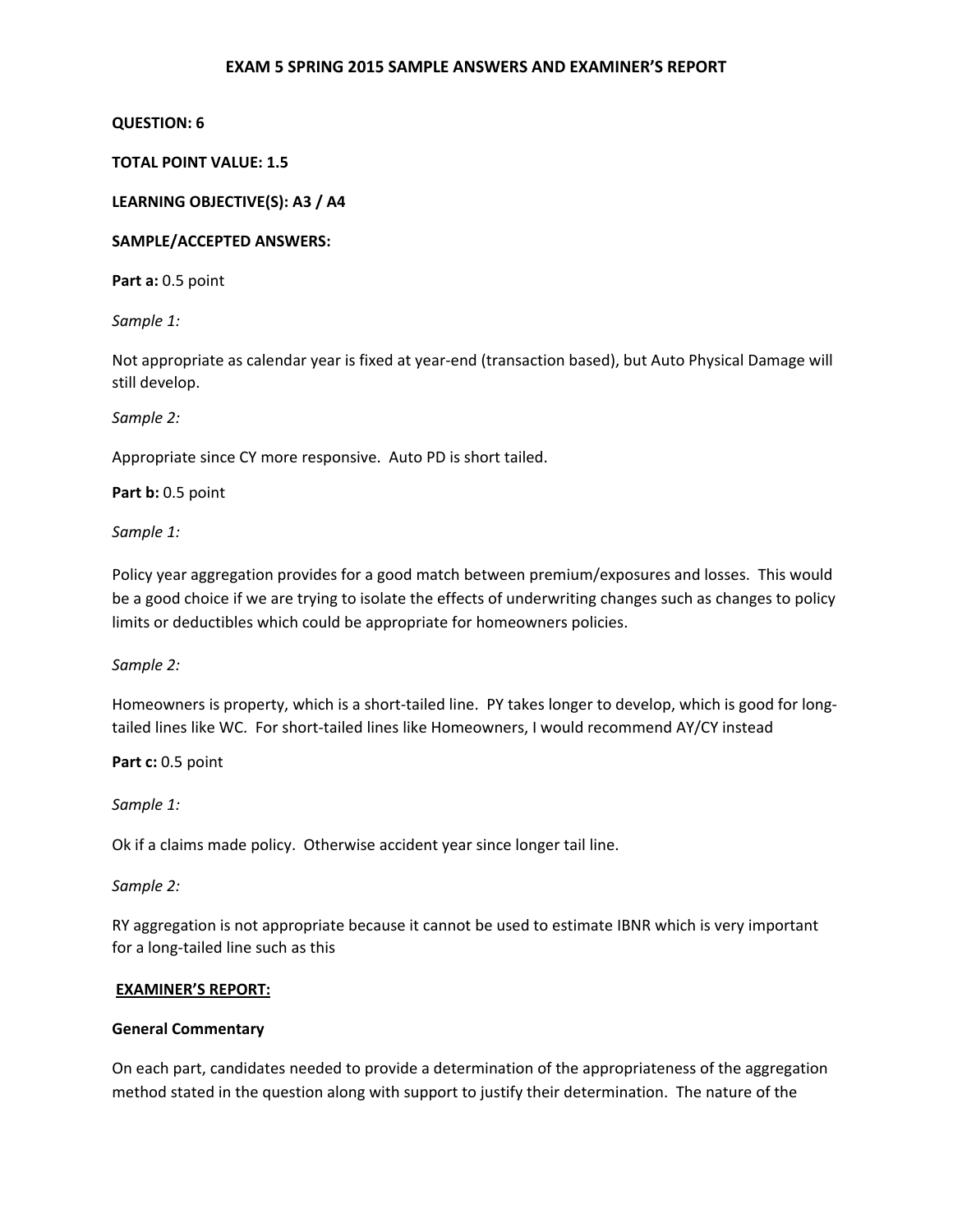question allowed for responses using either a ratemaking or reserving lens, and therefore candidates were given the opportunity to support their response using either discipline. Candidates generally performed well on this question.

# **Part a**

Common mistakes included:

- Discussion of the Calendar Year data method including a pro/con comparison without a discussion of the applicability to Auto Physical Damage
- Discussion of the Calendar Year data method including a pro OR con and corresponding statement of appropriateness without a discussion of the applicability to Auto Physical Damage
- Incorrectly identifying Auto Physical Damage as long-tail and a statement that Calendar Year is not appropriate for a long-tail line
- Simple appropriate/inappropriate statement with no support or discussion
- Statement of appropriateness with an incorrect supporting discussion

# **Part b**

Common mistakes included:

- Discussion of the Policy Year data method including a pro/con comparison without a discussion of the applicability to Homeowners
- Discussion of the Policy Year data method including a pro OR con and corresponding statement of appropriateness without a discussion of the applicability to Homeowners
- Incorrectly identifying Homeowners as long-tailed, unless additional justification is provided, e.g. liability coverages
- Stating that Policy Year is appropriate because HO is short-tailed, as it would be inappropriate to wait an additional year (assuming 12-month policies) for PY data to be finalized for a short-tailed line of business
- Stating that Policy Year is appropriate because individual policies could frequently change underwriting characteristics (limits, deductibles, etc.), rather than a book-level underwriting change
- Simple appropriate/inappropriate statement with no support or discussion
- Statement of appropriateness with an incorrect supporting discussion

# **Part c**

Common mistakes included:

- Stating that Report Year is appropriate for a long-tailed line without mentioning the claimsmade policy
- Stating that Report Year reduces pricing and/or reserving risk without mentioning the claimsmade policy
- Stating that Report Year eliminates the need to estimate IBNR without mentioning the claimsmade policy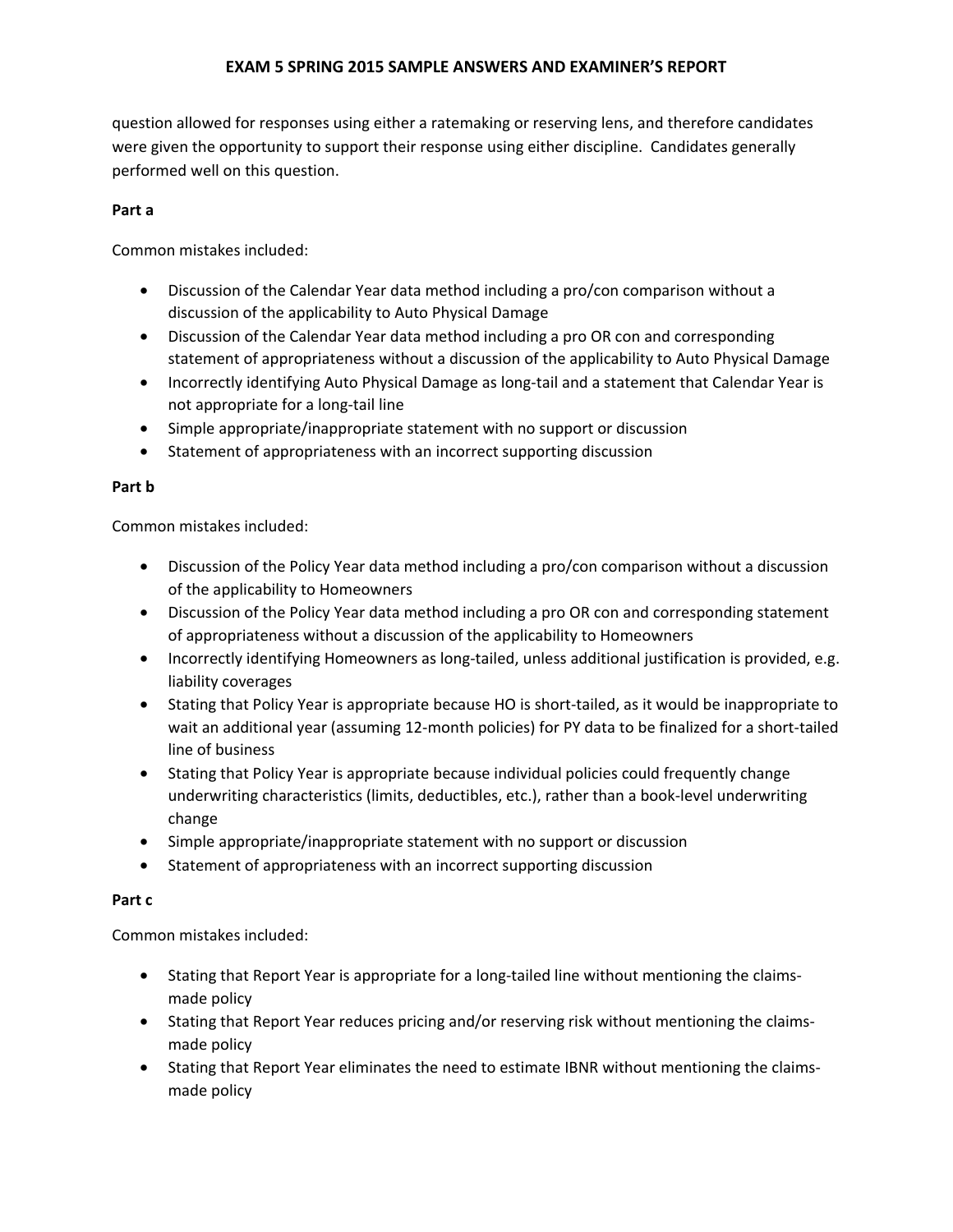**TOTAL POINT VALUE: 2.5** 

**LEARNING OBJECTIVE(S): A4** 

**SAMPLE/ACCEPTED ANSWERS:** 

Part a: 1 point

Claims-Made

 $(250 + 350 + 300 + 100) \times 1.05 = 1050$ 

**Occurrence** 

 $250(1.05) + 350(1.05^{2}) + 300(1.05^{3}) + 100(1.05^{4}) = 1117$ 

**Part b:** 0.5 point

*Sample 1:* 

If costs are decreasing (i.e. loss cost trends are negative) then the mature claims-made policy will cost more than an occurrence policy. This is because the claims-made policy will pay claims at today's higher costs while the occurrence policy will not have to pay some of the losses until later, with lower costs, due to the report lag.

*Sample 2:* 

If the loss costs are decreasing each report year then the mature claims made policy would cost more than occurrence policies. Since occurrence policies cover future claims, there is more time for trend to impact those claims as compared to claims made policies.

Part c: 1 point

Claims-Made

*Sample 1:* 

CM would be unaffected by this in 2015 as all claims would be for losses occurring before 1/1/2015 or those occurring and reported in 2015.

*Sample 2:* 

We might see lag 0 loss costs go up for the 2015 policy as losses are reported faster. Will need to adjust lag 0 but other lags should be the same as the law change doesn't apply to older year policy (loss occurring before 1/1/2015).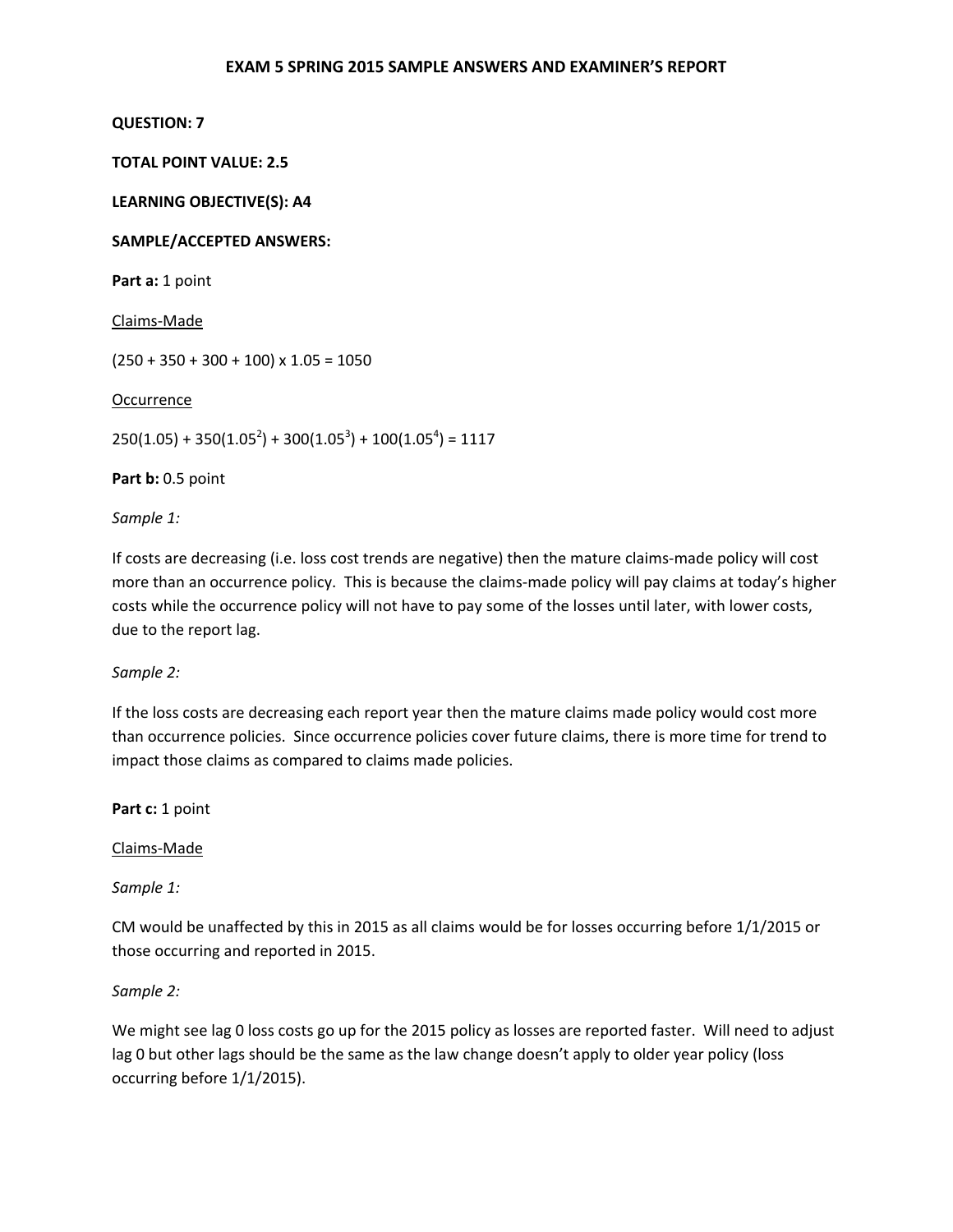# **Occurrence**

# *Sample 1:*

This new law would eliminate the loss costs associated with lags 2 & 3. Therefore, if no other impact was assumed, we could subtract the loss costs tied to those 2 lag periods.

# *Sample 2:*

Report lags 2 & 3 no longer covered, assume people would report claims faster so might expect lags 0 & 1 loss costs to increase. If lags 0 & 1 loss costs increase, the occurrence policy price will decrease because the increased reported loss costs at lags 0 & 1 are trended less when compared to lags 2 & 3.

# **EXAMINER'S REPORT:**

# **General Commentary**

Candidate performance on this question was mixed, with candidates scoring well on part a., but struggling on parts b. and c.

### **Part a**

In general, most candidates scored well on this part. Candidates were expected to correctly calculate both claims-made and occurrence loss costs and apply trend under both scenarios. The most common error was a lack of recognition that the loss costs given were for the 2014 report year and thus needed to be trended to 2015.

# **Part b**

Candidates' scores varied on this part. Candidates were expected to demonstrate basic knowledge of the relationship between occurrence and claims-made policies and describe why the selected scenario would result in the mature claims-made policy having higher premiums. The most common error was the lack of an explanation for how or why a decreasing trend would result in a claims-made policy premium more than an occurrence policy premium. Many candidates correctly identified the decreasing trend as the cause but did not give an adequate explanation for why this trend resulted in this premium relationship between the two types of policies.

#### **Part c**

In general, most candidates struggled with how the new regulation affected the claims-made calculation in part a. They were more successful explaining the required adjustments to the occurrence premium and understanding that the later reporting lags would be eliminated or reported earlier. Candidates were expected to explain why there would be no change to the claims-made premium, as well as why the occurrence premium would be overstated.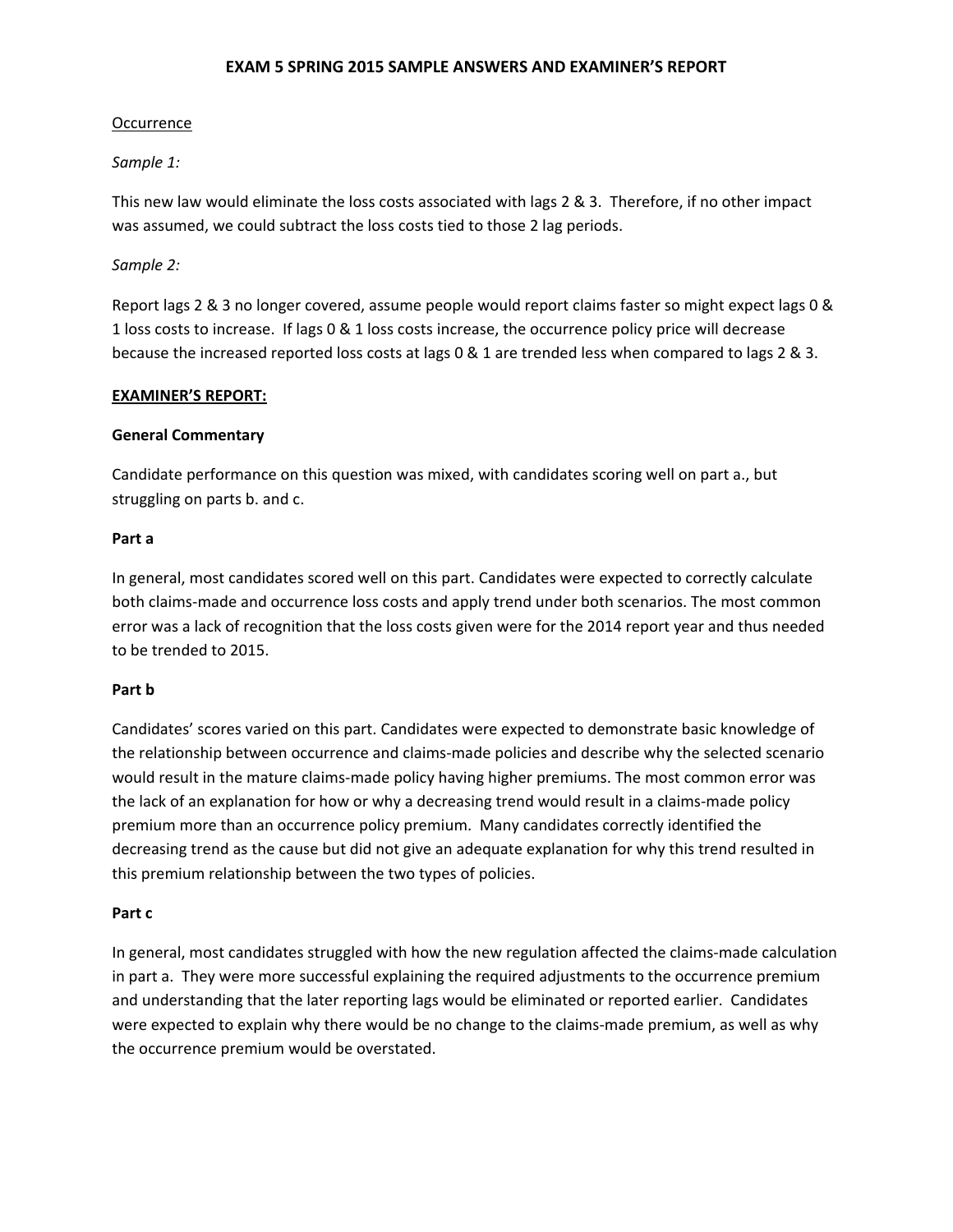The most common error was a lack of recognition that the timing and terms of the new law would result in no change to the claims-made policy premium, since all of the claims covered under the claims-made policy either occurred prior to the law's implementation or occurred in 2015 and are therefore to be reported within the two-year window.

Except for the specific case where the lag 0 losses might increase in anticipation of the law effect on accident year 2015, many candidates also described loss costs shifting between lags and what that would mean to a claims-made policy but missed the point that for this particular policy term, none of that would happen.

Many candidates did not make any attempt to describe the actual adjustments made to the premium but instead just listed the end result: "no change to the claims-made premium" or "decrease the occurrence premium". This did not illustrate an understanding of the dynamics of the situation.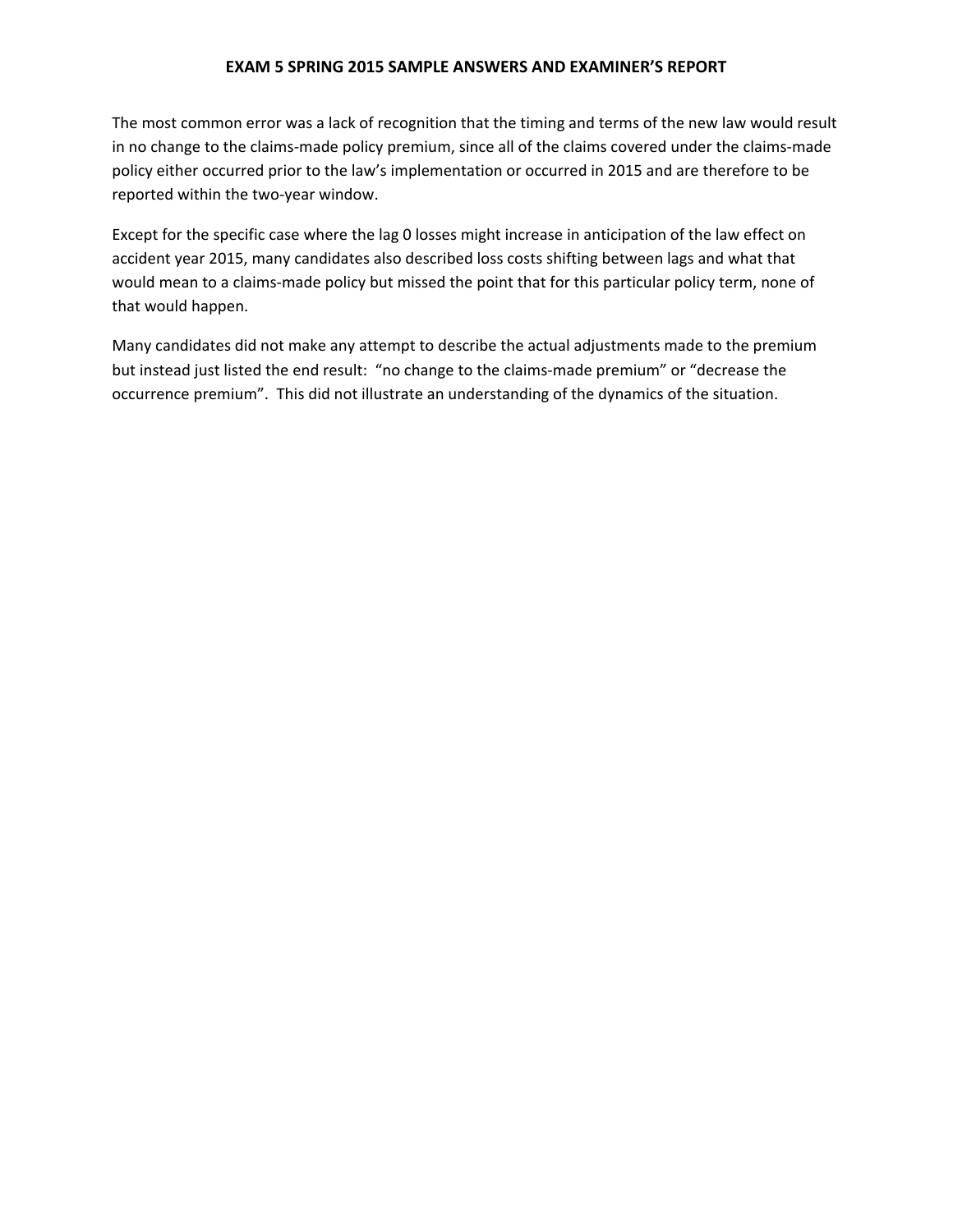# **TOTAL POINT VALUE: 2.25**

#### **LEARNING OBJECTIVE(S): A4**

### **SAMPLE/ACCEPTED ANSWERS:**

Part a: 1 point

*Sample 1:* 

| Claim | Excess  |
|-------|---------|
| 1     | 4,000   |
| 2     | 144,000 |
| 3     | 317,000 |
| 4     | 475,000 |
| Total | 940,000 |

Actual Excess to Non-Excess Ratio =  $940 / (46902 - 940) = 2%$ 

Even though the actual excess ratio is only 2%, I would select the 4.8% ratio as derived from the historical averages. This is a much more credible factor given it has enough history to smooth out the peaks and valleys in the volatility from year-to-year.

*Sample 2:* 

| Claim | <b>Excess</b> |
|-------|---------------|
| 1     | 4,000         |
| 2     | 144,000       |
| ς     | 317,000       |
| 4     | 475,000       |
| Total | 940,000       |

Actual Excess to Non-Excess Ratio = 940 / (46902 – 940) = 2.045% Recommend all year average = [4.8% x 15 + 2.045%] / 16 = 4.65% The all year average provides stability, especially useful since excess losses tend to be volatile.

*Sample 3:* 

Reported losses: 46,902 Excess losses: 504 + 644 + 817 + 975 – 2000 = 940 Excess ratio: 940 / (46902 – 940) = 2.04% The excess ratio used should be based on 1999 – 2014 experience i.e. balance stability. This is [2.04 x 46,902 + 4.8 x 813,339] / (46,902 + 813,339)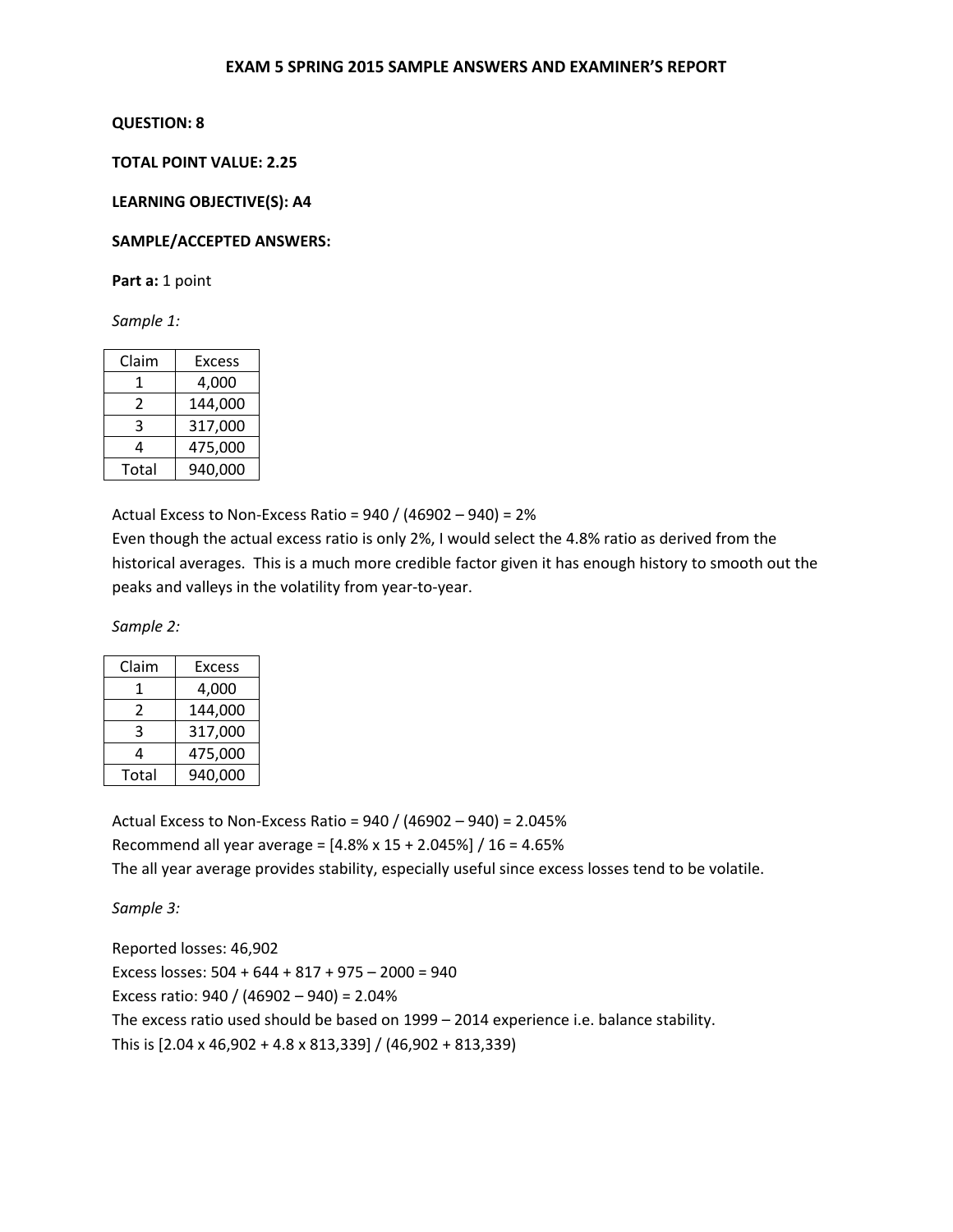# *Sample 4:*

Excess dollars for  $2014 = 4,000 + 144,000 + 317,000 + 475,000 = 940,000$ Excess ratio = 940,000 / (46,902,000 – 940,000) = 2.05%

Since there is a lot of variation in the excess ratio in the historical data, I would choose an excess ratio based on data from 1999 to 2014 to have a more stable result and not overestimate or underestimate the values.

1999 – 2013 Excess losses: x / (813,339 – x) = 0.048  $\rightarrow$  x = 37,252.17

1999 – 2014 Excess losses = 940 + 37,252.17 = 38,192.17

1999 – 2014 Reported losses = 813,339 + 46,902 = 860,241

Excess ratio = 38,192.17 / (860,241 – 38,192.17) = 4.65%

*Sample 5:* 

| Claim | Reported | LDF  | Ultimate  | Excess 500K |
|-------|----------|------|-----------|-------------|
|       | 504,000  | 1.08 | 544,320   | 44,320      |
|       | 644,000  | 1.08 | 695,520   | 195,520     |
|       | 817,000  | 1.08 | 882,360   | 382,360     |
|       | 975,000  | 1.08 | 1,053,000 | 553,000     |
| Total |          |      |           | 1,175,200   |

Excess ratio = 1,175,200 / (46,902,000 x 1.08 – 1,175,200) = .02375

I recommend using the long term ratio of 4.8%, more than 1 year of losses needs to be considered as these events are infrequent and a short-term provision will be large in the years following many large losses and small in years following times with fewer large losses.

*Sample 6:* 

Total excess losses = 2,940,000 – 4 x 500,000 = 940,000 Excess Ratio = 940,000 / (46,902,000 – 940,000) = 2.045%

I recommend using the average of the latest 3 years' excess ratios because there appears to be much annual fluctuation and the 2014 ratio appears relatively low. Hence, will use 4.5%.

*Sample 7:* 

| Claim | <b>Reported Loss</b> | <b>Excess Loss</b> |
|-------|----------------------|--------------------|
|       | 504,000              | 4,000              |
| 7     | 644,000              | 144,000            |
| ঽ     | 817,000              | 317,000            |
|       | 975,000              | 475,000            |
| Total |                      | 940,000            |

Total reported loss = 46,902,000

2014 Excess ratio = 940,000 / (46,902,000 – 940,000) = .020451677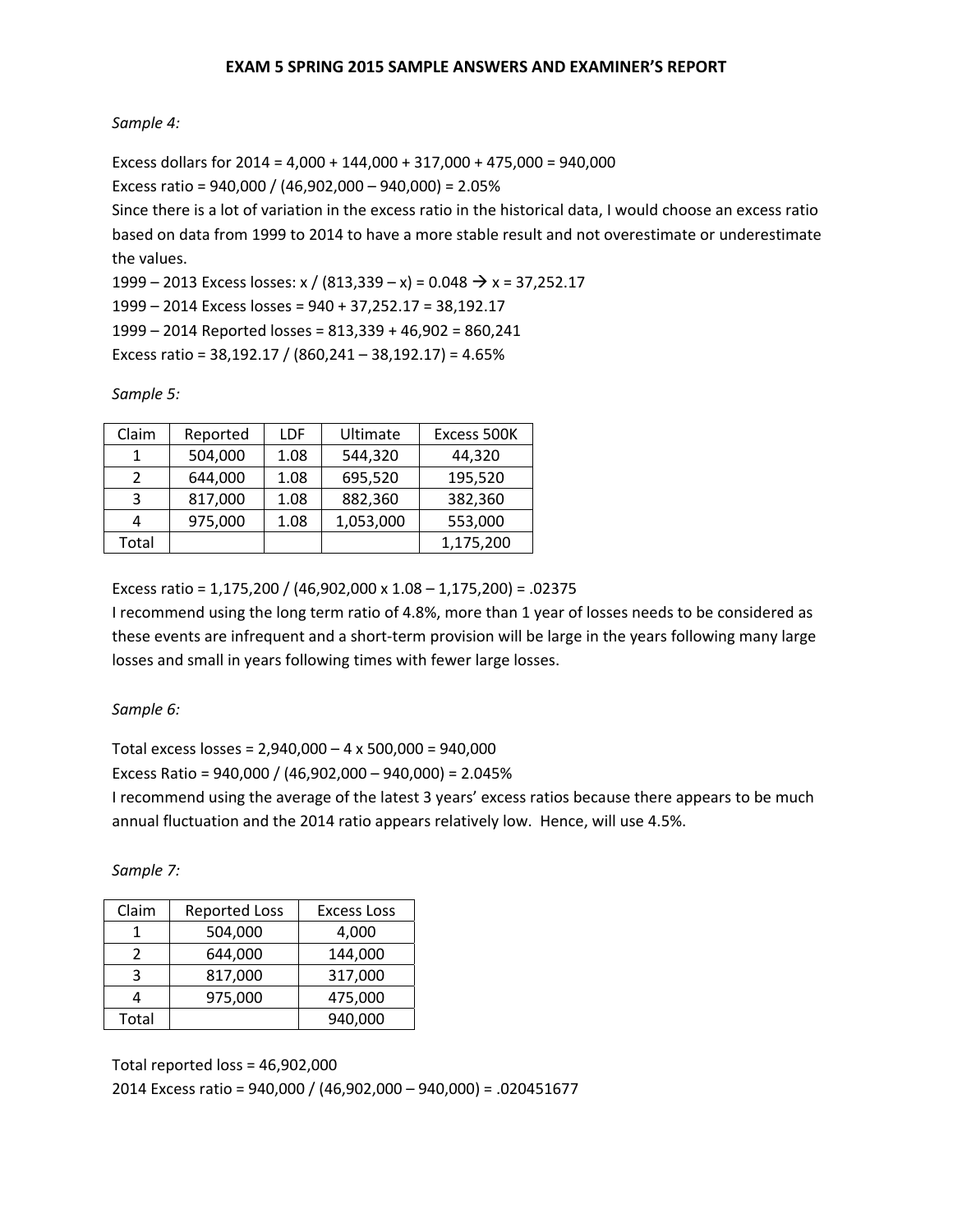I would recommend using the long term average excess ratio weighted with the recent excess ratio by number of claims. Large losses can be volatile. Important to include long term. Use = [.02045 x 4 + .048 x 121) / 125 = .047

*Sample 8:* 

2014 excess reported loss including sev > 500,000 = 940,000 2014 Excess loss ratio = 940,000 / (46,902,000 – 940,000) = .02045 As the excess ratios have been volatile, I would use the average of the last four years, including 2014 as an excess ratio = .0388  $\rightarrow$  3.9%.

*Sample 9:* 

| Claim         | Reported | Trend | Untrended | Excess 500K |
|---------------|----------|-------|-----------|-------------|
| 1             | 504,000  | 1.05  | 480,000   |             |
| $\mathcal{P}$ | 644,000  | 1.05  | 613,333   | 113,333     |
| 3             | 817,000  | 1.05  | 778,095   | 278,095     |
|               | 975,000  | 1.05  | 928,571   | 428,571     |
| Total         |          |       |           | 820,000     |

Untrended total reported loss for AY 2014 = 46,902,000 / 1.05 = 44,668,571

Non-excess loss for AY 2014 = 44,668,571 – 820,000 = 43,848,571

2014 Excess ratio = 820,000 / 43,848,571 = 1.87%

As losses above excess are highly uncertain and volatile, I would recommend to use a stable and more credible all year weighted ratio of 4.8% rather than an immature year excess ratio computed. Therefore, recommend excess ratio = 4.8%.

# **Part b:** 1.25 points

(46,902,000 – 940,000) x 1.08 x 0.98 x 1.048 = 50,981,197.48 2,345,000 x 1.08 x 1.05 x 0.98 = 2,606,045.40 50,981,197.48 + 2,606,045.40 = 53,587,242.88

# **EXAMINER'S REPORT:**

# **General Commentary**

Candidates performed poorly on this question, with few candidates receiving more than 50% of the available points. While candidates appeared to understand the individual components of the excess ratio and how to calculate the projected ultimate, they struggled to combine all components together correctly.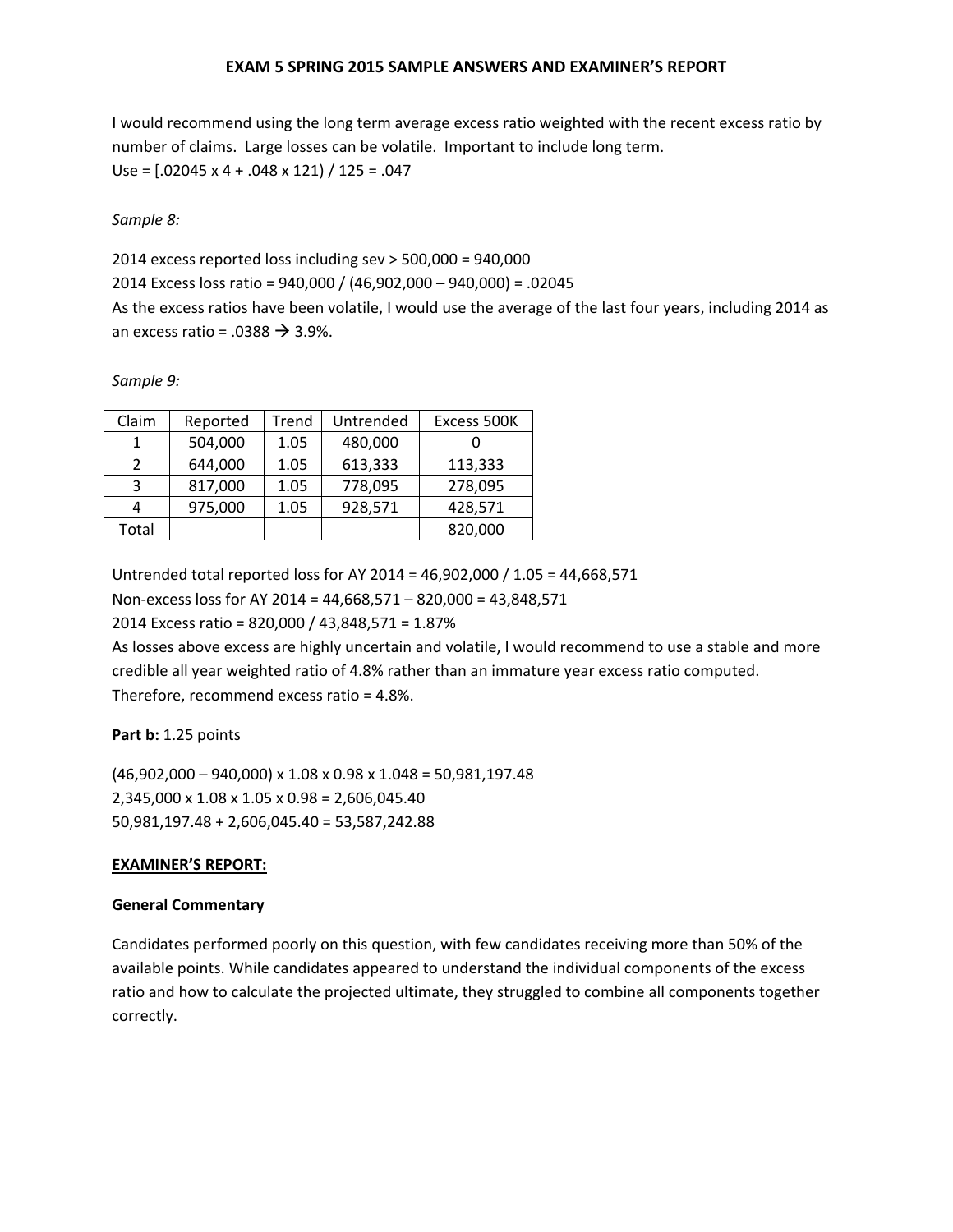### **Part a**

Limited Loss: The candidate was expected to calculate the excess portion of the claims with reported loss amounts greater than \$500K and the total limited loss. Common errors included:

- Incorrectly calculating the excess portion of the claims with total reported loss greater than \$500K
- Interpreting the total loss of 46,902,000 as exclusive of the claims with total reported loss greater than \$500K

Excess Ratio: The candidate was expected to use the excess losses and limited losses calculated previously to determine the excess ratio. The majority of candidates received credit for this calculation.

Selection: The candidate was expected to make a selection of an appropriate large loss load. Generally, candidates did very well. Candidates needed to consider multiple years in the calculation, such as calculating weighted averages of the 1999 – 2013 with the 2014 ratio using total reported loss, total limited loss, claim counts, or number of years as weight. A common mistake was simply averaging the 1999 – 2013 average with the 2014 ratio.

Justification: The candidate was expected to give appropriate justification for their selected excess ratio. The candidate should discuss at least one of volatility, stability, and/or smoothing. Most common errors included stating "credibility" as a justification, or stating the current accident year is not credible without alluding to the volatility inherent in excess ratios.

# **Part b**

Excess Load: The candidate was expected to correctly include an excess load in the calculation using the limited losses calculated in part a. as well as the excess load selected in part a. The most common errors included:

- Applying the selected excess ratio to total reported losses
- Applying the selected excess ratio to ALAE

Loss Frequency: The candidate was expected to apply the frequency factor to loss. The most common error was stating that frequency trend did not apply because no specific "trend-to" date was given. Since the candidate was supplied a frequency and severity trend factor, as opposed to the pure premium trend factor, the candidate was expected to include a provision for loss frequency.

ALAE Frequency: The candidate was expected to apply the frequency factor to ALAE. The most common error was stating that frequency trend did not apply because no specific "trend-to" date was given. Since the candidate was supplied a frequency and severity trend factor, as opposed to the pure premium trend factor, the candidate was expected to include a provision for ALAE frequency.

ALAE Severity: The candidate was expected to apply the severity trend factor to ALAE. The most common errors included: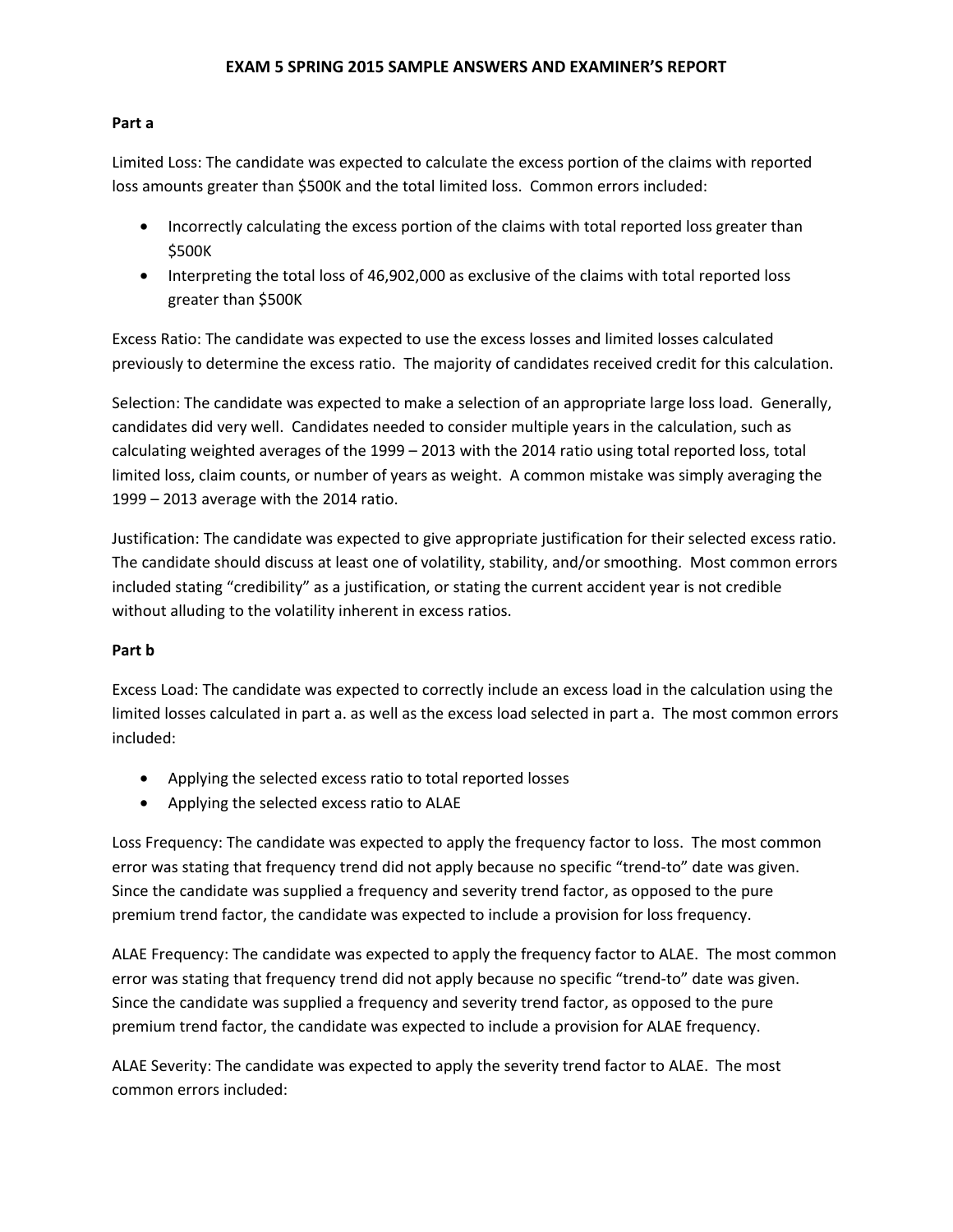- Stating the severity trend did not apply because no specific "trend-to" date was given. Since the candidate was supplied a frequency and severity trend factor, as opposed to the pure premium trend factor, the candidate was expected to include a provision for ALAE severity.
- Applying the severity trend factor to loss and ALAE. The factor should only apply to ALAE since loss had already been adjusted for severity trend.

Loss and ALAE Development: The candidate was expected to apply the development factor to both trended, smoothed loss and to trended ALAE. The most common errors included:

- Applying the development factor to loss, but not to ALAE
- Not applying the development factor to the excess loss provision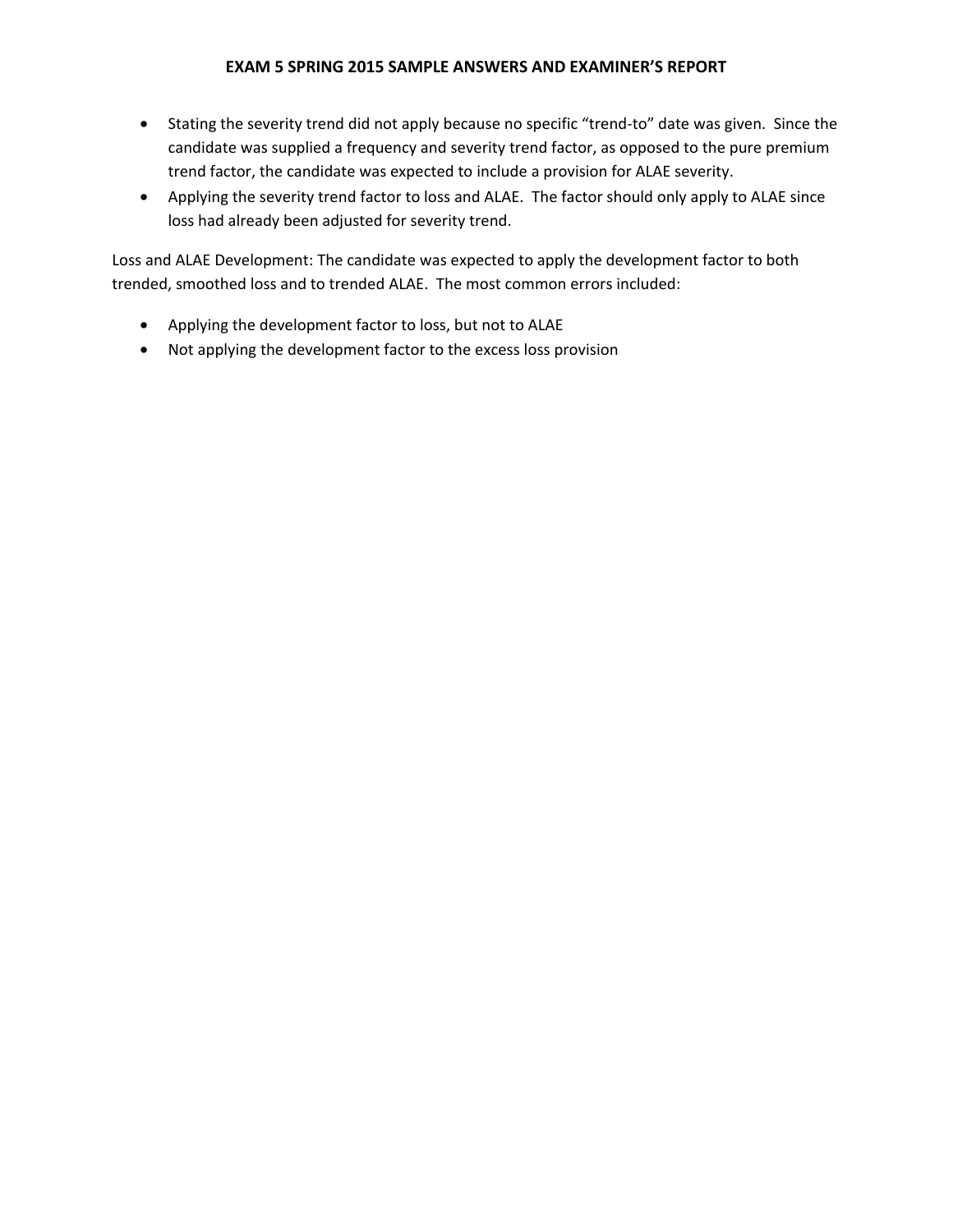# **TOTAL POINT VALUE: 1.25**

### **LEARNING OBJECTIVE(S): A5 / A6**

### **SAMPLE/ACCEPTED ANSWERS:**

*Sample 1:* 

All-Variable Expense Method (assume all expenses are variable)

| Expense type     | (%) Exp Ratio          |
|------------------|------------------------|
| Other Acq        | $4000/200000 = 2%$     |
| General          | $17000/170000 = 10%$   |
| Commission       | $23000/200000 = 11.5%$ |
| Taxes, Lic, Fees | $5000/200000 = 2.5%$   |
|                  | 26.0%                  |

Indicated Average Rate = 250/(1-0.26-0.03) = 352.11

*Sample 2:* 

PP = 250

General = 17,000

Indicated Rate = (Loss + LAE + Fixed Expense)/(1-VE-π)

Variable Expense Ratio = (OA + CB + TLF)/WP = (4+23+5)/200 = 32/200 = .16

GE/EP = 17/170

General Expense = 10% of EP

Indicated Rate = (250 + FE/Exp)/(1-.16-.03)

 $P = (250 + .1P)/.81$ 

 $.81P = 250 + .1P$ 

 $.71P = 250$ 

 $P = 352$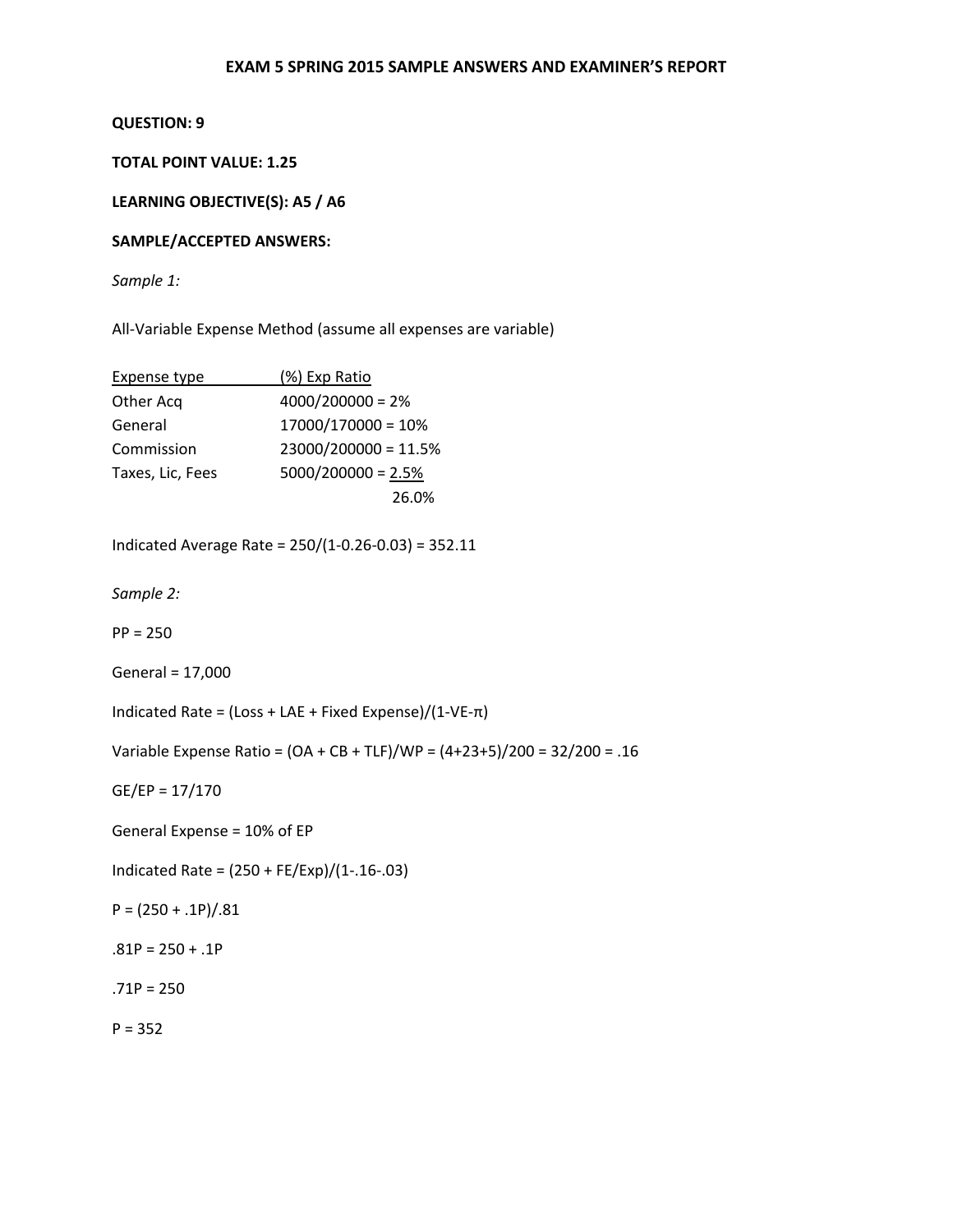#### **EXAMINER'S REPORT:**

Candidates were expected to know how to calculate expense provisions, assuming all expenses were variable.

Candidates performed very well on this question, with many receiving full credit. The most common error was multiplying the fixed expense provision by the average loss cost. Another common mistake was to assume some expenses were fixed. The only appropriate way to treat fixed expenses given the information provided is as a percent of premium, which results in the same answer.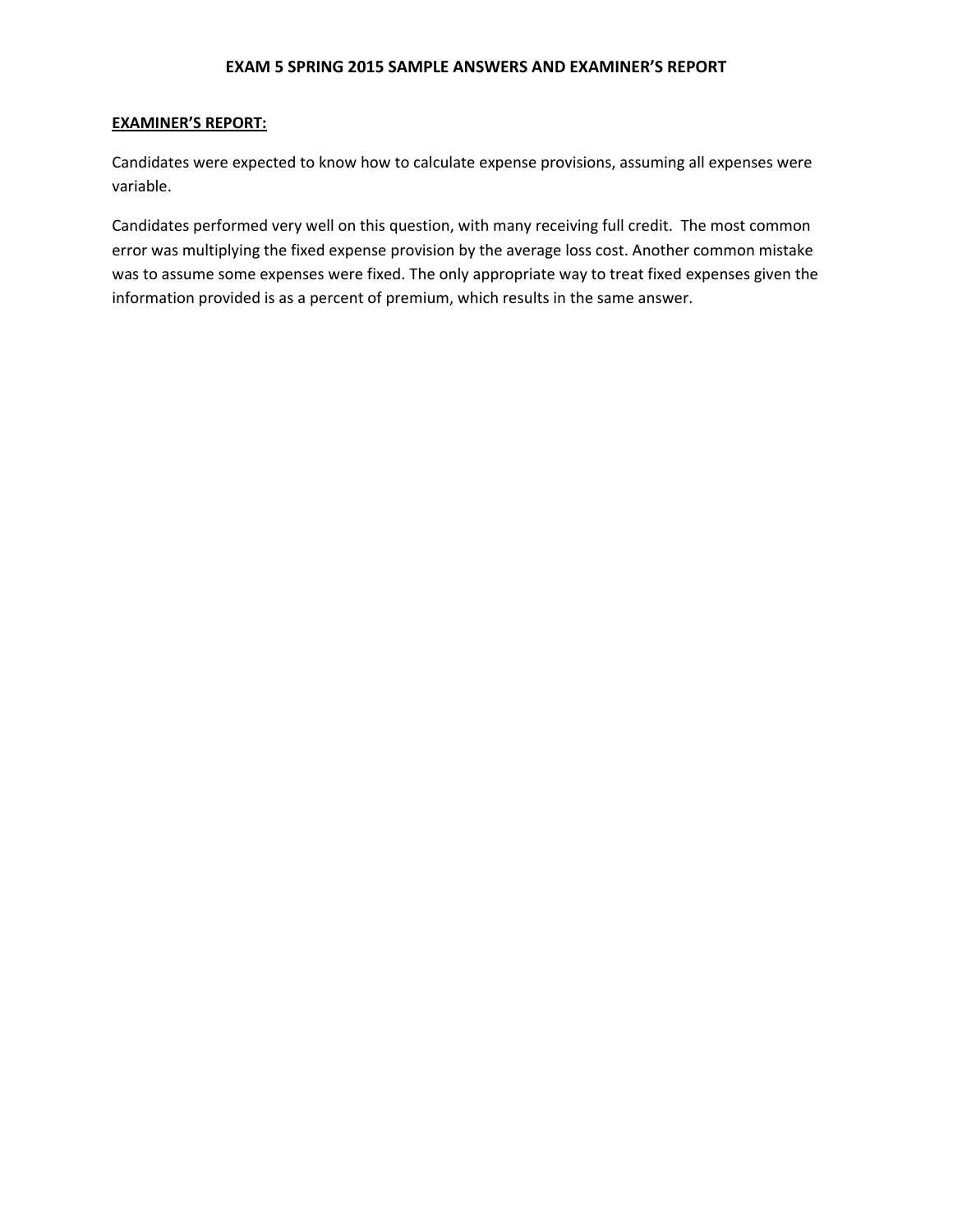### **TOTAL POINT VALUE: 1.75**

#### **LEARNING OBJECTIVE(S): A7 / A9**

### **SAMPLE/ACCEPTED ANSWERS:**

**Part a:** 1.25 points

*Sample 1:* 

 $1 - V - Q = 65%$ 

Indicated Rate Change A = 80% / 65% = 1.2308  $\rightarrow$  +23.08%  $B = 60\% / 65\% = 0.9231 \rightarrow .7.69\%$ 

 $\rightarrow$  Cap A increase at 20% The premium shortfall will need to be allocated to B

 $(45000000) * (23.08% - 20%) = 2.52%$ (55 000 000)

 $\rightarrow$  Increase A by 20% Increase B by -7.69% + 2.52% = -5.17%

#### *Sample 2:*

|    | T Prem 000's LR |              |                   | Chg Allowed |
|----|-----------------|--------------|-------------------|-------------|
| A  | 45 000 0.8      |              | 1.2308 23.08% 20% |             |
| B. | 55 000          |              |                   |             |
|    |                 | $PLR = 0.65$ |                   |             |

 $45000 * (1.2308 - 1.2) = 1386$ 

 $[1386 / 55000 * 0.9231] + 1 = 1.0273$ 

 $0.9231 * 1.0273 = 0.9483 -1 + 0.9483 = -0.0517$ 

 $\Rightarrow$  A = 20% increase

 $B = 5.17%$  decrease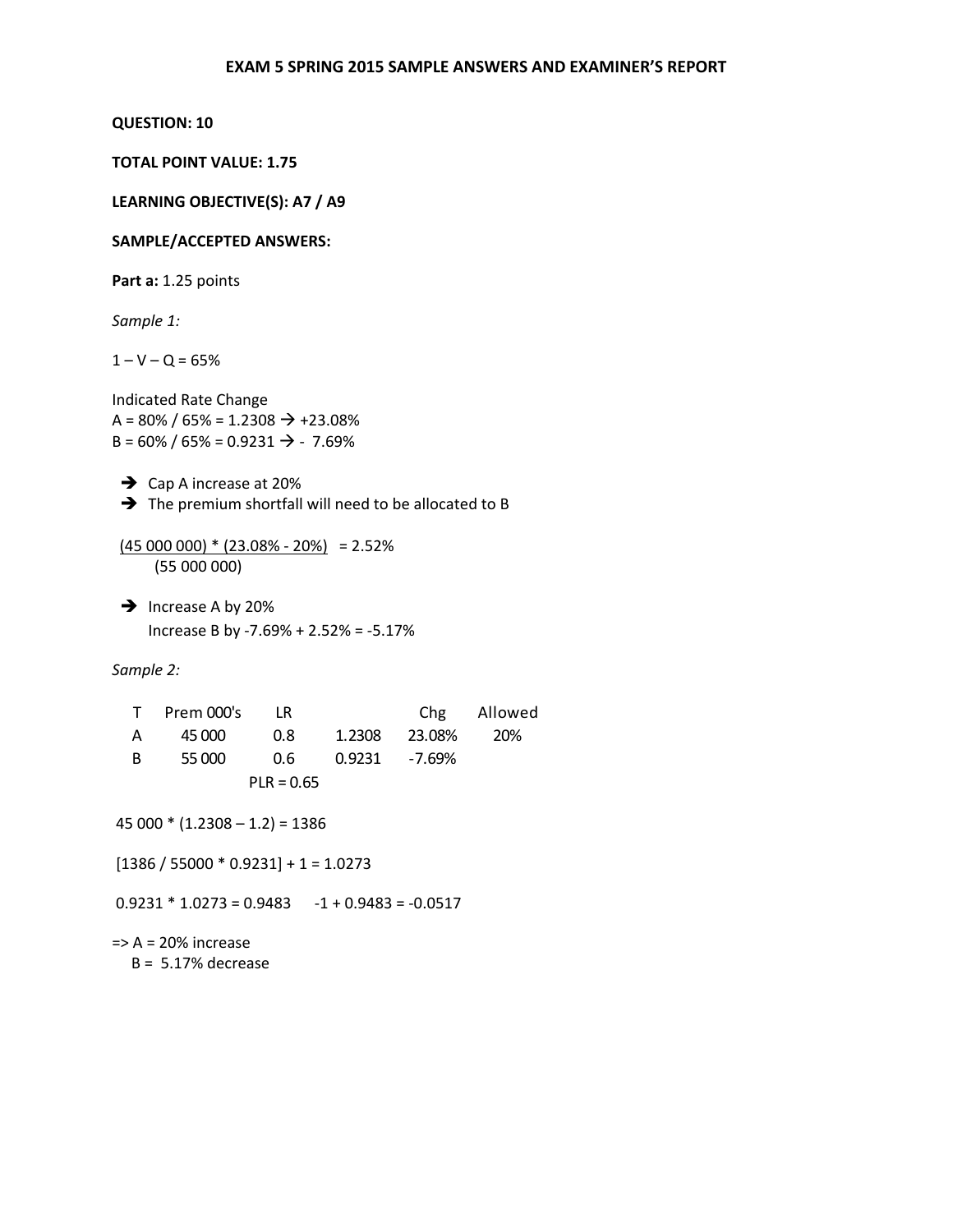*Sample 3:* 

| <b>TER</b> | Prem    | Loss                      | $\underline{\mathsf{LR}}$ | <u>L/R</u><br>needed | Chg    | Cap Chg |
|------------|---------|---------------------------|---------------------------|----------------------|--------|---------|
| Α          | 45,000  | 36,000                    | 0.8                       | 0.65                 | 1.23   | 1.2     |
| Β          | 55,000  | 33,000                    | 0.6                       | 0.65                 | 0.923  | 0.948   |
|            | 100,000 | 69,000                    | 0.69                      | 0.65                 | 1.0611 | 1.0611  |
|            |         | $45,000(1.2) + x(55,000)$ |                           | $= 1.0611$           |        |         |
|            |         | 100,000                   |                           |                      |        |         |
|            |         |                           | $x = .948$                |                      |        |         |

### *Sample 4:*

Taking +20% on Territory A brings A's ULR down to 80%/1.2 = 66.6%. To achieve a permissible ULR of 65% we need to solve

(.8)(45M) + (.6)(55M) 1.2(45M) + X(55M)  $.65 =$ 

 $\Rightarrow$  X = .948

Take +20% on Territory A and -5.2% on Territory B

**Part b: 0.5 point** 

*Sample 1:* 

The company can try to reduce losses by implementing a loss control initiative, reducing coverage, or changing the mix of business.

# *Sample 2:*

The company may want to consider asset share pricing to consider long term profitability and reduce the current underwriting profit provision in light of this strategy to get the equation in balance.

*Sample 3:* 

The company could reduce underwriting expenses. Examples of this would include laying off staff or closing office buildings.

# **EXAMINER'S REPORT:**

#### **General Commentary**

Candidate performance was mixed on this question, with many candidates receiving full credit on part b., but struggling on part a.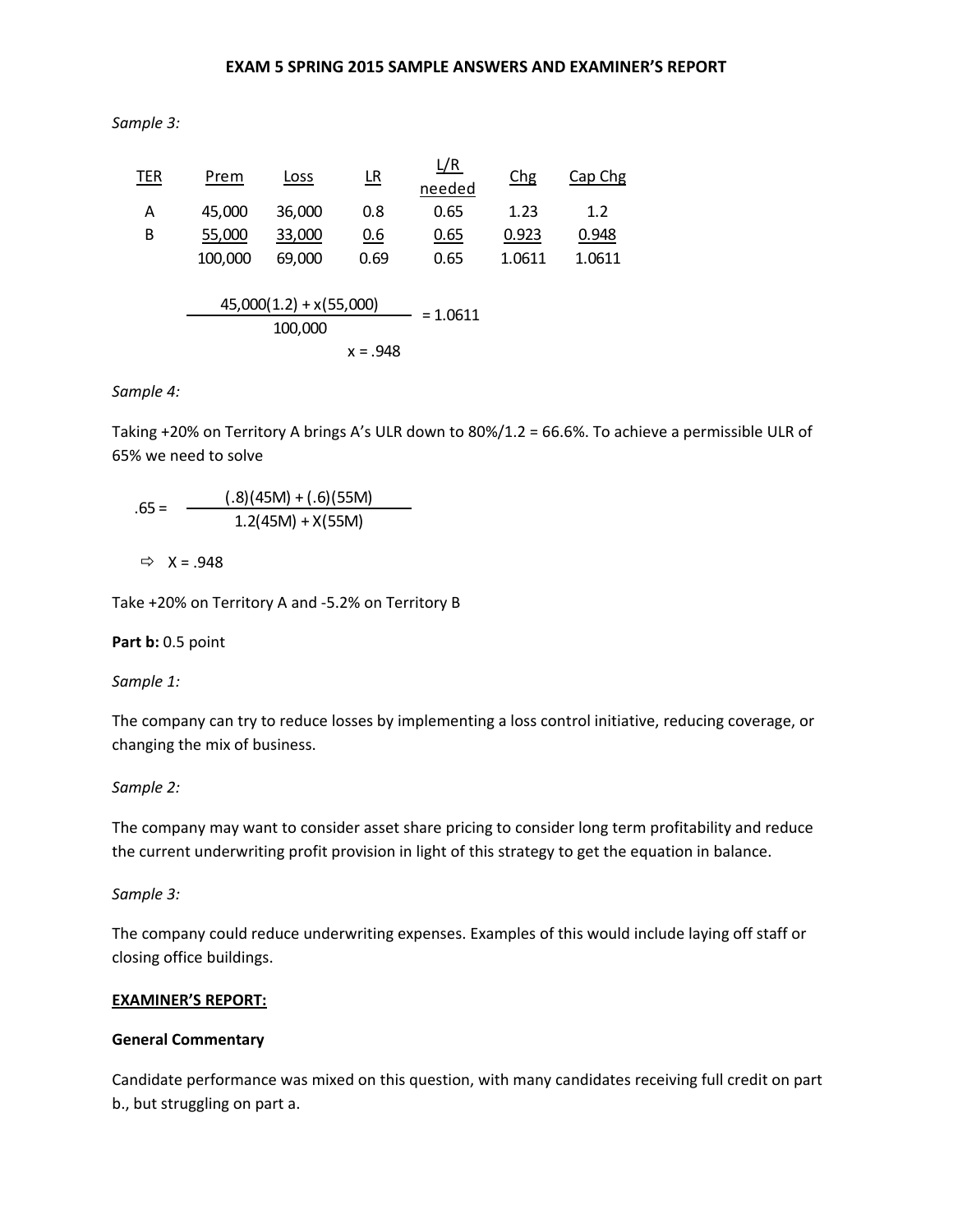# **Part a**

This question required the candidate to:

- Calculate the indicated rate change for each territory
- Identify the territory cap restriction and apply, as needed
- Recognize if the overall loss ratio would not be achieved due to the territory cap and then determine premium shortfall due to application of territory cap
- Determine an adjustment to bring the total loss ratio across all territories to 65%, i.e. offset Territory B with the premium shortfall from Territory A

Few candidates received full credit.

Although an unnecessary additional step, many candidates took the time to determine territory relativities, overall rate change, and then combined the two to determine territory rate changes.

Many candidates calculated the indicated rate change, applied the territory cap, but then did not take the next step to offset the shortfall from the territory cap. The question states that the company sets its rates to achieve a permissible loss ratio of 65%. Without offsetting the shortfall from the territory cap, the overall loss ratio does not meet this criterion.

Other common mistakes include:

- Mislabeling (i.e., identifying relativities as rate changes and vice versa)
- Calculation of the premium shortfall and offset adjustment by multiplying an additive factor or adding a multiplicative factor.
- Adjusting the expected losses. The losses for each territory have not changed in this scenario, but rather the insurer is attempting to adjust rates/premium to cover the same losses.

# **Part b**

This question required knowledge of the fundamental insurance equation and further required the candidate to identify non-pricing alternatives to bring the equation back into balance. Successful candidates were required to identify what component of the equation he/she was adjusting (expenses, expected loss, profitability load, etc) and give an example of how this could be adjusted without altering price.

Many candidates received full credit.

Common mistakes included:

- Not providing a thorough response, such as simple identification of a component of the equation without an example of how to adjust and vice versa.
- Identifying pricing changes to bring the equation back into balance, when the question specifically asked for an alternative to pricing changes.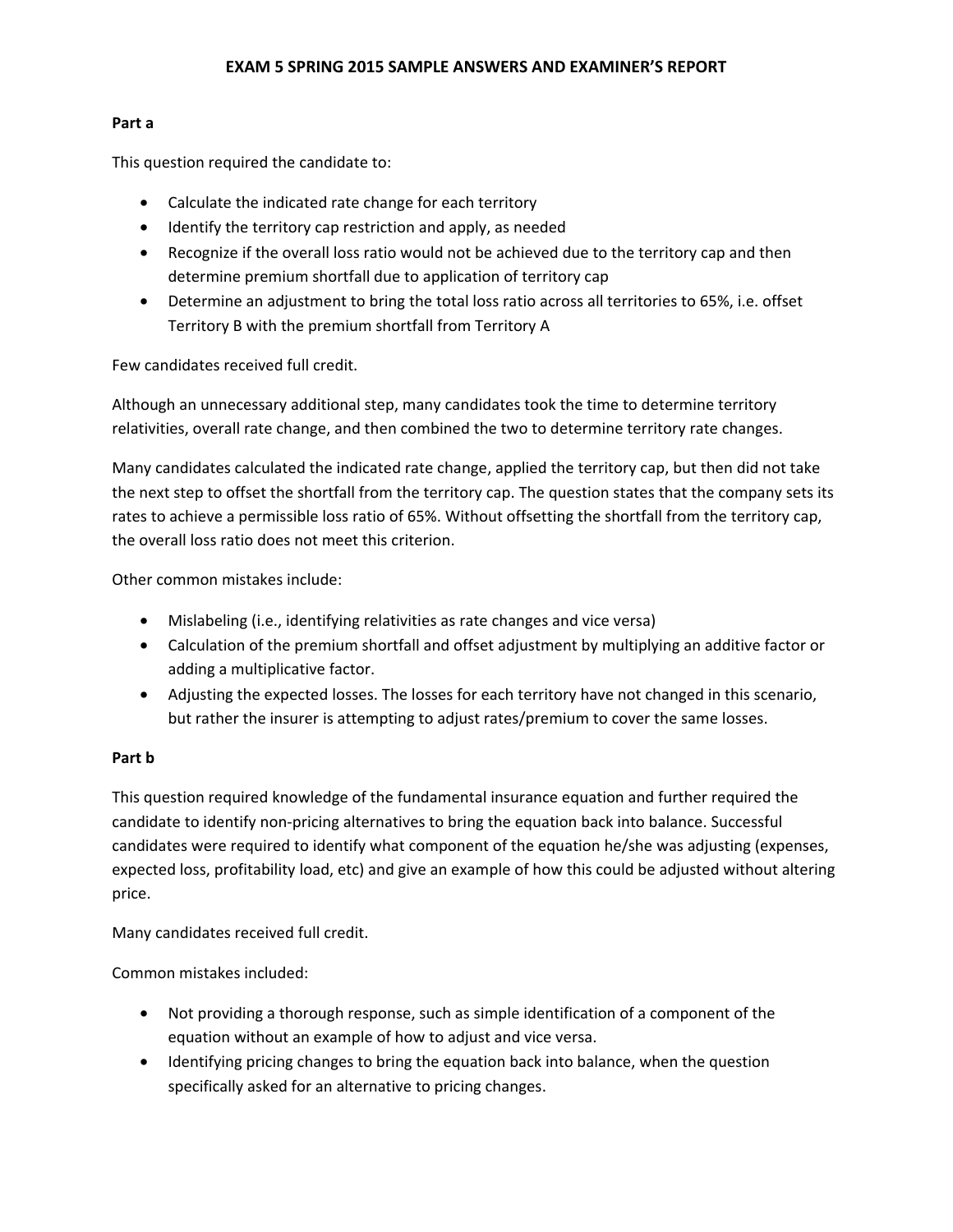# **TOTAL POINT VALUE: 5.75**

# **LEARNING OBJECTIVE(S): A4 / A6 / A9 / B3 / B6**

# **SAMPLE/ACCEPTED ANSWERS:**

*Sample 1:* 

Select LDFS: Assume variations are random and select straight average for each age.

|             | 12-24: 1.05625  24-36:  1.046     36-48:  1.019     48-ult:  1.000 |                                           |
|-------------|--------------------------------------------------------------------|-------------------------------------------|
| Age to ult: |                                                                    | 12 mos: 1.126 24 mos: 1.066 36 mos: 1.019 |

Trend losses from average accident date of historical period to average accident of future period: 7/1/XX to halfway through 10/1/15-4/1/17 = 7/1/16

Select Salv/Subro LDFS: appears to have been a large change at 12-24 months in 2012. 2013 is consistent so I will select a 2-year average assuming the change will remain going forward. Other years fairly stable – select all year averages

|             | 12-24: 1.518 24-36: 1.005 |                              |               |
|-------------|---------------------------|------------------------------|---------------|
| Age to ult: |                           | 12 mos: 1.534 24 mos: 1.1036 | 36 mos: 1.005 |

Get ult trended losses

| AY   | $\left( 1\right)$<br>Rptd (000) | '2)<br>Ult LDF | (3)<br>Trend | $(4) = (1) * (2) * (3)$<br><b>Trended losses</b> | $(5) = 0.03*(4)$<br><b>LAE</b> |
|------|---------------------------------|----------------|--------------|--------------------------------------------------|--------------------------------|
| 2013 | 17500                           | 1.066          | $1.05^{3}$   | 21593                                            | 648                            |
| 2014 | 18800                           | 1.126          | $1.05^2$     | 23335                                            | 700                            |

| AY   | (6)       |         | $(8) = (6) * (7)$ | $(9) = (4)^*(8)$ | $(10) = (4)+(5)-(9)$ |
|------|-----------|---------|-------------------|------------------|----------------------|
|      | S+S Ratio | S+SLDFs | Ult S+S Ratio     | Ult $S+S$        | Net Trended          |
|      |           |         |                   |                  | Losses +LAE          |
| 2013 | .471      | 1.01036 | .476              | 10276            | 11965                |
| 2014 | 314       | 1.534   | .482              | 11238            | 12797                |

Assume S+S ratios apply to loss before LAE

Trend prems: Trend from avg earned historical to avg earned future = 7/1/XX – 7/1/16

| AY    | OLEP  | Trend      | <b>Trended OLEP</b> | Trended  | Loss Ratio |
|-------|-------|------------|---------------------|----------|------------|
|       |       |            |                     | Loss+LAE |            |
| 2013  | 15900 | $1.03^{3}$ | 17374               | 11965    |            |
| 2014  | 17500 | $1.03^2$   | 18566               | 12797    |            |
| Total |       |            | 35940               | 24762    | 0.689      |

Credibility:  $\sqrt{\frac{(20700+23200)}{60000}} = .855$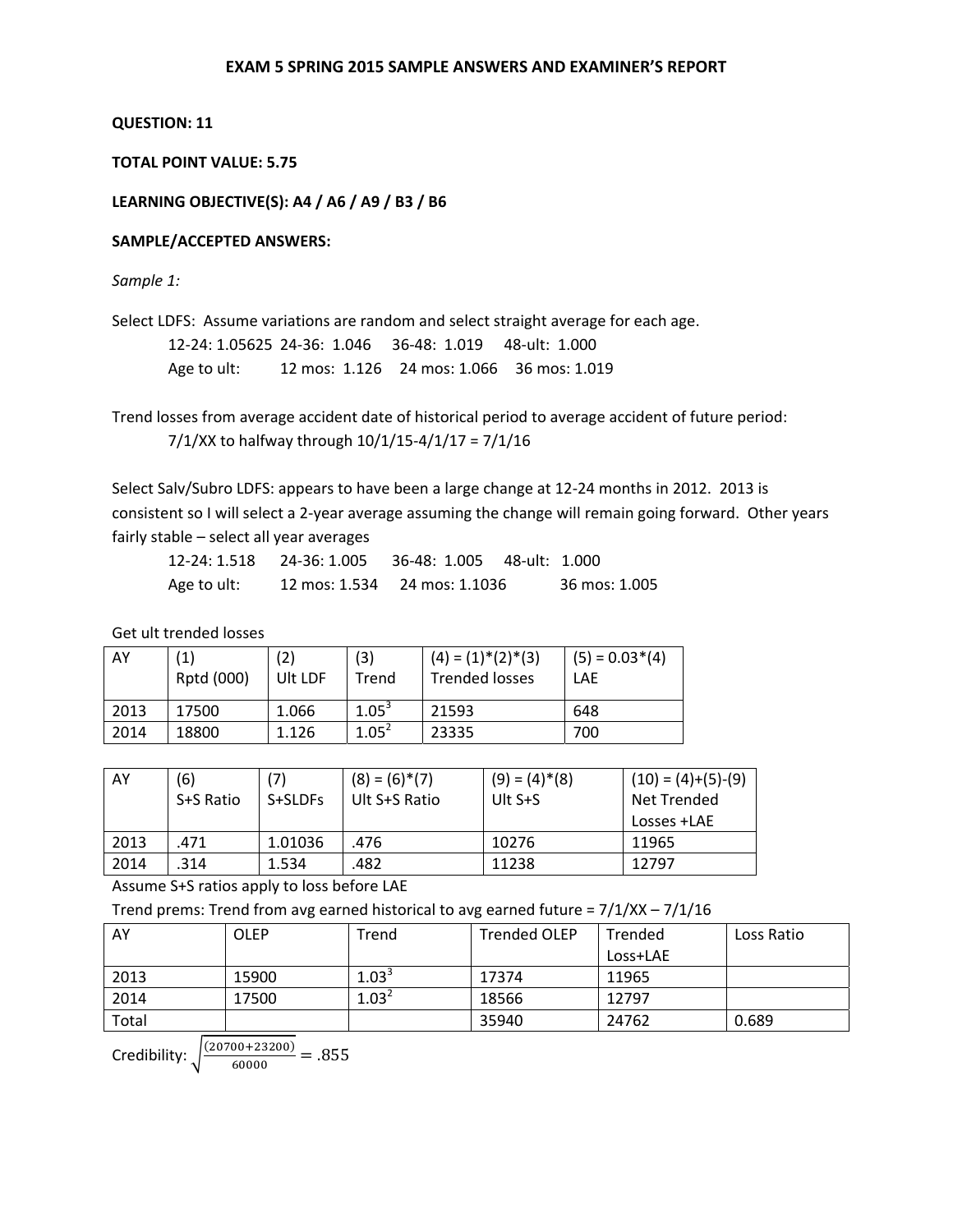Complement of credibility: need to trend from target eff date of last ind to current target date: 7/1/14 –  $10/1/15 = 1.25$ 

$$
\left(\frac{1.07}{1.025}\right) * \left(\frac{1.05}{1.03}\right)^{1.25} = 1.069
$$

Indicated change:  $\frac{.689+.07}{1-.2-.06} - 1 = 2.56\%$ Credibility wtd change  $0.855*1.0256 + (1-0.855)*1.069 - 1 = 3.2%$ 

*Sample 2:* 

Complement: 7/1/14 – 10/1/15 = 1.25 yrs

$$
\left(\frac{1.07}{1.025}\right) * \left(\frac{1.05}{1.03}\right)^{1.25} = 1.0693
$$

Credibility:  $\sqrt{\frac{(20700+23200)}{60000}} = .855$ 

Trend Period: 7/1/XX – 7/1/16

| AY   | Prem  | trend      | <b>Trended</b> | Loss  | <b>CDF</b> | Ult Gr | S/S   | <b>CDF</b> | Ult   | Ult        |
|------|-------|------------|----------------|-------|------------|--------|-------|------------|-------|------------|
|      |       |            | <b>OLEP</b>    |       |            | Loss   | ratio |            | S/S   | loss       |
|      |       |            |                |       |            |        |       |            |       | <b>Net</b> |
|      |       |            |                |       |            |        |       |            |       | S/S        |
| 2013 | 15900 | X          | 17374          | 17500 | 1.065874   | 18653  | .471  | 1.01033    | .4759 | 9776       |
|      |       | $1.03^{3}$ |                |       |            |        |       |            |       |            |
| 2014 | 17500 | X          | 18566          | 18800 | 1.12556    | 21161  | .314  | 1.5337     | .4816 | 10969      |
|      |       | $1.03^{2}$ |                |       |            |        |       |            |       |            |

| AY   | Ult loss | trend      | Trended  | Loss Ratio |
|------|----------|------------|----------|------------|
|      | Net S/S  |            | net loss |            |
| 2013 | 9776     | $x 1.03^3$ | 11317    |            |
| 2014 | 10969    | $x 1.03^2$ | 12094    |            |
|      |          |            |          | 0.6514     |

Indicated Change

 $.6514 * (1.03) + .07$  $\frac{(1.273\%)}{1-.2-.06} - 1 = 0.1273\%$ 

| Credibility wtd indicated rate change      |  |
|--------------------------------------------|--|
| $0.855*0.001273 + (1-0.855)*0.693 = 1.11%$ |  |

Gross LDFs

12-24 => 4yr simple average = 1.056 because no changes in patterns seen

24-36 => 3yr simple average = 1.046 because no changes in pattern

 $36-48 \Rightarrow avg = 1.019$ 

48-Ult = 1.00

12-Ult = 1.056x1.046x1.019=1.12556

24-Ult = 1.046x1.019=1.065874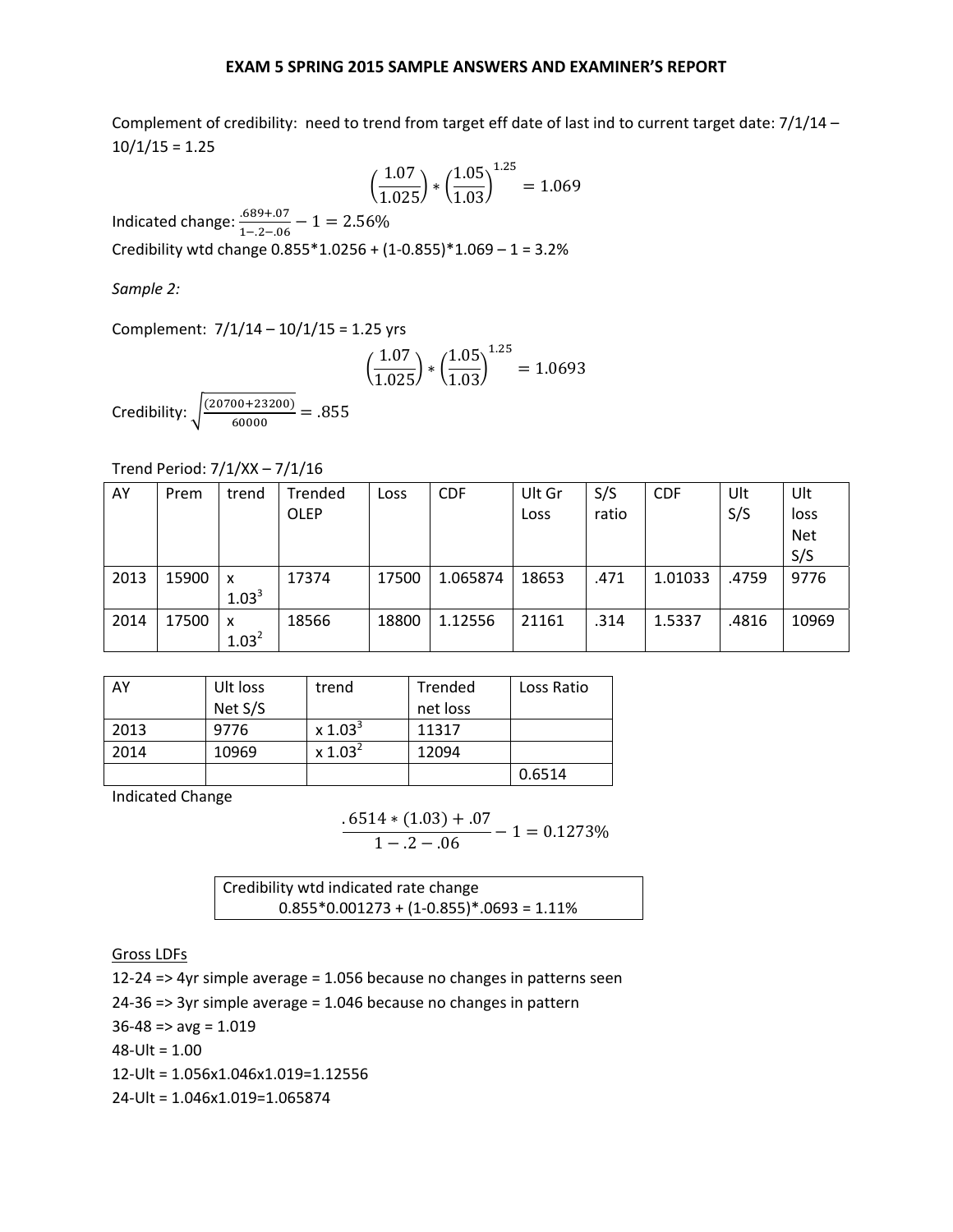### Sal&Sub LDF

12-24 => avg of last 2 yrs because earlier age to age doesn't seem to reflect recent developments where age to age is much higher = 1.518 24-36 => simple average because diff in age to age are minimal = 1.0053 36-48 => 1.005 simple average  $48 - UIt = 1.00$ 12-Ult = 1.518x1.0053x1.00=1.5337 24-Ult=1.00531.005=1.0103

### **EXAMINER'S REPORT:**

Candidates were expected to know:

- Loss development including justifying selections
- Salvage and subrogation
- Trend period calculations
- Incorporation of ALAE
- Calculation of a loss ratio
- Calculation of indicated rate change
- Complement of credibility
- Credibility weighting

Candidates generally did well on this question, but scored short of full credit. The number of calculations seemed to cause a lot of computational errors in otherwise appropriate answers.

Common mistakes included:

- Math errors
- Not explaining the LDF selection
- Using the ratio of S&S to losses to calculate net losses instead of one minus that ratio
- Not taking the square root on the credibility calculation
- Attempting to credibility weight the loss ratio instead of the indication
- Using written instead of earned dates for premium trending
- Determination of the complement of credibility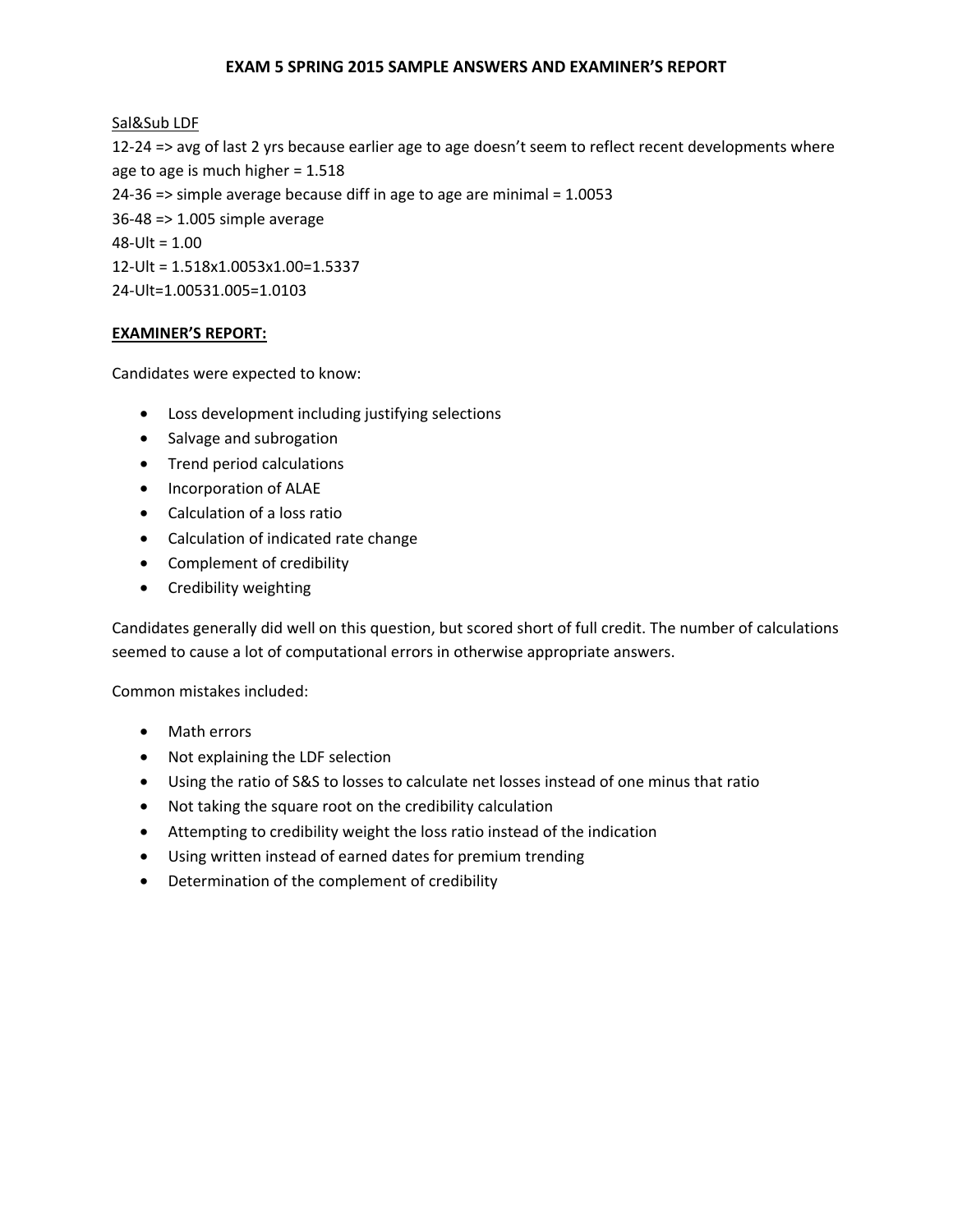### **QUESTION: 12**

### **TOTAL POINT VALUE: 1**

### **LEARNING OBJECTIVE(S): A8**

### **SAMPLE/ACCEPTED ANSWERS:**

### *Sample 1:*

Enhance Fairness – By using risk classification, insureds are priced more closely to their expected losses for the policy. Thus low risk insureds will pay a lower amount than higher risk insureds. This way the low risk insureds will not subsidize the high risks and premium is equitable.

### *Sample 2:*

Enhance Fairness. Differences in prices reflect differences of the future expected loss. Exposures in the same class with similar risks should not be charged significantly differently.

### *Sample 3:*

Financial stability of insurance industry: not identifying risk classes leads to adverse selection whereby insureds (sic) undercharge high-risk insureds and overcharge low-risk insureds. Ultimately insurers attract all high-risk insureds and the total premium is inadequate.

#### *Sample 4:*

Protect financial stability of insurance system – if some companies use risk classification and others don't, the ones that do not will be adversely selected against as their better risks will go to company that prices appropriately while poor risks will use to co. w/out risk classification b/c of underpricing. If this company does not charges appropriately they could go insolvent.

#### *Sample 5:*

To permit economic incentives to operate and thus promote widespread availability of coverage --> if insurers can charge profitable and fair rates to all classes, they will be more willing to offer coverage to all classes.

# *Sample 6:*

Permit economic incentives to operate and thus enable widespread availability of insurance. If insurers weren't allowed to use risk classification to charge higher premium rates to high risk insureds (in exchange for the higher loss potential of these insureds), very few companies would want to underwrite high risk insureds and the supply of insurance would decrease.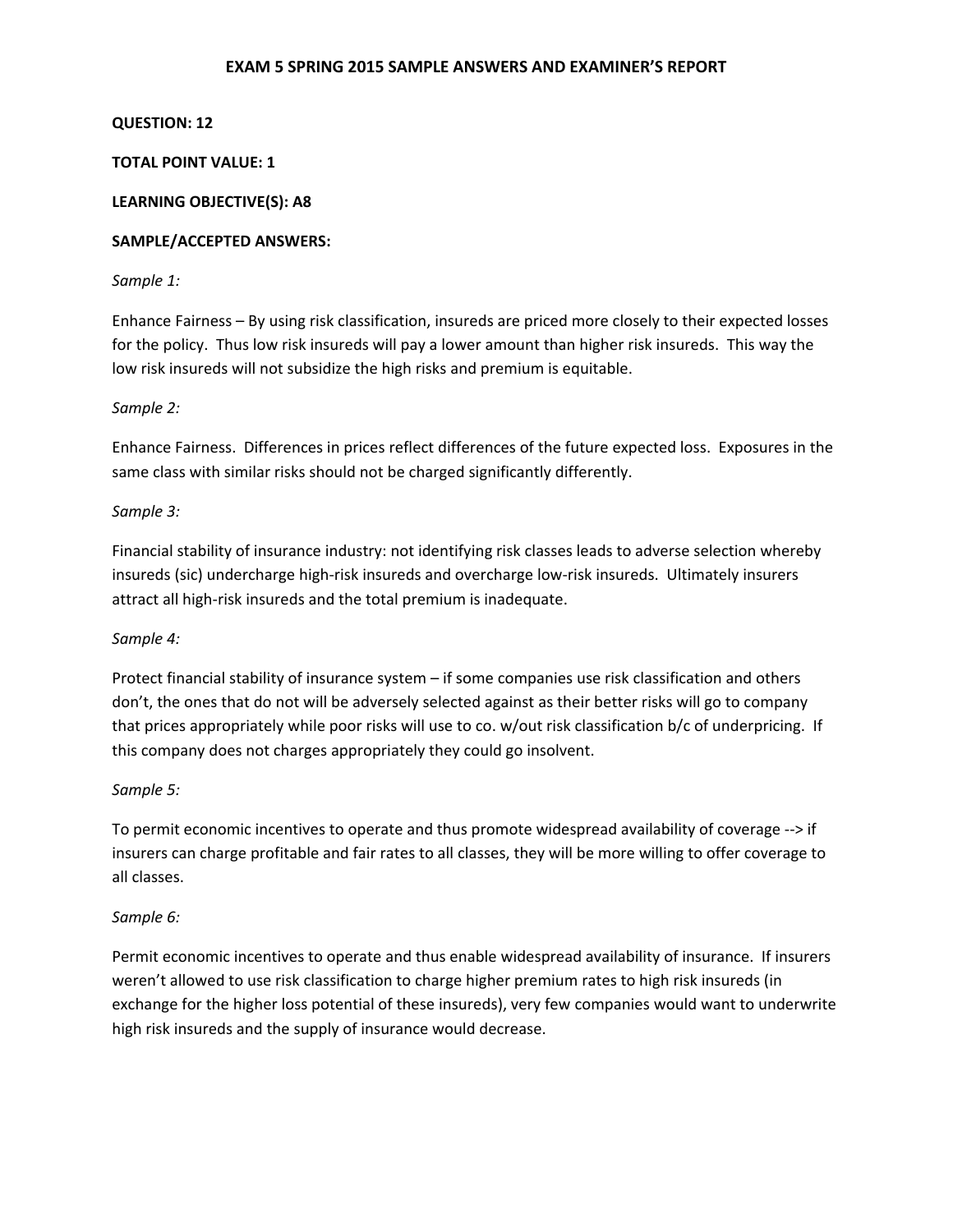# **EXAMINER'S REPORT:**

Candidates were expected to be able to identify two primary purposes of risk classification and provide some description of how risk classification helped to achieve these purposes. Candidates performed well on this question, with most receiving full credit or close to full credit.

Common errors included:

- Describing something other than a primary purpose of risk classification. For example:
	- o Describing what risk classification is
	- o Describing considerations when selecting a classification variable
	- o Describing a non-primary purpose of risk classification
- Identifying a purpose but not providing any description of it
- Describing only one purpose
- Not adequately describing the purpose by being overly brief or only describing some tangential aspect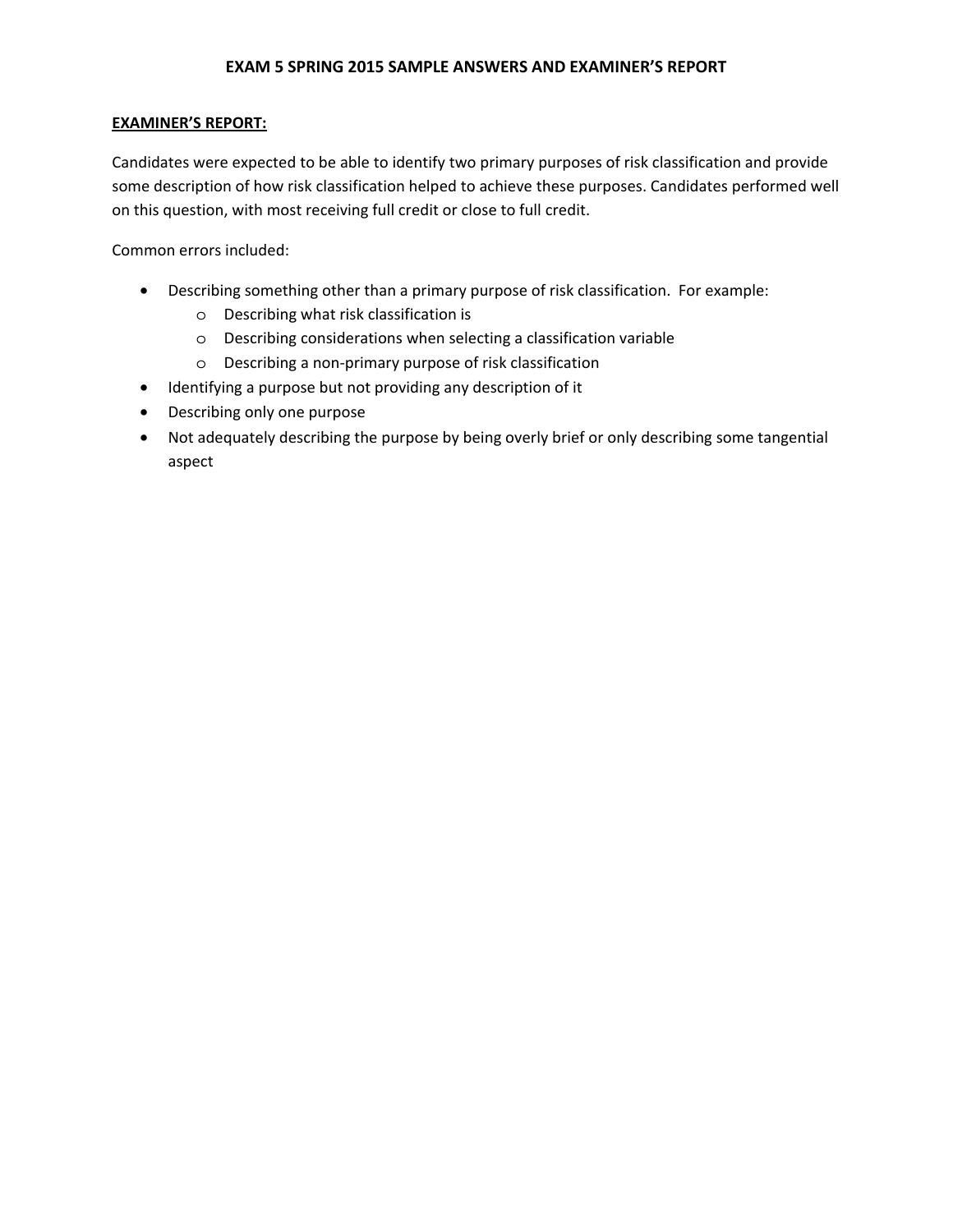### **QUESTION: 13**

# **TOTAL POINT VALUE: 2.5**

### **LEARNING OBJECTIVE(S): A9**

### **SAMPLE/ACCEPTED ANSWERS:**

**Part a:** 0.5 point

*Sample 1:* 

Driver age is a practical rating variable because it is easy and inexpensive to obtain and verify by DMV records or a copy of driver's license.

### *Sample 2:*

Driver age meets the causality consideration, since young and very old drivers are thought to be less safe, due to inexperience or failing faculties.

### *Sample 3:*

It lacks of controllability. People can't control their age, which mean the rating variable doesn't provide incentive for insurer to improve their rate level.

# *Sample 4:*

Social (private): age is not a very private measure so insureds will not object to providing it based on privacy complaints.

# *Sample 5:*

Measurability – this is an objective not subjective variable that can be measured.

#### *Sample 6:*

Age is not easily manipulated since it is on official documents; you are one age and it is not in the control of a person.

# *Sample 7:*

Based on the consideration of public acceptability, driver age may be difficult to use as a rating variable because insureds may feel that providing their age is an invasion of privacy.

#### *Sample 8:*

It's allowed by law. Most state allow using age as a rating variable.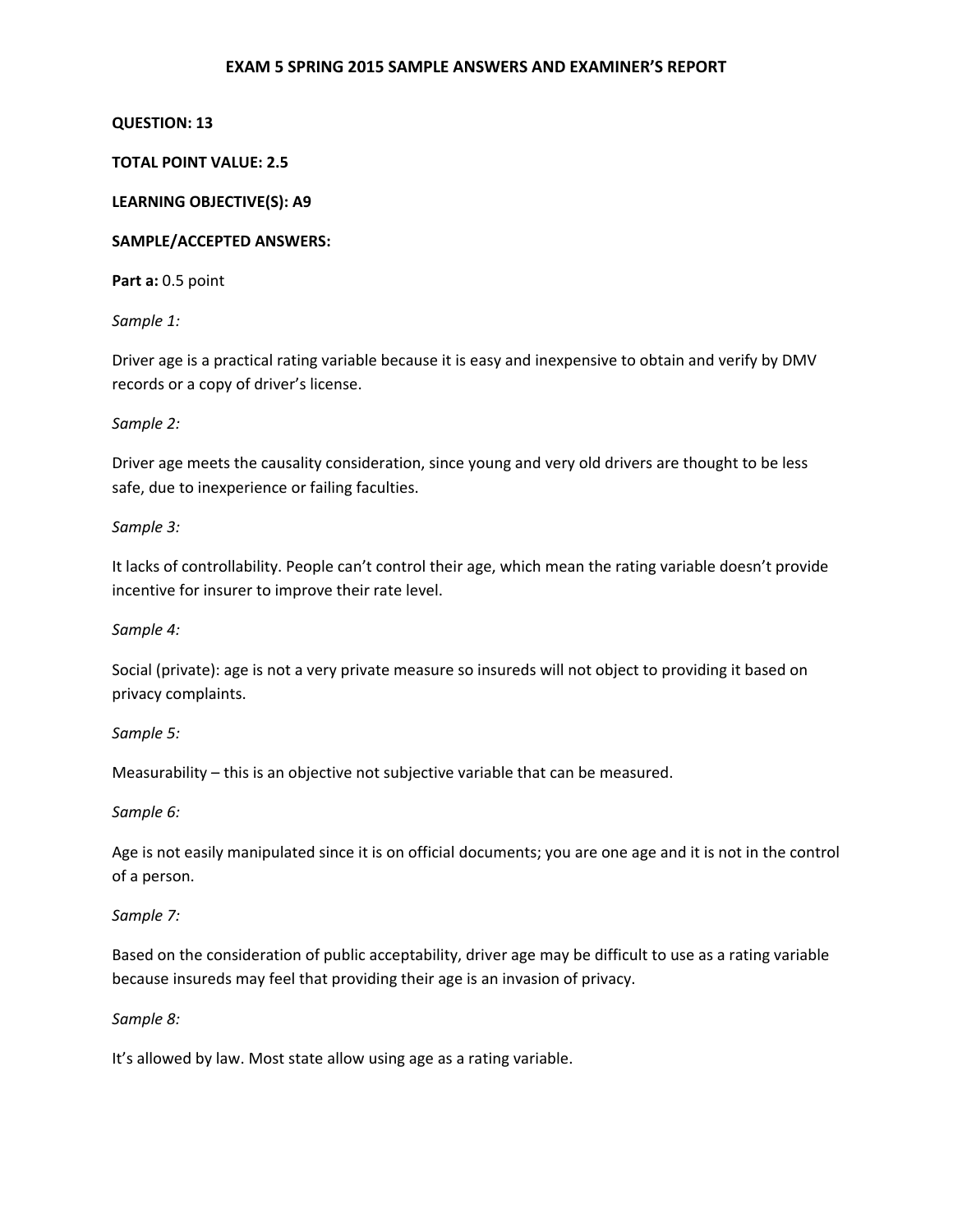*Sample 9:* 

 $EE < 25 = 400$  $EE>25 = 800$  $PP < 25 = 589.5$ pp>25=603.20

Statistical: seems to indicate a differentiation between age since PP is diff but not in direction of current rel. May be correlation with symbol so would need to remove in calculation.

*Sample 10:* 

However, risk classification would most likely support more homogeneous groupings than <25 vs. 25+ For instance, drivers age 70+ may have different indicated factors than ages 25-69.

Part b: 2 points

*Sample 1:* 

Since exposures are not evenly distributed among vehicle symbol for each age classification, I will use the adjusted pure premium approach to correct for distributional bias.

| Symbol | Factor     | $25$    | $>=25$ |
|--------|------------|---------|--------|
| A      | 0.8        | 250     | 100    |
| B      |            | 75      | 200    |
|        | 1.3        | 75      | 500    |
| Total  |            | 400     | 800    |
|        | Avg Factor | 0.93125 | 1.1625 |

|          | Adj.     | Pure    |         |          |
|----------|----------|---------|---------|----------|
| Age      | Exposure | Premium | Ind Rel | Re-based |
| $25$     | 372.5    | 633.02  | 1.1478  |          |
| $> = 25$ | 930      | 518.88  | 0.9408  | 0.8197   |
| Total    | 1302.5   | 551.52  |         |          |

 $[(400 * 1.00) + (800 * 0.75)] / 1200 = (BR Adj) * [(400 * 1.00) + (800 * .8197) / 1200]$  $0.833 = (BR \text{ Adj})(0.8798)$ BR Adj=0.9471

| Age                       | Relativity |  |  |  |
|---------------------------|------------|--|--|--|
| <25                       |            |  |  |  |
| $> = 25$                  | 0.8197     |  |  |  |
| Rev. BR=0.9471*Current BR |            |  |  |  |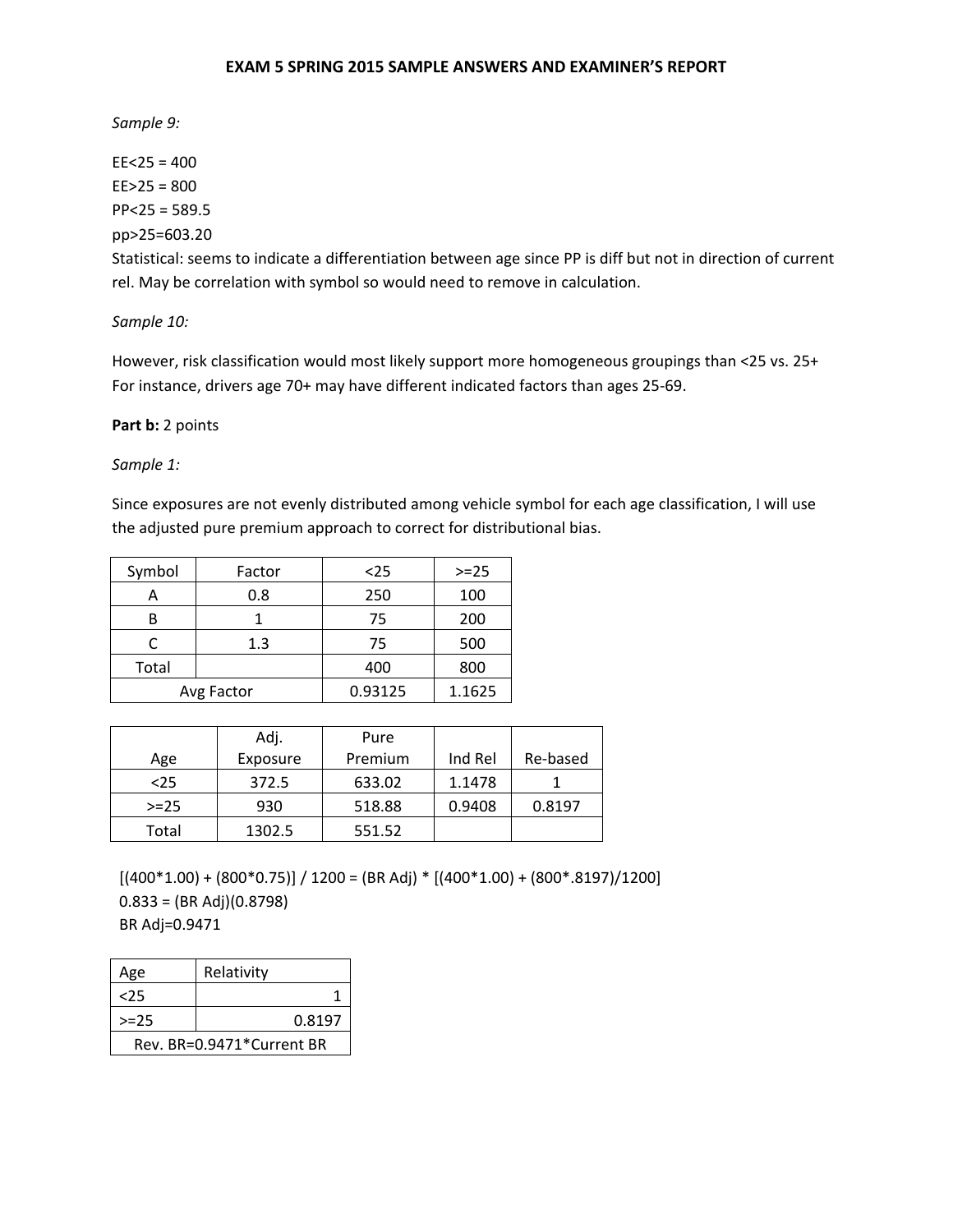### *Sample 2:*

Will use adjusted PP method to deal with exposure correlation

U25 Adj exposure = 0.8(250) + 75 + 1.3(500) =372.5 25 & Up Adj Exp = 0.8(100) + 200 + 1.3(500) =930

|               |         |        |          |          | Prop Rel |       |                 |
|---------------|---------|--------|----------|----------|----------|-------|-----------------|
| Class         | Adj Exp | Adi PP | Curr Rel | Prop Rel | Rebased  | % Chg |                 |
| <b>Und 25</b> | 372.5   | 633.02 |          | 1.148    |          |       |                 |
| 25 & up       | 930     | 518.88 | 0.75     | 0.941    | 0.819    | 9.2   |                 |
|               |         | 551.52 |          |          |          | 6.6   | Adj exp wtd avg |

 $Off$ -bal =  $(1.066)^{\wedge}(-1)$ New BR =  $(1.066)^(-1)^*$ (Prev BR)

*Sample 3:* 

```
Under 25 Adj Exp: 250*0.8 + 75*1.0 + 75*1.3 
  =372.5 
>=25 Adj Exp: 100*0.8 + 200*1.0 + 800*1.3 
  =930
```
I used relativity adjusted exposure to minimize exposure dist. bias.

| Under 25 PP = 235800/372.5 | Over 25 PP = 482560/930   |
|----------------------------|---------------------------|
| $=633.02$                  | $= 518.88$                |
| Ind Rel: 1.00              | ind Rel = $518.88/633.02$ |
|                            | $=0.82$                   |

| Exp Wtd Rel | Current: $[1.0*400+0.75*800]/1200 = 0.833$  |
|-------------|---------------------------------------------|
|             | Proposed: $[1.0*400+0.82*800]/1200 = 0.888$ |

Proposed Base Rate: B \* 0.833/0.888 = 0.934\*B (current base rate)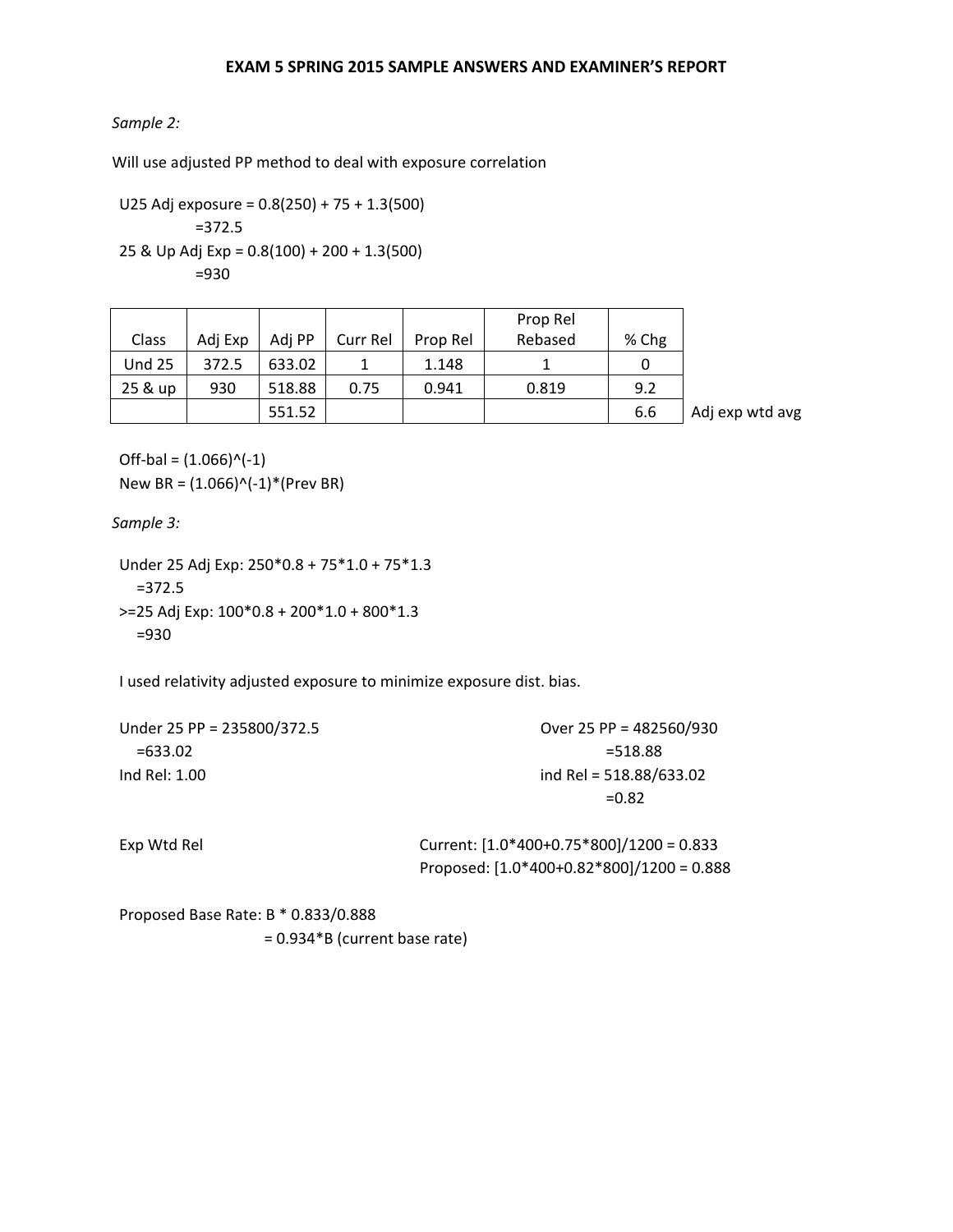|           | Exposures |        |            |
|-----------|-----------|--------|------------|
| Symbol    | $25$      | $>=25$ | Relativity |
|           | 250       | 100    | 0.8        |
| B         | 75        | 200    |            |
|           | 75        | 500    | 1.3        |
| Adjusted  |           |        |            |
| Exposures | 372.5     | 930    |            |

|         | Adjusted  |           |           |         | Rel     |       |
|---------|-----------|-----------|-----------|---------|---------|-------|
| Age     | Exposures | Loss/ALAE | <b>PP</b> | Ind Rel | Current | % Chg |
| <25     | 372.5     | 235800    | 633       |         |         | 0%    |
| $>= 25$ | 930       | 482560    | 519       | 0.819   | 0.75    | 9.30% |
|         |           |           |           |         |         | 6.20% |

wtd by actual exp

Assuming current base rate is 100 New Base Rate = 100/1.062 = 94.17

Use the adjusted pure premium approach to take into consideration the correlation btw exposures.

*Sample 5:* 

| DA    |                                   | L&ALAE | PP     | Ind to | Ind to |
|-------|-----------------------------------|--------|--------|--------|--------|
|       | Adj Exposure                      |        |        | Tot    | Base   |
| Under | $250*0.8 + 75*1 + 75*1.3 = 372.5$ | 235.8  |        | 1.1478 | 1      |
| 25    |                                   |        | 0.633  |        |        |
| 25 &  | 930                               | 482.56 |        | 0.9409 | 0.8197 |
| Older |                                   |        | 0.5189 |        |        |
| Total | 1302.5                            | 718.3  | 0.5515 |        |        |

The new differential is 1 and 0.827

 $Bp = (Pp-Ap) / Sp$ 

Symbol Avg Diff = (280 + 275 + 747.5) / (350 + 275 + 575) =1.0854

Driver Age = (400 + 800\*0.8197) / (400 + 800) =0.8786

Pp - Ap = (235,800 + 482,560) / 1200 = 598.63

*Sample 4:*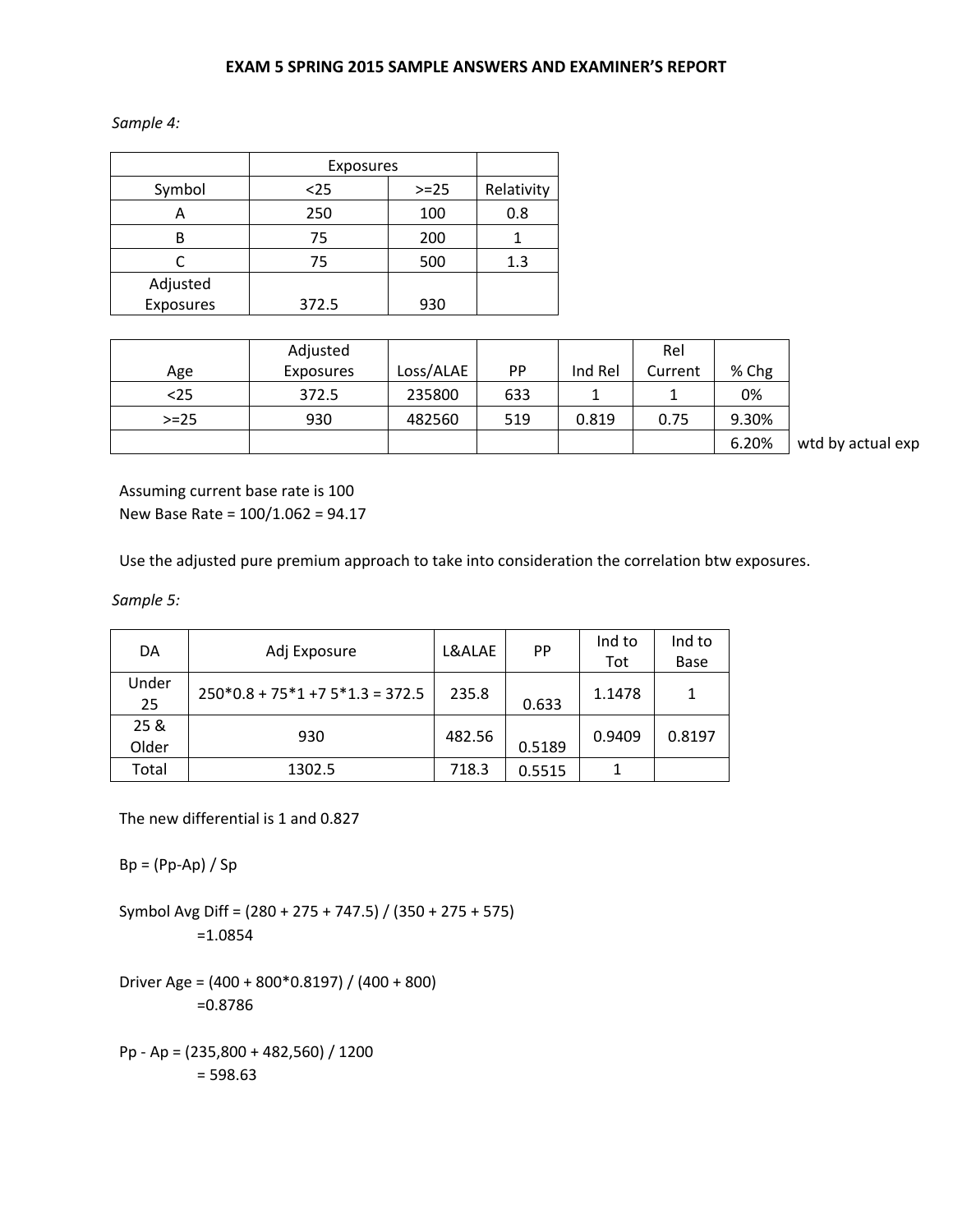Bp = 598.63 / (0.8786 \* 1.0854) =627.76

The adj PP method and avg differential method chose to encounter different distribution of risks.

# **EXAMINER'S REPORT:**

# **General Commentary**

Candidates performed well on this question.

# **Part a**

The candidate was expected to be able to identify criteria for evaluating the appropriateness of rating variables. The candidate was also expected to be able to evaluate driver age with respect to each of the two criteria.

A common mistake was to identify and describe a relevant criterion but to omit any evaluation of driver age.

# **Part b**

The candidate was expected to be able to apply the adjusted pure premium method to develop rating factors and calculate the corresponding base rate offset.

The candidate was expected to identify the distributional bias in the exposures and recognize the adjusted pure premium method was most appropriate given the bias and the data provided. Most candidates used the correct method. A common error was using the adjusted pure premium method correctly but not justifying the selection of a method.

The candidate was also expected to apply the adjusted pure premium method using the data provided to determine the driver age rating factors. Candidates generally did well on this portion of the question. A common error was incorrectly adjusting the exposures for the average symbol relativities by driver age.

Finally, the candidate was expected to calculate the base rate offset that, when implemented with the new driver age factors, would result in a revenue-neutral change. Since no current base rate was provided, the candidate was expected to calculate the base rate offset/off-balance factor, assuming a current base rate and correctly offsetting to develop a proposed base rate, or to calculate the proposed base rate using the symbol and driver age factors with the assumption that total premiums were equal to total losses and ALAE. Common errors included:

- Calculating the off-balance factor using the change in the driver age factor for one age group rather than for the entire book of business
- Applying the average driver age change directly to the base rate rather than inverting it to calculate an off-balance factor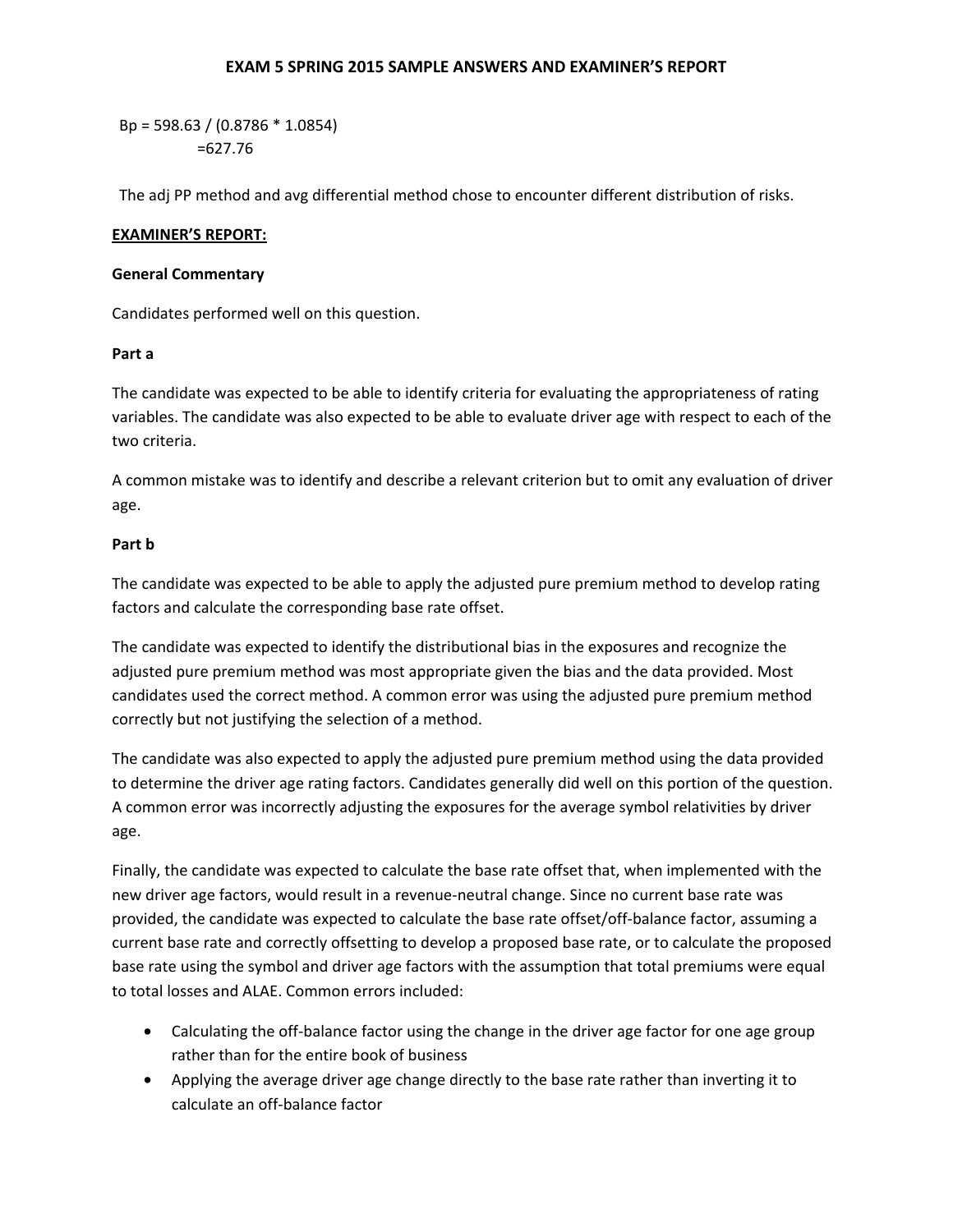- Developing the percentage change by driver age group but not doing any additional calculations
- Developing the proposed base rate assuming total premiums equaled total losses and ALAE but did not account for the symbol factors in calculating the base rate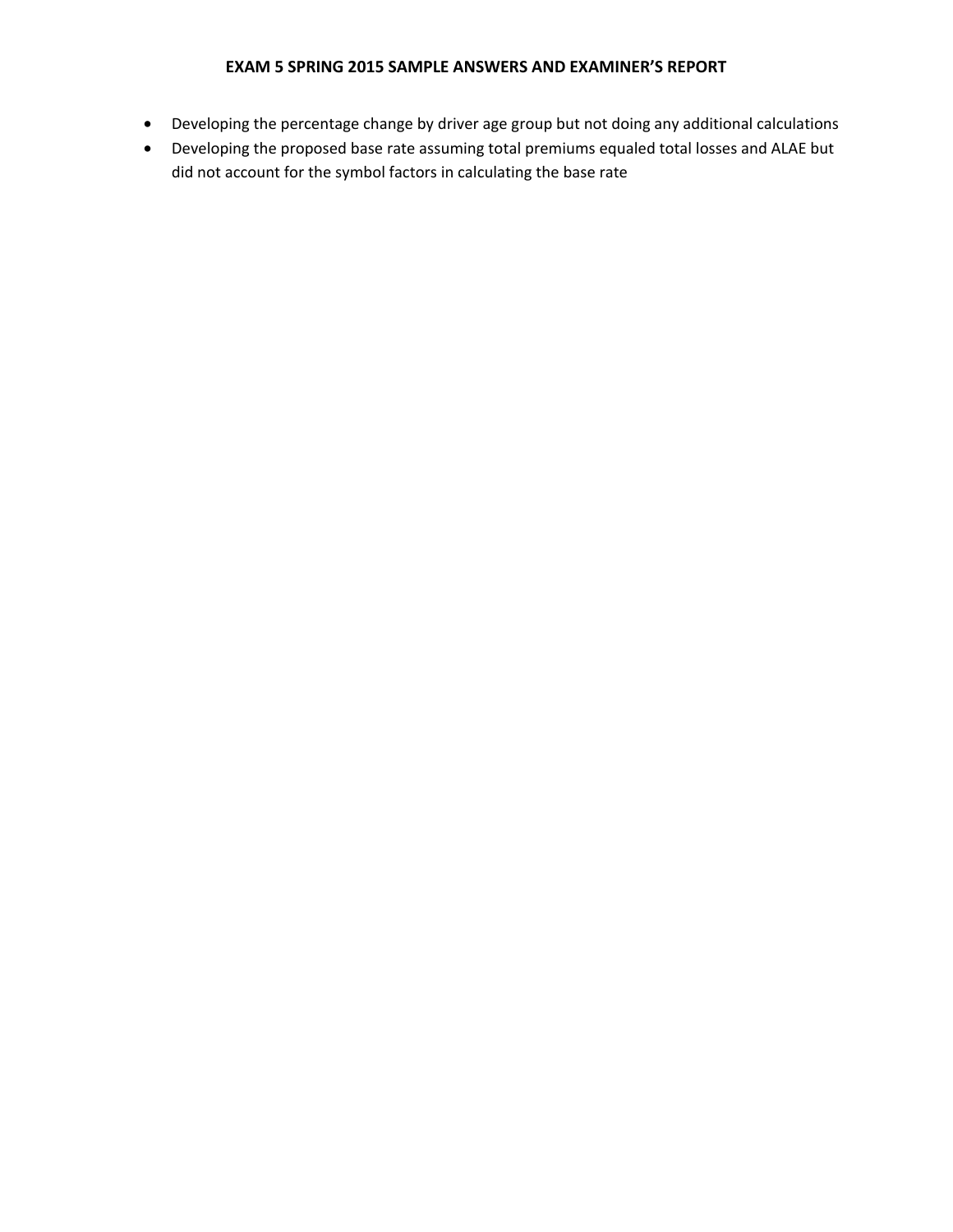# **TOTAL POINT VALUE: 2.5**

### **LEARNING OBJECTIVE(S): A9**

#### **SAMPLE/ACCEPTED ANSWERS:**

**Part a:** 0.75 point

*Sample 1:* 

LAS  $(4,000) = (75,000 + 209,000 + 3 \times 4,000) / (120 + 117 + 3) = 1,233$ LAS  $(6,000) = (75,000 + 209,000 + 5,500 + 2 \times 6,000) / (120 + 117 + 3) = 1,256$ ILF  $(6,000) = 1,256 / 1,233 = 1.01$ 

*Sample 2:* 

Losses limited to 4,000 = 296,000 Losses limited to 6,000 = 301,500 ILF (6,000) = 301,500 / 296,000 = 1.019

**Part b:** 0.75 point

*Sample 1:* 

Total losses = 75,000 + 209,000 + 22,000 = 306,000 Losses eliminated =  $75,000 + 1,000 \times 120 + 1,500 + 2,500 + 6,000 = 205,000$ LER =  $205 / 306 = 0.6699$ 

*Sample 2:* 

Total losses = 75,000 + 209,000 + 22,000 = 306,000 Losses retained =  $(209,000 - 1,000 \times 117) + (3 \times 3,000) = 101,000$ LER =  $1 - 101 / 306 = 0.6699$ 

Part c: 1 point

*Sample 1:* 

Issue: Policies with deductibles may only have loss amounts in excess of deductible or if deductible decreases may be missing data below current deductible.

Solution: Use loss ratio approach or fit theoretical severity distribution.

*Sample 2:* 

Issue: Policies with policy limits may have loss data censored by policy limits.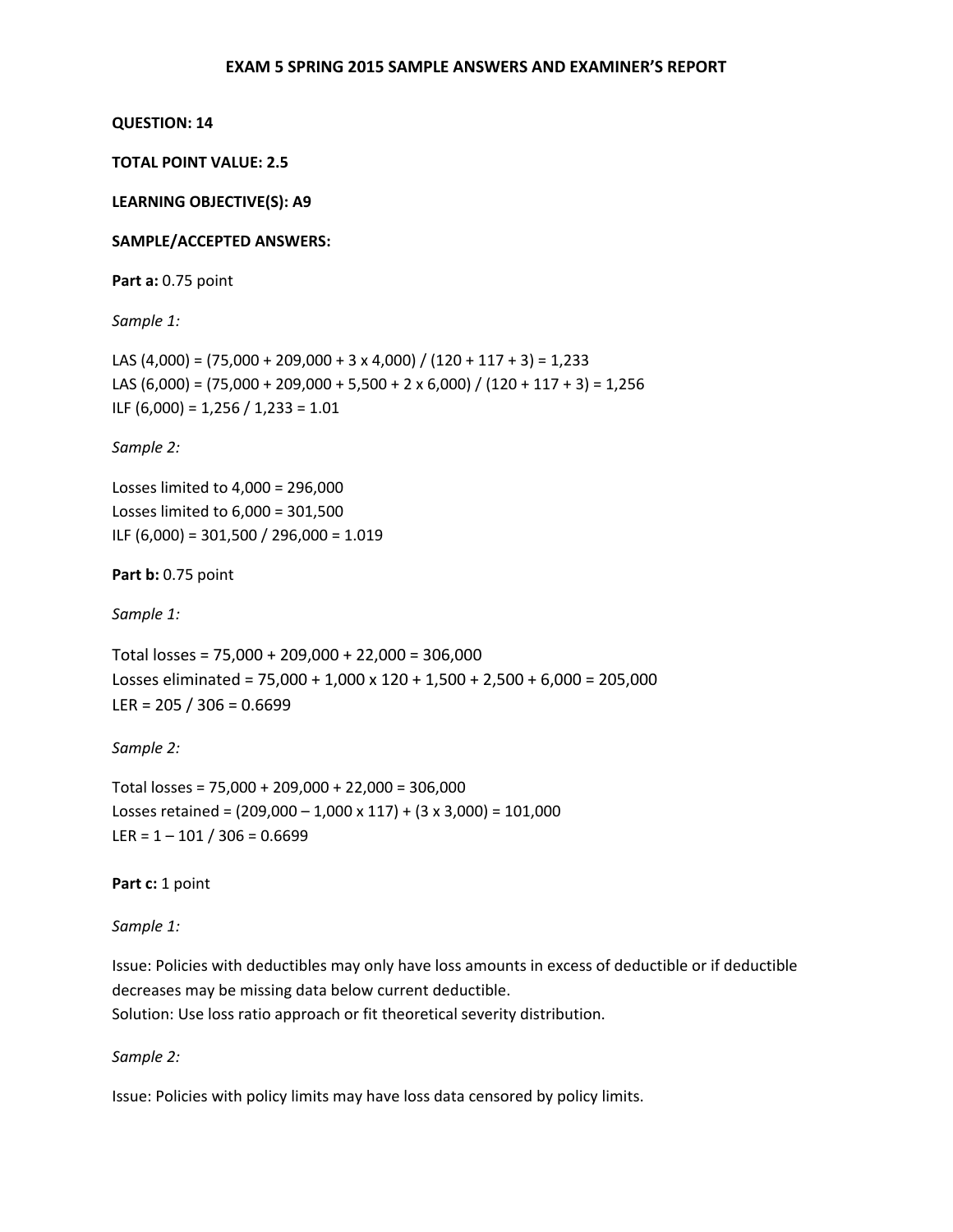Solution: Use GLM approach or use industry data

# *Sample 3:*

Issue: Higher limits will suffer higher severity trends. Solution: Trend losses before calculating deductible factors.

# *Sample 4:*

Issue: Higher limits experience greater loss development. Solution: Develop losses before calculating deductible factors.

### *Sample 5:*

Issue: Insureds may self-select certain deductibles and limits. Solution: Use GLM.

### *Sample 6:*

Issue: Claim reporting behavior may vary depending on insured's deductible. Solution: Use GLM.

# *Sample 7:*

Issue: Data thin at higher layers. Solution: Use smoothing technique or fit data to curve.

# *Sample 8:*

Issue: Distortion in deductibles/limits causes average severity to shift over time. Solution: Use industry data or GLM.

#### **EXAMINER'S REPORT:**

# **General Commentary**

Candidate performance on this question was mixed, with candidates performing well on part a., but struggling more with parts b. and c.

#### **Part a**

Candidates were expected to show basic knowledge of ILF calculations, including both the numerator and denominator. Common errors were in calculating LAS (6,000) or using total losses rather than LAS (6,000) in the denominator.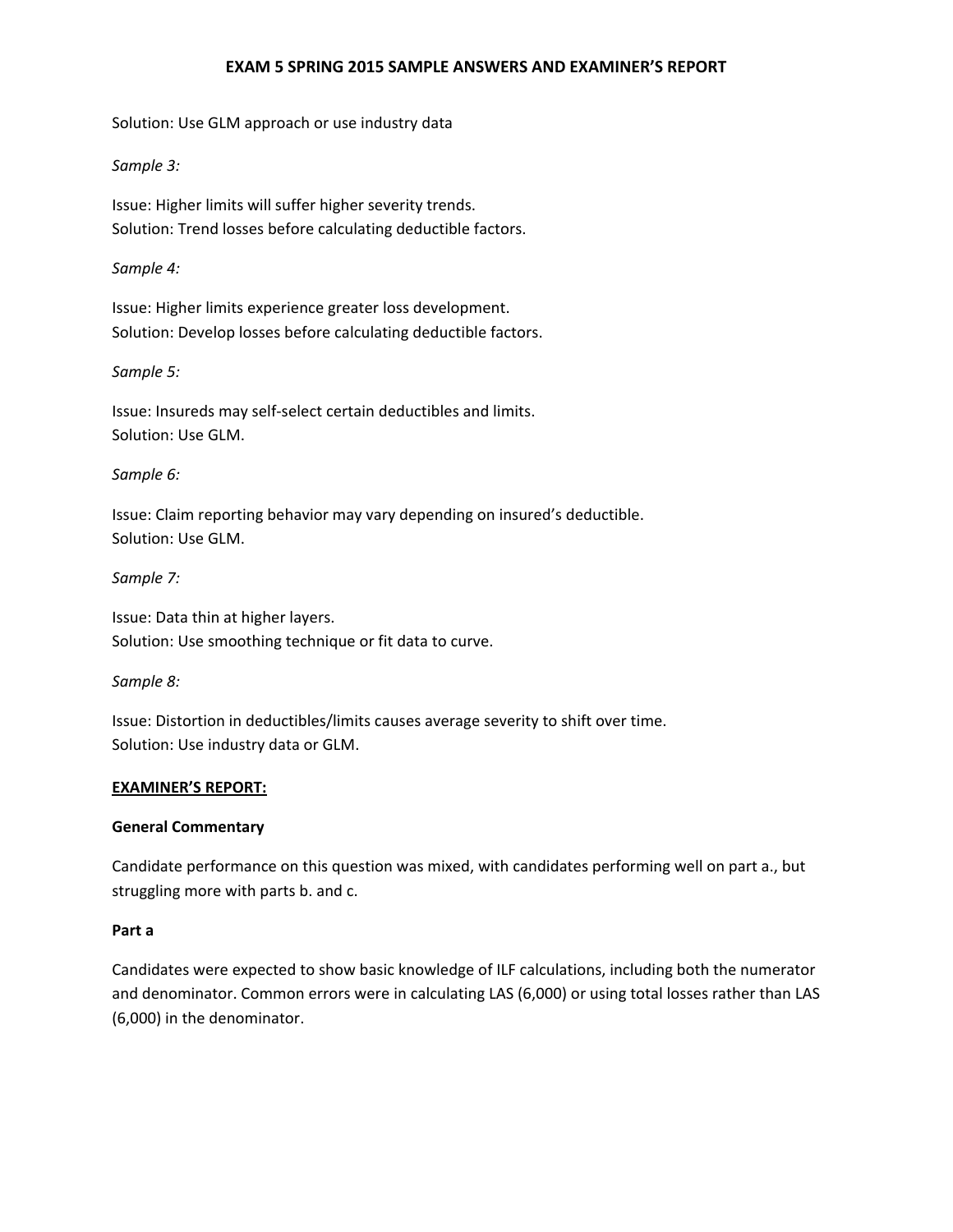### **Part b**

Candidates struggled more on part b. than on part a. Many candidates interpreted the 3,000 policy limit as being applied on top of the 1,000 deductible. This misunderstanding made the question impossible to answer with the given information.

Another common mistake was calculating (1 – loss elimination ratio) rather than the loss elimination ratio.

### **Part c**

Candidates struggled with this part of the question.

Some candidates provided responses not related to deductibles or limits, such as mentioning that losses need to be trended or developed.

Another common incorrect response was stating that companies need to collect ground up data or ask customers to report losses under the deductible, after stating truncation/censorship as an issue.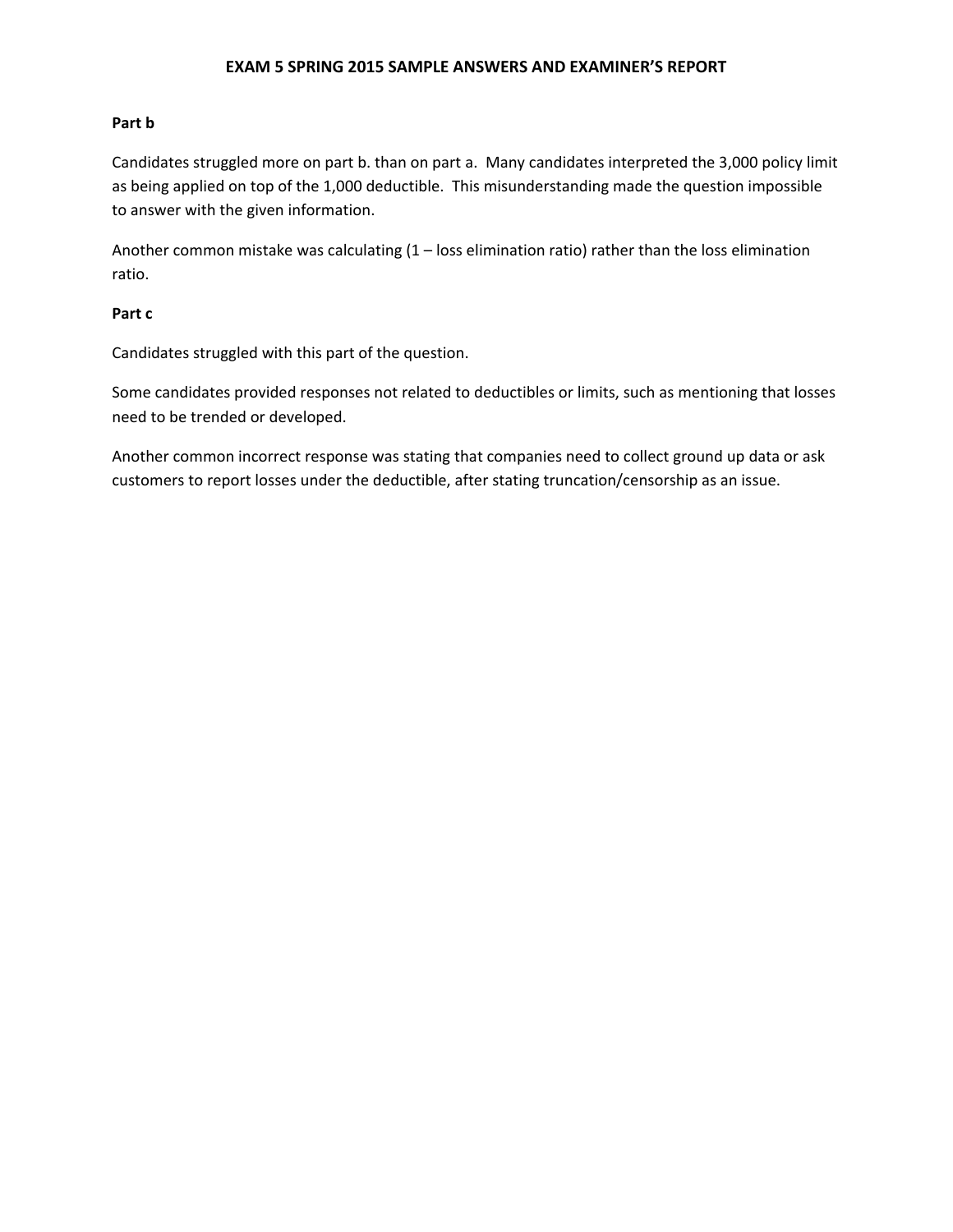**TOTAL POINT VALUE: 1.5** 

**LEARNING OBJECTIVE(S): B2** 

#### **SAMPLE/ACCEPTED ANSWERS:**

**Part a:** 0.75 point

*Sample 1:* 

|      |     | <b>Cumulative Reported Claims</b> |        |        |
|------|-----|-----------------------------------|--------|--------|
| AY   | 12  | 24                                | 36     | 48     |
| 2011 | 225 | 10.225                            | 10.475 | 15.675 |
| 2012 |     | 2.500                             | 2,500  |        |

Support Claim 1: AY 2011 @ 12 months: 100 + 100+25=225 @ 24 months: 225 @ 36 : 225 @ 48 : 225

Claim 2: AY 2011 @ 12 months: 0 @ 24 months: 10,000 @ 36 months: 250 +10,000 = 10,250 @ 48 : 250 + 15,000+ 200 = 15,450

Claim 3: AY 2012 @ 12: 0 @ 24 : 2,500 @ 36 : 2,500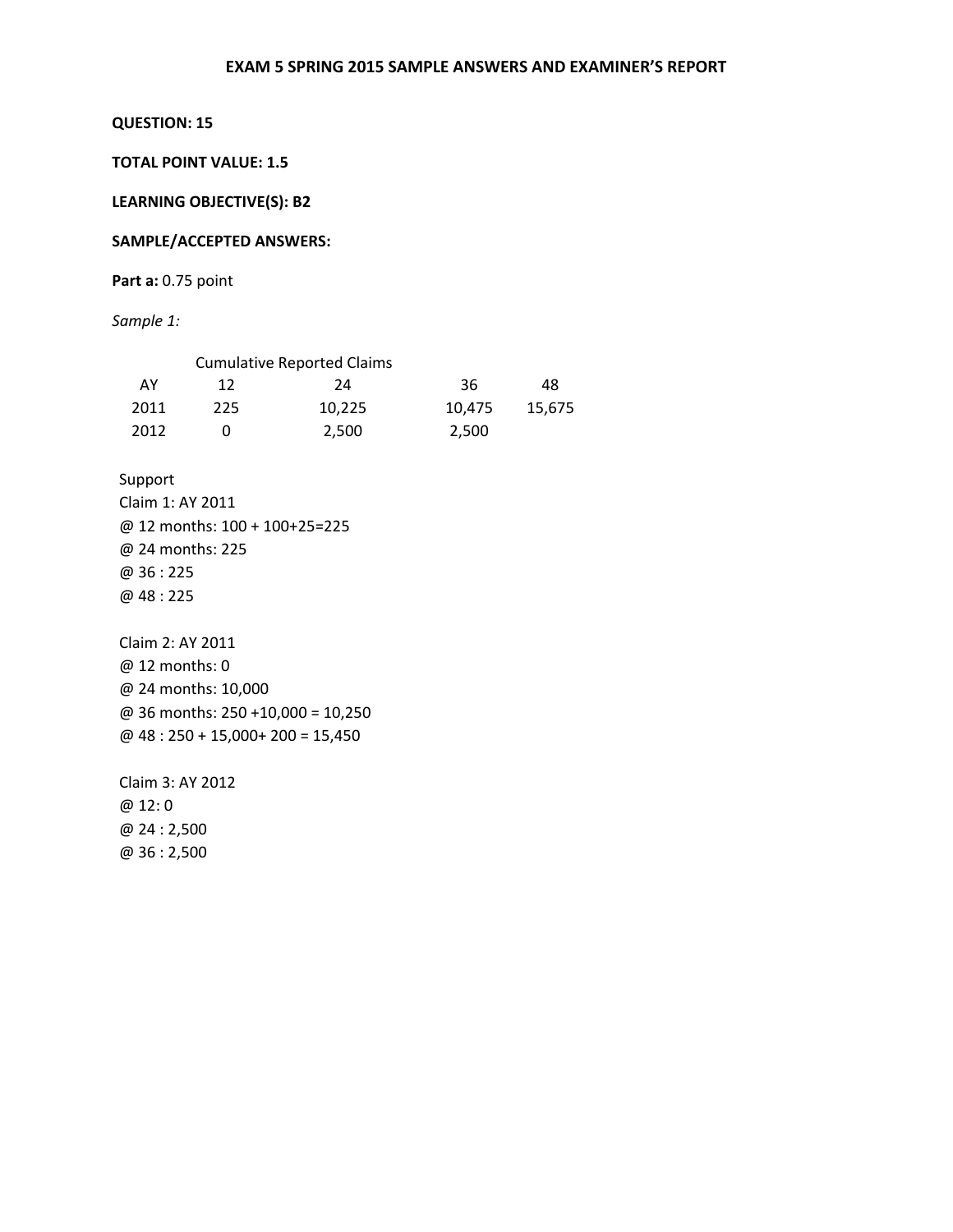# *Sample 2:*

|                                   | <b>Cumulative Paid Claims</b> |                                   |                                                 |        |        |
|-----------------------------------|-------------------------------|-----------------------------------|-------------------------------------------------|--------|--------|
| AY                                | 12                            | 24                                | 36                                              | 48     |        |
| 2011                              | 225                           | 225                               | 475                                             | 15,675 |        |
| 2012                              | 0                             | 2,500                             | 2,500                                           |        |        |
| 2013                              | 0                             | 0                                 |                                                 |        |        |
| 2014                              | 0                             |                                   |                                                 |        |        |
|                                   |                               |                                   |                                                 |        |        |
| Case O/S                          |                               |                                   |                                                 |        |        |
| AY                                | 12                            | 24                                | 36                                              | 48     |        |
| 2011                              | 0                             | 10,000                            | 10,000                                          | 0      |        |
| 2012                              | 0                             | 0                                 | 0                                               |        |        |
| 2013                              | 0                             | 0                                 |                                                 |        |        |
| 2014                              | 0                             |                                   |                                                 |        |        |
|                                   |                               |                                   |                                                 |        |        |
|                                   |                               | <b>Cumulative Reported Claims</b> |                                                 |        |        |
| AY                                | 12                            | 24                                | 36                                              | 48     |        |
| 2011                              | 225                           | 10,225                            | 10,475                                          | 15,675 |        |
| 2012                              | 0                             | 2,500                             | 2,500                                           |        |        |
| 2013                              | 0                             | 0                                 |                                                 |        |        |
| 2014                              | 0                             |                                   |                                                 |        |        |
|                                   |                               |                                   |                                                 |        |        |
| Sample 3:                         |                               |                                   |                                                 |        |        |
| <b>Cumulative Reported Claims</b> |                               |                                   |                                                 |        |        |
| <b>Accident Year</b>              |                               | 12                                | 24                                              | 36     | 48     |
| 2011                              |                               | 225                               | 10,225                                          | 10,475 | 15,675 |
| 2012                              |                               | 0                                 | 2,500                                           | 2,500  |        |
| 2013                              |                               | $\mathbf 0$                       | 0                                               |        |        |
| 2014                              |                               | 0                                 |                                                 |        |        |
|                                   |                               |                                   |                                                 |        |        |
| $225 = 100 + 100 + 25 + (0-0)$    |                               |                                   |                                                 |        |        |
| $10,225 = 225 + (10,000 - 0)$     |                               |                                   |                                                 |        |        |
|                                   |                               |                                   | $10,475 = 10,225 + 250 + (10,000 - 10,000)$     |        |        |
|                                   |                               |                                   | $15,675 = 10,475 + 15,000 + 200 + (0 - 10,000)$ |        |        |
| $2500 = 2500$                     |                               |                                   |                                                 |        |        |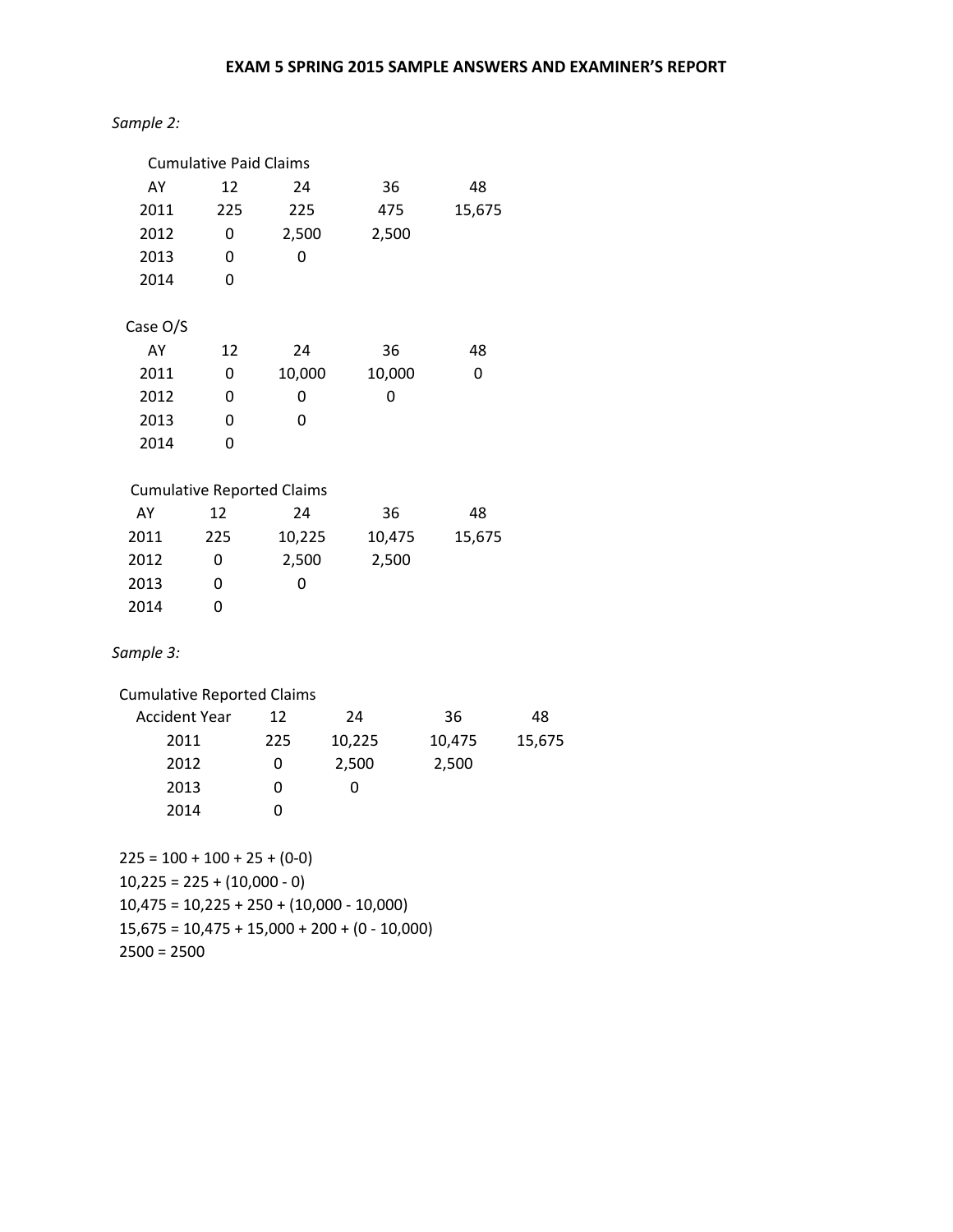# **Part b:** 0.75 point

## *Sample 1:*

| <b>Cumulative Reported Claims</b> |        |        |        |     |  |
|-----------------------------------|--------|--------|--------|-----|--|
| RY                                | 12     | 24     | 36     | 48  |  |
| 2011                              | 225    | 225    | 225    | 225 |  |
| 2012                              | 10,000 | 12.750 | 17,950 |     |  |

Support

Claim 1: same as AY transactions

Claim 2: RY 12 @ 12: 10,000 @ 24 : 10,250 @ 36 : 15,450 Claim 3: RY 12 @ 12: 0 @ 24 : 2,500 @ 36 : 2,500

## *Sample 2:*

|          | <b>Cumulative Paid Claims</b>     |        |        |     |  |  |  |
|----------|-----------------------------------|--------|--------|-----|--|--|--|
| RY       | 12                                | 24     | 36     | 48  |  |  |  |
| 2011     | 225                               | 225    | 225    | 225 |  |  |  |
| 2012     | 0                                 | 2,750  | 17,950 |     |  |  |  |
| 2013     | 0                                 | 0      |        |     |  |  |  |
| 2014     | 0                                 |        |        |     |  |  |  |
|          |                                   |        |        |     |  |  |  |
| Case O/S |                                   |        |        |     |  |  |  |
| RY       | 12                                | 24     | 36     | 48  |  |  |  |
| 2011     | 0                                 | 0      | 0      | 0   |  |  |  |
| 2012     | 10,000                            | 10,000 | 0      |     |  |  |  |
| 2013     | 0                                 | 0      |        |     |  |  |  |
| 2014     | 0                                 |        |        |     |  |  |  |
|          |                                   |        |        |     |  |  |  |
|          | <b>Cumulative Reported Claims</b> |        |        |     |  |  |  |
| RY       | 12                                | 24     | 36     | 48  |  |  |  |
| 2011     | 225                               | 225    | 225    | 225 |  |  |  |
| 2012     | 10,000                            | 12,750 | 17,950 |     |  |  |  |
| 2013     | 0                                 | 0      |        |     |  |  |  |
| 2014     | 0                                 |        |        |     |  |  |  |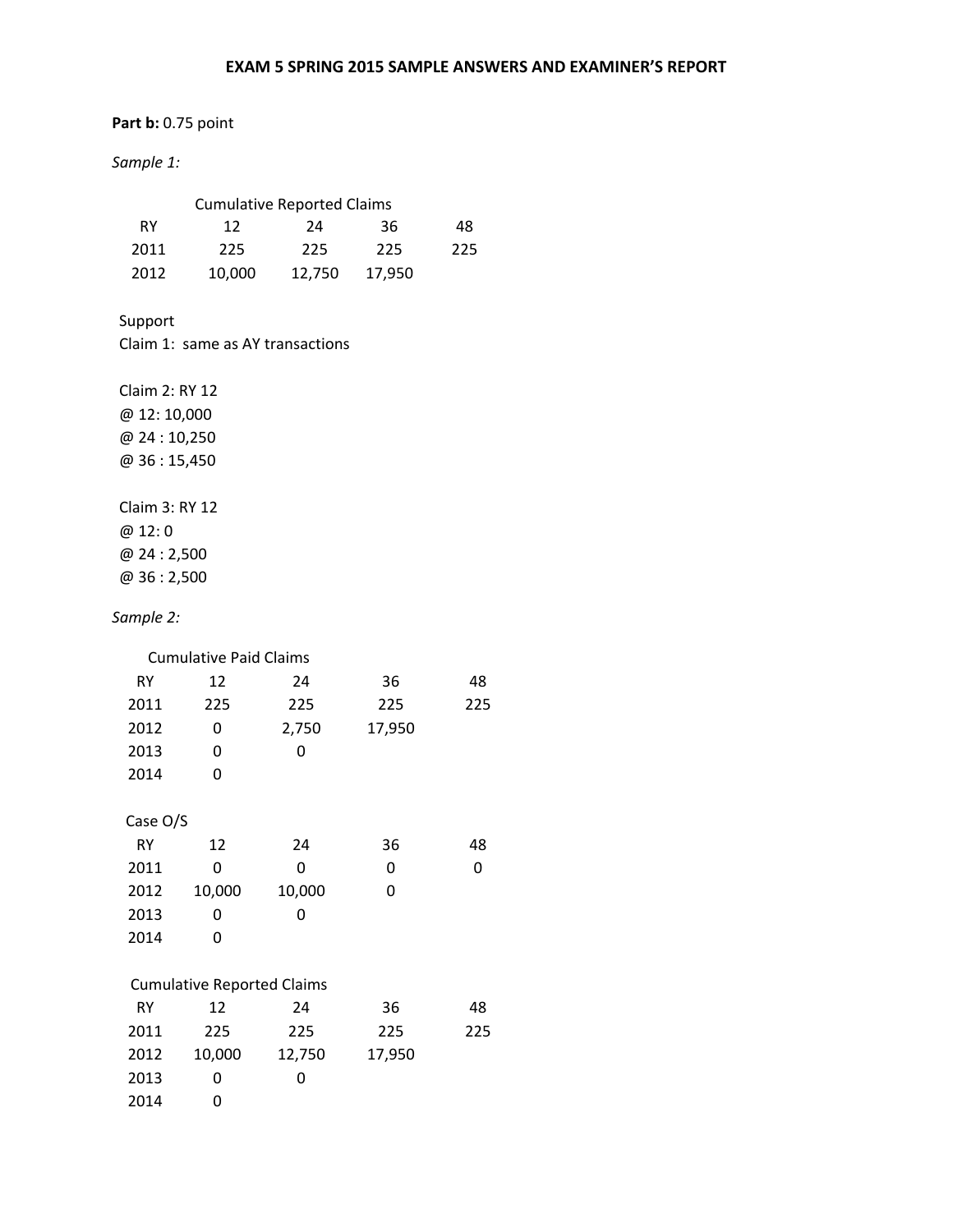*Sample 3:* 

| <b>Cumulative Reported Claims</b> |        |        |        |     |  |  |
|-----------------------------------|--------|--------|--------|-----|--|--|
| Report<br>Year                    | 12     | 24     | 36     | 48  |  |  |
| 2011                              | 225    | 225    | 225    | 225 |  |  |
| 2012                              | 10,000 | 12,750 | 17,950 |     |  |  |
| 2013                              | O      | O      |        |     |  |  |
| 2014                              | O      |        |        |     |  |  |
|                                   |        |        |        |     |  |  |

 $225 = 100 + 100 + 25 + (0-0)$  $10,000 = 0 + 0 + 10,000$ 12,750= 10,000 + 2,500 + 250 17,950 = 12,750 + 15,000 + 200 - 10,000

## **EXAMINER'S REPORT:**

## **General Commentary**

Candidates were expected to know the differences between an accident year and report year, how to calculate reported claim amounts given transactional paid and case reserve information, and how to construct a triangle. Candidates generally performed well on this question.

## **Part a**

The candidate was expected to know how claims are assigned to an accident year, how to calculate cumulative reported claim amounts given transactional paid and case reserve information, and how to construct a triangle.

Common mistakes were:

- Ignoring that Accident Year 2012 is 36 months old and not including a loss amount at that age in the triangle or including an amount at age 48 for that accident year
- Calculating age 24 for Accident Year 2012 as 1,000 by using just the case reserves rather than adding the case reserves to the cumulative payments
- Calculating age 24 or 36 for Accident Year 2012 as 3,500 by adding the case reserves to the incremental payment from two separate transactions on claim #3

## **Part b**

The candidate was expected to know how claims are assigned to a report year, how to calculate cumulative reported claim amounts given transactional paid and case reserve information, and how to construct a triangle.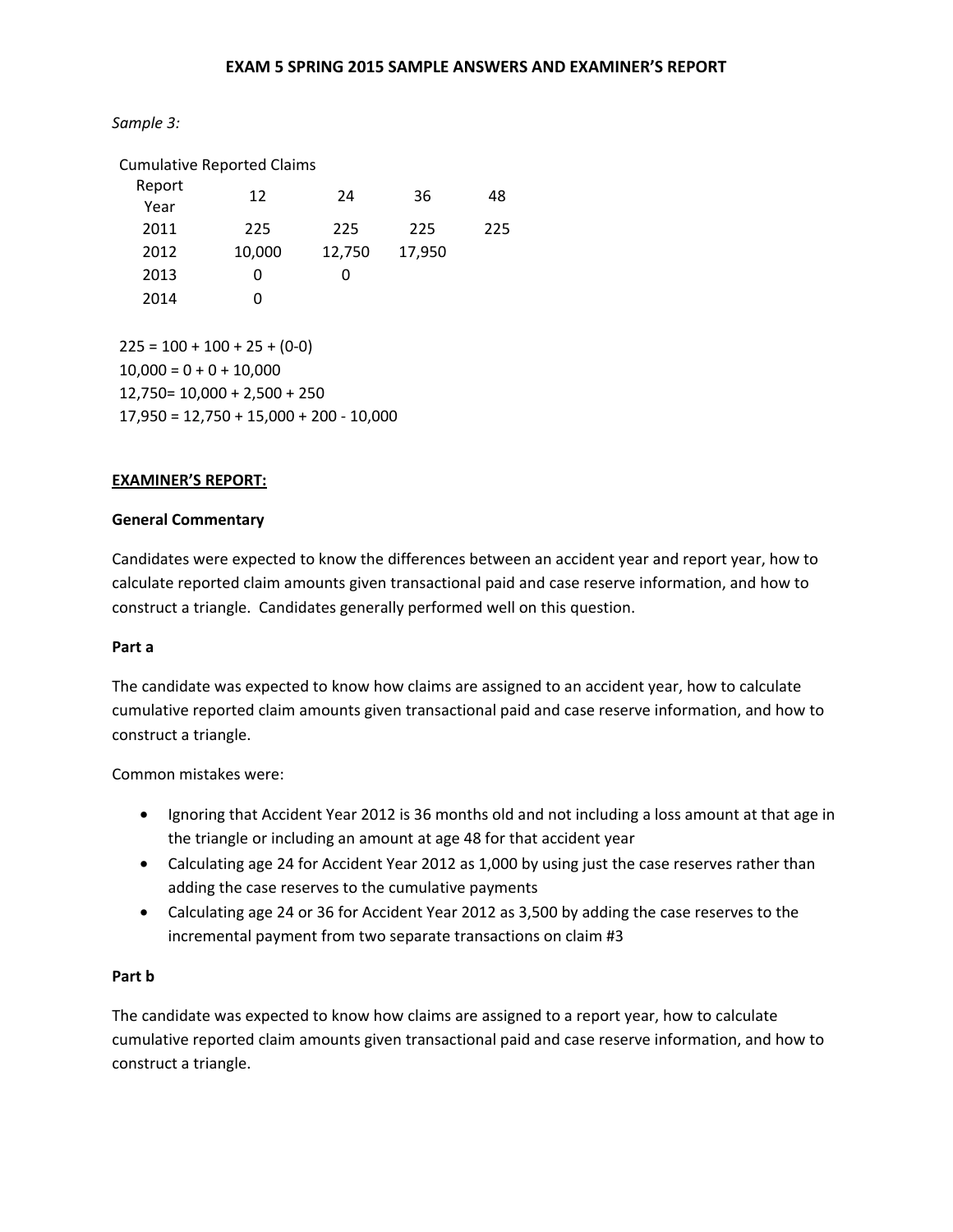Common mistakes were:

- Calculating age 24 for Report Year 2012 as 13,750 by not accounting for the second transaction in 2013 on claim #3
- Calculating age 24 for Report Year 2012 as 11,250 by not accounting for the second transaction in 2013 on claim #3.
- Calculating Report Year 2011 as 275 by not accounting for the third transaction in 2011 on claim #1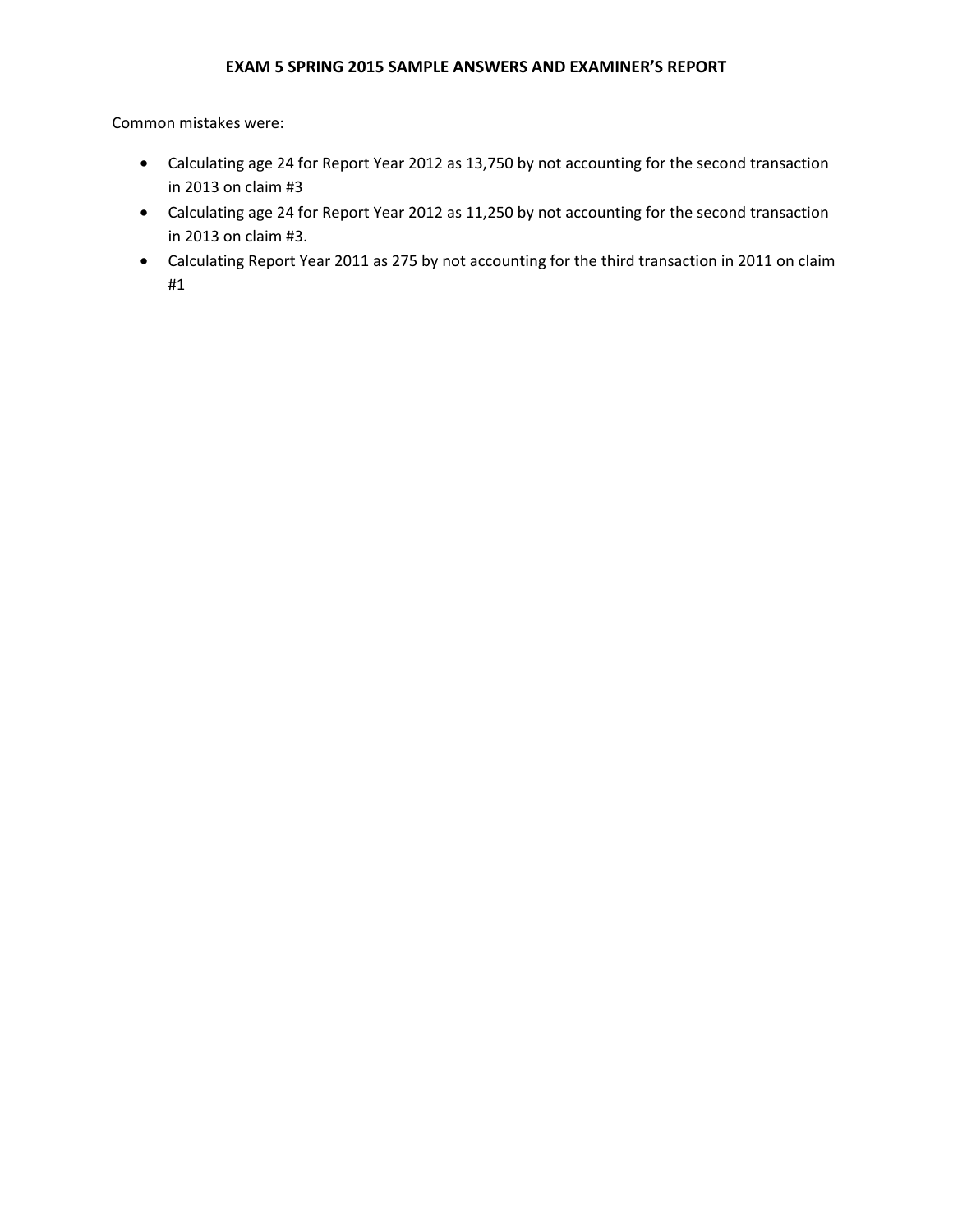#### **QUESTION: 16**

#### **TOTAL POINT VALUE: 2**

#### **LEARNING OBJECTIVE(S): B2 / B5**

## **SAMPLE/ACCEPTED ANSWERS:**

## Part a: 1 point

#### Paid to Reported Claim Ratio

| AY   | 12     | 24     |
|------|--------|--------|
| 2011 | 0.1176 | 0.2500 |
| 2012 | 0.1034 | 0.3191 |
| 2013 | 0.2037 | 0.3830 |
| 2014 | 0.2083 |        |

## Close to Reported Claim Count

| AY   | 12     | 24     |
|------|--------|--------|
| 2011 | 0.1399 | 0.4608 |
| 2012 | 0.1449 | 0.5652 |
| 2013 | 0.2517 | 0.6182 |
| 2014 | 0.2689 |        |

Both of these triangles indicate an increase in the claim closure rate. We can see an increase down the columns for both

#### Average Case Outstanding

| AY   | 12    | 24    |
|------|-------|-------|
| 2011 | 9.04  | 25.64 |
| 2012 | 14.69 | 32.00 |
| 2013 | 19.55 | 46.03 |
| 2014 | 21.84 |       |

Based on this it appears that Case adequacy is increasing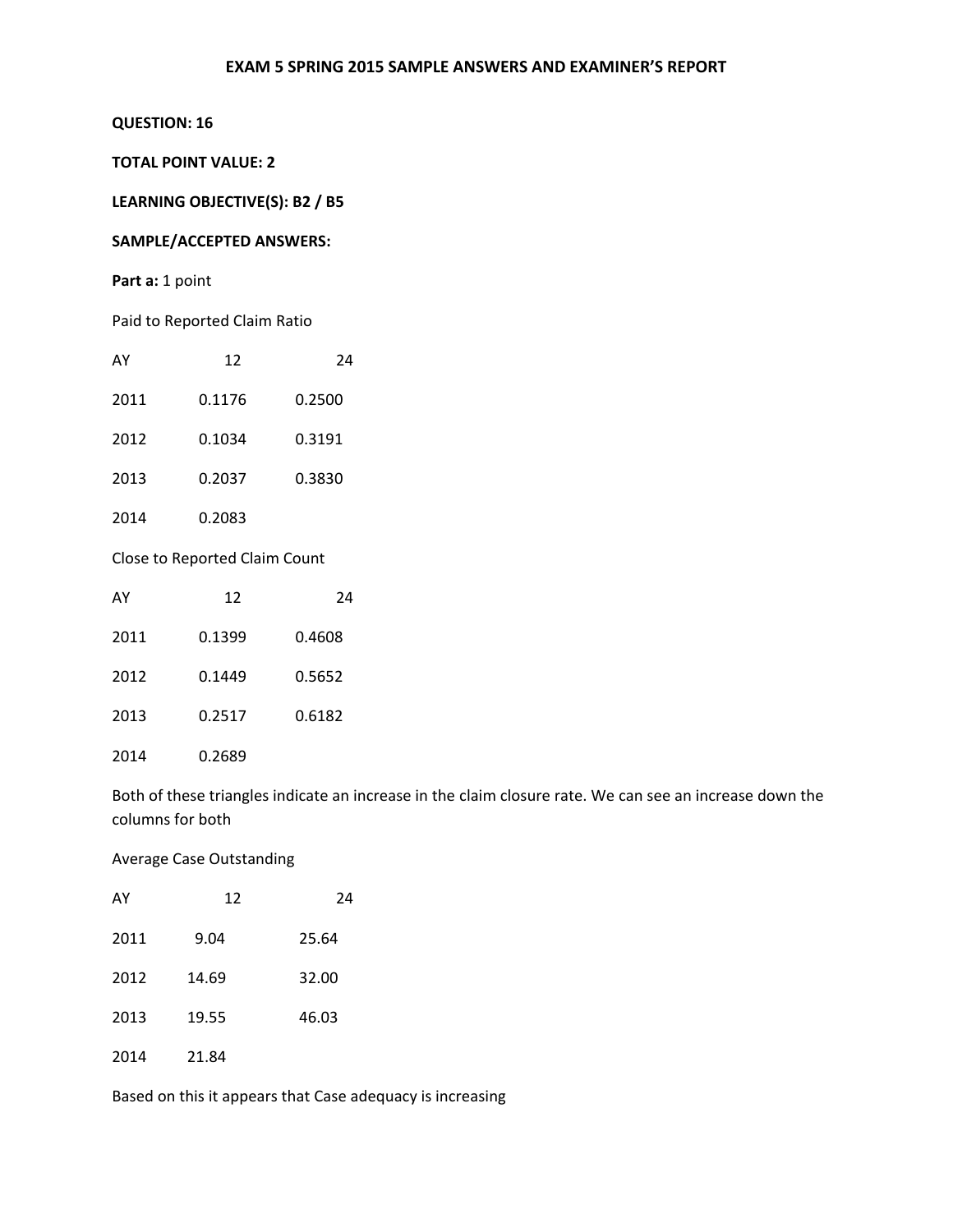#### Paid Severity

| AY   | 12                       | 24                                     |
|------|--------------------------|----------------------------------------|
| 2011 | 7.41                     | 10.00                                  |
| 2012 | 10.00                    | 11.54                                  |
| 2013 | 14.86                    | 17.65                                  |
| 2014 | 15.63                    |                                        |
|      |                          | Larger claims could be closing quicker |
|      | <b>Reported Severity</b> |                                        |
| AY   | 12                       | 24                                     |
| 2011 | 8.81                     | 18.43                                  |
| 2012 | 14.01                    | 20.43                                  |
| 2013 | 18.37                    | 28.48                                  |

2014 20.17

Case adequacy could be increasing

Part **b**: 1 point

*Sample 1:* 

The Berquist-Sherman paid method would be appropriate because it would adjust for differing disposal rates and bring paid claims to a common level of settlement.

The reported development technique would be appropriate because it's not affected by speedups in settlement.

#### *Sample 2:*

Expected Claims – This method is completely unaffected by changes in development patterns Berquist Sherman – This method can adjust for both changes in claim settlement rate and case reserve adequacy.

#### *Sample 3:*

Because of a change in settlement rate one can apply the B-S technique so that all accident years will be adjusted to same settlement rate.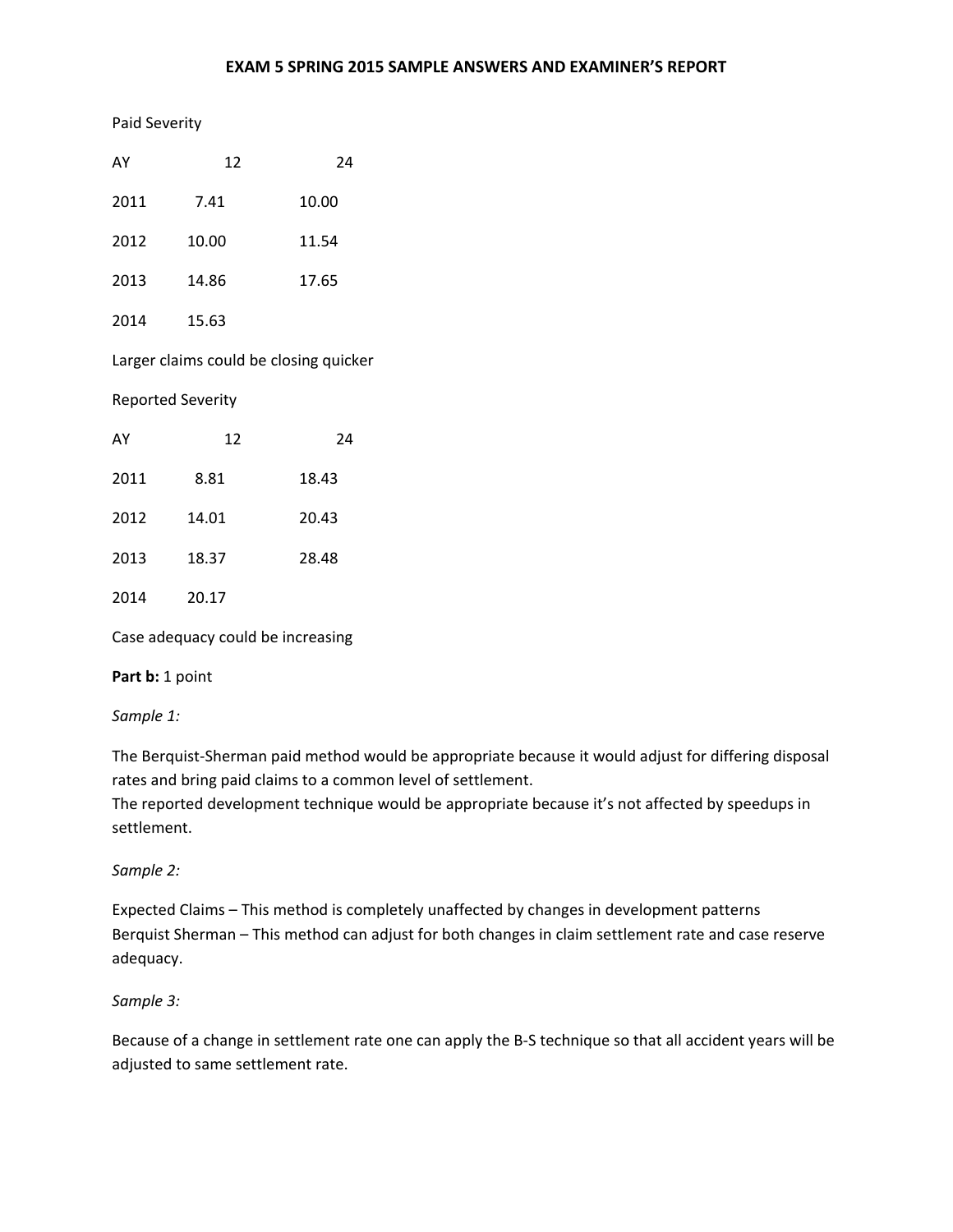Since there are many changes being made we can use the expected claims technique, using an a priori estimate of claims will not be distorted by changes and will be stable.

#### *Sample 4:*

Settlement rates are increasing. You could use the B-S settlement rate adjustment to restate past paid losses to be at same settlement rate as the latest diagonal.

You could also use the reported claims chain ladder development technique, as this should not be affected by a change in the rate at which claims are paid, assuming reported practices are consistent.

#### *Sample 5:*

I would recommend the Berquist Sherman paid technique to adjust historical paid claims to current rate of claims processing, so that the speed up in payments does not cause an overestimate of unpaid claims. I would recommend the Berquist Sherman reported technique to adjusted historical reported claims to the current level of case reserve adequacy. This will avoid overstating unpaid claims due to the recent increase in the average case reserves.

#### *Sample 6:*

Use a frequency severity disposal rate technique to adjust for the change in settlement rates and select incremental severities based on the latest diagonal to account for case strengthening.

Expected claims technique – uses an a prior estimate that will not be affected by the changes in the company's claim department

## *Sample 7:*

I would recommend the reported B-F method since this is unaffected by changes in payment patterns and for the most immature year will rely very little on the reported to date.

One appropriate technique would be the expected claims method. This is unaffected by any change in settlement patterns.

## **EXAMINER'S REPORT:**

#### **General Commentary**

Candidates were expected to know how to calculate two reserving diagnostics and identify two appropriate reserving techniques in a changing environment. Overall candidates scored very well on this question.

## **Part a**

Candidates were expected to know how to calculate two reserving diagnostics and what they represent. Candidates performed very well on this part.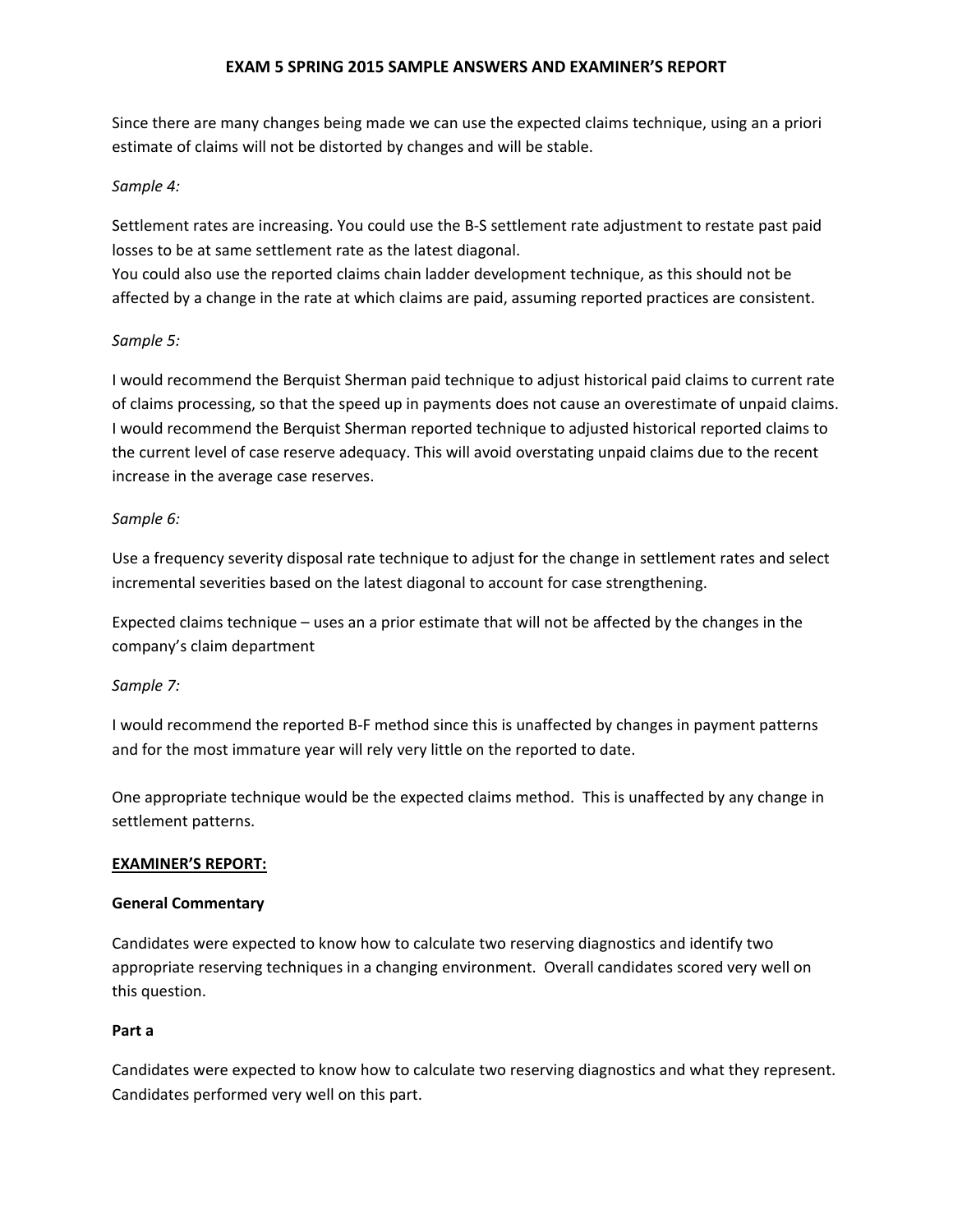Candidates needed to show two diagnostic triangles and assess the implications on reserving.

Common errors included:

- o No assessment of the diagnostic triangle
- o Inadequate assessment of the diagnostic triangle, such as "increasing paids"
- o Misinterpreted a smaller increase in average case outstanding compared to the previous year as a decline in case reserve adequacy

## **Part b**

Candidates performed very well on this part. Candidates were expected to identify two appropriate reserving techniques in a changing environment.

Candidates needed to identify two reserving techniques consistent with the diagnostics in part a. and justify the appropriateness of the method.

Common errors included:

- o Stating a reserving method but not explaining why it is appropriate
- o Only mentioning an adjustment for one of the components on methods with two components, such as frequency/severity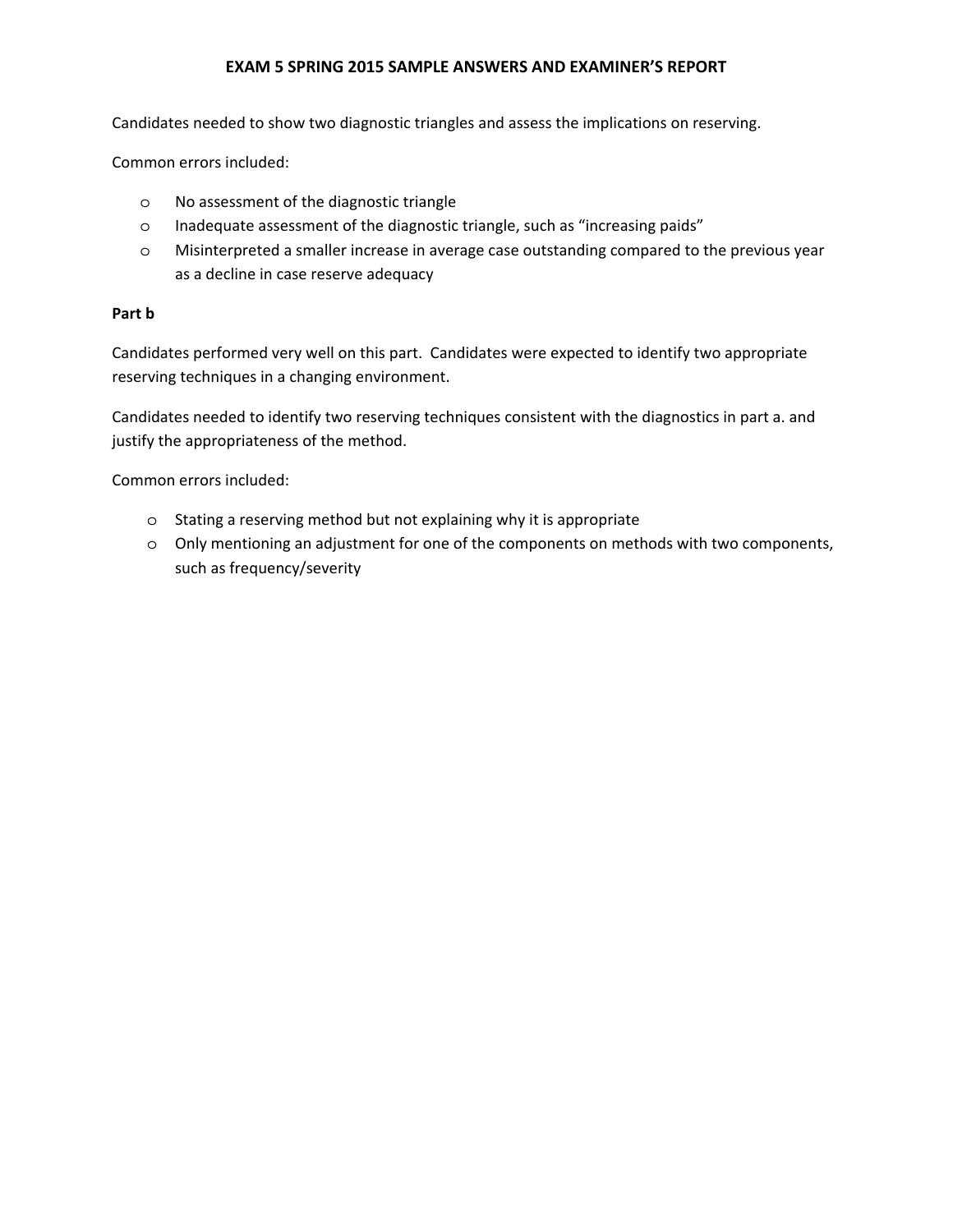## **QUESTION: 17**

**TOTAL POINT VALUE: 2.75** 

**LEARNING OBJECTIVE(S): B3** 

## **SAMPLE/ACCEPTED ANSWERS:**

*Sample 1:*

## **TREND SELECTION**

| <b>Policy Year</b> | <b>Earned Car</b><br>Years | Reported<br><b>Claims</b><br>(000's) | <b>Selected</b><br><b>CDF</b> | Development<br><b>Ultimate</b> | Pure<br>Premium | <b>Year Over</b><br><b>Year Trend</b> |
|--------------------|----------------------------|--------------------------------------|-------------------------------|--------------------------------|-----------------|---------------------------------------|
| 2011               | 830                        | 315                                  | 1.05                          | 331                            | 399             |                                       |
| 2012               | 1000                       | 392                                  | 1.1                           | 431                            | 431             | 1.080                                 |
| 2013               | 1000                       | 358                                  | 1.3                           | 465                            | 465             | 1.079                                 |
| 2014               | 700                        | 200                                  |                               | 400                            | 571             | 1.228                                 |

I recommend a trend of 8%. I'm not including the 22.8% because that year is very immature/ highly leveraged.

#### **ONLEVEL**

| <b>Policy Year</b> | Earned<br>Premium | Average<br>Rate per<br><b>Exposure</b> | AY 2014<br><b>Rate Per</b><br><b>Exposure</b> | Onlevel<br>Premium |
|--------------------|-------------------|----------------------------------------|-----------------------------------------------|--------------------|
| 2011               |                   |                                        | 400                                           | 332                |
| 2012               |                   |                                        | 400                                           | 400                |
| 2013               |                   |                                        | 400                                           | 400                |
| 2014               | 280               | 400                                    | 400                                           | 280                |

#### **CAPE COD METHOD**

| Policy Year Onlevel EP |     | <b>CDF</b>    | <b>Used Up</b><br>Premium | <b>Trend to AY</b><br>2014 | <b>Trended</b><br>Reported | <b>Adjusted ELR</b> |
|------------------------|-----|---------------|---------------------------|----------------------------|----------------------------|---------------------|
| 2011                   | 332 | 1.05          | 316                       | 1.260                      | 397                        | 1.260               |
| 2012                   | 400 | 1.1           | 364                       | 1.170                      | 459                        | 1.260               |
| 2013                   | 400 | 1.3           | 308                       | 1.080                      | 387                        | 1.260               |
| 2014                   | 280 | $\mathcal{P}$ | 140                       |                            | 200                        | 1.430               |
|                        |     | Totals:       | 1128                      |                            | 1443                       |                     |

ELR =  $1,443 / 1,128$ 

$$
=1.279
$$

IBNR = 1.279  $*$  280  $*$  (1 –  $\frac{1}{2}$ ) = 179.06 (000s)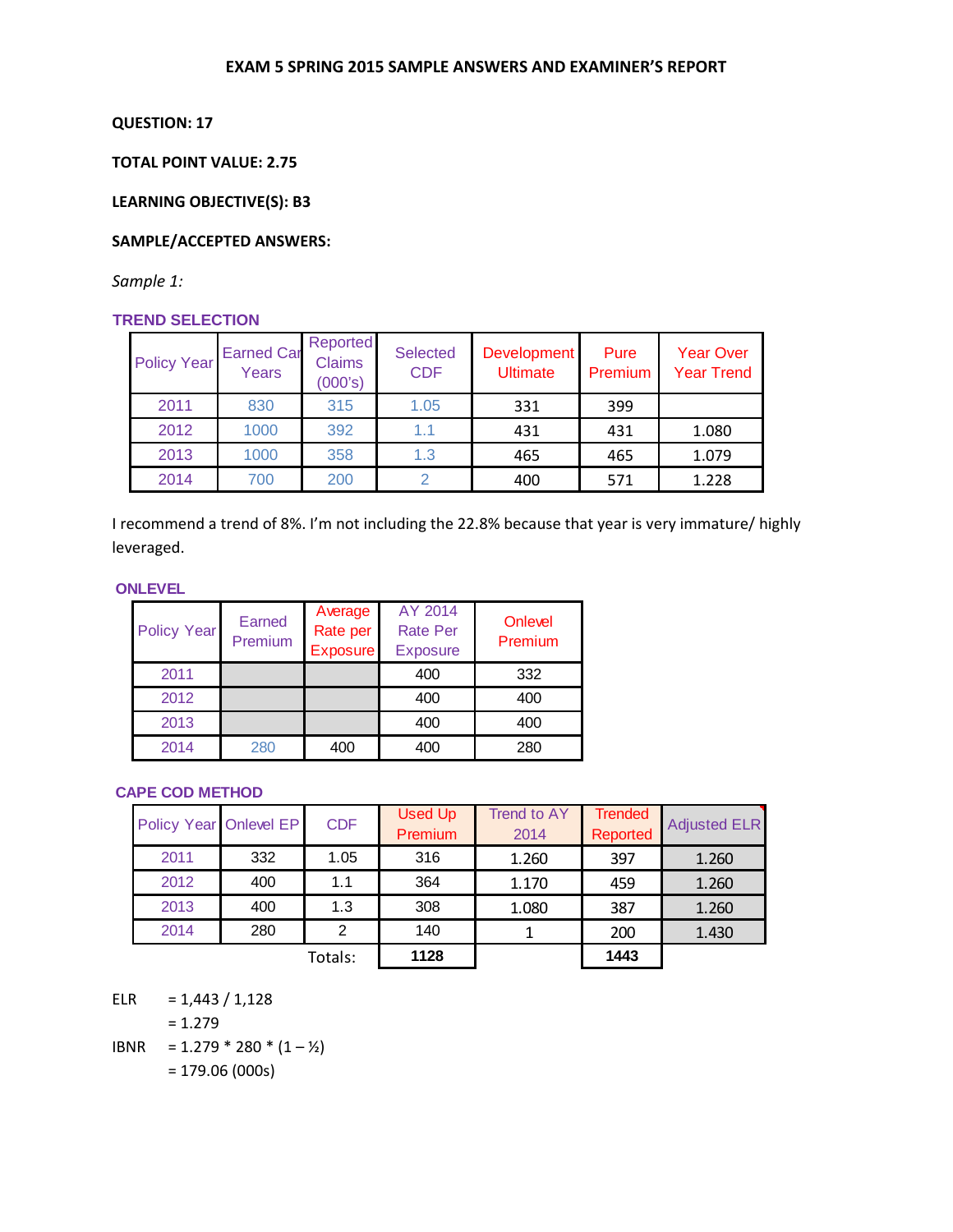*Sample 2:* 

**TREND SELECTION**

| <b>Policy Year</b> | <b>Earned Car</b><br>Years | Reported<br><b>Claims</b><br>(000's) | <b>Selected</b><br><b>CDF</b> | <b>Development</b><br><b>Ultimate</b> | Pure<br>Premium | <b>Year Over</b><br><b>Year Trend</b> |
|--------------------|----------------------------|--------------------------------------|-------------------------------|---------------------------------------|-----------------|---------------------------------------|
| 2011               | 830                        | 315                                  | 1.05                          | 331                                   | 399             |                                       |
| 2012               | 1000                       | 392                                  | 1.1                           | 431                                   | 431             | 1.080                                 |
| 2013               | 1000                       | 358                                  | 1.3                           | 465                                   | 465             | 1.079                                 |
| 2014               | 700                        | 200                                  | ◠                             | 400                                   | 571             | 1.228                                 |

Recommend a trend of 8%. Exclude 22.8% because the year is very immature.

#### **CAPE COD METHOD**

| <b>Policy</b><br>Year | <b>Earned Car</b><br>Years | <b>CDF</b> | <b>Used Up</b><br><b>Exposure</b> | <b>Trend to AY</b><br>2014 | <b>Trended</b><br>Reported | Adjusted<br><b>ELR</b> |
|-----------------------|----------------------------|------------|-----------------------------------|----------------------------|----------------------------|------------------------|
| 2011                  | 830                        | 1.05       | 790                               | 1.260                      | 397                        | 0.500                  |
| 2012                  | 1000                       | 1.1        | 909                               | 1.170                      | 459                        | 0.500                  |
| 2013                  | 1000                       | 1.3        | 769                               | 1.080                      | 387                        | 0.500                  |
| 2014                  | 700                        | 2          | 350                               |                            | 200                        | 0.570                  |
|                       |                            | Totals:    | 2818                              |                            | 1443                       |                        |

ELR = 1,443 / 2,818 = 0.512

IBNR = 0.512 \* 700 \* (1 – ½) = 179.2 (000s)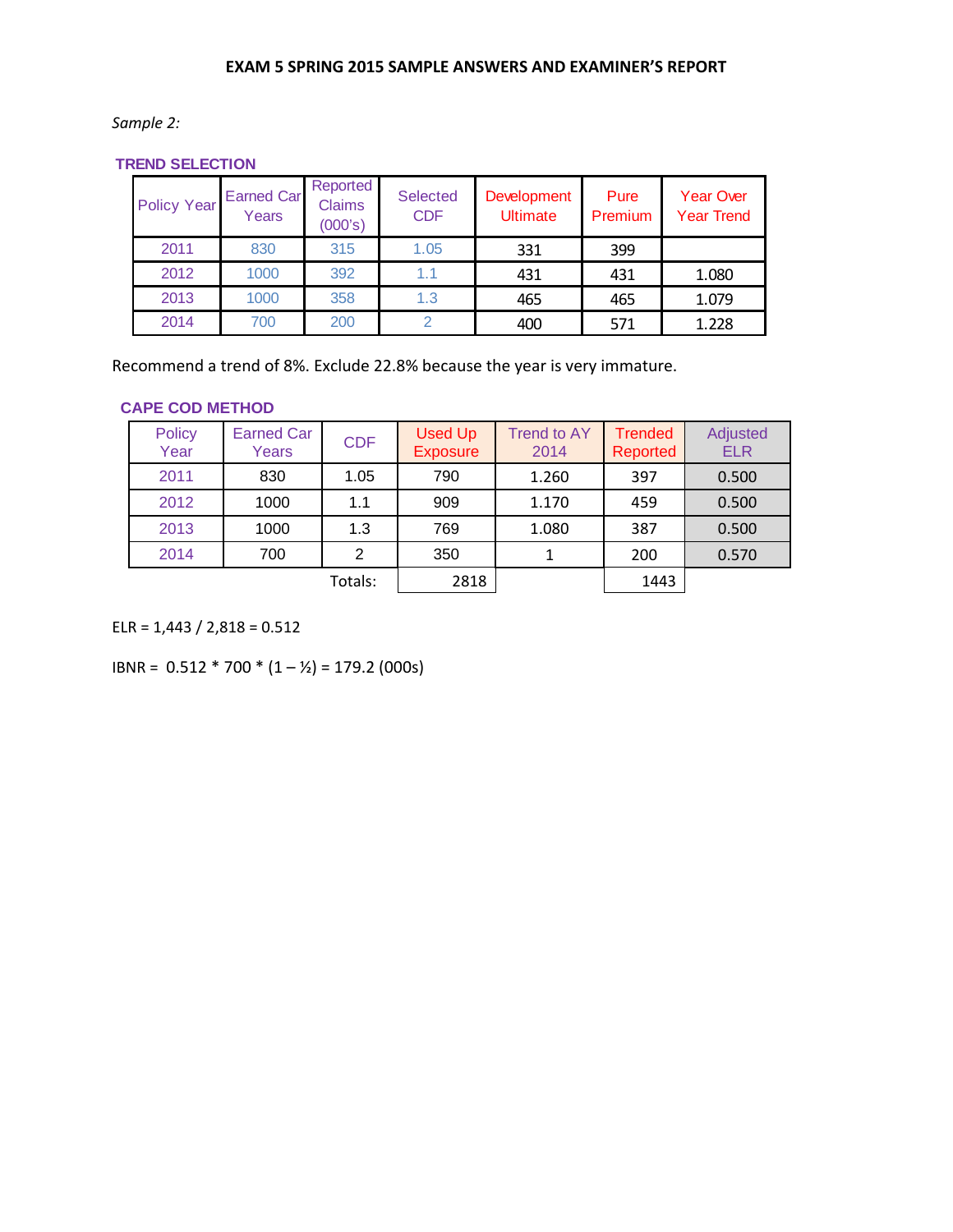#### **EXAMINER'S REPORT:**

The question combined topics from different parts of the syllabus. Overall candidates did fairly well on this question, though few scored full credit.

The most common error was to neglect to develop the losses to ultimate when deriving the pure premiums. Many candidates also struggled to provide clear justifications on why the particular trend was selected.

Most candidates were able to bring the premiums to the current level using the Extension of Exposures technique. Candidates also did well in the Cape Cod component, and were able to derive an ELR and the resulting IBNR.

Note that approaching this question by using an exposure-based technique was also acceptable; as premium cancels out in the calculation, using exposure in place of on-level premium achieves the same result.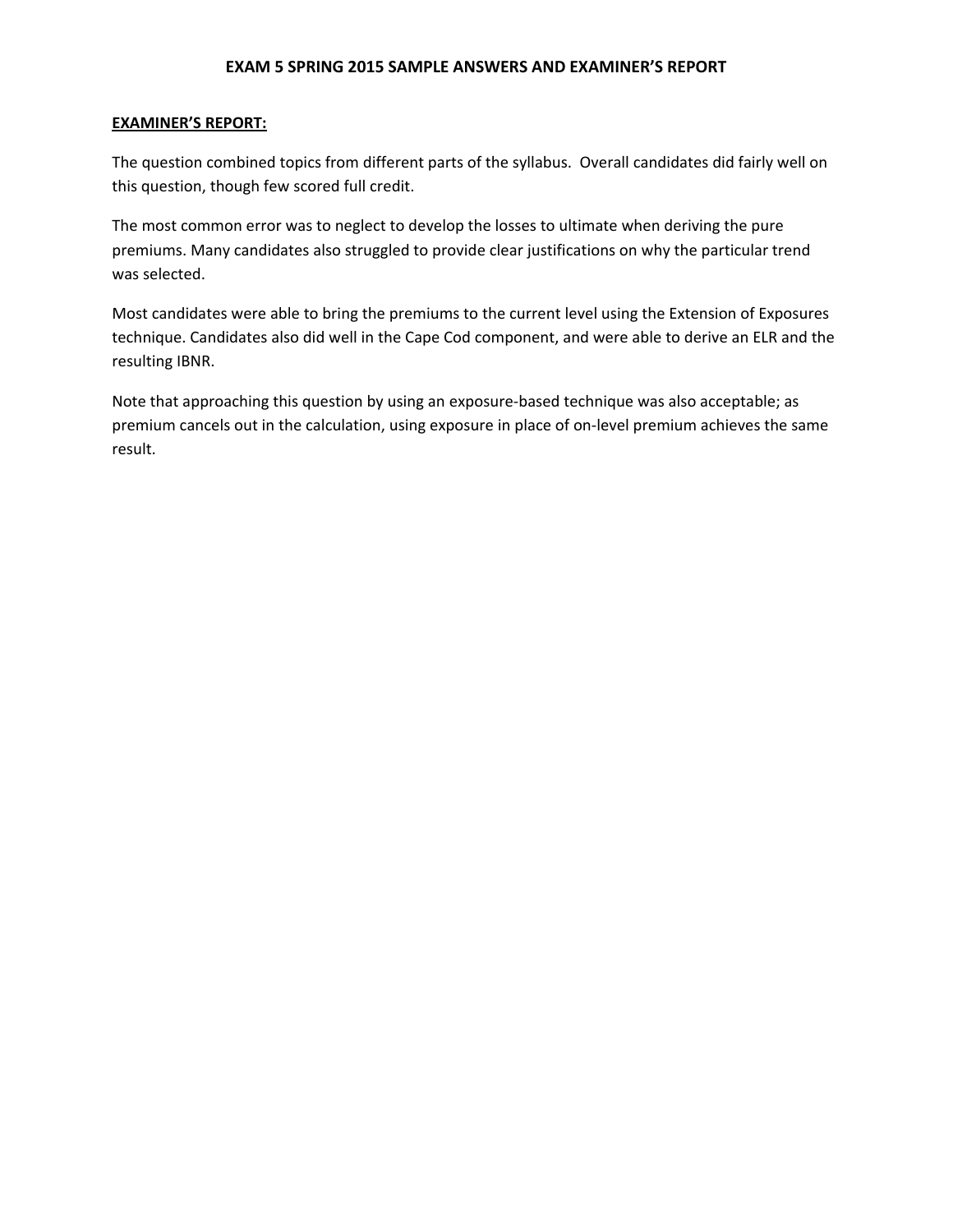## **QUESTION: 18**

## **TOTAL POINT VALUE: 2.25**

**LEARNING OBJECTIVE(S): B3** 

#### **SAMPLE/ACCEPTED ANSWERS:**

*Sample 1:* 

Weighted Average Reported Claims Link Ratio

| $12 - 24$ | 24-36 | 36-Ult |
|-----------|-------|--------|
| 2.246     | 1.25  | 1 N5   |

| AY  | Trended Pure Premium                            |
|-----|-------------------------------------------------|
| 12  | $7750 \times 1.05 / 520 * 1.04^3 = 17.6$        |
| -13 | $6600 * 1.05 * 1.25 / 530 * 1.04^2 = 17.68$     |
| 14  | 3850 * 1.05 * 1.25 * 2.246 / 540 * 1.04 = 21.86 |

We can observe 2014 trended pure premium was increased. I prefer to believe 2015 AY will keep this increased pure premium. Select pure premium = 21.86

Ult claims = 21.86 \* 575 = 12569.5K

*Sample 2:* 

| AY         | $12 - 24$ | 24-36 | 36-Ult |
|------------|-----------|-------|--------|
| 2012       | 2.25      | 1.25  | 1.05   |
| 2013       | 2.23      |       |        |
| Select Avg | 2.2459    | 1.25  | 1.05   |

|      | (a)    | b)                   | O                 | (d)         |                      |
|------|--------|----------------------|-------------------|-------------|----------------------|
| AY   | Losses | Dev                  | Trend             | <b>Beds</b> | <b>Expected cost</b> |
|      |        |                      |                   |             | / Bed                |
| 2012 | 7750   | 1.05                 | 1.04 <sup>3</sup> | 520         | 17.60                |
| 2013 | 6600   | (1.25)(1.05)         | 1.04 <sup>2</sup> | 530         | 17.678               |
| 2014 | 3850   | (2.2459)(1.25)(1.05) | 1.04              | 540         | 21.86                |

I will select a two year average of 2012 & 2013 as these two years have similar pure premiums. Also they aren't subject to a highly leveraged LDFs. (12-24). Selection of \$17.64 PP.

Expected ultimate claims => 17.64 \* 575 = \$10,143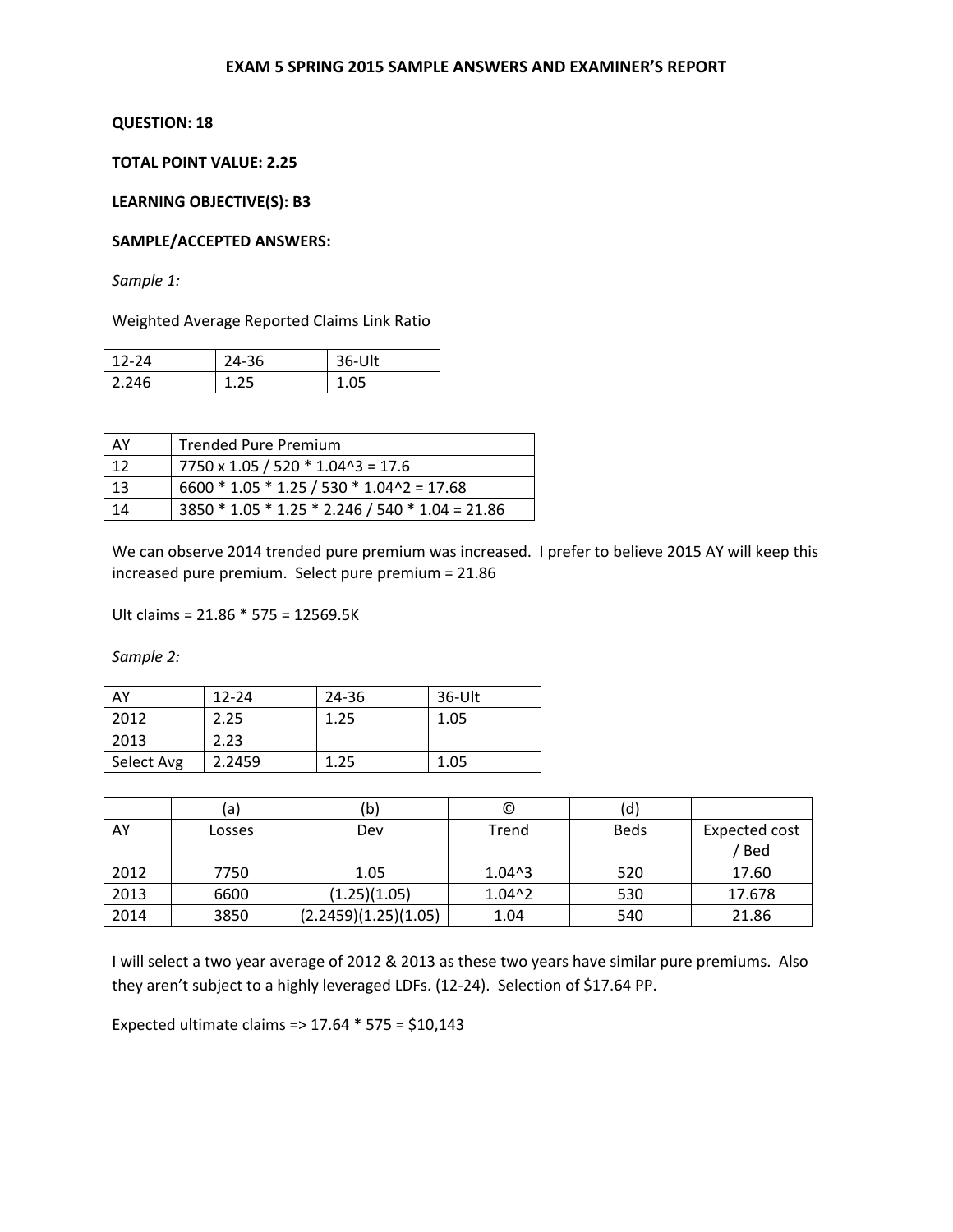*Sample 3:* 

| AY                  | $12 - 24$            | 24-36              | $36-Ult$ |
|---------------------|----------------------|--------------------|----------|
| 2012                | $6200/2750 = 2.2545$ | $7750/6200 = 1.25$ | 1.05     |
| 2013                | $6600/2950 = 2.2373$ |                    |          |
| Select Straight Avg | 2.2459               | 1.25               | 1.05     |
| Cum Avg             | 2.9477               | 1.3125             | 1.05     |

| AY   | Ult                | <b>Beds</b> | Pure Premium*Trend |
|------|--------------------|-------------|--------------------|
| 2012 | 7750*1.05=8137.5   | 520         | 15.649*1.04^2      |
| 2013 | 6600*1.3125=8662.5 | 530         | 16.3443*1.04       |
| 2014 | 3850*2.9477=11348  | 540         | $21.06*1$          |
|      |                    | Avg         | 18.3133            |

Spike in 2014, should still include in average because it represents valuable information.

Therefore estimate ultimate for 2015 = 575 \* 18.3133 \* 1.04 = \$10,951

## **EXAMINER'S REPORT:**

Candidates were expected to know how to calculate estimated ultimate claims using the expected claims technique and to provide justification for the expected pure premium selection. Candidates performed well on this question, with many candidates receiving full credit or close to full credit.

The most common errors included:

- Omitting justification for the pure premium selection
- Incorrect identification of the trend factors
- Incorrectly applying the trend factors
- Calculation errors.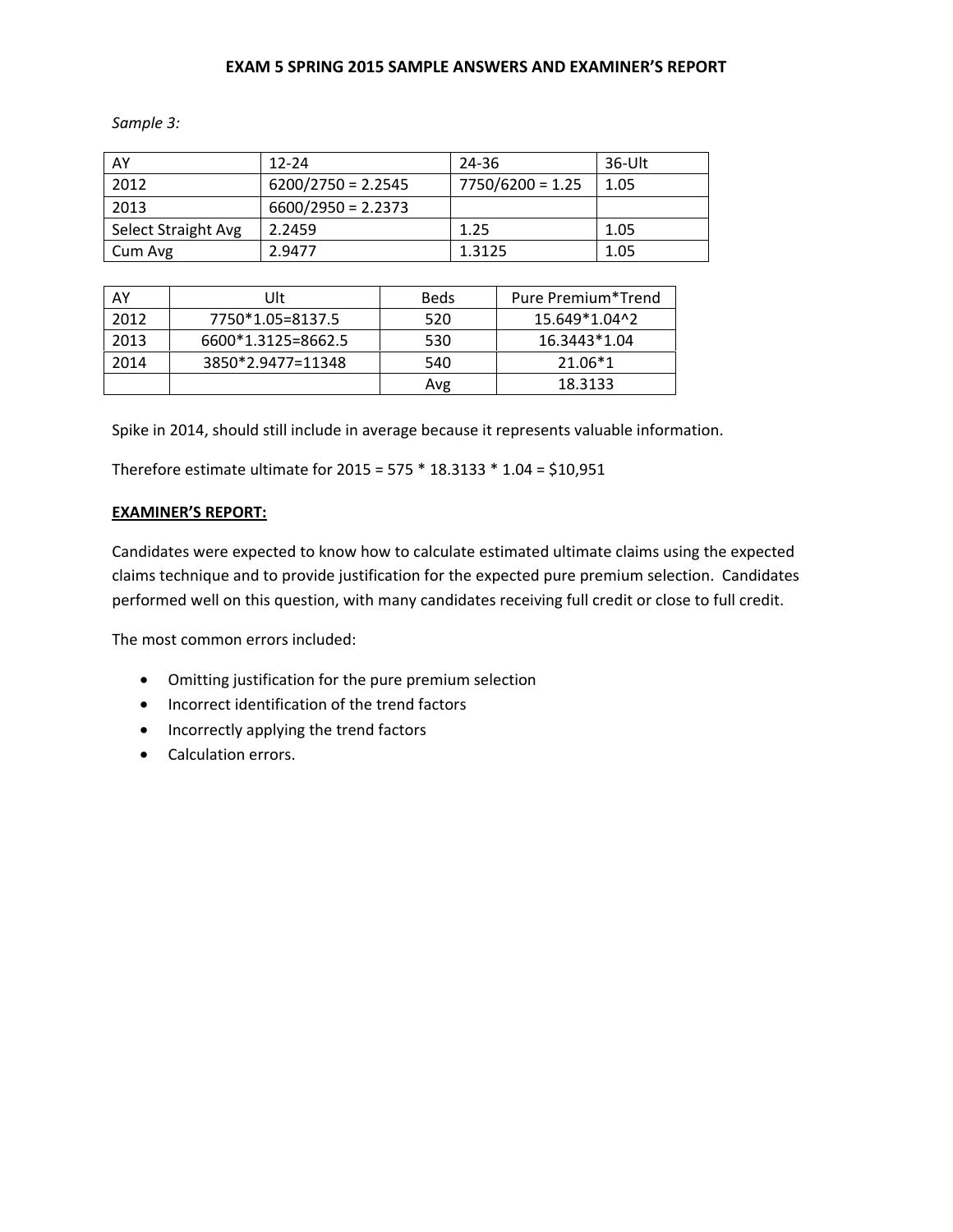#### **QUESTION 19**

**TOTAL POINT VALUE: 3.25** 

**LEARNING OBJECTIVE(S): B3 / B8** 

#### **SAMPLE/ACCEPTED ANSWERS:**

```
Part a: 1 point
```

| AY   | Paid CDF to Ult         | Rept CDF to Ult    | Reported BF Ult |
|------|-------------------------|--------------------|-----------------|
|      | $2012 \quad 14/7 = 2.0$ | $10.4/7.8 = 1.397$ | 10.64           |
|      | $2013$ $8.7/3.1 = 2.8$  | $11/5 = 2.2$       | 10.4545         |
| 2014 | $12/1.5 = 8.0$          | $5.1/1.9 = 3$      | 8.5666          |

Paid BF Ult = paid to date  $+$  (Expected Ult x % unpaid)

For AY 2012 =  $7 + (expected x (1-1/2)) = 12$ 

Expected claims = 10

Reported BF Ult = reported to date  $+$  (10 x % unreported)

AY 2012 =  $7.8 + (10 \times (1 - 1/1.397)) = 10.64$ 

AY 2013 =  $5.0 + (10 \times (1 - 1/2.2)) = 10.4545$ 

Ay 2014 =  $1.9 + (10 \times (1 - 1/3)) = 8.5666$ 

Part b: 1.5 points

*Sample 1:* 

AY 2012: Both paid techniques have high ultimate claim, while reported techniques have low ultimate claim. This may be due to case reserving weakening or increase in claim settlement speed. Selected ult claim of 13.8 is appropriate if it is due to case reserve weakening.

AY 2013: Paid techniques give low ultimate. This may be due to slowdown in claim settlement speed. Reported techniques give higher ultimate. This may be due to case reserve strengthening. Selected ult claim of 12.2 is between 2 estimates. Appropriate.

AY 2014: Reported techniques give significantly low ult claim than paid tech. BF rep technique of 8.567 is higher than the selected ult claim. This may be due to severe weakening of case reserving methodology. 7.1 selected ult claim may be too low.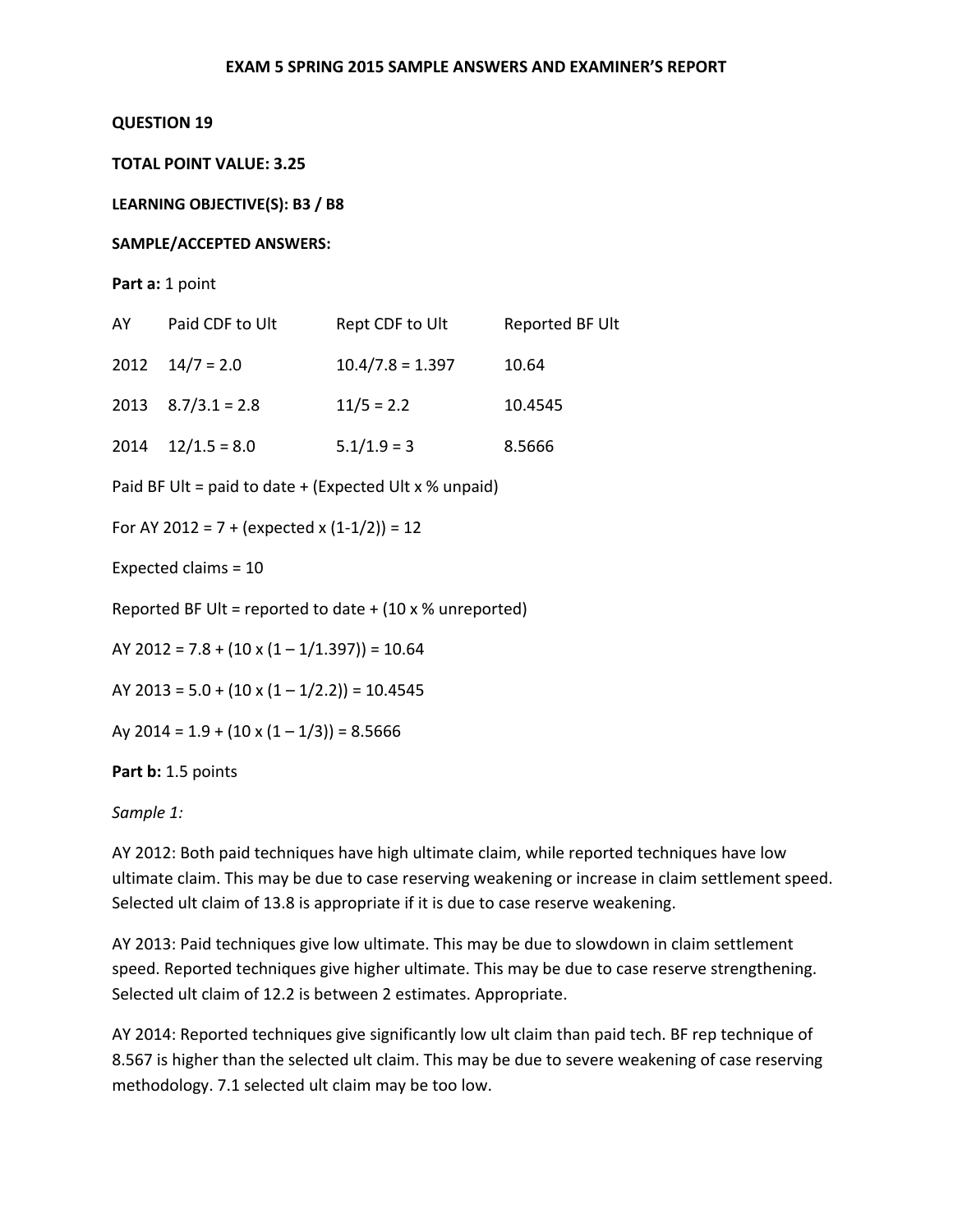## *Sample 2:*

2012 seems high. I think they have given too much credit to the paid development technique. Even though there are a couple years of experience, the pd CDF of 2.0 is still rather high and indicates a long tail. I think more weight should still be given to BF methods and reported dev is more reliable than paid.

2013 seems reasonable. It is in the middle of the range of all four estimates.

2014 seems somewhat low. I think the B-F methods are much better for early maturities to help smooth volatility, and 7.1 is below both B-F estimates.

## **Part c:** 0.25 point

Benktander Ultimate = Reported to date + (BF Ult x % unreported)

2014 Ult =  $1.9 + (8.5666 \times (1-1/3)) = 7.6$ 

**Part d:** 0.5 point

*Sample 1:* 

The unpaid claim estimate for AY 2014 will continue to decrease during successive iterations of the reported Benktander technique. Eventually, this technique will converge and be equal to the reported development technique estimate.

*Sample 2:* 

Reported BT can be consider as credibility weight average of Reported Development method and BF reported techniques. By doing successive iterations, the method will converge to reported development method, which is AY 2014 ult claims 5.7

## **EXAMINER'S REPORT**

## **General Commentary**

Candidate performance on this question was mixed, with candidates performing well on parts a., c., and d. but struggling more on part b.

## **Part a**

The question dealt with the mechanics of the most common unpaid claim analysis techniques – development and Bornhuetter-Ferguson. The question required the candidate to recognize how these different techniques are interrelated and required a number of simple calculations.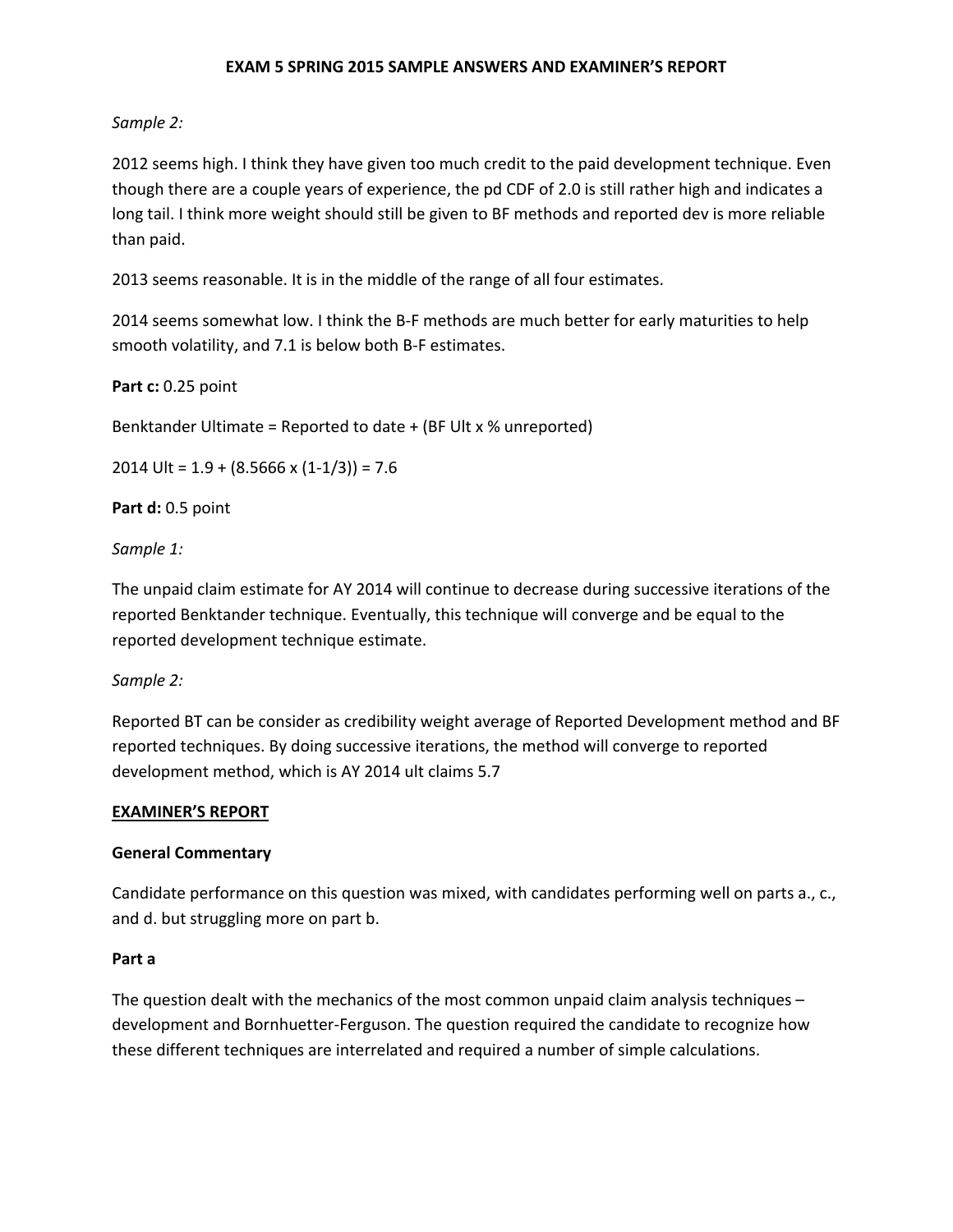Candidates needed to use the information provided on the paid development technique and the paid Bornhuetter-Ferguson technique to determine the a priori expected claims, then use that figure and information provided on the reported development technique to compute the output of the reported Bornhuetter-Ferguson technique. Candidates performed fairly well on this part.

The most common errors made by candidates included:

- Mistaking the selected ultimate claims for the a priori claim value. Candidates making this error generally neglected the need to compute the a priori from the information given on the two paid methods.
- Using the selected ultimate claims to compute development factors rather than the given information on the paid development and reported development methods.

Some candidates interpreted estimates of ultimate claims as estimates of unpaid claims. Full credit was given to candidates that used this assumption correctly and consistently.

## **Part b**

Candidates were expected to recognize when the results from one or more of the four development methods featured in this question are or are not appropriate to use.

Candidates had to identify whether the selected ultimate claims were appropriate or inappropriate for each accident year individually and support their position on the appropriateness given the specifics of each year.

Most candidates stated a position on whether the ultimate claims for each year were appropriate or inappropriate, but many did not adequately support that position. Simply claiming the selected value was "appropriate," "inappropriate," or "too high/low" without any support did not meet the part's instructions to "discuss" the adequacy. Statements about the selected being "in the range of all estimates" or "higher than 3 out of 4" estimates were considered insufficient support, as it did not show an understanding of when the methods are appropriate vs. inappropriate based on the maturity of the year, the data provided for a given year, and the results of all 4 methods.

## **Part c**

Candidates were expected to know the formula for the Benktander method. Most candidates earned full credit.

Candidates need to appropriately input the results from part a. into the Benktander formula.

Errors occurred with plugging numbers into the formula such as: use of paid development factors rather than reported development factors, use of selected ultimate rather than the result from part a., and use of paid claims to date instead of reported claims.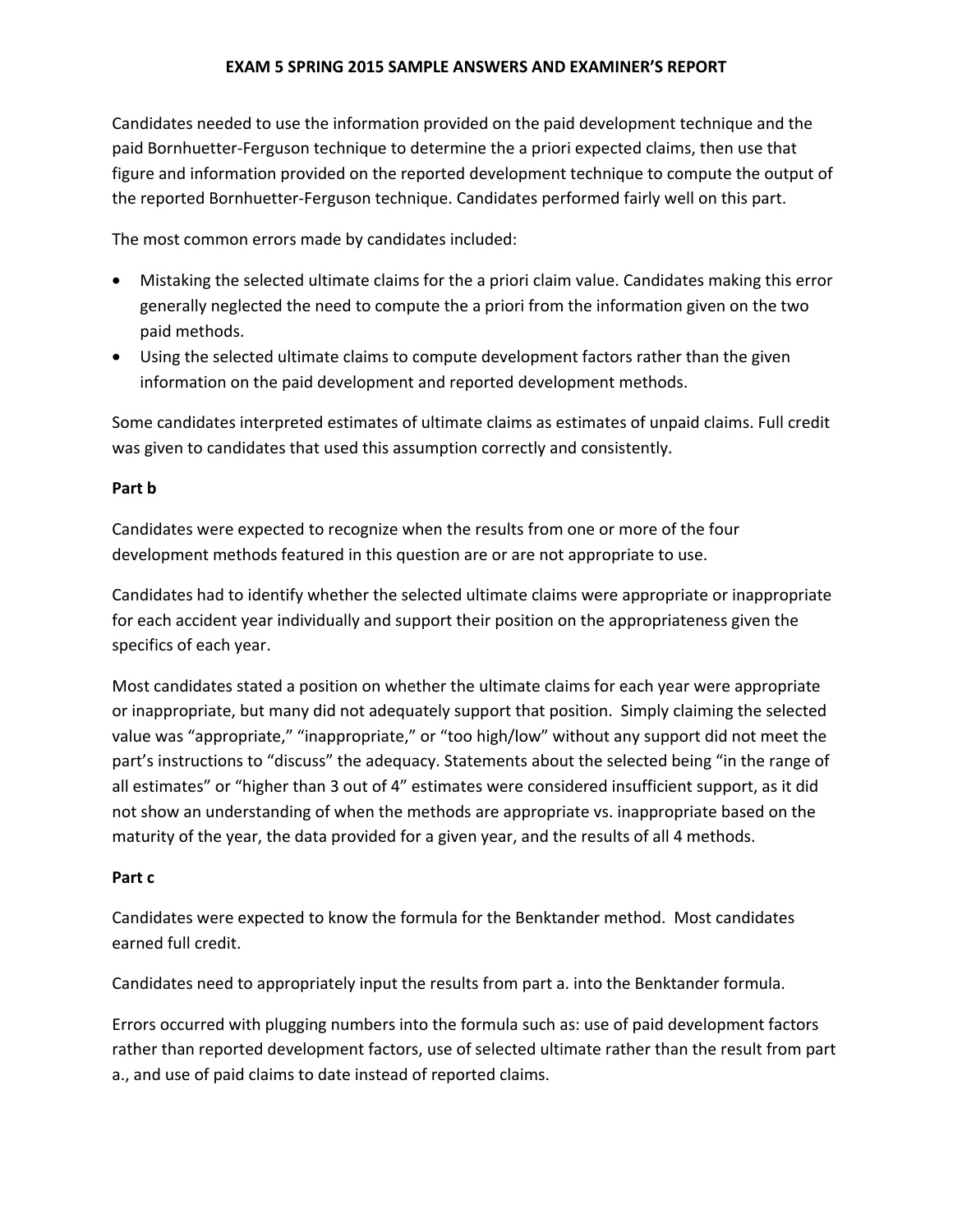### **Part d**

Candidates were expected to have an understanding of the mechanics of the Benktander method. Most candidates performed well on this part.

Candidates needed to identify that repeated iterations of the Benktander formula will eventually converge to the Reported Development method and to explain that the result will decrease with each iteration until it converges, or that more "weight" or "credibility" will be assigned to the Reported Development method until it converges.

Asserting only that the formula eventually converges was not sufficient, as the question asked for how the estimate would change with each successive iteration.

A common error was misidentifying where the formula converges, such as claiming it would converge to the Bornhuetter-Ferguson amount, the reported claims to date, or zero.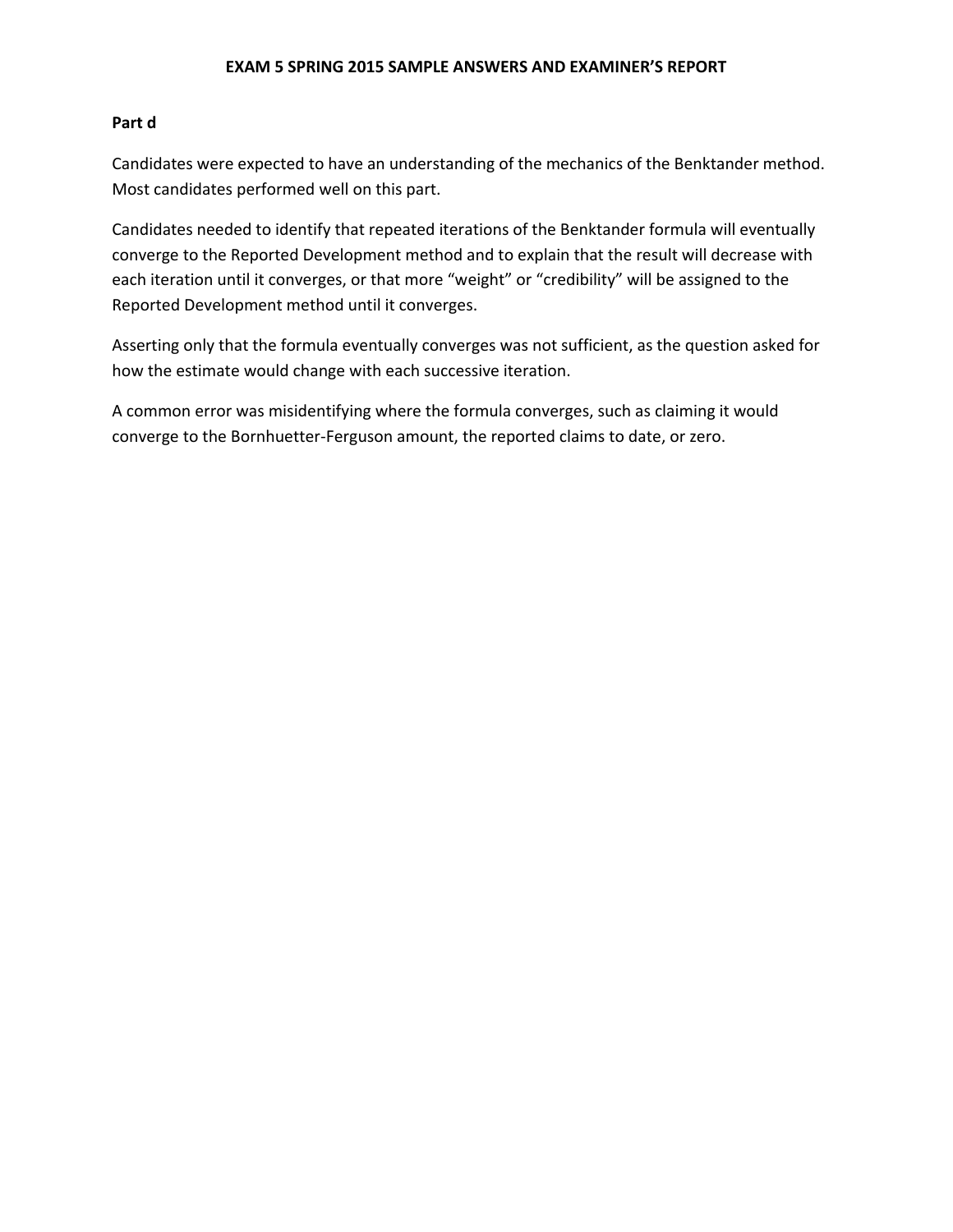#### **QUESTION: 20**

**TOTAL POINT VALUE: 2.5** 

**LEARNING OBJECTIVE(S): B3 / B8** 

#### **SAMPLE/ACCEPTED ANSWERS:**

Part a: 1.5 points

#### Frequency-Severity

Ultimate trended severity =  $160 * 105^2 = 176.4$ F-S Ultimate = 36M \* 0.0042 \* 176.4 = 26,672,000

Reported Claims Development

20.3M \* 1.720 = 34,916,000

Paid Claims Development

 $8.7M * 2.960 = 25,752,000$ 

Reported Bornhuetter-Ferguson

*Sample 1* 

Earned premium = 36M \* 1.560 = 56.160M BF Ult =  $20.3M + 56.160M * 44.5% * (1 - 1/1.720) = 30,761,000$ 

*Sample 2* 

Earned premium = 36M BF Ult =  $20.3M + 36M * 44.5% * (1 - 1/1.720) = 27,006,000$ 

*Sample 3* 

Earned premium =  $(36M * 1.560) / 1000 = 56,160$ BF Ult =  $20.3M + 56,160 * 44.5% * (1 - 1/1.720) = 20,310,000$ 

Part **b**: 1 point

## Frequency-Severity

*Sample 1* 

I wouldn't use this technique since the selected ultimate severity is from 2012 and it's outdated.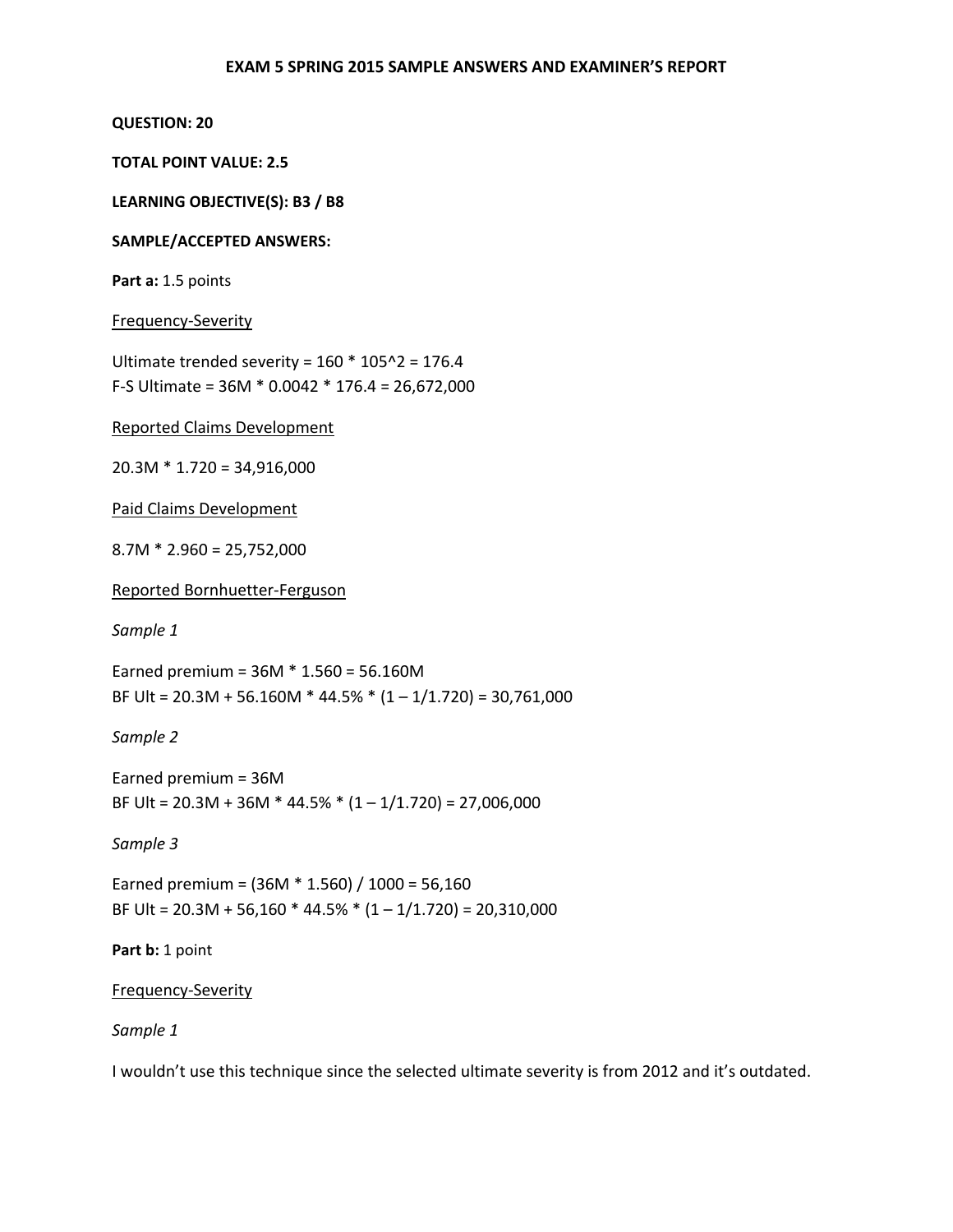## *Sample 2*

There seems to have been an increase in reserve adequacy in the latest year. Since the Freq-Sev method uses paid data, it is unaffected by this change and is appropriate.

## *Sample 3*

Yes, since you can make adjustments to frequency and severity separately it is less likely to be skewed by operational changes.

## *Sample 4*

Frequency & Severity methods don't sufficiently consider the last reported point, which differs from others. I wouldn't use this estimate.

## Reported Claims Development

I would not use this technique since the reported claims as of 12 months is extremely elevated (shock-loss, change in case adequacy?).

## Paid Claims Development

## *Sample 1*

The paid method seems appropriate. Although the 12mo LDF is rather highly leveraged, paid amounts and development appear stable so the ultimate should be appropriate.

## *Sample 2*

Not appropriate, steady paid losses shown at 12 months, but doesn't recognize large reported losses, which may be accurate, for example a large unpaid claim.

## *Sample 3*

The paid age to ultimate factor is too highly leveraged and should not be used.

## Reported Bornhuetter-Ferguson

## *Sample 1*

I would not use this method due to the elevated reported loss @ 12 months.

## *Sample 2*

The B-F method produces more stable losses at early maturities and gives weight to actual losses and is appropriate.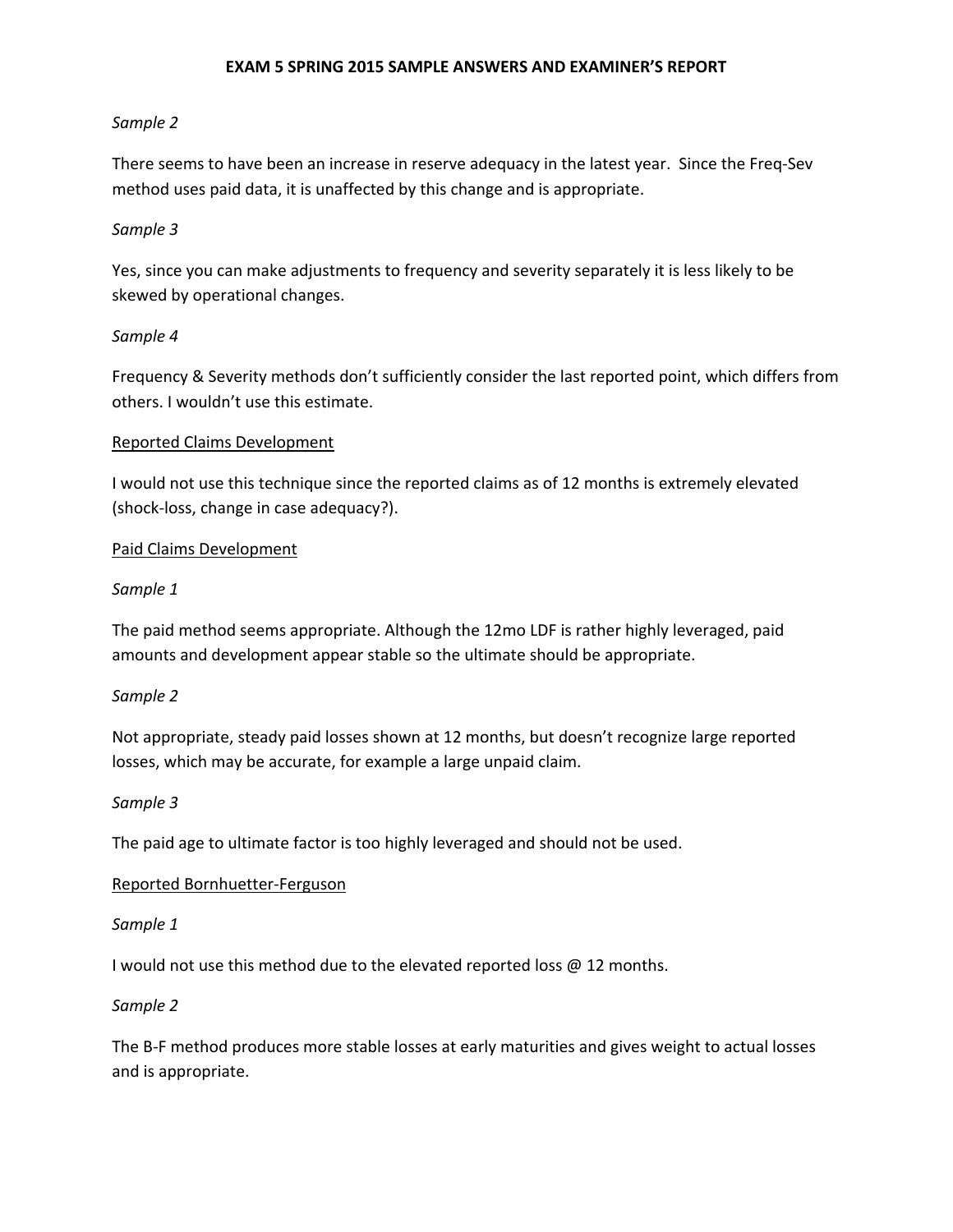## *Sample 3*

The BF would be a better choice since it incorporates the higher reported claims while calculating an IBNR based on expected claims.

## *Sample 4*

It seems like the rate per 1000 exposure is really low. The expected claims part is really low. I think we are underestimating the ultimate even though the reported development part is high.

## **EXAMINER'S REPORT:**

## **General Commentary**

Candidates generally performed well on this question, with many scoring full credit or close to it if they attempted the question. Examination leadership acknowledges a typo on the exposure base for this question, and notes that any reasonable assumption for the B-F a priori expectation was accepted in grading.

## **Part a**

The candidate was expected to know how to compute ultimate loss estimates using the frequency/severity method, the paid loss development method, the incurred loss development method, and the Bornhuetter-Ferguson method.

Most candidates had no trouble computing the estimates using the paid loss development method and the incurred loss development. Some candidates struggled on the frequency/severity method and the B-F method. For the frequency/severity method, the most common mistakes were failing to trend severity correctly and applying the reported claim count development factor to ultimate frequency. For the B-F method, the most common mistakes were using the wrong development factor and not applying the loss ratio to the exposure base.

A few candidates chose to calculate and select their own loss development factors instead of using the ones provided, which was unnecessary, but accepted. In the B-F method, a few candidates used one of the other methods to determine ultimate losses instead of using the expected loss ratio method, which was also accepted.

## **Part b**

The candidate was expected to have an informed opinion on whether or not each of the estimates calculated in part a. were reasonable, and discuss why or why not.

Candidates generally received full credit for the discussion of the paid loss development method, the incurred loss development method, and the B-F method. Many candidates struggled with the discussion around the F-S method, and had difficulty linking the pros and cons of the method itself to the case at hand.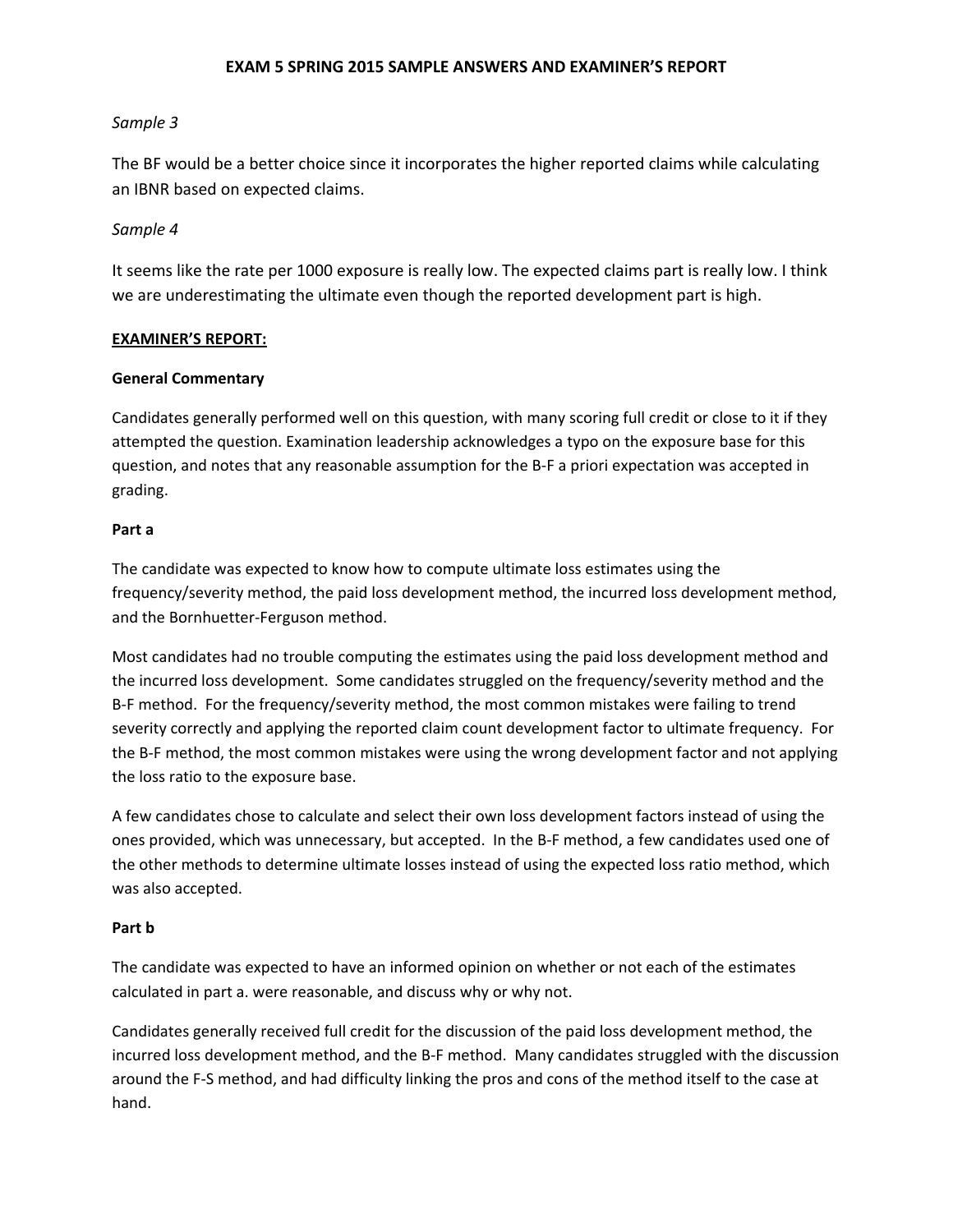The reported claim triangle indicated an apparent case reserve strengthening in AY 2014, given a rise in losses that was not seen in the paid triangle. Most candidates were able to recognize this, and thus recognize that the reported development method would lead to an overestimation of the ultimate losses.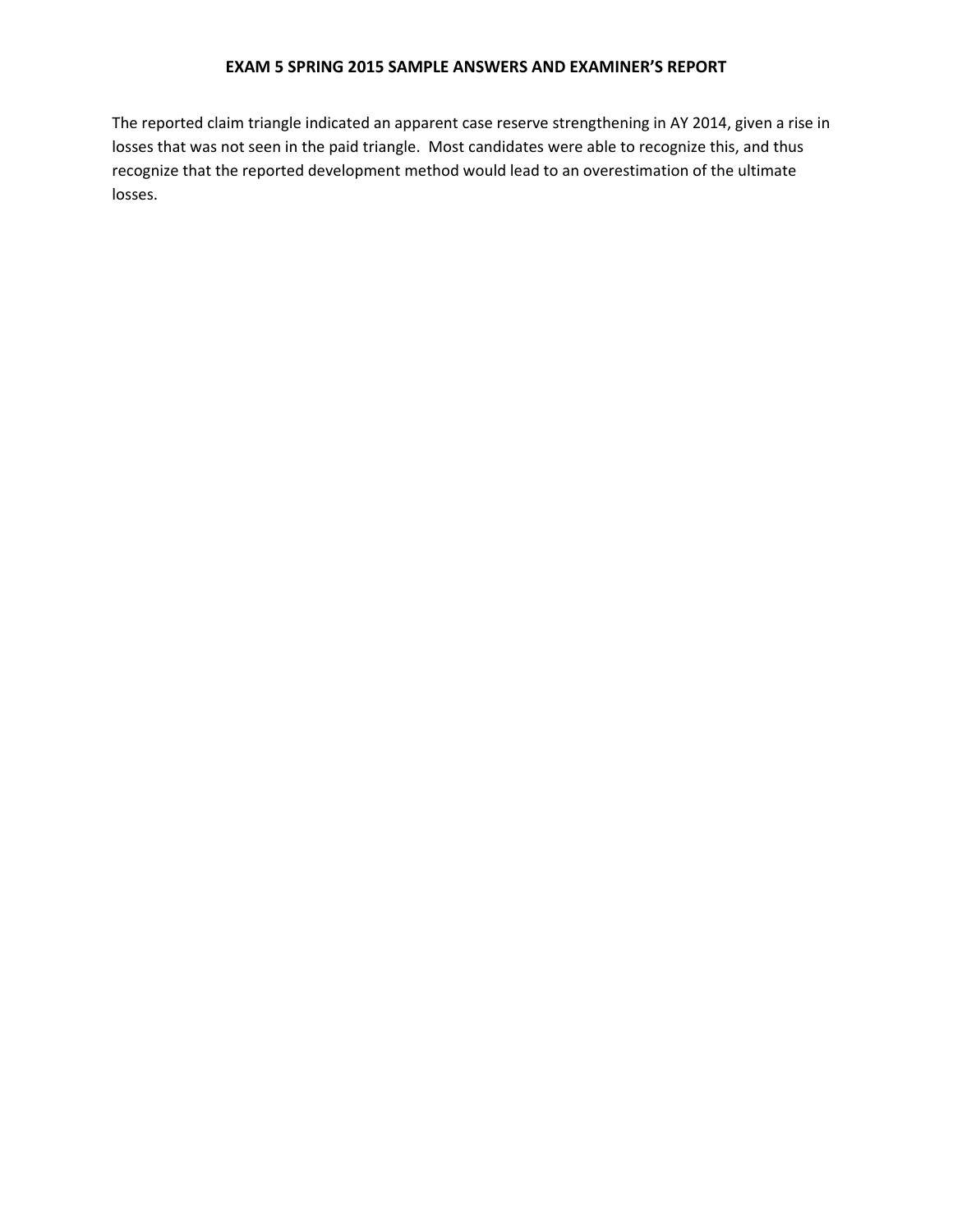## **QUESTION: 21**

### **TOTAL POINT VALUE: 2.5**

## **LEARNING OBJECTIVE(S): B4 / B5**

## **SAMPLE/ACCEPTED ANSWERS:**

## Part a: 2 points

|  | Disposal Rates (cum clsd /ult) |
|--|--------------------------------|
|--|--------------------------------|

| Acc Year | 12 months | 24 months | 36 months |
|----------|-----------|-----------|-----------|
| 2012     | 0.890     | 0.976     | 1.000     |
| 2013     | 0.887     | 0.975     |           |
| 2014     | 0.887     |           |           |
| Sel      | 0.887     | 0.975     | 1.000     |

Sel. latest diagonal per note in problem.

#### Avg. Severity (untrd.) (Pd/clsd ct)

| Acc Year | 12 months | 24 months | 36 months |
|----------|-----------|-----------|-----------|
| 2012     | 3082      | 5000      | 5000      |
| 2013     | 3467      | 5333      |           |
| 2014     | 2581      |           |           |
| Sel      | 2581      | 5333      | 5000      |

Sel. latest diagonal per note in problem.

| AY   | Ult Clms                                                                        |
|------|---------------------------------------------------------------------------------|
|      | 2012 2,700,000 (development complete)                                           |
| 2013 | $[846 (1 - 0.975)]*5000*1.04 + 3000000 = 3,109,200$                             |
| 2014 | $[874(.975-.887)]$ *5333*1.04 + [874(1-.975)]*5000*1.04^2 + 2000000 = 2,546,069 |
|      |                                                                                 |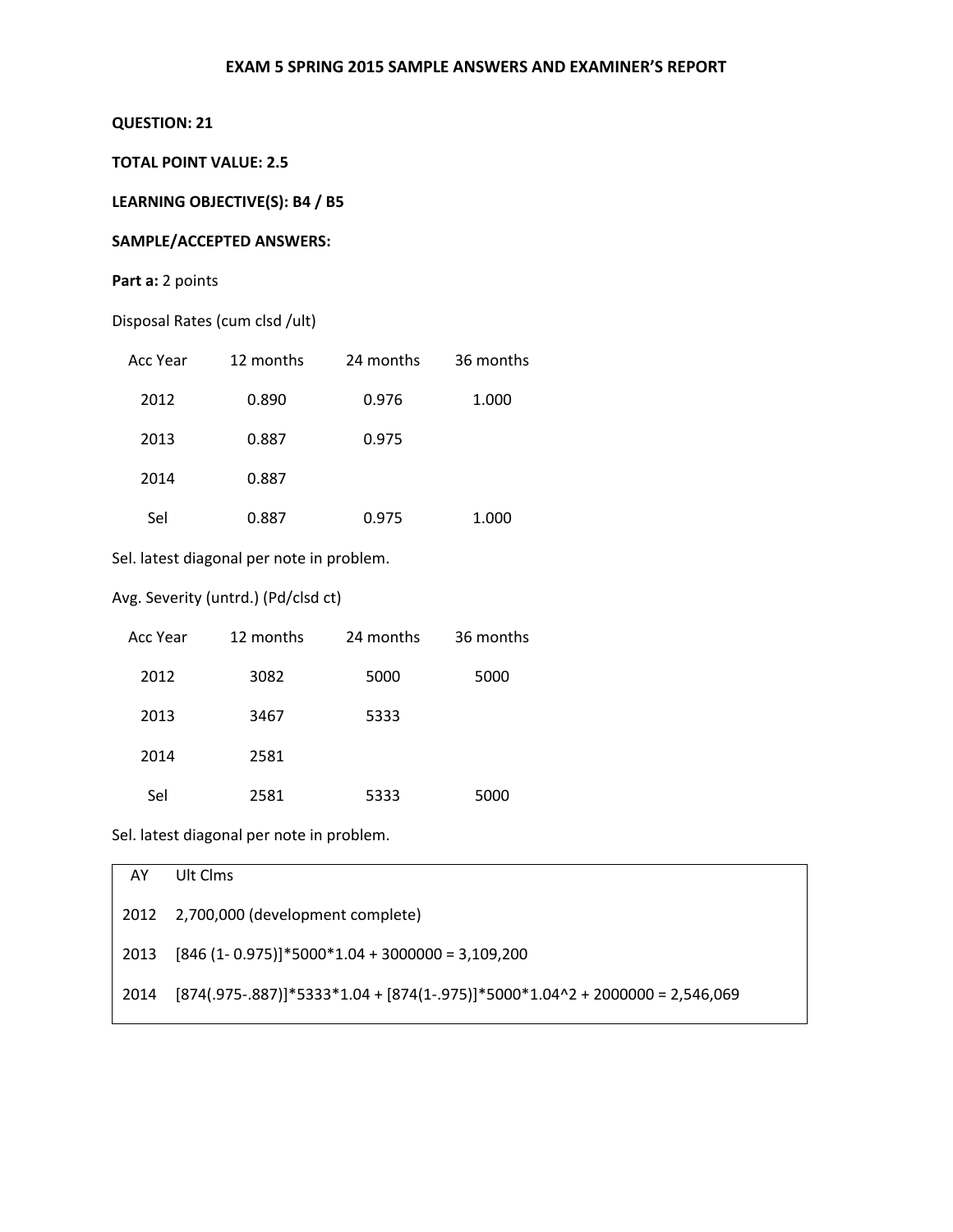## **Part b:** 0.5 point

## *Sample 1:*

Adjust the 24 months expected severity for 2013 to reflect higher severity levels. Exclude 2013 data from the calculation of average severity to be used for other AYs

## *Sample 2:*

If we assume it was a law change in 2013 that continues for 2014, then the severity for 2012 can be adjusted to reflect the change. This should be done by adjusting the incremental severity triangle.

## **EXAMINER'S REPORT:**

## **General Commentary**

Candidate performance was mixed on this question, with many candidates not providing a sufficient answer for full credit on part b., but performing well on part a.

## **Part a**

The candidate was expected to know how to use the Disposal Rate Frequency Severity technique. Most candidates were able to calculate disposal rates and project incremental claim counts correctly.

The most common mistakes included using cumulative average severity instead of incremental average severity and incorrectly applying the trend.

## **Part b**

The candidate was expected to be able to provide at least one fix to the methodology. Overall candidates scored poorly on this part, as they did not discuss how the adjustment should be made or to which year(s) the adjustment should be applied, but simply stated "adjust the data".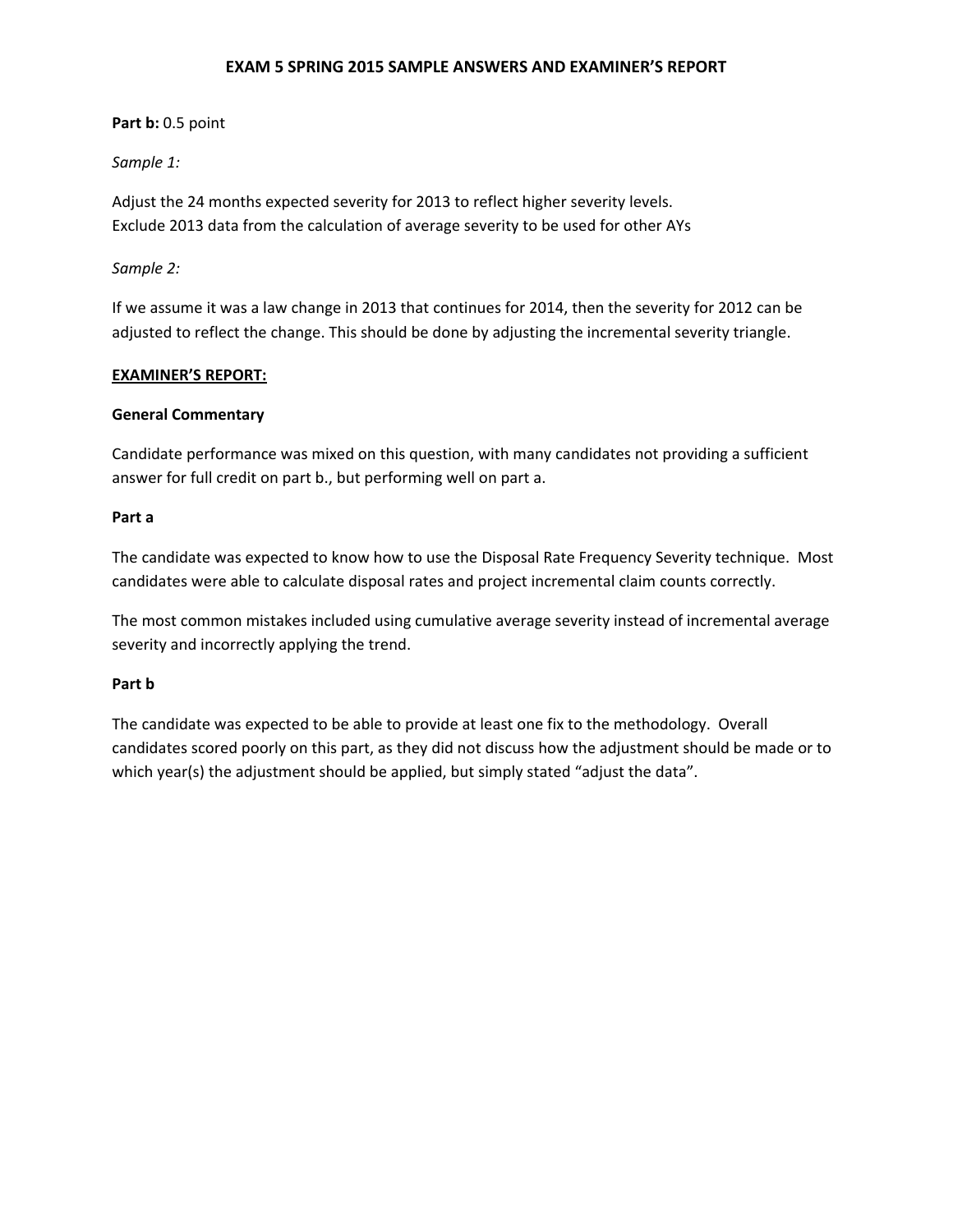#### **QUESTION: 22**

## **TOTAL POINT VALUE: 2.5**

## **LEARNING OBJECTIVE(S): B3 / B5**

#### **SAMPLE/ACCEPTED ANSWERS:**

### **Part a:** 0.75 point

|          | <b>Average Case Outstanding</b> |          | Change    |           |       |
|----------|---------------------------------|----------|-----------|-----------|-------|
| Accident |                                 | 24       |           | $12 - 24$ | 24-36 |
| Year     | 12 Months                       | Months   | 36 Months |           |       |
| 2012     | \$7,692                         | \$14,634 | \$10,588  | 0%        | 23%   |
| 2013     | \$7,699                         | \$17,956 |           | 13%       |       |
| 2014     | \$8,688                         |          |           |           |       |

|          | Average Paid per closed claim |         | Change    |           |       |
|----------|-------------------------------|---------|-----------|-----------|-------|
| Accident | 12 Months                     | 24      | 36 Months | $12 - 24$ | 24-36 |
| Year     |                               | Months  |           |           |       |
| 2012     | \$5,882                       | \$8,304 | \$9,659   | 5%        | 5%    |
| 2013     | \$6,176                       | \$8,717 |           | 5%        |       |
| 2014     | \$6,485                       |         |           |           |       |

#### *Sample 1:*

Since the case outstanding trend is increasing at a greater rate than the 5% severity trend, using a reported development technique would result in estimates being overstated

#### *Sample 2:*

From the case outstanding triangle, there has been an increase in case outstanding in recent years. Using the reported development technique would cause an overestimation of ultimates. Reported development method is not appropriate.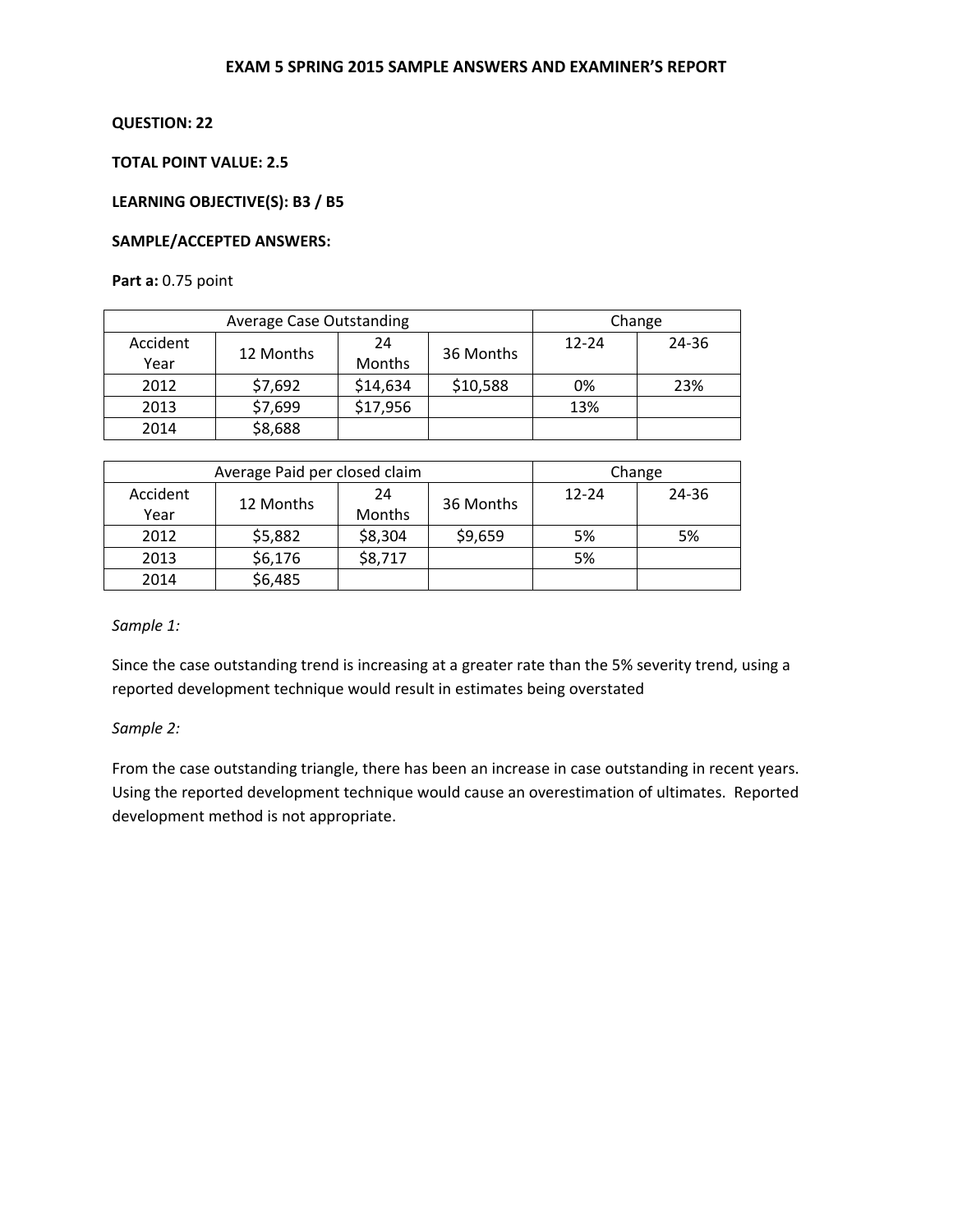### **Part b:** 1.5 points

| <b>Adjusted Average Case Outstanding</b> |           |          |           |  |  |  |
|------------------------------------------|-----------|----------|-----------|--|--|--|
| Accident                                 | 12 Months | 24       | 36 Months |  |  |  |
| Year                                     |           | Months   |           |  |  |  |
| 2012                                     | \$7,880   | \$17,101 | \$10,588  |  |  |  |
| 2013                                     | \$8,274   | \$17,956 |           |  |  |  |
| 2014                                     | \$8,688   |          |           |  |  |  |

| Adjusted Reported Claims (\$000s) |           |          |           |  |  |
|-----------------------------------|-----------|----------|-----------|--|--|
| Accident                          | 12 Months | 24       | 36 Months |  |  |
| Year                              |           | Months   |           |  |  |
| 2012                              | \$10,122  | \$15,506 | \$16,500  |  |  |
| 2013                              | \$11,691  | \$17,900 |           |  |  |
| 2014                              | \$13,500  |          |           |  |  |

| <b>Adjusted Reported Development Factors</b> |           |         |  |  |  |
|----------------------------------------------|-----------|---------|--|--|--|
| Accident<br>Year                             | $12m-24m$ | 24m-36m |  |  |  |
| 2012                                         | 1.532     | 1.064   |  |  |  |
| 2013                                         | 1.531     |         |  |  |  |
| Selected                                     | 1.531     | 1.064   |  |  |  |
| Cumulative                                   | 1.629     | 1.064   |  |  |  |

Ultimate claims = 13,500 x 1.629 = \$21,991K

## **Part c:** 0.25 point

## *Sample 1:*

You can use the B-S adjusted LDFs to compute percent unreported in the B-F technique

## *Sample 2:*

It can be considered in the reported development technique of B-F, just using case adequacy adjustment

#### *Sample 3:*

The B-F method is a weighted average of the development technique and the expected claims technique. If we use the B-S case outstanding adjustment to calculated adjusted reported claims, the adjusted reported development technique can be used in the B-F method.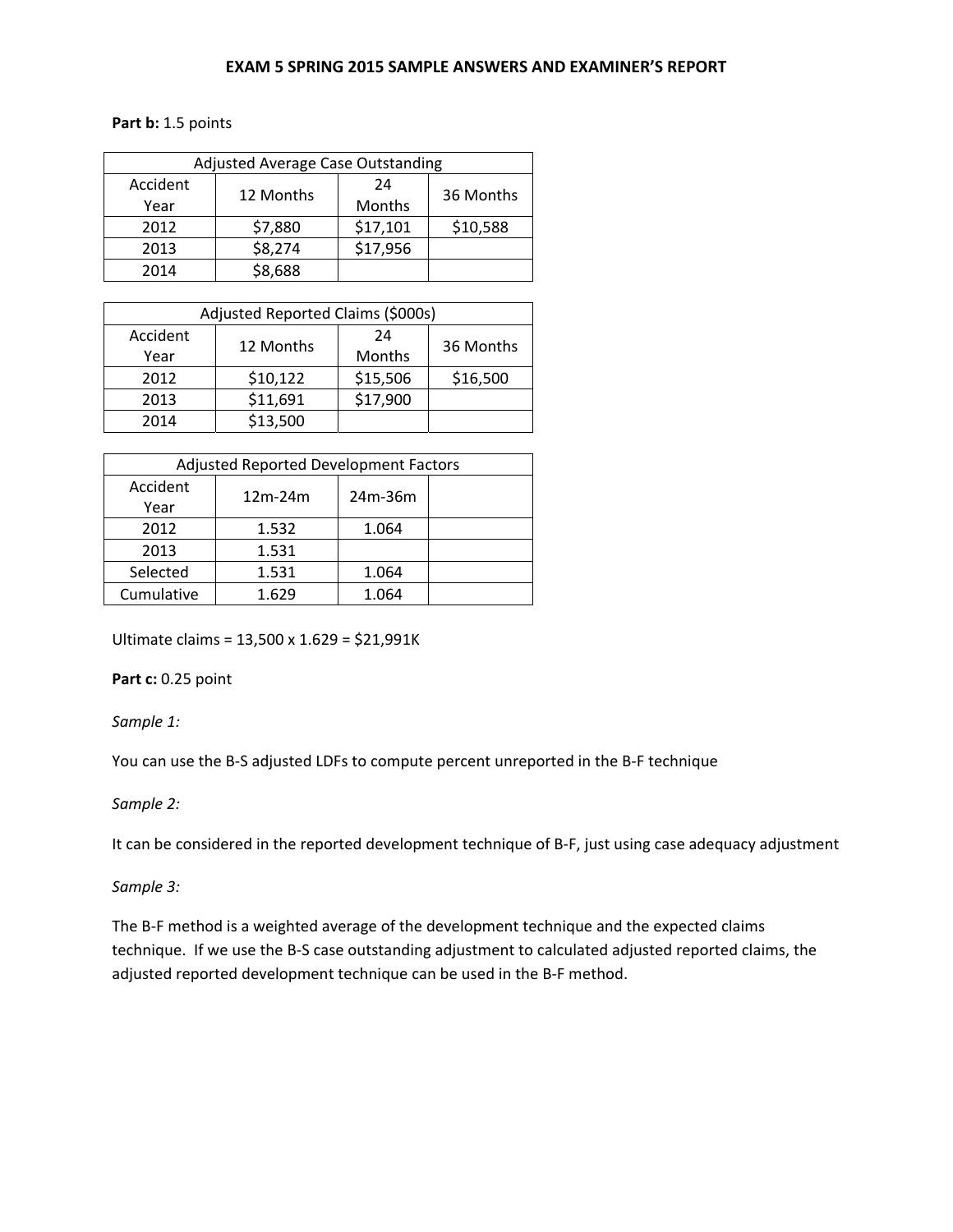### **EXAMINER'S REPORT:**

### **General Commentary**

Candidates performed well on this question, with many candidates receiving full credit or close to full credit if they attempted the question.

### **Part a**

The candidate was expected to know how to test for case reserve adequacy changes, via checking the change average case outstanding along the last diagonal. Overall, candidates scored well.

The candidate was expected to calculate the unadjusted average case O/S triangle, note the increase along the last diagonal (either absolute or compared to paid severity), and conclude that the reported LDF method was not adequate. The most common errors were using the average reported triangle instead of case O/S and reviewing only AY2014 instead of all years.

#### **Part b**

The candidate was expected to know how to perform a Berquist-Sherman incurred loss adjustment. Overall candidates scored well and many candidates received full credit.

Calculation errors were the most common mistakes. Others include:

- Many candidates got detrended average case O/S correct but then failed to apply those correctly.
- Some candidates outlined the steps of the method without any attempt to actually calculate them.

#### **Part c**

Candidates were expected to determine how the Berquist-Sherman adjustment would be applied to the Bornhuetter-Ferguson method.

The most common mistakes were suggestions to replace the expected loss ratio or initial expected ultimate, as this does not incorporate the adjusted development pattern from the Berquist-Sherman technique.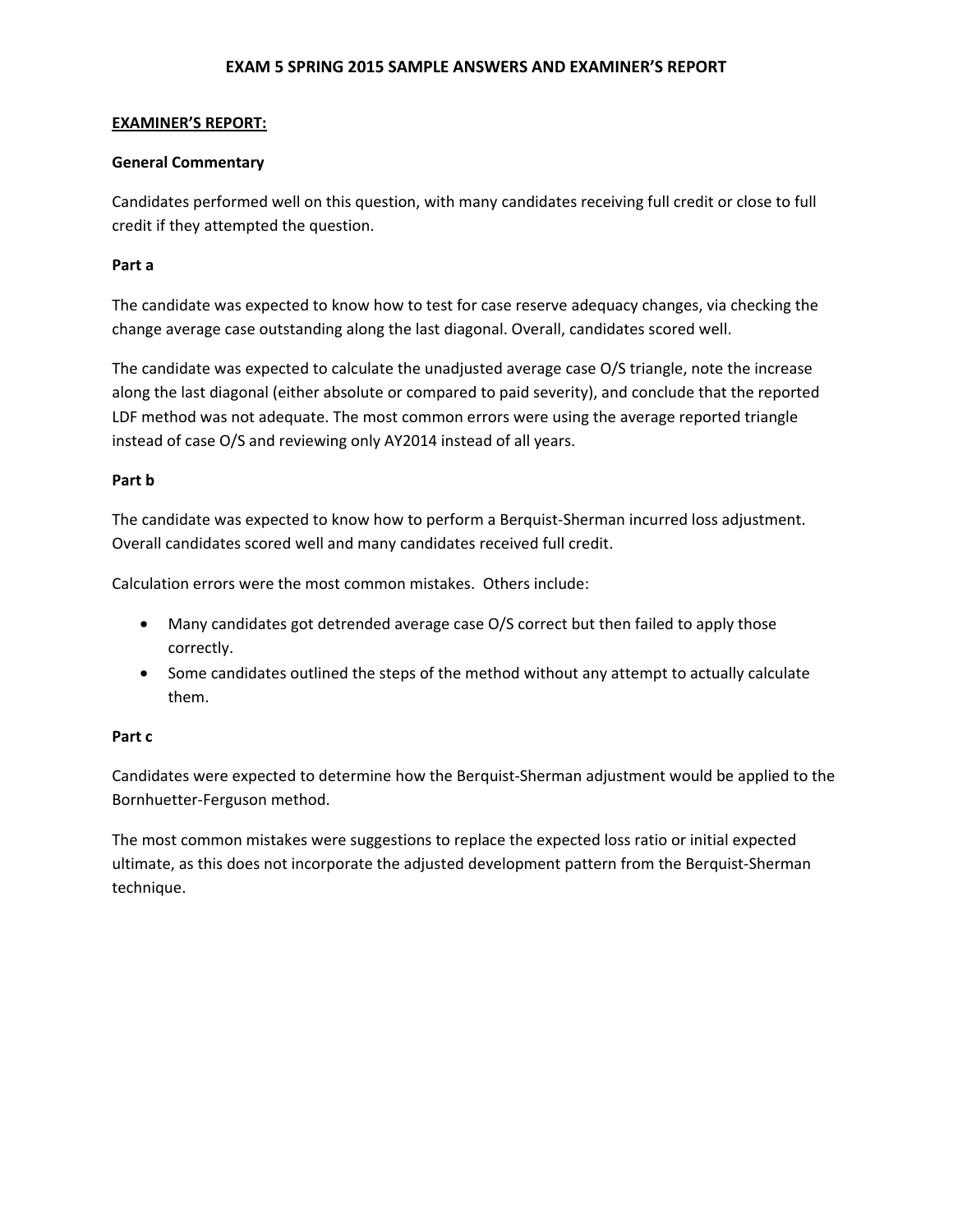### **QUESTION: 23**

### **TOTAL POINT VALUE: 1.5**

#### **LEARNING OBJECTIVE(S): B4 / B5**

#### **SAMPLE/ACCEPTED ANSWERS:**

**Part a: 1** point

#### Paid Development Technique

*Sample 1:* 

Since there has been a change in the rate claims are being settled, this would result in an inaccurate estimate. CDFs would change due to the settlement rate changes so the historical factors would not be appropriate.

#### *Sample 2:*

Paid development method assumes no change in claim settlement process, therefore it's not appropriate to apply old LDF to recent paid claims.

#### *Sample 3:*

If smaller claims settle faster, this may result in lower total paid claims at early maturities as larger claims are settled last. This change in settlement pattern won't be reflected in historic link ratios and the selected ultimate may prove too low.

## *Sample 4:*

If large claims are being settled just as they were before, then using the paid claims technique will overestimate claims as the company now has a higher % of ultimate claims paid earlier.

## *Sample 5:*

We will be seeing changes in the amount of paid claims at each maturity. May increase at early maturities if we are settling a lot of small claims early or may decrease at early maturities if we are taking longer to settle large claims as a result of prioritizing the small ones. Either way, the development pattern for the future isn't the same as the development pattern in the past so old LDFs won't be appropriate and will cause distortions.

## Reported Development Technique

## *Sample 1:*

If the claims department is focused on small claims, large claims may develop more than in the past because they are being given less attention. The reported technique would understate claims then.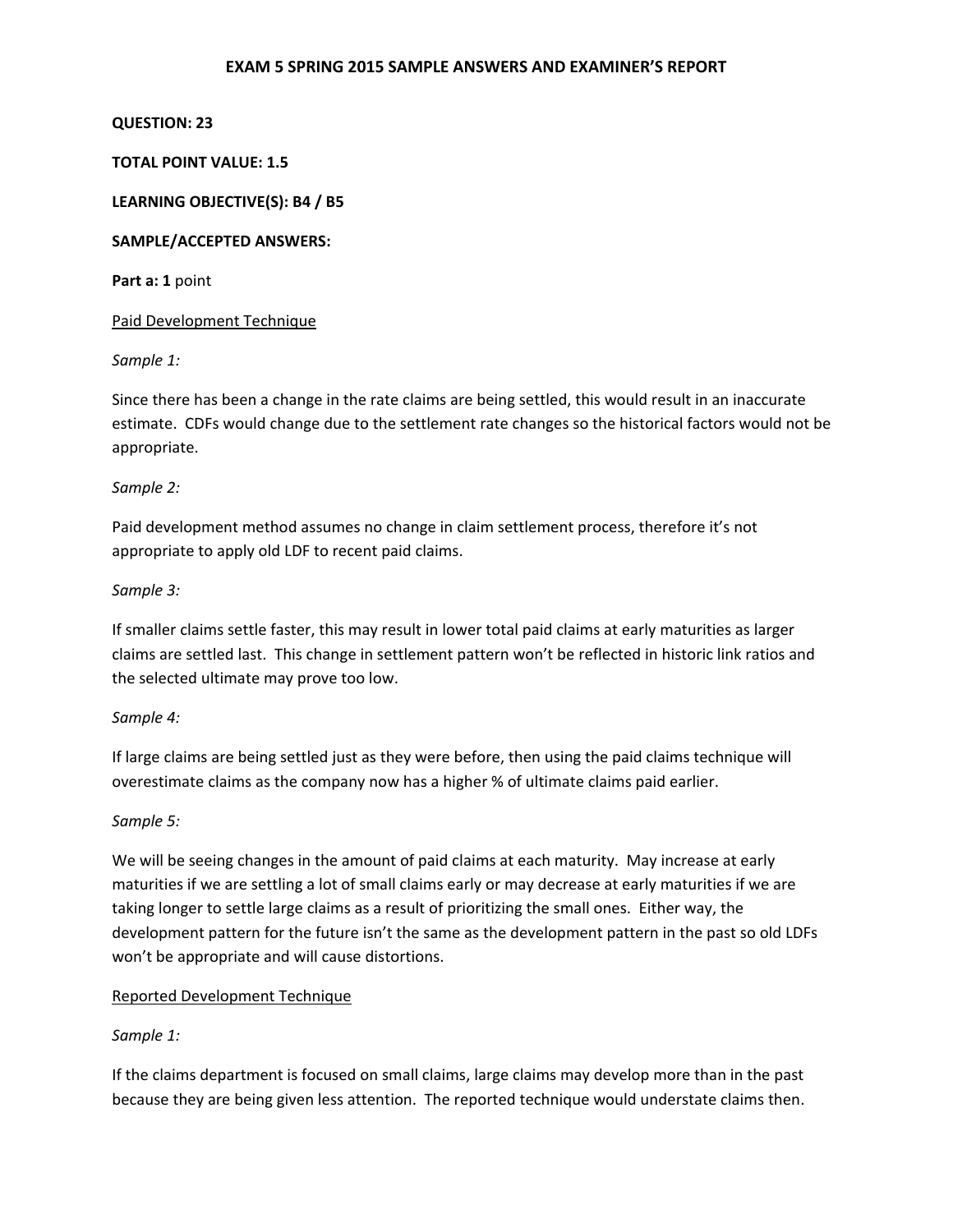## *Sample 2:*

If the smaller claims were settled at the case o/s amount then this would not be affected.

#### *Sample 3:*

If the reserves were not perfectly adequate, the closing of small claims early may affect the reported pattern. For example, if case reserves put up on the small claims was historically redundant, closing them earlier reduces the reported at early dates. This would lead to an underestimate as low reported to date multiplied by too low historical LDFs.

**Part b:** 0.5 point

#### *Sample 1:*

Look at triangles by size of loss and use BS paid adjustments to restate historical at current settlement rates.

#### *Sample 2:*

Track small claims separately from large claims and perform the Berquist Sherman adjustment on each to reflect new settlement patterns in large vs. small claims.

#### **EXAMINER'S REPORT:**

#### **General Commentary**

Candidate performance on this question was mixed, with candidates scoring well on part a., but struggling on part b.

#### **Part a**

Paid Development: The candidate was expected to recognize that the payment pattern determined from the historical data would no longer be applicable to the data after the change in settlement rates. Candidates generally did a good job in recognizing the change in pattern. A common mistake was simply stating that the method would overstate or understate the estimate with no reason why the method was not appropriate.

Reported Development: The candidate was expected to recognize that the change in settlement pattern could impact the reporting pattern and therefore the reported development technique. Various answers were accepted describing situations where the method would be appropriate or would not be appropriate. Common mistakes included:

• Interpreting larger average case reserves for a change in case adequacy. For example, if average case reserves are higher simply because only large claims remain open, this does not indicate that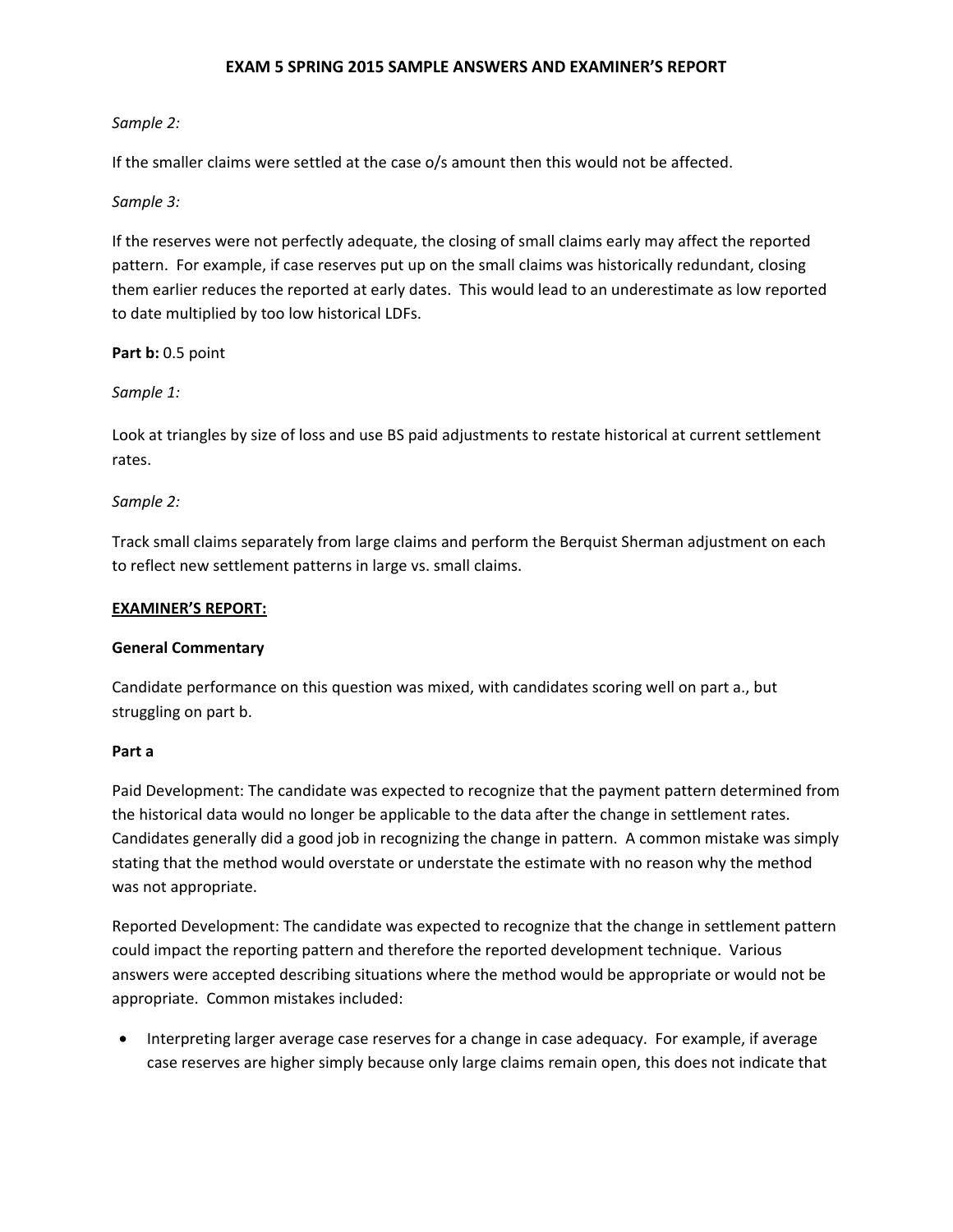case reserve adequacy has changed or the reported development technique would not be applicable.

• Discussing only the settlement or closure pattern and not discussing the impact on the reporting pattern.

### **Part b**

The candidate was expected to recognize that the Berquist Sherman adjustment would not work in this case. An assumption of the Berquist Sherman adjustment is that paid dollars are proportional to closed claim counts. When there is a shift in settlement by size of claim, this assumption will no longer hold. The paid BS adjustment can exacerbate the misstatement of the technique if paid dollars are not proportional to paid counts. The case outstanding BS adjustment could similarly exacerbate the misstatement if an increase in average case reserves due simply to a different mix of open claims by size was interpreted as a change in case reserving practices. A common mistake was stating that the paid or case outstanding Berquist Sherman adjustment should be applied without recognizing this pitfall.

Another common mistake was to suggest using a different reserving technique, such as the expected loss method. The question did not ask for another technique, but rather asked how to adjust one of the development methods.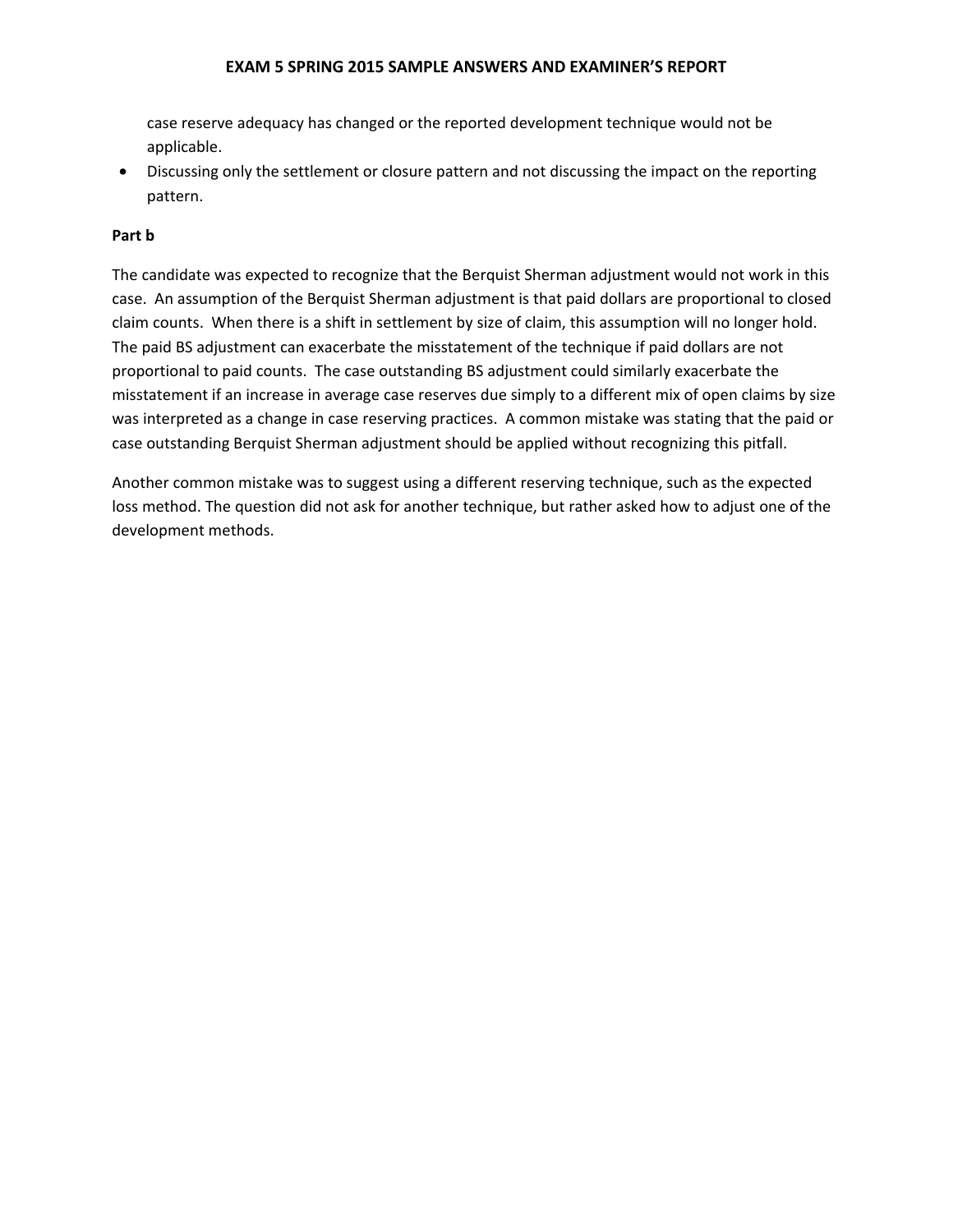# **QUESTION: 24**

## **TOTAL POINT VALUE: 2**

**LEARNING OBJECTIVE(S): B6** 

## **SAMPLE/ACCEPTED ANSWERS:**

*Sample 1:* 

| 120<br>132     | 138                                                                                                                                               |                                                                                                                                                                       |                                                                                                                                                                |                                                                     |                                                       |                                               |                                                                                                                                |                                           |                                                                                                                                                                                 |                                                                            |
|----------------|---------------------------------------------------------------------------------------------------------------------------------------------------|-----------------------------------------------------------------------------------------------------------------------------------------------------------------------|----------------------------------------------------------------------------------------------------------------------------------------------------------------|---------------------------------------------------------------------|-------------------------------------------------------|-----------------------------------------------|--------------------------------------------------------------------------------------------------------------------------------|-------------------------------------------|---------------------------------------------------------------------------------------------------------------------------------------------------------------------------------|----------------------------------------------------------------------------|
| 90<br>99       |                                                                                                                                                   |                                                                                                                                                                       |                                                                                                                                                                |                                                                     |                                                       |                                               |                                                                                                                                |                                           |                                                                                                                                                                                 |                                                                            |
| 100            |                                                                                                                                                   |                                                                                                                                                                       |                                                                                                                                                                |                                                                     |                                                       |                                               |                                                                                                                                |                                           |                                                                                                                                                                                 |                                                                            |
| 1.1            |                                                                                                                                                   |                                                                                                                                                                       |                                                                                                                                                                |                                                                     |                                                       |                                               |                                                                                                                                |                                           |                                                                                                                                                                                 |                                                                            |
|                |                                                                                                                                                   |                                                                                                                                                                       |                                                                                                                                                                |                                                                     |                                                       |                                               |                                                                                                                                |                                           |                                                                                                                                                                                 |                                                                            |
|                |                                                                                                                                                   |                                                                                                                                                                       |                                                                                                                                                                |                                                                     |                                                       |                                               |                                                                                                                                |                                           |                                                                                                                                                                                 |                                                                            |
|                |                                                                                                                                                   |                                                                                                                                                                       |                                                                                                                                                                |                                                                     |                                                       |                                               |                                                                                                                                |                                           |                                                                                                                                                                                 |                                                                            |
|                |                                                                                                                                                   |                                                                                                                                                                       |                                                                                                                                                                |                                                                     |                                                       |                                               |                                                                                                                                |                                           |                                                                                                                                                                                 |                                                                            |
|                |                                                                                                                                                   |                                                                                                                                                                       |                                                                                                                                                                |                                                                     |                                                       |                                               |                                                                                                                                |                                           |                                                                                                                                                                                 |                                                                            |
|                |                                                                                                                                                   |                                                                                                                                                                       |                                                                                                                                                                |                                                                     |                                                       |                                               |                                                                                                                                |                                           |                                                                                                                                                                                 |                                                                            |
|                |                                                                                                                                                   |                                                                                                                                                                       |                                                                                                                                                                |                                                                     |                                                       |                                               |                                                                                                                                |                                           |                                                                                                                                                                                 |                                                                            |
|                |                                                                                                                                                   |                                                                                                                                                                       |                                                                                                                                                                |                                                                     |                                                       |                                               |                                                                                                                                |                                           |                                                                                                                                                                                 |                                                                            |
|                |                                                                                                                                                   |                                                                                                                                                                       |                                                                                                                                                                |                                                                     |                                                       |                                               |                                                                                                                                |                                           |                                                                                                                                                                                 |                                                                            |
| Sample 2:      |                                                                                                                                                   |                                                                                                                                                                       |                                                                                                                                                                |                                                                     |                                                       |                                               |                                                                                                                                |                                           |                                                                                                                                                                                 |                                                                            |
|                |                                                                                                                                                   |                                                                                                                                                                       |                                                                                                                                                                |                                                                     |                                                       |                                               |                                                                                                                                |                                           |                                                                                                                                                                                 |                                                                            |
|                |                                                                                                                                                   |                                                                                                                                                                       |                                                                                                                                                                |                                                                     |                                                       |                                               |                                                                                                                                |                                           |                                                                                                                                                                                 |                                                                            |
|                |                                                                                                                                                   |                                                                                                                                                                       |                                                                                                                                                                |                                                                     |                                                       |                                               |                                                                                                                                |                                           |                                                                                                                                                                                 |                                                                            |
|                |                                                                                                                                                   |                                                                                                                                                                       |                                                                                                                                                                |                                                                     |                                                       |                                               |                                                                                                                                |                                           |                                                                                                                                                                                 |                                                                            |
|                |                                                                                                                                                   |                                                                                                                                                                       |                                                                                                                                                                |                                                                     |                                                       |                                               |                                                                                                                                |                                           |                                                                                                                                                                                 |                                                                            |
|                |                                                                                                                                                   |                                                                                                                                                                       |                                                                                                                                                                |                                                                     |                                                       |                                               |                                                                                                                                |                                           |                                                                                                                                                                                 |                                                                            |
|                |                                                                                                                                                   |                                                                                                                                                                       |                                                                                                                                                                |                                                                     |                                                       |                                               |                                                                                                                                |                                           |                                                                                                                                                                                 |                                                                            |
|                |                                                                                                                                                   |                                                                                                                                                                       |                                                                                                                                                                |                                                                     |                                                       |                                               |                                                                                                                                |                                           |                                                                                                                                                                                 |                                                                            |
| Ult Loss       |                                                                                                                                                   |                                                                                                                                                                       |                                                                                                                                                                |                                                                     |                                                       |                                               |                                                                                                                                |                                           |                                                                                                                                                                                 |                                                                            |
| $138(1) = 138$ |                                                                                                                                                   |                                                                                                                                                                       | .123                                                                                                                                                           |                                                                     |                                                       | 16.97                                         |                                                                                                                                |                                           |                                                                                                                                                                                 |                                                                            |
|                |                                                                                                                                                   |                                                                                                                                                                       |                                                                                                                                                                |                                                                     |                                                       | 14.97                                         |                                                                                                                                |                                           |                                                                                                                                                                                 |                                                                            |
|                |                                                                                                                                                   |                                                                                                                                                                       |                                                                                                                                                                |                                                                     |                                                       | 15.97                                         |                                                                                                                                |                                           |                                                                                                                                                                                 |                                                                            |
|                |                                                                                                                                                   |                                                                                                                                                                       |                                                                                                                                                                |                                                                     |                                                       |                                               |                                                                                                                                |                                           |                                                                                                                                                                                 |                                                                            |
|                | .133<br>.129<br>.156<br>.152<br>.150<br>.972<br><b>Ult Claims</b><br>138,000<br>$= 356,405$<br>Paid Idfs<br>1.1<br>1.1<br>Selected<br>1.1<br>1.15 | Ratio of S&S to paid claims:<br>.123<br>.953<br>1.045<br>$103,455 = 99(1.045)$<br>12-24 24-36<br>1.045<br>1.045<br>1.045<br>$99(1.045) = 103.46$<br>$100(1.15) = 115$ | 12 mos 24 mos 36 mos<br>Ultimate claims, paid development<br>12 mos 24 mos 36 mos<br>$114,950 = 100(1.1)(1.045)$<br>Ult Net Claims = Ult claims - Ult S&S<br>1 | .123<br>$= 356,405 - 47,953 = 308,452$<br>12<br>.133<br>.156<br>.15 | Ult Ratio<br>24<br>.1288<br>.1515<br><b>Ult Ratio</b> | $.145 = (.152)(.953)$<br>$.15(.9259) = .1389$ | $.139 = (.150)(.922)(.953)$<br>ratio = SS recd / paid loss<br>$36$ => ldfs<br>.123<br>selected<br>Cdf<br>$.1515(.955) = .1447$ | .968<br>.971<br>.9695<br>.9259<br>Ult S&S | *use simple average development factors<br>*use simple average development factors<br>Ult S&S<br>16,974<br>15,001<br>15,978<br>47,953<br>12-24<br>24-36<br>.955<br>.955<br>.955 | 1<br>1<br>Net ult claims (000)<br>121.03<br>88.49<br>99.03<br>total 308.55 |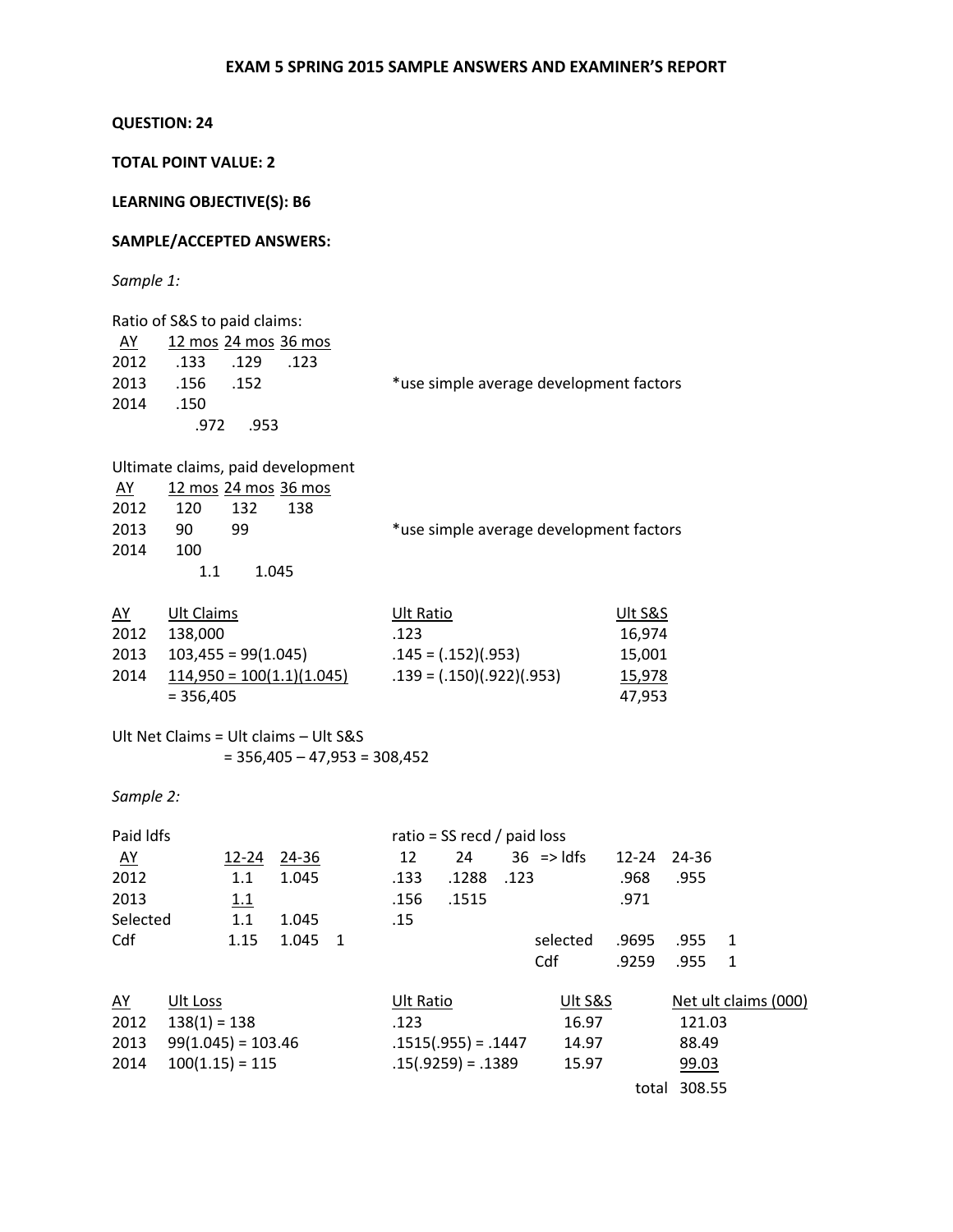## **EXAMINER'S REPORT:**

In general, the candidates performed well on this question. The candidate was expected to know how to calculate / estimate recoveries and how to use the development (or chain ladder) technique.

The areas where candidates lost credit most often were:

- Assuming no (S&S / Paid) ratio development beyond 24 months.
	- o The problem stated that paid S&S did not develop beyond 24 months, but the ratio can continue to develop due to paid losses developing until 36 months.
- Not calculating net paid (stopping after calculating ultimate S&S).
- Not using the ratio method, even though the problem says to use this method.
	- o Some candidates would develop paid losses and S&S separately, then subtract.
- Having calculation errors.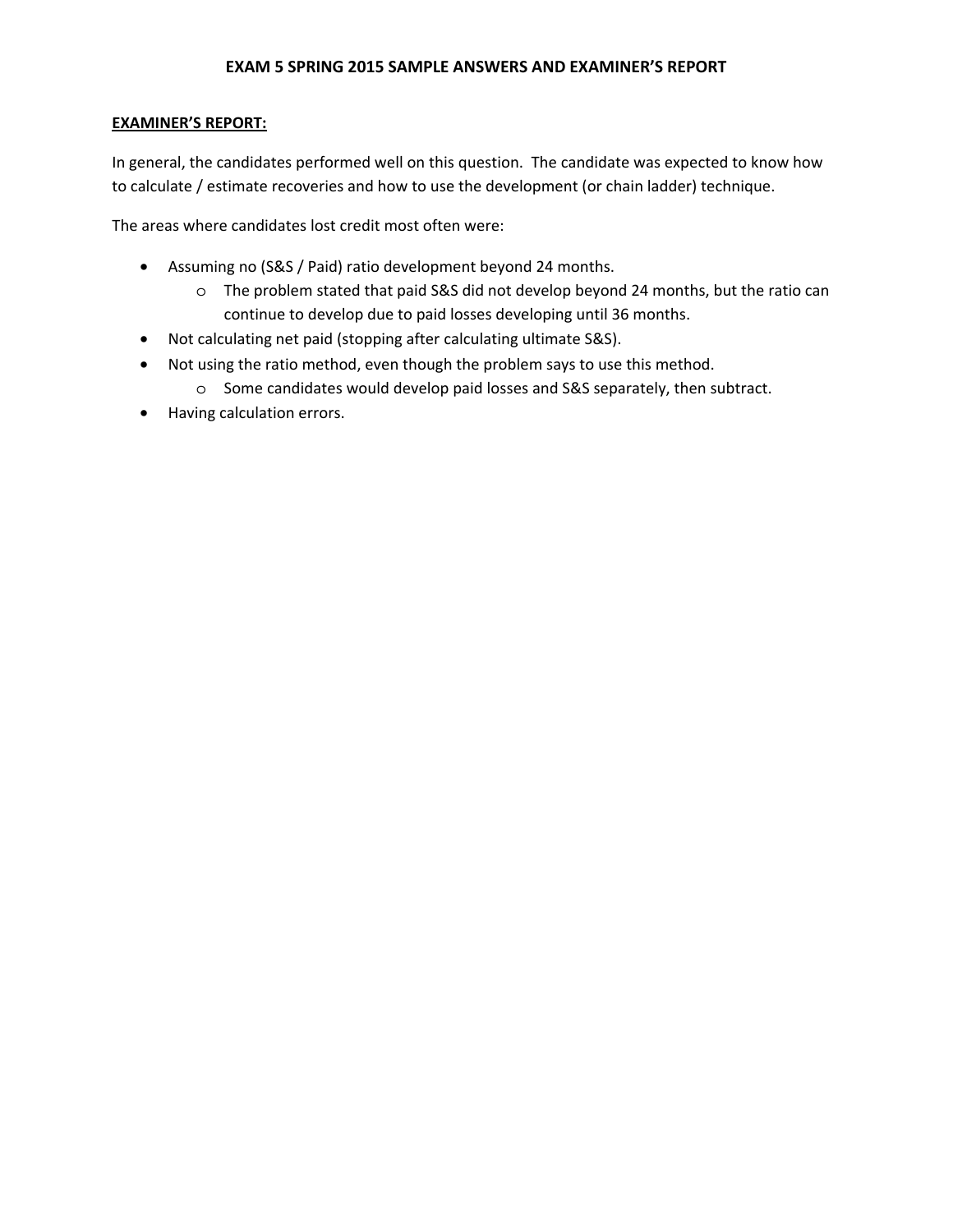## **QUESTION: 25**

## **TOTAL POINT VALUE: 2.25**

## **LEARNING OBJECTIVE(S): B7**

## **SAMPLE/ACCEPTED ANSWERS:**

## **Part a:** 0.5 point

The classical technique assumes a steady relationship between paid ULAE and paid claims, but as it is shown in the data, this company is growing and the ratio of paid ULAE to paid claims is significantly different year by year so it is not appropriate.

**Part b:** 1.75 points

*Sample 1:* 

I would use the Kittel approach using an average of paid and reported losses in the denominator of my paid ULAE / Losses ratio for a more stable estimate.

|      | (1)       | (2)         | (3)           |
|------|-----------|-------------|---------------|
|      | $(Paid +$ |             | $= (2) / (1)$ |
|      | Reported  |             | Paid ULAE /   |
|      | Claims) / | Paid        | Claims        |
| Year | 2         | <b>ULAE</b> | <b>Basis</b>  |
| 2011 | 61,956    | 10,558      | 0.1704        |
| 2012 | 93,485    | 13,039      | 0.1395        |
| 2013 | 115,572   | 13,143      | 0.1137        |
| 2014 | 134,546   | 15,286      | 0.1136        |

This ratio has still been decreasing, but much more stable. It seems very stable for 2013 and 2014 so I'll select 0.1137 as my ULAE/Claims ratio.

Unpaid ULAE @ 12/31/14 = 0.1137 x [ (0.5)(205,520) + 111,853] = 24,401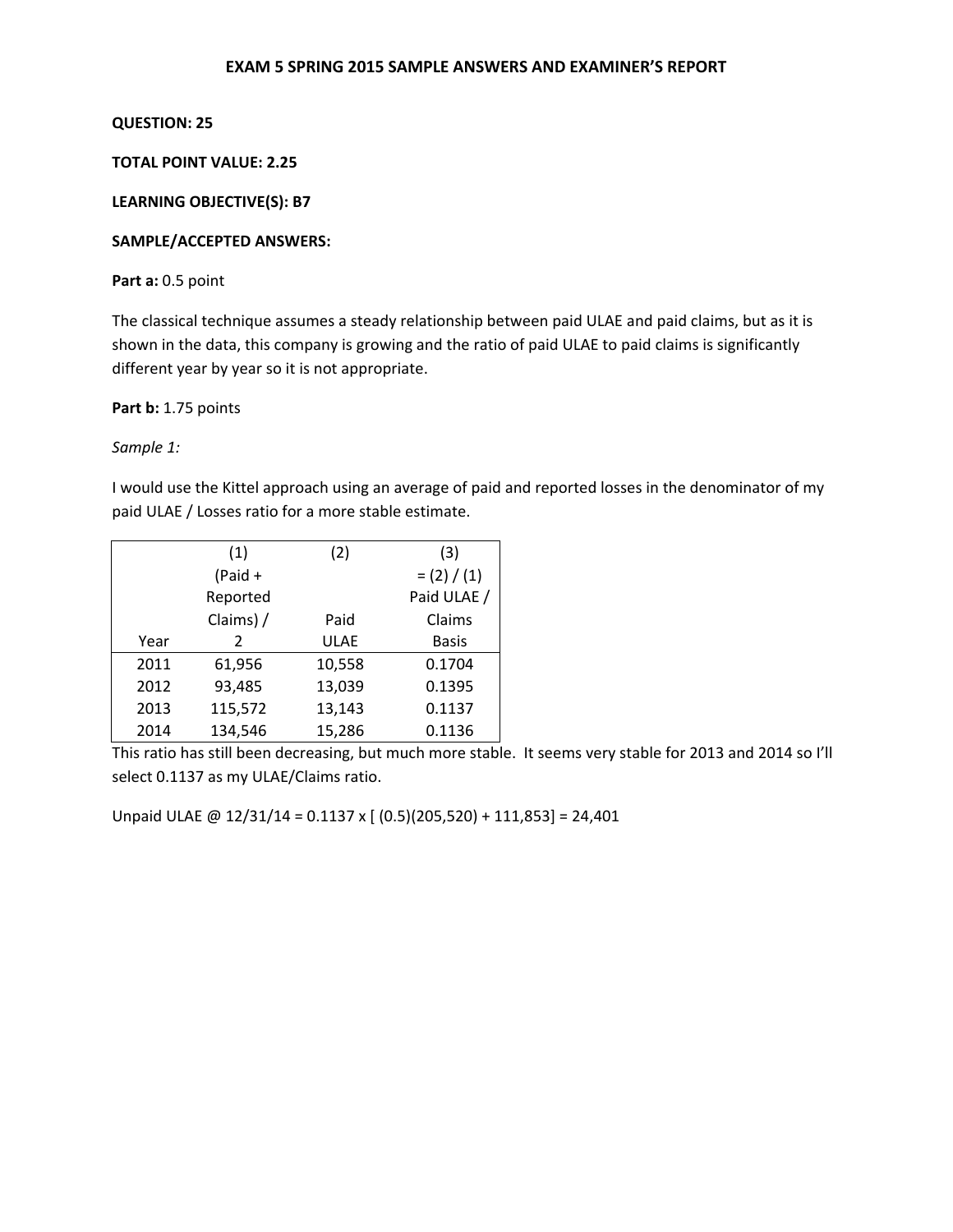*Sample 2:* 

Using reported claims will provide a more stable answer under a growth scenario. I will use a 60/40 assumption.

|      | (1)       | (2)         | (3)           |
|------|-----------|-------------|---------------|
|      | $(Paid +$ |             | $= (2) / (1)$ |
|      | Ult on    |             |               |
|      | Claims    |             | Paid ULAE /   |
|      | Reported) | Paid        | Claims        |
| Year | /2        | <b>ULAE</b> | <b>Basis</b>  |
| 2011 | 79,496    | 10,558      | 0.133         |
| 2012 | 115,899   | 13,039      | 0.113         |
| 2013 | 132,290   | 13,143      | 0.099         |
| 2014 | 148,026   | 15,286      | 0.103         |

I am specifically excluding calendar years 2011 and 2012 as the most recent 2 years are lower and relatively stable. I am selecting 10%.

Final Unpaid ULAE calculation can be either of the three following:

- 1. Expected Claim Method: Unpaid ULAE @ 12/31/14 = 0.10 x 605,600 52,026 = 8,534
- 2. Bornhuetter-Ferguson Method: Unpaid ULAE @ 12/31/14 = 0.10 x (605,600 475,711) = 12,989

Development Method: Unpaid ULAE @ 12/31/14 = 52,026 x (605,600 / 475,711 – 1) = 14,205

*Sample 3:* 

I am using the Simplified Generalized approach with a 60/40 assumption because the accident year ultimate claims will help reflect the growth.

|      | (1)           | (2)         | (3)           |
|------|---------------|-------------|---------------|
|      | $(Paid +$     |             | $= (2) / (1)$ |
|      | Acc Year      |             |               |
|      | Ult           |             | Paid ULAE /   |
|      | Claims) /     | Paid        | Claims        |
| Year | $\mathcal{P}$ | <b>ULAE</b> | <b>Basis</b>  |
| 2011 | 80,396        | 10,558      | 0.131         |
| 2012 | 117,339       | 13,039      | 0.111         |
| 2013 | 132,470       | 13,143      | 0.099         |
| 2014 | 148,446       | 15,286      | 0.103         |

I am selecting a 3 year average because 2011 looks high. I am selecting 10%.

Estimated Pure IBNR based on 4% of latest AY Ult Claims: 4% x 177,100 = 7,084

Unpaid ULAE @  $12/31/14 = .10 \times [.6 \times 7,084 + .4 \times (605,600 - 7,084)] = 13,120$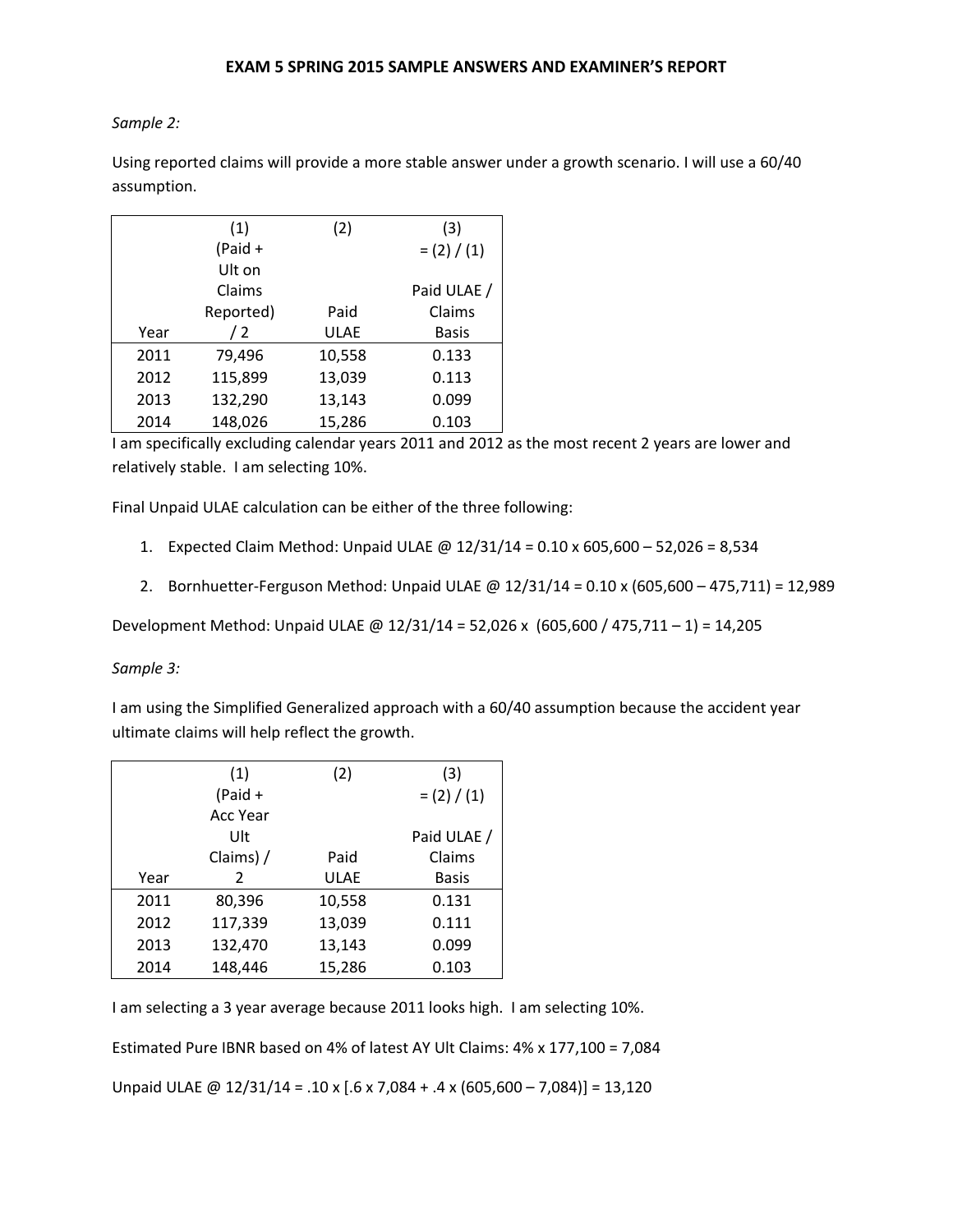#### **EXAMINER'S REPORT:**

#### **General Commentary**

Candidates who attempted this question generally performed well. A variety of answers were accepted due to the conflicting information in the source material regarding calculation of unpaid ULAE.

### **Part a**

Candidates were expected to know the assumptions of the classical technique and discuss why they are violated in this scenario. The first key assumption of the classical technique from the text is:

"The insurer's ULAE-to-claim relationship has achieved a steady-state so that the ratio of paid ULAE-topaid claims provides a reasonable approximation of the relationship of ultimate ULAE-to-ultimate claims."

Candidates who scored well on this part discussed the changing paid ULAE-to-paid claims ratio.

A common mistake was simply stating that the insurer was growing and thus the classical technique was not appropriate. This is an incomplete solution; while the text does refer to challenges associated with a growing book, it does so in the context of it distorting the paid ULAE-to-paid claims ratio. Candidates needed to discuss growth in the insurer along with a discussion of the paid ULAE-to-paid claims ratio or mention of different growth rates between paid claims and paid ULAE.

#### **Part b**

Note: This portion of the question dealt with a section of the text that has some conflicting information. One alternative approach to the classical technique is the Kittel Refinement which incorporates calendar year incurred claims. It states on page 392 that incurred claims includes reported claims as well as IBNR. However, in Exhibit IV Sheet 2 (page 414) the example uses "Reported Claims" only when deriving the ULAE Ratio. The question was set up similarly to Exhibit IV and thus candidates who utilized reported claims were given full credit. Candidates using any of the approaches shown in Exhibit IV were given full credit if performed correctly. Candidates who attempted to use or derive calendar year incurred claims to align with the footnote on page 392 were not penalized for having a solution different than the exhibits.

Candidates were expected to know an alternative approach to the classical technique for estimating unpaid ULAE. Furthermore, the candidate was expected to justify the approach they used along with the selected ULAE ratio.

Overall, candidates scored well on the calculation portion of this part, but often/sometimes failed to justify their approach and/or ULAE ratio selection. Many candidates simply stated their approach (i.e. "Kittel Method") or selected ULAE ratio (i.e. "Latest 2 year average") rather than providing a justification for these selections. The prompt "justify" requires discussion on the reasoning behind the choice, not just re-statement of the choice itself.